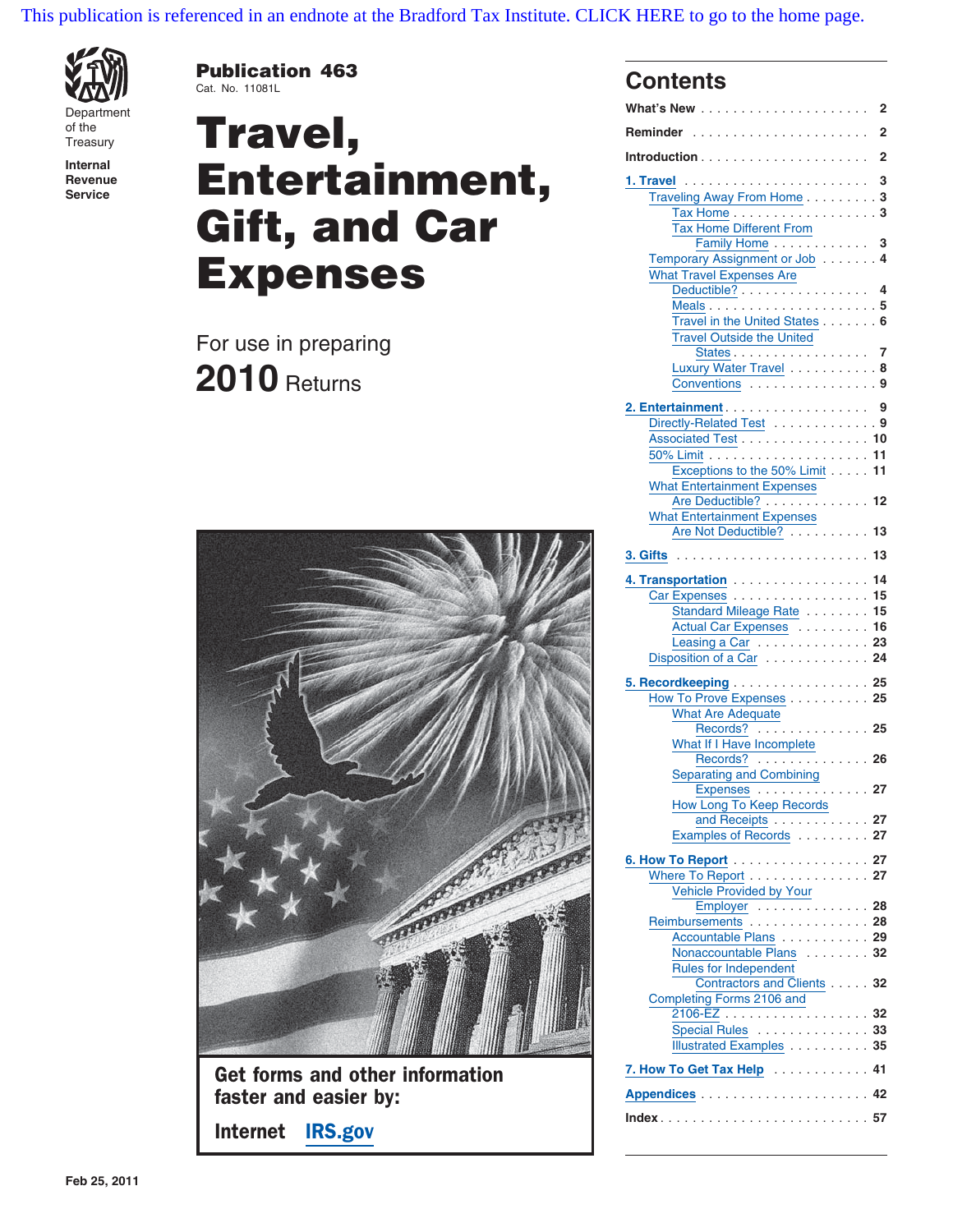Standard mileage rate. For 2010, the stan- • What records you need to prove your ex-Standard mileage rate. For 2010, the stan-<br>
dard mileage rate for the cost of operating your penses, and<br>
car for business use is 50 cents per mile. Car<br>
car for business use is 50 cents per mile. Car car for business use is 50 cents per mile. Car

Depreciation limits on cars, trucks, and<br>
vans. For 2010, the first-year limit on the total<br>
depreciation deduction for cars increases to<br>
\$11,060 (\$3,060 if you elect not to claim the<br>
sployee or a sole proprietor who has (\$3,160 if you elect not to claim the special **Users of employer-provided vehicles.** If depreciation allowance). *Depreciation limits* are an employer-provided vehicle was available for depreciation allowance). Depreciation limits are an employer-provided vehicle was available for We respond to many letters by telephone.<br>explained in chapter 4. your use, your use, you received a fringe benefit. Gener- The

**Increase in section 179 expenses.** You may ally, your employer must include the value of the clude your daytime phone number, including the now deduct up to \$500,000 of the cost of section there are exceptions if the use

**Extension of special allowance**. The special employee business expense if you had paid for<br>first-year depreciation allowance has been ex-<br>tended to property placed in service in 2010.<br>See Publication 946 and *Special Dep* 

Publication 463, including the application of the reimburse you for (such as when you pay for gas<br>50% bonus and 100% bonus depreciation rules, and maintenance for a car your employer pro-<br>will be available on www.irs gov/p will be available on www.irs.gov/pub463 later in VIGES), see V<br>the filing conceptual the filing motor in Chapter 6. the filing season. **in chapter 6.** In chapter 6. **Bloomington, IL 61705-6613** 

**Photographs of missing children.** The Inter-<br>and Devenue Camics is a graved partner with the travel, meals, and entertainment expenses. nal Revenue Service is a proud partner with the travel, meals, and entertainment expenses. **Useful Items**<br>National Center for Missing and Exploited Chil-<br>National Center for Missing and Exploited Chil-National Center for Missing and Exploited Chil-<br>dread this publication if all of the following are<br>hy the Center may appear in this publication on true.<br>**Publication** by the Center may appear in this publication on pages that would otherwise be blank. You can • You fully accounted to your employer for ❏ **<sup>225</sup>** Farmer's Tax Guide help bring these children home by looking at the your work-related expenses. photographs and calling 1-800-THE-LOST <br>
<sup>1</sup> You received full reimbursement for your
<sup>2</sup> 529 Miscellaneous Deductions
<sup>2</sup> 1,800,842,5579) if you received full reimbursement for your

The Tax Statement. necessary business-related expenses you have **Day Statement.** △ Schedule A (Form 1040) Itemized

- 
- Entertainment,
- 
- Transportation.

An ordinary expense is one that is common and<br>accepted in your trade or business. A necessary your Form W-2 in error, ask your em-<br>expense is one that is helpful and appropriate for ployer for a corrected Form W-2. expense is one that is helpful and appropriate for

- 
- 
- 
- How to treat any expense reimbursements

tion 179 Deduction in chapter 4 for more details. ployer for which you could deduct the cost as an about."

**Who does not need to use this publication.** Partnerships, corporations, trusts, and employ-<br>ers who reimburse their employees for business check the information available on IRS.gov or **Reminder** expenses should refer to their tax form instruc- call 1-800-829-1040. We cannot answer tax tions and chapter 11 of Publication 535, Busi-<br>ness Expenses, for information on deducting

- 
- You received full reimbursement for your (1-800-843-5678) if you recognize a child. expenses. ❏ **<sup>535</sup>** Business Expenses
- Your employer required you to return any ❏ **<sup>946</sup>** How To Depreciate Property excess reimbursement and you did so. □ **1542** Per Diem Rates **Introduction** • There is no amount shown with a code "I "
- There is no amount shown with a code "L" **Form (and Instructions)**<br> **Form (and Instructions)**<br> **Form 10**<br> **Form 10**<br> **Form 10**<br> **Form 10**<br> **Form 10**

for: the conditions, there is no the Deductions If you meet all of these conditions, there is no the Deductions • Travel • **•** Travel **• •** Travel **• •** Travel **• • • • • • • • •• •• •• •• •• •• •• •• •• •• •• •• •• •• •• •• •• •• •• •• •• •• •• •• •• •• •• ••** ments on your return. If you would like more From Business ■ Entertainment, information on reimbursements and accounting Cast Communication on reimbursements and accounting<br>■ Schedule C-EZ (Form 1040) Net Profit to your employer, see chapter 6. • • • • • • • • • • • • • • • • • • to your employer, see chapter 6.



your business. An expense does not have to be<br>required to be considered necessary.<br>volunteer worker for a qualified charity, you may Business Expenses<br>Pusiness Expenses This publication explains: be able to deduct some of your costs as a ❏ **4562** Depreciation and Amortization

What's New **• What expenses are deductible,** charitable contribution. See Out-of-Pocket Ex-**• How to report them on your return, example 1998** *penses in Giving Services* in Publication 526, Charitable Contributions, for information on the

expenses and use of the standard mileage rate <br>are explained in chapter 4. suggestions for future editions.<br>you may receive. The suggestions for future editions.

explained in chapter 4. your vertectived a fringe benefit. Gener-<br>ally, your employer must include the value of the clude your daytime phone number, including the

- 
- 
- 
- 
- 

- 
- **□ Schedule C (Form 1040)** Profit or Loss
- 
- If you meet these conditions and your **◯ Schedule F (Form 1040)** Profit or Loss<br>employer included reimbursements on From Farming
	-
	-
	-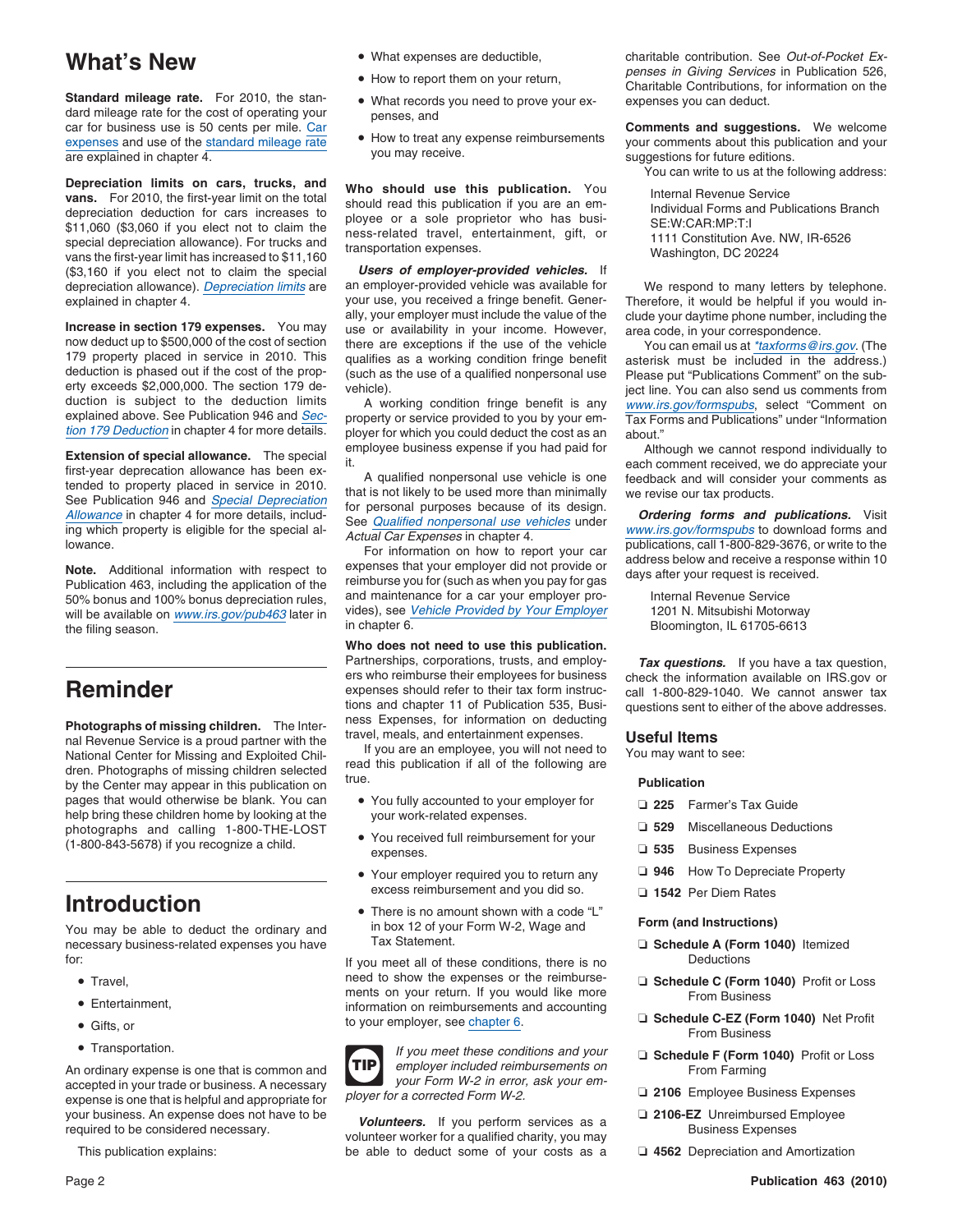- 
- 
- 
- What travel expenses are deductible.

It also discusses the standard meal allowance, To determine whether you are traveling away stances. If you satisfy only one factor, you are an<br>rules for travel inside and outside the United from home, you must first deter

- 
- You need to sleep or rest to meet the

you eat two meas and fent a hotel foom to get most of your income there.<br> **Family Home** Pou are considered to be away from home. **No main place of business or work.** You

See chapter 7, How To Get Tax Help, for same day. You get an hour off at your turn-**Factors used to determine tax home.** If information about getting these publications and around point to eat. Because you are not off to you do not have a regular or main place of forms. get necessary sleep and the brief time off is not business or work, use the following three factors an adequate rest period, you are not traveling to determine where your tax home is. away from home.<br>1. You perform part of your business in the

**Members of the Armed Forces.** If you are a area of your main home and use that member of the U.S. Armed Forces on a perma- home for lodging while doing business in nent duty assignment overseas, you are not the area. **1.** traveling away from home. You cannot deduct 2. You have living expenses at your main your expenses for meals and lodging. You can- home that you duplicate because your not deduct these expenses even if you have to business requires you to be away from that maintain a home in the United States for your home. **Travel** family members who are not allowed to accompany you overseas. If you are transferred from 3. You have not abandoned the area in which

This chapter discusses: aboard a ship that has regular eating and living that home for lodging. • Traveling away from home, **the initially interest in the set of the set of travel** expense purposes.

ever you work. As an itinerant, you cannot claim not work in Boston. You satisfy factor (2) be-<br>a travel expense deduction because you are cause you had duplicate living expenses. You<br>never considered to be traveling away never considered to be traveling away from also satisfy factor (3) because you did not aban-<br>You are traveling away from home if: home. don your apartment in Boston as your main

• Your duties require you to be away from<br>the general area of your tax home (defined<br>later) substantially longer than an ordinary<br>day's work, and<br>day's work, and<br>day's work, and<br>day's work, and<br>the determining which one is

- 
- The level of your business activity in each
- 

**Example 1.** You are a railroad conductor.<br>
You leave your home terminal on a regularly<br>
scheduled round-trip run between two cities and<br>
scheduled round-trip run between two cities and<br>
mini, also at a seasonal job, and e

may have a tax home even if you do not have a If you (and your family) do not live at your tax **Example 2.** You are a truck driver. You regular or main place of work. Your tax home home (defined earlier), you cannot deduct the leave your terminal and return to it later the may be the home where you regularly live.

- 
- 
- one permanent duty station to another, you may both your historical place of lodging and<br>home, you can use this chapter to determine if explained in Publication 521, Moving Expenses. https://www.claimed.main.home.are locat

Traveling away from home,<br>
If you satisfy all three factors, your tax home<br>
Temporary assignment or job, and<br>
is the home where you regularly live. If you • tax home<br>
is the home where you regularly live. If you • tax home Tax Home<br>Tax home that the satisfy only two factors, you may have a tax home depending on all the facts and circum-

Travel expenses defined. For tax pureses,<br>
Travel expenses defined. For tax pureses, where you maintain your family home. It in-<br>
the for your amplibute in Bos-<br>
travel expenses are the ordinary and necessary cludes the en

• Your duties require you to be away from<br>
the general area of your tax home (defined **Main place of business or work.** If you have you frequently returned to live in your apartment.

You need to sleep or rest to meet the **vertuble 1990** The total time you ordinarily spend in each with a sales territory covering several states.<br>
Your employer's main office is in Newark, but The total time you work while away from the place.<br>The the triployer's main office is in Newark, but place is in Newark, but place is in Newark, but place is in This rest requirement is not satisfied by merely<br>
mapping in your car. You do not have to be away<br>
from your tax home for a whole day or from dusk<br>
to dawn as long as your relief from duty is long<br>
enough to get necessary

may be the home where you regularly live. cost of traveling between your tax home and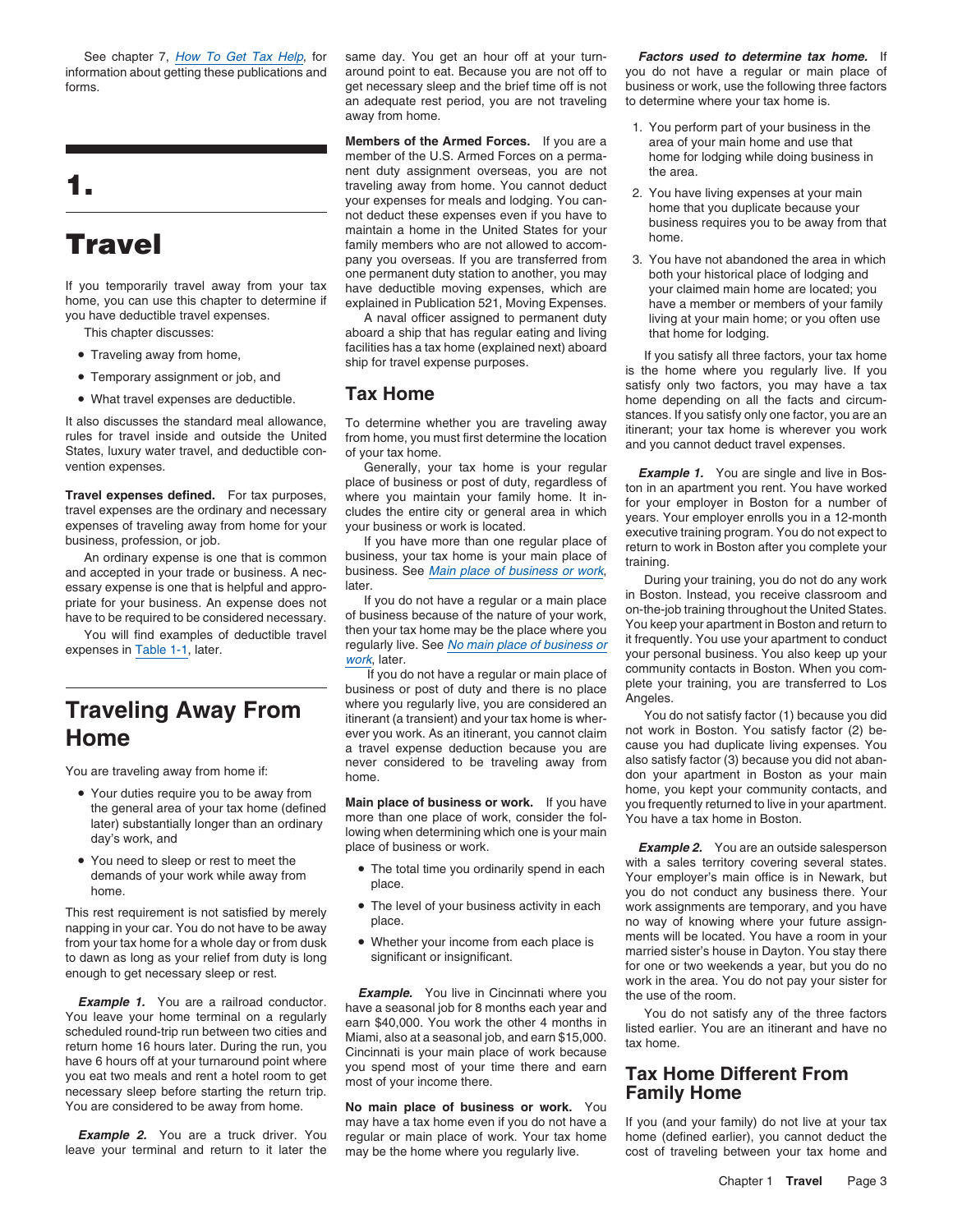home. See Example 1 that follows. when the job became indefinite.

and your family live in Tucson. You are em-<br>ployed by a trucking firm that has its terminal in meet the other requirements for deductibility. expenses, including meals and lodging, while ployed by a trucking firm that has its terminal in meet the other requirements for deductibility. expenses, including meals and lodging, while<br>Phoenix. At the end of your long runs, you return For you to qualify the Attorn Phoenix. At the end of your long runs, you return<br>to your home terminal in Phoenix and spend one<br>night there before returning home. You cannot his or her designee) must certify that you are and your tax home. You can claim Iodging in Phoenix or the cost of traveling from **F**or the federal government, If you keep your hotel room during your visit Phoenix to Tucson. This is because Phoenix is • In a temporary duty status, and

burgh, where you work 12 weeks a year. The prosecution of a federal crime. your temporary place of work. rest of the year you work for the same employer in Baltimore. In Baltimore, you eat in restaurants **Determining temporary or indefinite.** You **Probationary work period.** If you take a job and sleep in a rooming house. Your salary is the must determine whether your assig

that city is your tax home. You cannot deduct<br>any expenses you have for meals and lodging<br>there. However, when you return to work in<br>Pittsburgh, you are away from your tax home<br>even though you stay at your family home. You your part of your family's living expenses for<br>meals and lodging while you are living and work-<br>ing in Pittsburgh.<br>Figure 1. Now are a construction worker and away from your tax home, you can determine

**Temporary assignment vs. indefinite assign-**<br>**Example 2.** The facts are the same as in the pusiness, you should keep records of<br>pusiness, you should keep records of **ment.** If your assignment or job away from **Example 2.** The facts are the same as in business, you should keep records of your main place of work is temporary, your tax Example 1, except that you realistically ex-<br>home d home does not change. You are considered to pected the work in Fresno to last 18 months. The advances you receive from your employer. You<br>be away from home for the whole period you are job actually was completed in 10 mont be away from home for the whole period you are job actually was completed in 10 months. can use a log, diary, notebook, or any other away from your main place of work. You can yother away from your main place of work. You can Your job in Fresno is indefinite because you written record to keep track of your expenses.<br>deduct your travel expenses if they otherwise realistically expected the work to last l qualify for deduction. Generally, a temporary 1 year, even though it actually lasted less than 1 along with supporting documentation, are de-<br>assignment in a single location is one that is year. You cannot deduct any trave assignment in a single location is one that is year. You cannot deduct any travel expenses scribed in Table 5-1 (see chapter 5). realistically expected to last (and does in fact you had in Fresno because Fresno became your

However, if your assignment or job is indefi-<br>
Fit includes the costs of meals, entertainment,<br>
inte, the location of the assignment or job be-<br>
Example 3. The facts are the same as in<br>
and other services (such as lodging nite, the location of the assignment or job be-<br>comes your new tax home and you cannot Example 1, except that you realistically ex-<br>tation) you must allocate that expense between deduct your travel expenses while there. An pected the work in Fresno to last 9 months. After the cost of meals and entertainment and the cost of meals and entertainment and the cost of meals and entertainment and the cost assignment or job in a single location is consid-<br>
ered indefinite if it is realistically expected to last for 7 more months (for a total actual stay of 15 basis for making this allocation. For example ered indefinite if it is realistically expected to last for 7 more months (for a total actual stay of 15 basis for making this allocation. For example, for more than 1 year, whether or not it actually months).<br>Initially, y

If your assignment is indefinite, you must able to deduct the cost of relocating to your new expenses for the first 8 months. You cannot duct his or her travel expenses.

If you are working temporarily in the same **Exception for federal crime investigations or** city where you and your family live, you may be **prosecutions.** If you are a federal employee **Going home on days off.** If you go back to considered as traveling away from home. See participating in a federal crime investigation or your tax home from a temporary assignment on<br>Example 2 below prosecution you are not subject to the 1-year your days off, you ar Example 2, below. example 2, below. prosecution, you are not subject to the 1-year your days off, you are not considered away from the more of the This means you may be able to deduct home while you are in your hometown. Y rule. This means you may be able to deduct home while you are in your hometown. You<br>travel expenses even if you are away from your cannot deduct the cost of your meals and lodg-**Example 1.** You are a truck driver and you travel expenses even if you are away from your cannot deduct the cost of your meals and lodg-<br>Id your family live in Tucson, You are em-<br>the x-home for more than 1 year provided

- For the federal government,
- 
- To investigate or prosecute, or provide

and sleep in a rooming nouse. Your salary is the must determine whether your assignment is that requires you to move, with the understand-<br>Same whether you are in Pittsburgh or Balti-<br>temporary or indefinite when you start same whether you are in Pittsburgh or Balti-<br>Internative when you start work. If ing that you will keep the job in you expect an assignment or job to last for 1 satisfactory during a probationary period, the job you expect an assignment or job to last for 1<br>Because you spend most of your working year or less, it is temporary unless there are is indefinite. You cannot deduct any of your<br>time and earn most of your salary in Baltimor

You live and regularly work in Los Angeles. You live and travel expenses are deductible.<br>are a member of a trade union in Los Angeles. You can deduct ordinary and necessary exare a member of a trade union in Los Angeles You can deduct ordinary and necessary ex-<br>that helps you get work in the Los Angeles area penses you have when you travel away from that helps you get work in the Los Angeles area. penses you have when you travel away from<br>Because of a shortage of work, you took a job on home on business. The type of expense you can<br>**A colormand on the lost** are constr **Assignment or Job** a construction project in Fresno. Your job was deduct on the facts and in 8 months. The job actually stances.

realistically expected the work to last longer than The types of expenses you need to record,<br>1 year, even though it actually lasted less than 1 along with supporting documentation, are de-

 $\epsilon$  and  $\rho$  is taxel to mean you realistically ex-<br>tation), you must allocate that capacitor that is expected that expense between

Initially, you realistically expected the job in cludes one or more meals in its room charge.<br>Fresno to last for only 9 months. However, due include in your income any amounts you receive to changed circumstances occurring after 8 **Travel expenses for another individual.** If a from your employer for living expenses, even if months, it was no longer realistic for you to spouse, dependent, or other individual goes with they are called travel allowances and you ac- expect that the job in Fresno would last for 1 you (or your employee) on a business trip or to a count to your employer for them. You may be year or less. You can only deduct your travel business convention, you generally cannot de-<br>able to deduct the cost of relocating to your new expenses for the first 8 months. You

your family home. You also cannot deduct the tax home as a moving expense. See Publication deduct any travel expenses you had after that cost of meals and lodging while at your tax 521 for more information. The state of the because Fresno became your tax home

Phoenix to Tucson. This is because Phoenix is <br>your tax home. This is because Phoenix is a temporary duty status, and the cost of your hotel your ex-<br>room. In addition, you can deduct your ex-To investigate or prosecute, or provide penses of returning home up to the amount you<br>support services for the investigation or provide have spent for meals had you stayed at **Example 2.** Your family home is in Pitts-<br>
get a support services for the investigation of a support services for the investigation or would have spent for meals had you stayed at

**Example 1.** You are a construction worker. ing away from your tax home, you can determine  $\frac{1}{2}$ 

You may regularly work at your tax home and<br>also work at another location. It may not be<br>practical to return to your tax home from this to last 8 months. The job actually did last less deductible travel expenses that are n

last) for 1 year or less.<br> **Last ax home.** The state of the tax home one expense of meals entertainment.<br>
However, if your assignment or job is indefi-<br>
However, if your assignment or job is indefi-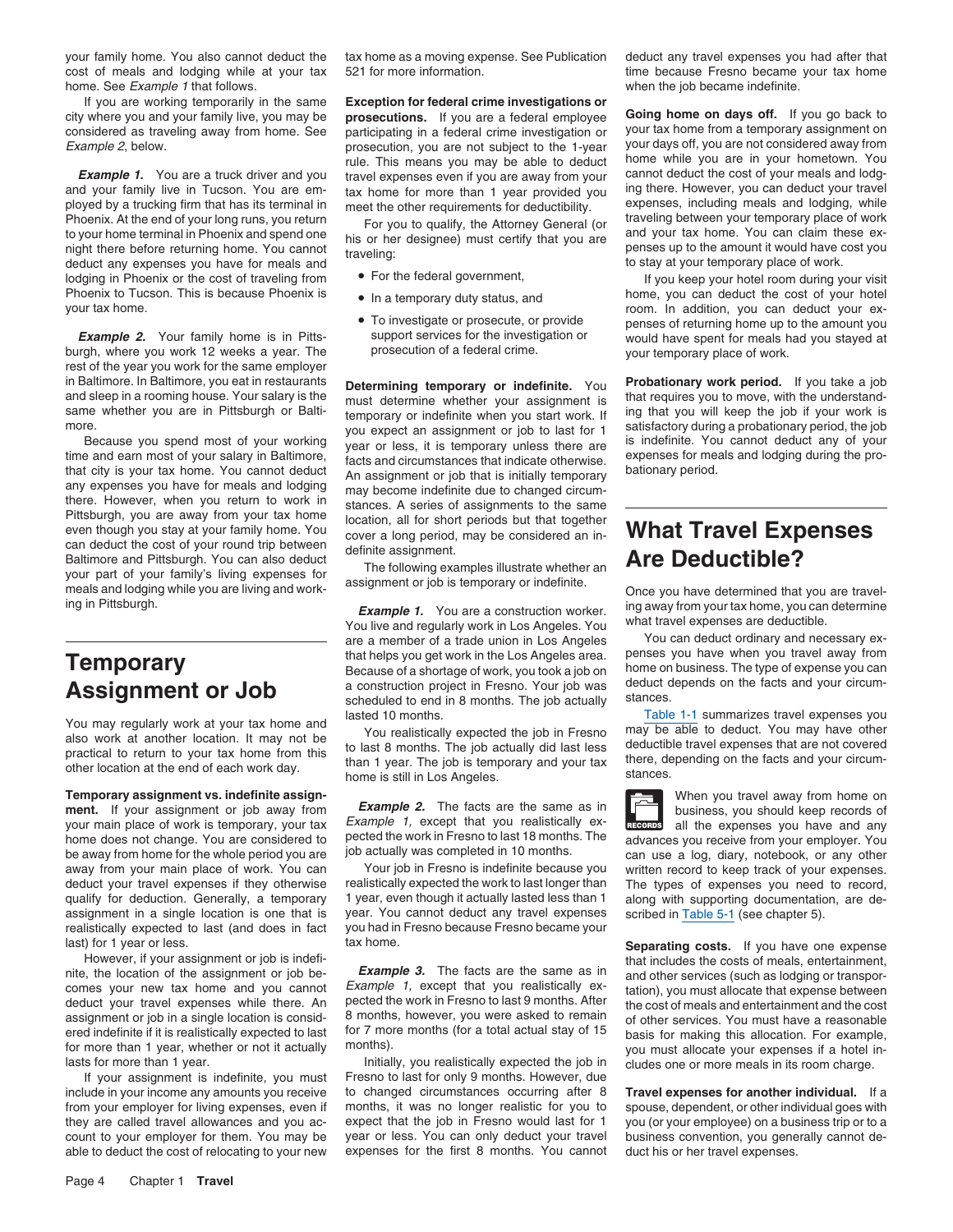## Table 1-1. **Travel Expenses You Can Deduct** extravagant if it is reasonable based on the facts<br>and circumstances. Expenses will not be disal-

This chart summarizes expenses you can deduct when you travel away from home lowed merely because they are more than a<br>fixed dollar amount or take place at deluxe res-

| IF you have                                     |                                                                                                                                                                                                                                                                                                                         | iauranio, noic                                                                      |  |  |
|-------------------------------------------------|-------------------------------------------------------------------------------------------------------------------------------------------------------------------------------------------------------------------------------------------------------------------------------------------------------------------------|-------------------------------------------------------------------------------------|--|--|
| expenses for                                    | THEN you can deduct the cost of                                                                                                                                                                                                                                                                                         | 50% limit or                                                                        |  |  |
| transportation                                  | travel by airplane, train, bus, or car between your home and your<br>business destination. If you were provided with a ticket or you are                                                                                                                                                                                | meals expens<br>methods.                                                            |  |  |
|                                                 | riding free as a result of a frequent traveler or similar program, your<br>cost is zero. If you travel by ship, see Luxury Water Travel and Cruise                                                                                                                                                                      | • Actual co                                                                         |  |  |
|                                                 | Ships (under Conventions) for additional rules and limits.                                                                                                                                                                                                                                                              | • The stand                                                                         |  |  |
| taxi, commuter<br>bus, and airport<br>limousine | fares for these and other types of transportation that take you between:<br>• The airport or station and your hotel, and<br>• The hotel and the work location of your customers or clients, your<br>business meeting place, or your temporary work location.                                                            | Both of these r<br>regardless of t<br>can deduct or<br>of your meals.               |  |  |
| baggage and<br>shipping                         | sending baggage and sample or display material between your regular<br>and temporary work locations.                                                                                                                                                                                                                    | If you are<br>meals, how yo<br>whether your                                         |  |  |
| car                                             | operating and maintaining your car when traveling away from home on<br>business. You can deduct actual expenses or the standard mileage<br>rate, as well as business-related tolls and parking. If you rent a car<br>while away from home on business, you can deduct only the<br>business-use portion of the expenses. | was accounta<br>not reimburse<br>the unreimbur<br>travel or busin<br>cusses the 50° |  |  |
| lodging and meals                               | your lodging and meals if your business trip is overnight or long<br>enough that you need to stop for sleep or rest to properly perform your<br>duties. Meals include amounts spent for food, beverages, taxes, and<br>related tips. See <i>Meals</i> for additional rules and limits.                                  | 6 discusses a<br>plans.<br><b>Actual Cos</b>                                        |  |  |
| cleaning                                        | dry cleaning and laundry.                                                                                                                                                                                                                                                                                               |                                                                                     |  |  |
| telephone                                       | business calls while on your business trip. This includes business<br>communication by fax machine or other communication devices.                                                                                                                                                                                      | You can use<br>figure the amo<br>bursement an                                       |  |  |
| tips                                            | tips you pay for any expenses in this chart.                                                                                                                                                                                                                                                                            | limit. If you u                                                                     |  |  |
| other                                           | other similar ordinary and necessary expenses related to your<br>business travel. These expenses might include transportation to or                                                                                                                                                                                     | records of you                                                                      |  |  |
|                                                 | from a business meal, public stenographer's fees, computer rental<br>fees, and operating and maintaining a house trailer.                                                                                                                                                                                               | <b>Standard N</b>                                                                   |  |  |

penses of someone who goes with you if that nies Jerry to luncheons and dinners. The per-<br>for your daily meals and incidental expenses<br>formance of these services does not establish (M&IE), instead of keeping records of you

- 
- 
- 

(2) and (3) above, you can deduct the travel **Meals Incidental expenses.** The term "incidental ex-<br> **Incidental expenses** you have for that person. A business expenses you have for that person. A business<br>associate is someone with whom you could rea- You can deduct the cost of meals in either of the<br>sonably expect to actively conduct business A following situations. sonably expect to actively conduct business. A following situations.<br>
business associate can be a current or prospec- • It is necessary for you to stop for substan-<br>
tips (illebute because) outcomes alignt aggregate varian tive (likely to become) customer, client, supplier,<br>employee, agent, partner, or professional advi-<br>sor<br>bucinosc

**Bona fide business purpose.** A bona fide<br>business purpose exists if you can prove a real<br>business purpose exists if you can prove a real<br>business related entertainment is discussed in<br>lincidental services, such as typing

**Employee.** You can deduct the travel ex- notes, performs similar services, and accompa- cost method. It allows you to use a set amount notes, and incidental expenses person: formance of these services does not establish (M&IE), instead of keeping records of your ac-<br>that her presence on the trip is necessary to the tual costs. The set amount varies depending on

- 
- 

**Example.** Jerry drives to Chicago on busi-<br>**Lavish or extravagant.** You cannot deduct laundry, cleaning and pressing of clothing, lodg-<br>ness and takes his wife, Linda, with him. Linda is expenses for meals that are lavish expenses for meals that are lavish or extrava- ing taxes, or the costs of telegrams or telephone not Jerry's employee. Linda occasionally types gant. An expense is not considered lavish or calls.

fixed dollar amount or take place at deluxe restaurants, hotels, nightclubs, or resorts.

**50% limit on meals.** You can figure your meals expense using either of the following methods.

- Actual cost.
- $\bullet$  The standard meal allowance.

Both of these methods are explained below. But, regardless of the method you use, you generally can deduct only 50% of the unreimbursed cost of your meals.

If you are reimbursed for the cost of your<br>meals, how you apply the 50% limit depends on<br>whether your employer's reimbursement plan was accountable or nonaccountable. If you are not reimbursed, the 50% limit applies whether the unreimbursed meal expense is for business<br>travel or business entertainment. Chapter 2 discusses the 50% Limit in more detail, and chapter 6 discusses accountable and nonaccountable plans.

### **Actual Cost**

You can use the actual cost of your meals to<br>figure the amount of your expense before reim-<br>bursement and application of the 50% deduction limit. If you use this method, you must keep records of your actual cost.

### **Standard Meal Allowance**

Generally, you can use the "standard meal allowance" method as an alternative to the actual that her presences on the trip is necessary to the trip is necessary to the tual conduct of Jerry's business. Her expenses are where and when you travel. In this publication, the set amount varies depending on the set amou 2. Has a *bona fide* business purpose for the<br>travel, and<br>the business purpose for the<br>deductible.<br>3. Would otherwise be allowed to deduct the<br>travel expenses.<br>tavel expenses.<br>**3.** Would otherwise be allowed to deduct the

- 
- business. **Example 2 Fransportation between places of lodging** 
	-

Incidental expenses do not include expenses for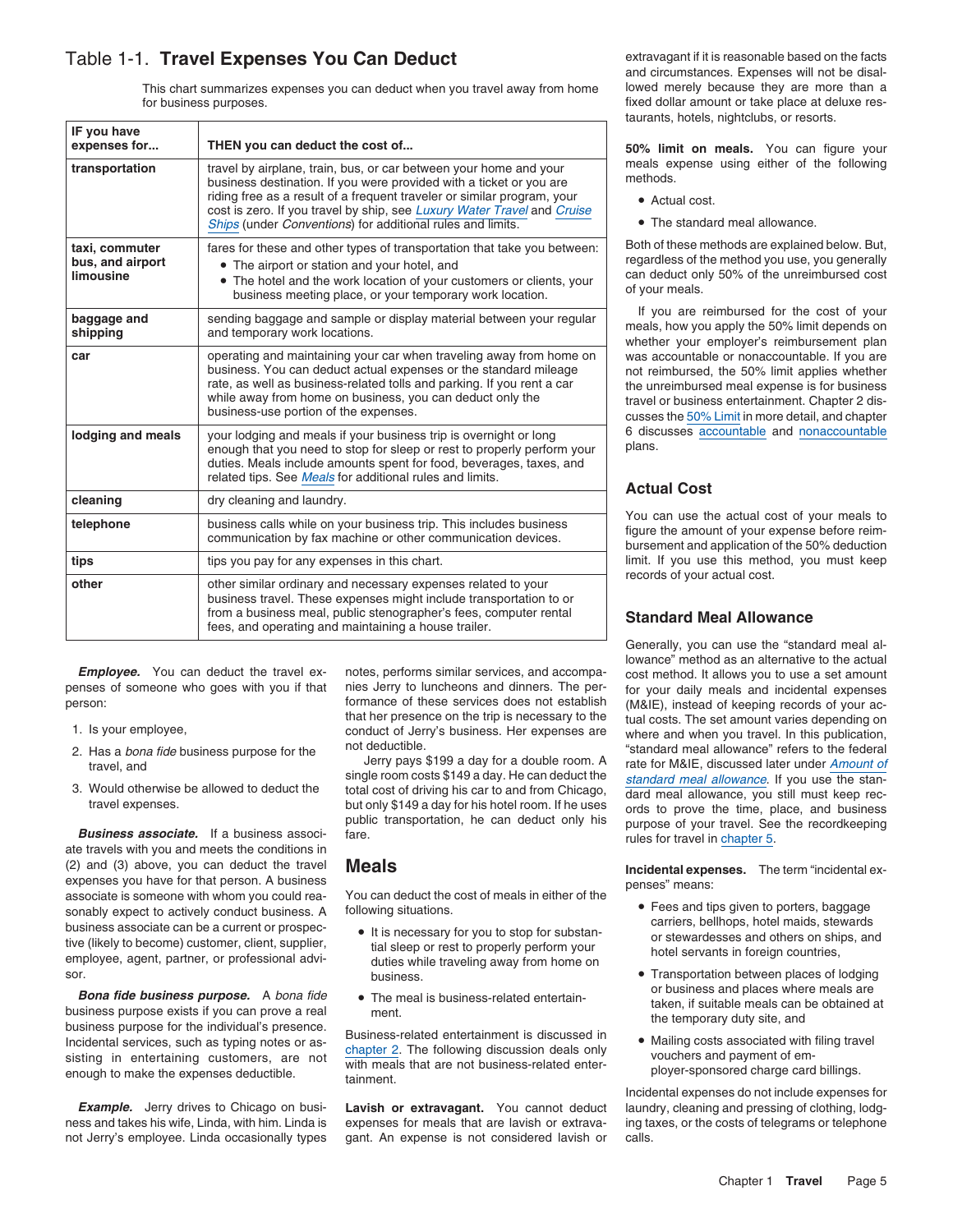**Incidental expenses only method.** You can If you travel to more than one location in one Orleans on Friday and arrived back home at use an optional method (instead of actual cost) day, use the rate in effect for the area where you 8:00 p.m. Jen's employer gave her a flat amount for deducting incidental expenses only. The stop for sleep or rest. If you work in the transpor- to cover her expenses and included it with her amount of the deduction is \$5 a day. You can tation industry, however, see Special rate for wages. use this method only if you did not pay or incur<br>any meal expenses. You cannot use this  $\alpha$ any meal expenses. You cannot use this **Standard meal allowance for areas outside** the standard meal allowance for Washington, <br>method on any day that you use the standard **the continental United States.** The standard DC:



lation (FTR) for changes affecting claims for United States. The Department of State estab-<br>reimbursement.

**10% limit may apply.** If you use the standard **The United States** of **Travel in the United States** meal allowance method for meal expenses and non-foreign areas outside the contimeal allowance method for meal expenses and<br>
you are not reinstantible by the accountable plan, you can generally<br>
under a non-foreign areas outside the conti-<br>
unter a non-foreign areas outside the conti-<br>
unter a non-fo



travel. You can use the standard meal allow-

areas, qualifying for higher standard meal allowances. These rates are listed in Publication two methods.<br> **Trip Primarily for** 1542, which is available on the Internet at • Method 1: You can claim  $\frac{9}{4}$  of the stan-<br>
IRS.gov.



ness.<br>her 31–2010 However you can apply the rates **Example**. Jen is employed in New Orleans A trip to a resort or on a cruise ship may be a in effect before October 1, 2010, for expenses of

mention of any day that you use the standard<br>meal allowance. This method is subject to the<br>proration rules for partial days. See *Travel for*<br>days you depart and return, later in this chapter.<br>days you depart and return, l Federal employees should refer to the partment of Defense establishes per diem rates method that she applies consistently and that is<br>Federal Travel Regulations at www. for Alaska. Hawaii, Puerto Rico, American Sa- in acco Federal Travel Regulations at www. ior Alaska, Hawaii, Puerto Rico, American Sa- in accordance with reasonable business prac-<br>gsa.gov. Find the "Most Requested moa Guam Midway the Northern Mariana Is- tice. For example, sh **CAUTON** gsa.gov. Find the "Most Requested moa, Guam, Midway, the Northern Mariana Is- tice. For example, she could claim 3 days of the<br>Links" on the upper left and click on "Regula- lands, the U.S. Virgin Islands. Wake Is Links" on the upper left and click on "Regula- lands, the U.S. Virgin Islands, Wake Island, and standard meal allowance even though a federal lowance even though a federal lands, the U.S. Virgin Islands, Warendorf and the tions: FAR, FMR, FTR" for Federal Travel Regu-<br>Iation (FTR) for changes affecting claims for united States. The Department of State estab- limited to only 2½ days. lishes per diem rates for all other foreign areas.

The is no optional standard lodging<br>
There is no optional standard lodging<br>
There is no optional standard lodging<br>
amount similar to the standard meal<br>
allowance Your allowable lodging<br>
allowance Your allowable lodging<br>  $\$ 

- 
- 

Most major cities and many other localities in the united States is \$40 a day.<br>Most major cities and many other localities in return from a business trip, you must prorate the earlier.<br>the United States are designated as h

- Ibal America II (1942, which is available on the internet at **of the stan-allocate in the stan- Personal Reasons**<br>IRS.gov. dard meal allowance.
	-

ber 31, 2010. However, you can apply the rates **Example.** Jen is employed in New Orleans A trip to a resort or on a cruise ship may be a<br>in effect before October 1, 2010, for expenses of as a convention planner. In March, all travel within the United States for 2010 in- sent her on a 3-day trip to Washington, DC, to primarily for business. The scheduling of incistead of the updated rates. You must consist- attend a planning seminar. She left her home in dental business activities during a trip, such as ently use either the rates for the first 9 months of New Orleans at 10 a.m. on Wednesday and viewing videotapes or attending lectures dealing 2010 or the updated rates for the period of Octo- arrived in Washington, DC, at 5:30 p.m. After with general subjects, will not change what is ber 1, 2010, through December 31, 2010. Spending two nights there, she flew bac ber 1, 2010, through December 31, 2010. spending two nights there, she flew back to New

**AWIION** allowance. Your allowable lodging ex-  $\bullet$  Directly involves moving people or goods your trip was entirely business related. If your pense deduction is your actual cost.<br>by airplane, barge, bus, ship, train, or trip was primarily for business and, while at your<br>truck, and truck, and business destination, you extended your stay for business destination, you extended your stay for Who can use the standard meal allowance.<br>You can use the standard meal allowance <br>we Regularly requires you to travel away from other personal activities, you can deduct your You can use the standard meal allowance<br>whether you are an employee or self-employed,<br>and whether or not you are reimbursed for your<br>traveling expenses. These expenses in the personal activities, you can deduct your<br>travel Use of the standard meal allowance for other If this applies to you, you can claim a standard ness-related expenses at your business desti-<br>**travel** You can use the standard meal allow. meal allowance of \$59 a day (\$65 for

ance to figure your meal expenses when you<br>
income-producing property. You can also use it was then the standard denter the secial rate for transportation work-<br>
income-producing property. You can also use it is eliminates

If your trip was primarily for personal reasons,<br>ganized by state) on the Internet at the method 2: You can prorate using any<br>ganized by state) on the Internet at anized by state) on the Internet at<br>
method 2: You can prorate using any<br>
method that you consistently apply and<br>
method that you consistently apply and<br>
method that you consistently apply and<br>
method that you consistently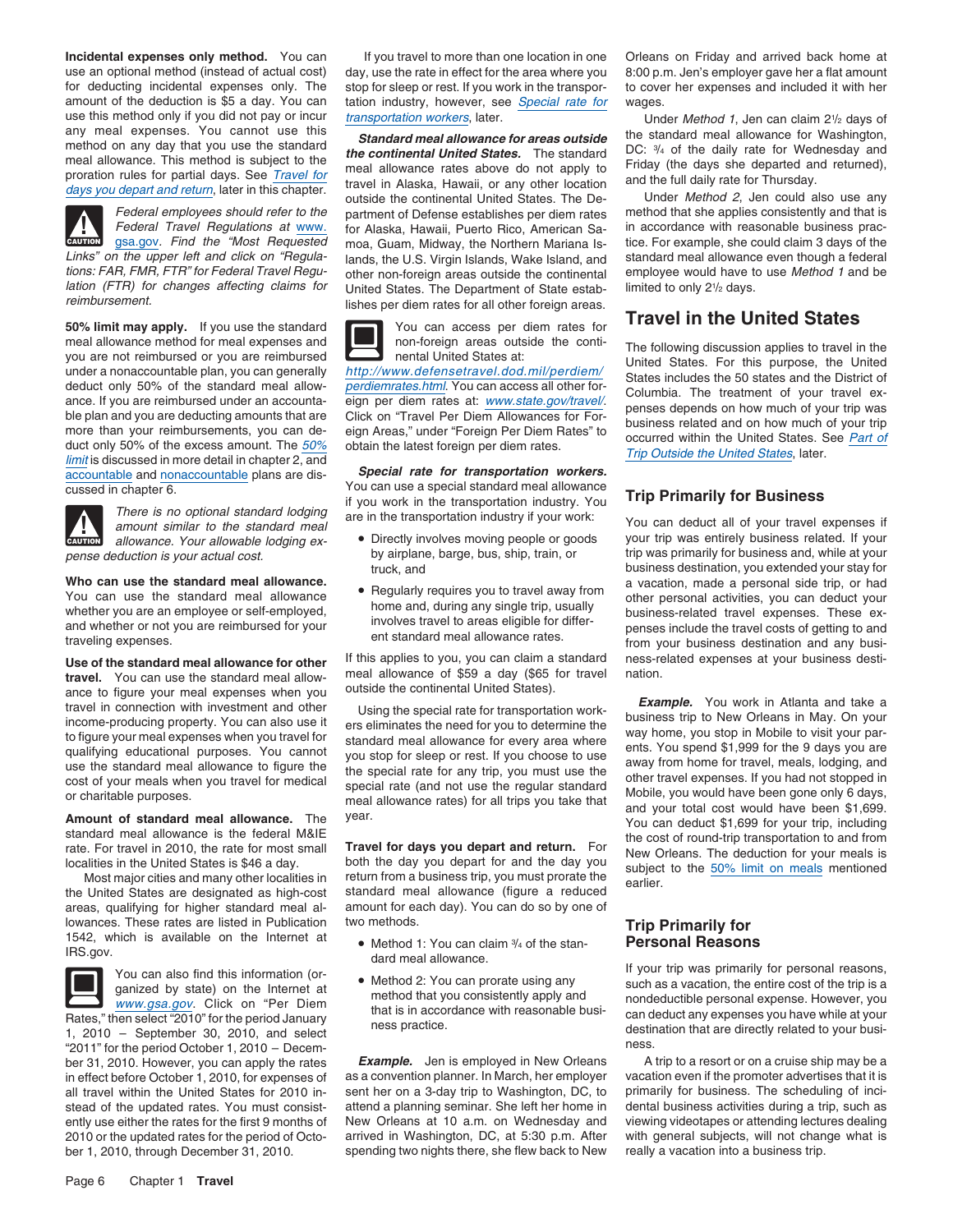If part of your trip is outside the United States,<br>use the rules described later in this chapter<br>under Travel Outside the United States for that<br>part of the trip. For the part of your trip that is<br>the United States for tha in the United States. Travel outside the United your trip does not, by usen, mean that you have round-trip plane fare and 16 days of meals (sub-<br>States does not include travel from one point in substantial control over arr the United States to another point in the United You do not have substantial control over expenses.<br>States. The following discussion can help you your trip if you: States. The following discussion can help you you. and you.<br> **Exception 4 - Vacation not a major consid-**<br>
the United States.<br> **Exception 4 - Vacation not a major consid-**<br>
the United States.

where that vehicle makes a scheduled stop is a point in the United States. Once the vehicle<br>leaves the last scheduled stop in the United<br>States on its way to a point outside the United<br>States vou apply the rules under *Travel Outside*<br>States vou apply the rules under

States, even though you are on your way to a States, but do count the day you return to the you can deduct the total cost of getting to and destination outside the United States. United States. United States.

If any part of your business travel is outside the be limited. For this purpose, the United States You can deduct your cost of the round-trip includes the 50 states and the District of Colum-<br>flight between Denver and Brussels You can

You can deduct all your travel expenses of get-<br>ting to and from your business destination if your<br>trip is entirely for business or considered entirely<br>more than a week, and the counted as business days.<br>counted as busines for business.  $\bullet$  You spent less than 25% of the total time

**Travel entirely for business.** If you travel you were outside the United States on day any day your presence is required at a<br>outside the United States and you spend the<br>entire time on business activities, you can de-<br>duc

**Part of Trip Outside business activities, your trip is considered en-** days on personal matters. You then flew back to **the United States** tirely for business if you meet at least one of the Seattle. You spent 1 day flying in each direction.

- 
- 
- 

DUSTRESS AND NOTICIST SECUVIDES. ONE WEEK TIP expenses if you meet one of the four<br>States is travel between points in the United days, do not count the day you leave the United considered entirely for business In those cas days, do not count the day you leave the United considered entirely for business. In those cases,<br>States, but do count the day you return to the considered entirely for business. In those cases,

**Example.** You travel by car from Denver to<br>Mexico City and return. You travel from Denver for business. You left Denver on Tuesday and<br>to the border and from the border back to Den-<br>wer is travel in the United States, and

**the United States** Although you were away from your home in fraction. The numerator (top number) is the total beam<br>Denver for more than a week, you were not number of business days outside the United cost of getting to and from your destination may count as a day outside the United States. of travel.

includes the 50 states and the District of Colum-<br>bight between Denver and Brussels. You can<br>select of your stay in Brussels for days include transportation days, days your also deduct the cost of your stay in Brussels for and the days include transportation days, days your .<br>How much of your travel expenses you can Thursday and Friday while you conducted busi-<br>Presence was required, days you How much of your travel expenses you can<br>deduct depends in part upon how much of your<br>deduct depends in part upon how much of your<br>trip outside the United States was business re-<br>your stay in Brussels from Saturday through lated.<br>Tuesday because those days were spent on day any day you spend traveling to or from a<br>nonbusiness activities. business destination. However, if because of a

- 
- 

**Travel considered entirely for business.** *Example.* You flew from Seattle to Tokyo, activity during working hours is pursuit of your Even if you did not spend your entire time on where you spent 14 days on business and 5 trade or business, count the day as a business

following four exceptions.<br>  $\frac{1}{2}$  Because only  $\frac{5}{2}$  (less than 25%) of your<br>  $\frac{1}{2}$  (less than 25%) of your

Are an employee who was reimbursed or **eration.** Your trip is considered entirely for<br>paid a travel expense allowance, business if you can establish that a personal **Public transportation.** If you travel by public <br>transportation, any place in the United States<br>where that vehicle makes a scheduled stop is a<br>Are not a managing executive.<br>trip.<br>trip.

States, you apply the rules under Travel Outside<br>
the United States.<br>
the United States.<br>
The United States primarily<br>
imaging executive" is an employee who<br>
imaging executive" is an employee who<br>
imaging executive" is an

**TIP**

arriving Wednesday afternoon. On Thursday, To figure the deductible amount of your<br>
you flew back to Denver.<br> **The United States** Although you were away from your home in fraction. The numerator (top number) is the total Denver for more than a week, you were not all number of business days outside the United<br>outside the United States for more than a week. States. The denominator (bottom number) is the United States, some of your deductions for the This is because the day you depart does not total number of business and nonbusiness days

business destination. However, if because of a **Travel Entirely for Business or**<br> **Considered Entirely for Business or**<br>
You can deduct all your travel expenses of get<br>
You can deduct all your travel expenses of get<br>
You were outside the United States for<br>
Your were p

Presence required. Count as a business

*Day spent on business.* If your principal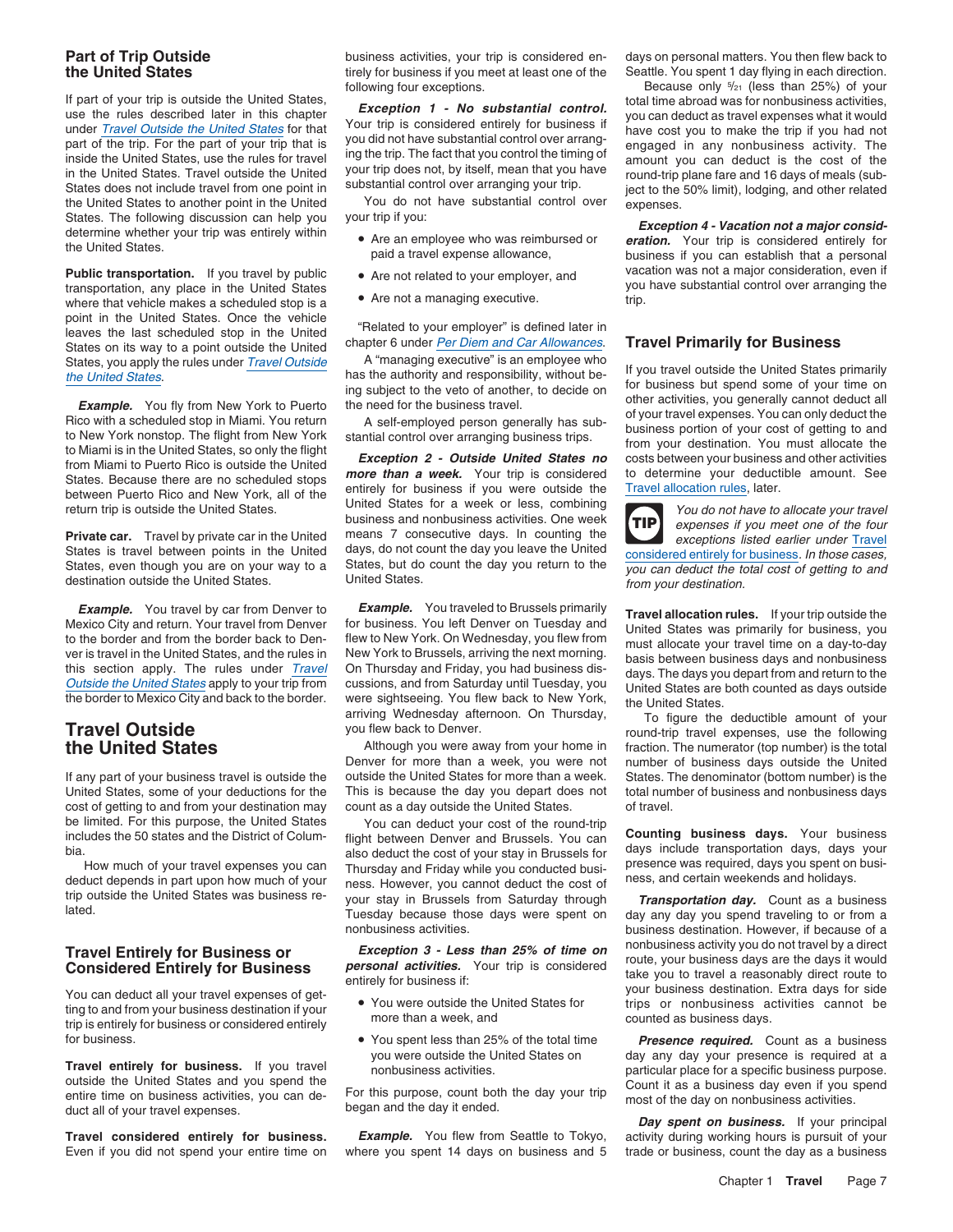stances beyond your control.  $$1,250$ .  $$1,250$ . for members of its alumni association. This pro-

(\$1,850 − \$486).<br>
interests. interests. interests. *interests. interests. Example 1.* You travel to Quebec, where you have a section of the section of the section of the section are held each day over City. You travel to Quebec, where you have a<br>business activity at, near, or beyond<br>other appointment on Friday. You have an-<br>other appointment on the following Monday. Be-<br>cause your presence was required on both<br>or other

business in Quebec after Friday, but stayed until ends.<br>Monday before starting home, Saturday and You determine the nonbusiness portion of about 2 hours at each of the planned sessions.<br>Sunday would be nonbusiness days. th

Sunday would be nonbusiness days. that expense by multiplying it by a fraction. The<br> **Nonbusiness activity on the way to or from**<br> **Nonbusiness activity on the way to or from**<br> **Nonbusiness destination.** If you stopped Uni

where travel outside the United States begins stead of going to Dublin for your vacation, you fly<br>and your nonbusiness destination and a return to Venice, Italy, for a vacation.<br>to the point where travel outside the United to the point where travel outside the United You cannot deduct any part of the cost of<br>States ends

home to New York. The primary purpose for the **Other methods.** You can use another method limit for luxury water travel in 2010 is shown in trip was to attend the conference.

If you had not stopped in Dublin, you would<br>have arrived home the evening of May 14. You than business activities outside the United Highest Highest Daily Limit<br>did not meet any of the exceptions that would States.<br>allow y business. May 4 through May 14 (11 days) are

Dublin. You also cannot deduct 7/18 of what it

\$400 to fly from Paris to Dublin, and \$700 to fly related to your business.

**Certain weekends and holidays.** Count<br>weekends, holidays, and other necessary travel expenses by subtracting  $7/18$  of the tries where academic exercises and<br>standby days as business days if they fall be-<br>travel in trave

the weekend for sightseeing, visiting friends, or<br>other nonbusiness activity.<br>other nonbusiness activity.<br>**Example 2.** If, in *Example 1*, you had no<br>business the point where travel outside the United States begins<br>busines

States ends. your trip from Paris to Venice and return to Paris. **Luxury Water Travel** You determine the nonbusiness portion of  $\int$  in addition, you cannot deduct  $\frac{7}{18}$  of the airfare that expense by multiplying it by a fraction. The and other expenses from New York to Paris and If you travel by ocean liner, cruise ship, or other numerator of the fraction is the number of non-<br>form of luxury water trans

business days during your travel outside the<br>
United States and the denominator is the total<br>
United States and the denominator is the total<br>
fare and other travel expenses from New York to<br>
number of days you spend outsi

was to attend the conference. of counting business days if you establish that it the following table.<br>If you had not stopped in Dublin, you would more clearly reflects the time spent on other

ness-related travel expenses while in Paris. for vacation or for investment purposes, the en-<br>You cannot deduct your expenses while in tire cost of the trip is a nondeductible personal expense. If you spend some time attending brief would have cost you to travel round-trip between professional seminars or a continuing education *Example.* Caroline, a travel agent, traveled New York and Dublin. **program**, you can deduct your registration fees by ocean liner from New York to London, Eng-You paid \$750 to fly from New York to Paris, and other expenses you have that are directly land, on business in May. Her expense for the York to Paris, and \$700 to fly related to your business.

day. Also, count as a business day any day you from Dublin back to New York. Round trip airfare *Example.* The university from which you are prevented from working because of circum- from New York to Dublin would have been graduated has a continuing education program business meetings or activity and you remain at and Dublin (\$1,250  $\times$  7/18 = \$486) from your total eral regions of the world. However, none of the expenses in traveling from New York to Paris to conferences are directed

The part you must allocate is the amount it<br>would have cost you to travel between the point same as in the previous example but that in-<br>where travel outside the United States begins a stood of going to Dublin for your vec

form of luxury water transportation for business<br>purposes, there is a daily limit on the amount

| <u>11 you had not stopped in Dublin, you would</u><br>have arrived home the evening of May 14. You<br>did not meet any of the exceptions that would<br>allow you to consider your travel entirely for | more clearly reflects the time spent on other<br>than business activities outside the United<br>States. | 2010<br>Dates        | <b>Highest</b><br>Federal<br>Per Diem | Daily Limit<br>on Luxury<br><b>Water Travel</b> |
|-------------------------------------------------------------------------------------------------------------------------------------------------------------------------------------------------------|---------------------------------------------------------------------------------------------------------|----------------------|---------------------------------------|-------------------------------------------------|
| business. May 4 through May 14 (11 days) are                                                                                                                                                          |                                                                                                         | Jan. $1 -$ Mar. 31   | \$342                                 | \$684                                           |
| business days and May 15 through May 21 (7)<br>days) are nonbusiness days.                                                                                                                            | <b>Travel Primarily for Personal</b>                                                                    | Apr. $1 -$ June 30   | 389                                   | 778                                             |
| You can deduct the cost of your meals (sub-                                                                                                                                                           | <b>Reasons</b>                                                                                          | July $1 -$ Aug. 31   | 350                                   | 700                                             |
| ject to the 50% limit), lodging, and other busi-                                                                                                                                                      | If you travel outside the United States primarily                                                       | Sept. $1 -$ Sept. 30 | 411                                   | 822                                             |
| ness-related travel expenses while in Paris.<br>You cannot doduct your expenses while in                                                                                                              | for vacation or for investment purposes, the en-<br>tire cost of the trip is a nondeductible personal   | Oct. $1 - Dec. 31$   | 340                                   | 680                                             |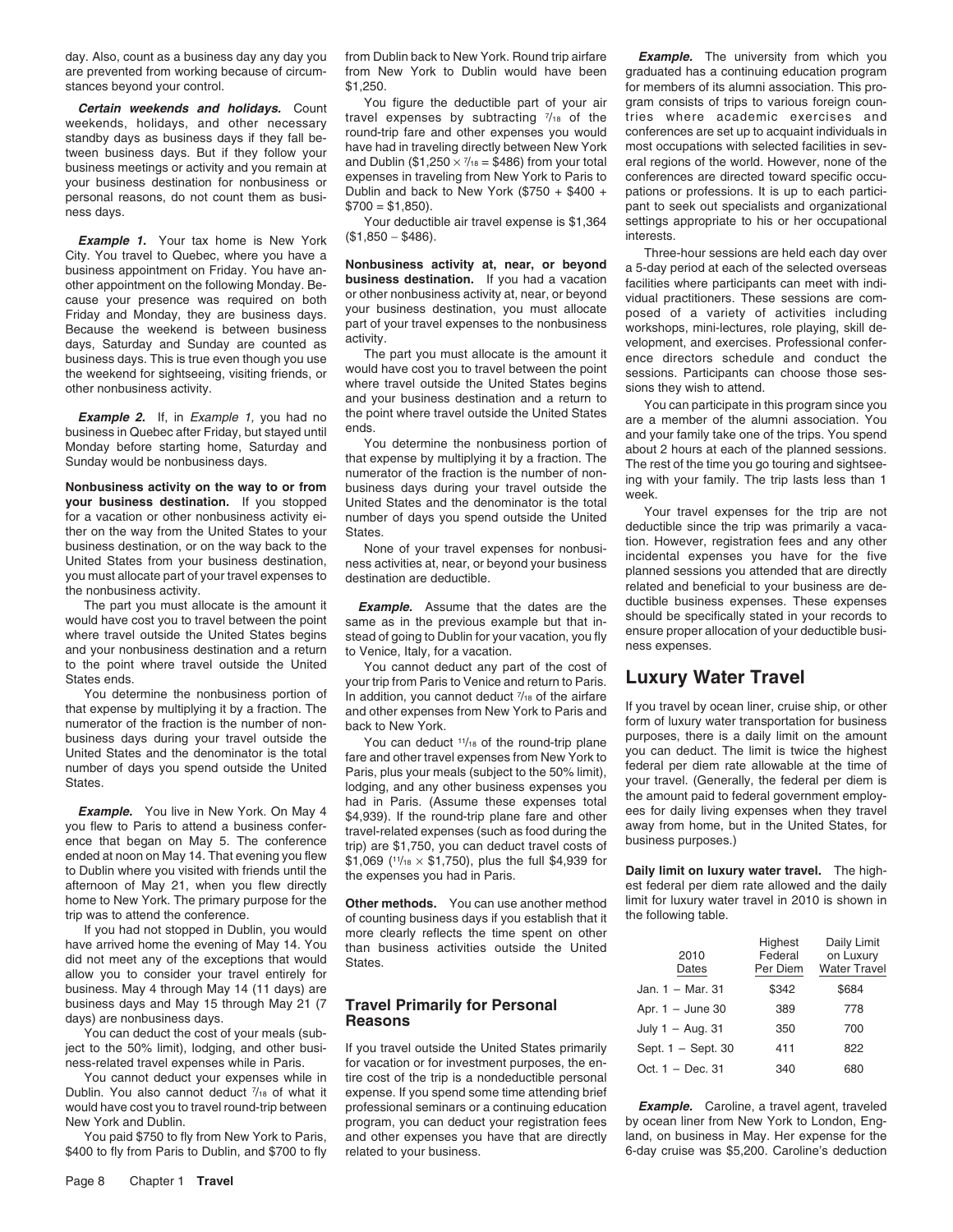\$778 daily limit). Compared the United States or in possessions of the United States or in possessions of the

**Meals and entertainment.** If your expenses<br>for luxury water travel include separately stated<br>amounts for meals or entertainment, those **the North American Area**<br>amounts are subject to the 50% limit on meals<br>and entertainm

Example. In the previous example, Caro<br>line's luxury water travel had a total cost of<br>\$5,200 Of that amount \$2,350 was senarately <br>and the meeting streament of the meeting streament of the meeting<br>\$5,200 Of that amount \$2, \$5,200. Of that amount, \$2,350 was separately <br>stated as meals and entertainment. Caroline, outside the North American area as in it. stated as meals and entertainment. Caroline, outside the North American area as in it.<br>
who is self-employed, is not reimbursed for any if the meeting meets these requirements, you activities of the meeting.<br>
of her travel

| Meals and entertainment \$2,350                                                                                                            |                                                | <u>union andone mavor outbido the original ottatos.</u>    | mont dignou by an omoor or the organiza-                                    |
|--------------------------------------------------------------------------------------------------------------------------------------------|------------------------------------------------|------------------------------------------------------------|-----------------------------------------------------------------------------|
| Allowable meals & entertainment \$1.175                                                                                                    | area includes the following locations.         | North American area. The North American                    | tion or group sponsoring the meeting that<br>includes:                      |
| Other travel expenses $\ldots \ldots +2,850$<br>Allowable cost before the daily limit \$4,025                                              | American Samoa                                 | Jarvis Island                                              | a. A schedule of the business activities of<br>each day of the meeting, and |
| Daily limit for May 2010 \$778<br>Times number of days $\ldots \ldots \ldots \times 6$<br>Maximum luxury water travel deduction<br>\$4,668 | Antigua and Barbuda<br>Aruba<br><b>Bahamas</b> | Johnston Island<br>Kingman Reef<br><b>Marshall Islands</b> | b. The number of hours you attended the<br>scheduled business activities.   |
| Amount of allowable deduction \$4,025                                                                                                      | <b>Baker Island</b><br><b>Barbados</b>         | Mexico<br>Micronesia                                       |                                                                             |

Caroline's deduction for her cruise is limited to Bermuda<br>
\$4,025, even though the limit on luxury water Costa Rica Northern Mariana travel is higher.<br>
Dominica Islands Islands

**Not separately stated.** If your meal or en-<br>tertainment charges are not separately stated or Grenada Palmyra Atoll<br>are not clearly identifiable, you do not have to Guyana Puerto Rico<br>allocate any portion of the total char

You can deduct your travel expenses when you ties taking place at the meeting.<br>Attend a convention if you can show that your return over the purposes and activities of the spon- Both of these tests are explained later. attend a convention if you can show that your  $\bullet$  The purposes and activities of the sponattendance benefits your trade or business. You soring organizations or groups.<br>
The homes of the active members of the active service or expense is one that is common<br>
ily.



whether you can deduct travel ex-<br>
penses. You can deduct your travel expenses **Cruise Ships Cause Chips CAUTION** This limit is discussed later under 50% Limit. penses. You can deduct your travel expenses **Cruise Ships The community of the Shipt** This limit is discussed later under 50% Limit.<br>only if your attendance is connected to your own

**Convention agenda.** The convention agenda or similar meetings held on cruise ships. All<br>or program generally shows the purpose of the ships that sail are considered cruise ships. **Directly-Related Test**<br>convention. You ca cial duties and responsibilities; it will be enough 2. The cruise ship is a vessel registered in ness and entertainment was the active if the agenda is so related to your position that it the United States. The conduct of business,

for the cruise cannot exceed \$4,668 (6 days  $\times$  shows your attendance was for business pur- 3. All of the cruise ship's ports of call are in

- The meeting is directly related to your
- 

Howland Island U.S. Virgin Islands

**Exceptions** The North American area also includes U.S.

board a cruise ship. See *Cruise Ships* under<br>Conventions Held Outside the North American are taken into account to determine if it was only if they are both ordinary and necessary and<br>Area. Area. Area. North American area. **Conventions** • Directly-related test.

- The purpose of the meeting and the activi-
- 
- ily.<br>
If the convention is for investment, political,<br>
social, or other purposes unrelated to your trade<br>
or business, you cannot deduct the expenses.<br>
The amount you can deduct of enter-<br>
the convention is for investment,
	-

trade or business. The issue of the You can deduct up to \$2,000 per year of your expenses of attending conventions, seminars,

- 
- 
- United States.
- -
	-
	-
- earlier under Travel Outside the United States. ment signed by an officer of the organiza- Meals and entertainment ...... \$2,350 tion or group sponsoring the meeting that 50% limit ................ <sup>×</sup> .50 **North American area.** The North American includes: Allowable meals & entertainment \$1,175
	-
	-

Jamaica Wake Island **Entertainment**

islands, cays, and reefs that are possessions of You may be able to deduct business-related<br>earlier) does not apply to expenses you have to<br>earlier) does not apply to expenses you have to or the District of Columbia.<br>atten

- 
- Associated test.



Your appointment or election as a dele-<br>gate does not, in itself, determine  $\bullet$  Other relevant factors you may present.<br>Generally you can deduct only 50% of gate does not, in itself, determine called the called the cause of the caution of the does not, in itself, determine<br>
whether you can deduct travel ex-<br>
wour unreimbursed entertainment expenses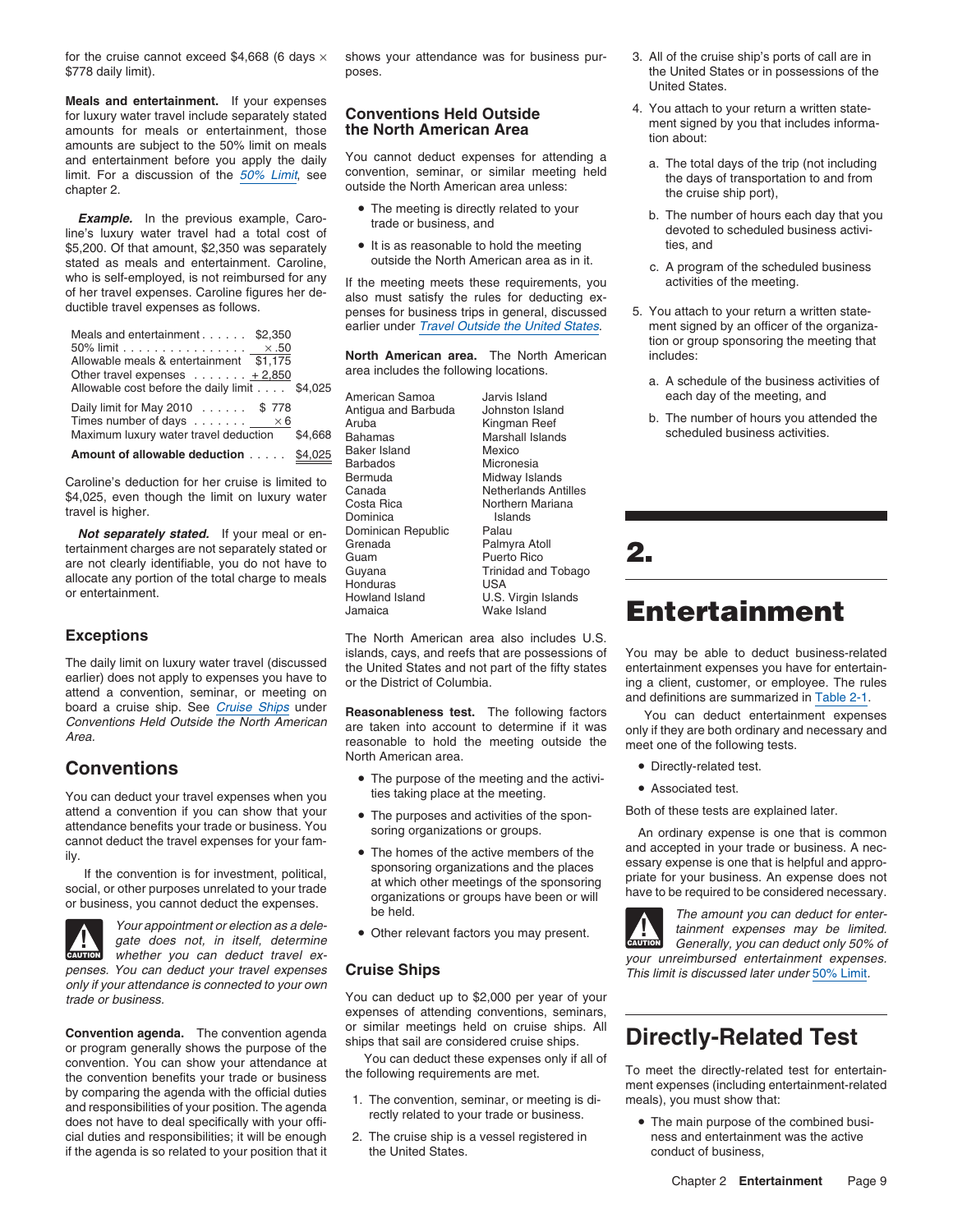### Table 2-1. **When Are Entertainment Expenses Deductible?**

|                     |                                                                                                                                                                                                                                                                                                                              | <b>Associated Test</b>                                                                                                                                                                                                                                                                                                                                                      |
|---------------------|------------------------------------------------------------------------------------------------------------------------------------------------------------------------------------------------------------------------------------------------------------------------------------------------------------------------------|-----------------------------------------------------------------------------------------------------------------------------------------------------------------------------------------------------------------------------------------------------------------------------------------------------------------------------------------------------------------------------|
| <b>General rule</b> | You can deduct ordinary and necessary expenses to entertain a client,<br>customer, or employee if the expenses meet the directly-related test or<br>the associated test.                                                                                                                                                     | Even if your expenses do not meet the di-<br>rectly-related test, they may meet the associ-                                                                                                                                                                                                                                                                                 |
| <b>Definitions</b>  | • Entertainment includes any activity generally considered to provide<br>entertainment, amusement, or recreation, and includes meals<br>provided to a customer or client.<br>• An ordinary expense is one that is common and accepted in your                                                                                | ated test.<br>To meet the associated test for entertain-<br>ment expenses (including entertainment-related<br>meals), you must show that the entertainment is:                                                                                                                                                                                                              |
|                     | trade or business.<br>• A necessary expense is one that is helpful and appropriate.                                                                                                                                                                                                                                          | • Associated with the active conduct of your<br>trade or business, and                                                                                                                                                                                                                                                                                                      |
| Tests to be met     | Directly-related test<br>• Entertainment took place in a clear business setting, or<br>• Main purpose of entertainment was the active conduct of business,                                                                                                                                                                   | • Directly before or after a substantial busi-<br>ness discussion (defined later).                                                                                                                                                                                                                                                                                          |
|                     | and<br>You did engage in business with the person during the entertainment<br>period, and<br>You had more than a general expectation of getting income or some<br>other specific business benefit.                                                                                                                           | Associated with trade or business. Gener-<br>ally, an expense is associated with the active<br>conduct of your trade or business if you can<br>show that you had a clear business purpose for<br>having the expense. The purpose may be to get                                                                                                                              |
|                     | Associated test<br>• Entertainment is associated with your trade or business, and<br>• Entertainment directly before or after a substantial business<br>discussion.                                                                                                                                                          | new business or to encourage the continuation<br>of an existing business relationship.<br>Substantial business discussion. Whether                                                                                                                                                                                                                                          |
| Other rules         | • You cannot deduct the cost of your meal as an entertainment<br>expense if you are claiming the meal as a travel expense.<br>• You cannot deduct expenses that are lavish or extravagant under the<br>circumstances.<br>• You generally can deduct only 50% of your unreimbursed<br>entertainment expenses (see 50% Limit). | a business discussion is substantial depends on<br>the facts of each case. A business discussion<br>will not be considered substantial unless you<br>can show that you actively engaged in the dis-<br>cussion, meeting, negotiation, or other business<br>transaction to get income or some other specific<br>business benefit.<br>The meeting does not have to be for any |

- 
- You had more than a general expectation to estaurant owner providing an occasional to entertainment. You do not have to discuss business business during income or some other specific the meal to a loyal customer).<br>
busin



Clear business setting. If the entertainment • A meeting with a group that includes per-<br>takes place in a clear business setting and is for<br>your business or work, the expenses are consid-<br>places such as cocktail lounges, c

• Entertainment in a hospitality room at a

- 
- 

nature of the business transacted and the rea-<br>sons for conducting business during the enter-<br>sidered directly related if you are not there or in<br>time entertainment is held on the same day as<br>tainment. It is not necessary tainment. It is not necessary to devote more time situations where there are substantial distrac-<br>to business than to entertainment. However, if tions that generally prevent you from actively held directly before or after to business than to entertainment. However, it is tions that generally prevent you from actively held directly before or after the business discus-<br>the business discussion is only incidental to the conducting business. The the business discussion is only incidental to the conducting business. The following are exam-<br>entertainment, the entertainment expenses do ples of situations where there are substantial ples of situations where there are substantial If the entertainment and the business discusnot meet the directly-related test.  $\qquad \qquad$  distractions.  $\qquad \qquad$  sion are not held on the same day, you must

- 
- 
- 

## **Associated Test**

- Associated with the active conduct of your trade or business, and
- **•** Directly before or after a substantial business discussion (defined later).

The meeting does not have to be for any specified length of time, but you must show that • You did engage in business with the per-<br>• Entertainment that is mainly a price rebate the business discussion was substantial in rela-• You did engage in business with the per-<br>son during the entertainment period, and<br>example in the sale of your products (such as a<br>restaurant owner providing an occasional<br>example the entertainment. It is not need or ente

business benefit at some future time.<br>
Business is generally not considered to be the<br>
main purpose when business and entertainment there is no meaningful personal or social<br>
main purpose when business and entertainment<br>
a

• A meeting or discussion at a nightclub, consider the facts of each case to see if the You do not have to show that business<br>income or other business benefit actu-<br>ally resulted from each entertainment<br>ally resulted from each entertainment<br>A meeting or discussion during what is<br>business discussion. If you or ally resulted from each entertainment • A meeting or discussion during what is business discussion. If you or your business discussion. If you or your business essentially a social gathering, such as a sassociates are from expense.<br>expense. expense. expenses are from out of town, you must also<br>consider the dates of arrival and departure, and consider the dates of arrival and departure, and

your business or work, the expenses are considering places such as cocktail lounges, country<br>ered directly related to your business or work. Clubs, golf clubs, athletic clubs, or vacation<br>The following situations are examp evening before the business discussion, or on convention where business goodwill is the evening of the day following the business created through the display or discussion discussion, the entertainment generally is conof business products. sidered to be held directly before or after the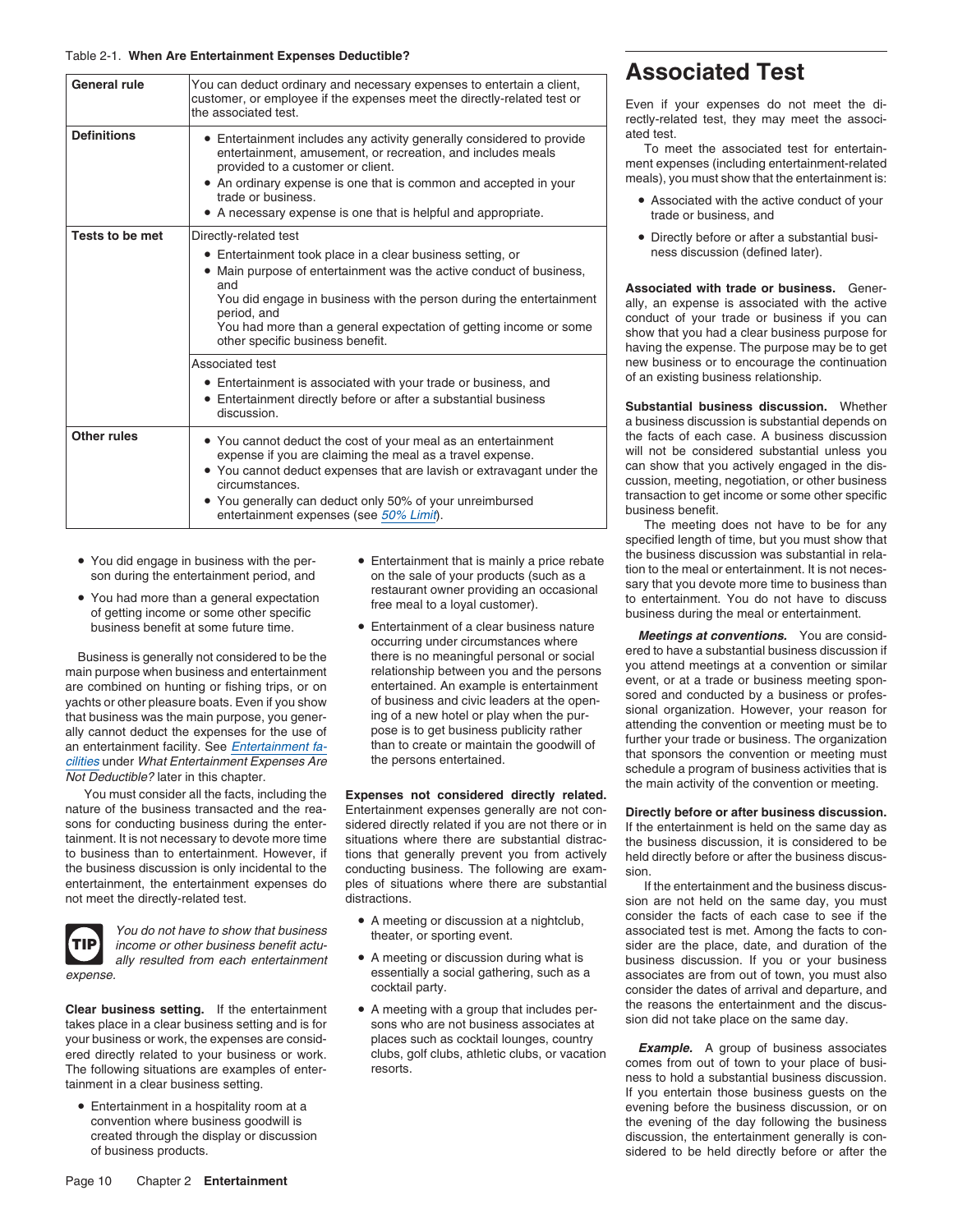### Figure A. **Does the 50% Limit Apply to Your Expenses?**

There are exceptions to these rules. See *Exceptions to the 50% Limit.*



test. the test. the state of the state of the state of the state of the state of the state of the state of the state of the state of the state of the state of the state of the state of the state of the state of the state o

- Taxes and tips relating to a business meal
- 
- 
- Amounts paid for parking at a sports

The 50% limit applies to business meals or meal and entertainment expenses applies if the  $50\%$  limit.<br>
ertainment expenses you have while: expense is otherwise deductible and is not coventertainment expenses you have while: expense is otherwise deductible and is not cov-<br>ered by one of the exceptions discussed later. meals and entertainment related to providing

business, a restaurant, or other location, ment expenses you have for the production of directly-related or associated test and to the or income, including rental or royalty income. It 50% limit.

also applies to the cost of meals included in deductible educational expenses.

**When to apply the 50% limit.** You apply the 50% limit after determining the amount that would otherwise qualify for a deduction. You first have to determine the amount of meal and entertainment expenses that would be deductible under the other rules discussed in this publication.

**Example 1.** You spend \$200 for a business-related meal. If \$110 of that amount is not allowable because it is lavish and extravagant, the remaining \$90 is subject to the 50% limit. Your deduction cannot be more than \$45 (50%  $\times$ \$90).

**Example 2.** You purchase two tickets to a concert and give them to a client. You purchased the tickets through a ticket agent. You paid \$200 for the two tickets, which had a face value of \$80 each (\$160 total). Your deduction cannot be more than \$80 (50%  $\times$  \$160).

### **Exceptions to the 50% Limit**

Generally, business-related meal and entertainment expenses are subject to the 50% limit. Figure A can help you determine if the 50% limit applies to you.

**Expenses not subject to 50% limit.** Your meal or entertainment expense is not subject to the 50% limit if the expense meets one of the following exceptions.

*1 - Employee's reimbursed expenses.* If you are an employee, you are not subject to the 50% limit on expenses for which your employer reimburses you under an accountable plan. Accountable plans are discussed in chapter 6.

*2 - Self-employed.* If you are self-employed, your deductible meal and entertainment expenses are not subject to the 50% discussion. The expense meets the associated • Attending a business convention or recep- limit if all of the following requirements are met.

- You have these expenses as an indepen-<br>dent contractor.
- Your customer or client reimburses you or **199% Limit Force Subject to the Magness Subject to the Solution or client reimburses you or gives you an allowance for these ex-<br>Base you an allowance for these ex-<br>penses in connection with services you** 
	- You provide adequate records of these ex-

employers, and to self-employed persons (in-<br>
cluding independent contractors) or their clients,<br>
depending on whether the expenses are reim-<br>
bursed.<br>
Eigure A summarizes the general rules<br>
explained in this section.<br>
App

• Traveling away from home (whether eat-<br>► The 50% limit also applies to certain meal services for a client but do not adequately ac-<br>• Incelarse a with others) on business ing alone or with others) on business,<br>and entertainment expenses that are not busi-<br>count for and seek reimbursement from the cliness related. It applies to meal and entertain- ent for those expenses, you are subject to the

In general, you can deduct only 50% of your **Came and the state of entertainment activity**, business-related meal and entertainment ex- or entertainment activity, **•** You pro penses. (If you are subject to the Department of • Cover charges for admission to a night- penses to your customer or client. (See Transportation's "hours of service" limits, you club, chapter 5.) can deduct 80% of your business-related meal • Rent paid for a room in which you hold a and entertainment expenses. See Individuals dinner or cocktail party, and the 50% limit on the expenses.<br>subject to "hours of service" limits, later.)

The 50% limit applies to employees or their  $\bullet$  Amour<br>ployers and to self employed persons (in arena.

- 
- Entertaining customers at your place of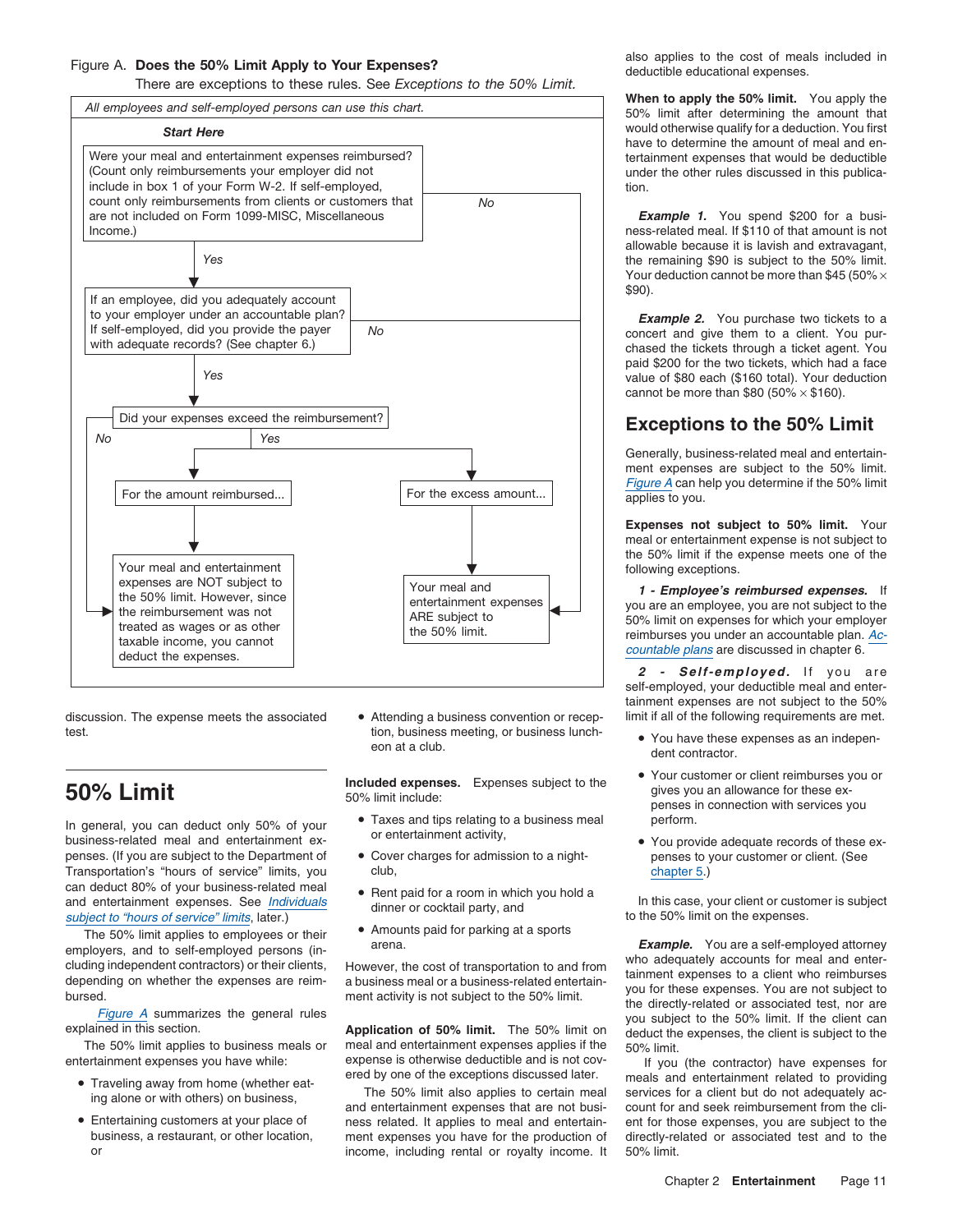ject to the 50% limit if you provide meals, enter-<br>tainment includes the cost of a meal you provide duct entertainment expenses that are directly tainment, or recreational facilities to the general to a customer or client, whether the meal is a related to and necessary for attending business public as a means of advertising or promoting part of other entertainment or by itself. A meal meetings or conventions of certain exempt orga-<br>goodwill in the community. For example, neither expense includes the cost of fo goodwill in the community. For example, neither expense includes the cost of food, beverages, nizations if the expenses of your attendance are the expense of your attendance are the expense of sponsoring a television or ra show nor the expense of distributing free food tainment-related meal, you or your employee organizations include business leagues, cham-<br>and beverages to the general public is subject to must be present when the food or be the 50% limit. **provided.** provided. **provided. associations**, and professional associations.

4 - Sale of meals or entertainment. You<br>actually as a member of your meal entertainment tickets. Generally, you cannot<br>sell meals, entertainment, goods and services,<br>sell meals, entertainment, goods and services,<br>For as a sell meals, entertainment, goods and services, **ENTION** as a travel expense.<br>or use of facilities to the public. For example, if

*5 - Charitable sports event.* You are not *Deduction may depend on your type of Exception for events that benefit charita-*

**its.** You can deduct a higher percentage of business. But, if you are an appliance distributor vour meal expenses while traveling away from and hold a fashion show for the spouses of your incident to any period subject to the Department tertainment.<br>
of Transportation's "hours of service" limits. The perform sub-

- 
- 
- 
- 

include entertaining guests at nightclubs; at so- considered in making this determination.

customers or their families. The nonbusiness expenses. The skyboxes, skyboxes, skyboxes,

*3 - Advertising expenses.* You are not sub- *A meal as a form of entertainment.* Enter- **Trade association meetings.** You can detaxes, and tips for the meal. To deduct an enter-<br>related to your active trade or business. These must be present when the food or beverages are

**TIP**

subject to the 50% limit if you pay for a package<br>deal that includes a ticket to a qualified charita-<br>ble sports event. For the conditions the sports<br>tainment For example if you are a drass charitable organization. You ca ble sports event. For the conditions the sports<br>event must meet, see *Exception for events that*<br>benefit charitable organizations under What Enterprised a designer and have a fashion show to introduce<br>the sport in the full **Individuals subject to "hours of service" lim-** is because fashion shows are typical in your • The event's main purpose is to benefit a **its.** You can deduct a higher percentage of business. But, if you are an appliance d your meal expenses while traveling away from and hold a fashion show for the spouses of your **•** The entire net proceeds go to the charity.<br>your tax home if the meals take place during or retailers, the show generally is c The entire net proceeds go to the charity.<br>tertainment.  $\bullet$  The event uses volunteers to perform sub-

of Transportation's "hours of service" limits. The<br>percentage is 80%.<br>Individuals subject to the Department of that includes the costs of entertainment and<br>Transportation's "hours of service" limits include<br>the following p the cost of entertainment and the cost of other • Certain air transportation workers (such as charitable sports areas areasonable basis for charitable sports event. pilots, crew, dispatchers, mechanics, and making this allocation. For example, you must<br>control tower operators) who are under allocate your expenses if a hotel includes enter-Federal Aviation Administration regula- tainment in its lounge on the same bill with your<br>tions

• Certain railroad employees (such as engi- tainment checks without regard to whether any neers, conductors, train crews, dispatch- business purposes are served, no member of *Example 2.* You purchase tickets to a col-

tration regulations. **Lavish or extravagant expenses.** You can-<br>not deduct expenses for entertainment that are colleges that qualify as charitable organizations. not deduct expenses for entertainment that are colleges that qualify as charitable organizations.<br>Coast Quard result incredible consultions. Coast Guard regulations.<br>ered lavish or extravagant if it is reasonable to perform services, such as coaching and considering the facts and circumstances. Ex-<br>penses will not be disallowed just because they<br>tickets in determining your business deduction. are more than a fixed dollar amount or take What Entertainment place at deluxe restaurants, hotels, nightclubs, **Skyboxes and other private luxury boxes.** If or resorts. you rent a skybox or other private luxury box for

Allocating between business and nonbusi-**Are Deductible? ness.** If you entertain business and nonbusi- of a nonluxury box seat ticket. ness individuals at the same event, you must To determine whether a skybox has been This section explains different types of entertain-<br>ment expenses you may be able to deduct. business and nonbusiness. You can deduct only game or other performance as one event. For ment expenses you may be able to deduct. business and nonbusiness. You can deduct only game or other performance as one event. For<br>the business part. If you cannot establish the example, renting a skybox for a series of pl the business part. If you cannot establish the **Entertainment.** Entertainment includes any part of the expense for each person participat- games is considered renting it for more than one activity generally considered to provide enter- ing, allocate the expense to each participant on event. All skyboxes you rent in the same arena, tainment, amusement, or recreation. Examples a pro rata basis. The manuscription of along with any rentals by related parties, are

cial, athletic, and sporting clubs; at theaters; at *Example.* You entertain a group of individu- Related parties include: sporting events; on yachts; or on hunting, fish-<br>ing, vacation, and similar trips.<br>pects, and seven social guests. Only  $\frac{q}{11}$  of the<br>recent set also expendents. Find the posts, and seven social gassis. Shirt of the lineal descendants),<br>Entertainment also may include meeting per- expense qualifies as a business entertainment lineal descendants), sonal, living, or family needs of individuals, such expense. You cannot deduct the expenses for • Parties who have made a reciprocal aras providing meals, a hotel suite, or a car to the seven social guests because those costs are rangement involving the sharing of

or use of facilities to the public. For example, if<br>you run a nightclub, your expense for the enter-<br>tainment you furnish to your customers, such as<br>a floor show, is not subject to the 50% limit.<br>a floor show, is not subje

- 
- 
- 

**TIP**

control tower operators) who are under allocate your expenses if a hotel includes enter-<br>Federal Aviation Administration regula-<br>tainment in its lounge on the same bill with your tournament organized by the local volunteer room charge. The company. All net proceeds will be used to buy • Interstate truck operators and bus drivers<br>• Taking turns paying for meals or entertain-<br>• The ore under Department of Transparte **Taking turns paying for meals or entertain-** tournament. You can deduct the entire cost • Interstate truck operators and bus drivers<br>who are under Department of Transporta-<br>tion regulations. If a group of business acquaintances the tickets as a business expense if they other-<br>take turns picking up each others

ers, and control operations personnel) the group can deduct any part of the expense. lege football game through a ticket broker. After who are under Federal Railroad Adminis-<br> **Lavish or extravagant expenses.** You can-<br>
You canto the game. Net proceeds from the game go to tickets in determining your business deduction.

**Expenses**<br>Allocating between business and nonbusi-<br>Allocating between business and nonbusi-<br>you generally cannot deduct more than the price

- 
- 

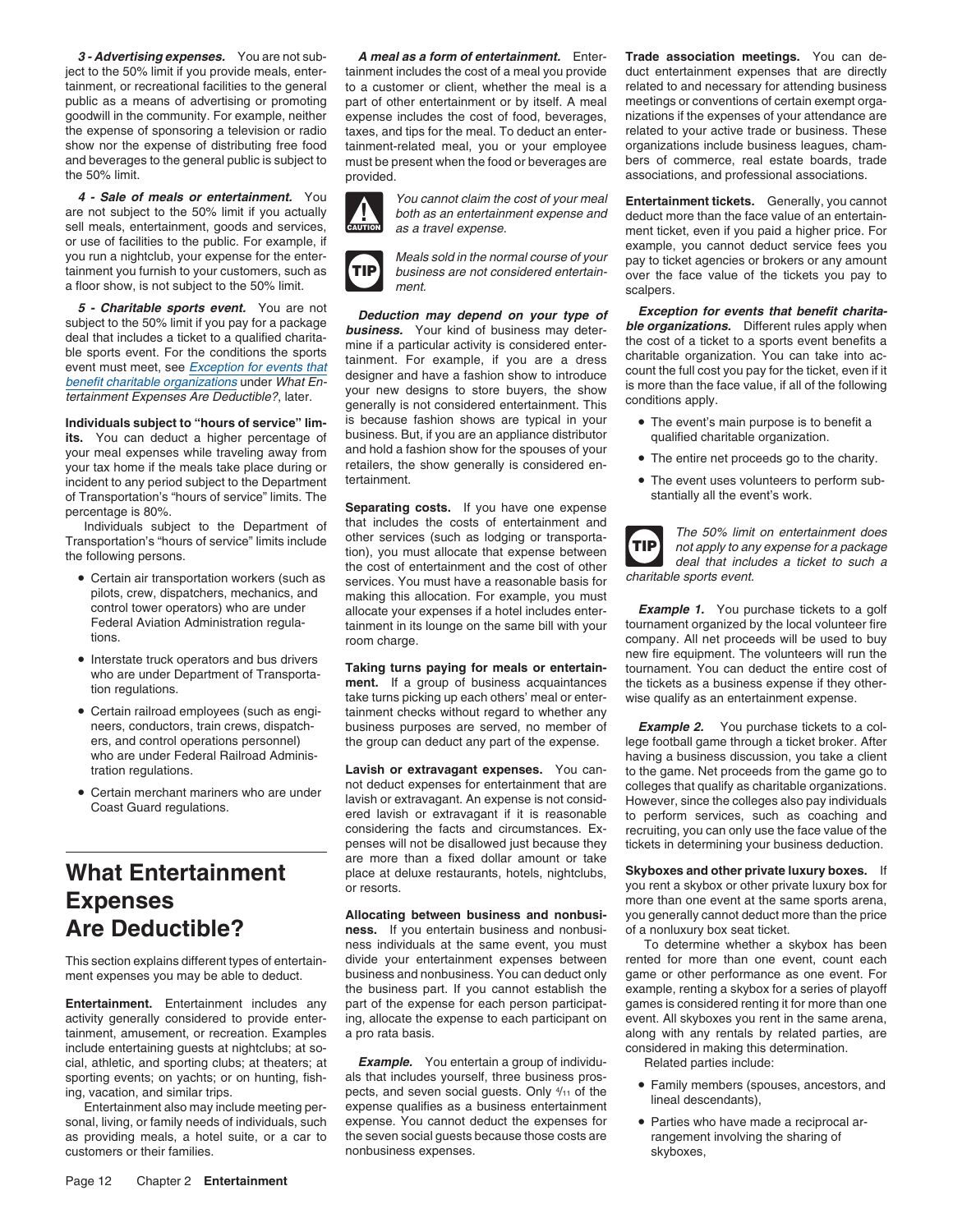- Related corporations,
- 
- A corporation and a partnership with com-

expenses for food and beverages are separately **Expenses for spouses.** You generally cannot matter whether you have separate businesses, stated, you can deduct these expenses in addi-<br>stated, you can deduct these expenses stated, you can deduct these expenses in addi- deduct the cost of entertainment for your spouse are separately employed, or whether each of tion to the amounts allowable for the skybox. Or for the spouse of a customer. How tion to the amounts allowable for the skybox, or for the spouse of a customer. However, you you has an independent connection with the<br>subject to the requirements and limits that apply can deduct these costs if you can sho subject to the requirements and limits that apply can deduct these costs if you can show you had recipient. If a partnership gives gifts, the partner-<br>The amounts separately stated for food and a clear business purpose, ra The amounts separately stated for food and a clear business purpose, rather than a personal ship and beverages must be reasonable. You cannot in- or social purpose, for providing the entertain- payer. beverages must be reasonable. You cannot in-<br>flate the charges for food and beverages to ment.

This section explains different types of entertain-<br>ment expenses you generally may not be able to **Gift or entertainment**. Any item that might be engraving on jewelry, or packaging, insuring,

- 
- Pleasure,
- 
- Other social purpose.

- To conduct entertainment activities for
- To provide members or their guests with was paid, whichever is later. imprinted on the gift, and **•** To provide members or their guests with **•** If you go with the customer to the event, you  **If the customer of the eve**

name, will determine whether or not you can deduct the dues. You cannot deduct dues paid  $\qquad$  2. Signs, display racks, or other promotional to: to: material to be used on the business prem-

- Country clubs.
- Golf and athletic clubs,
- 
- Hotel clubs, and
- 

tainment facility. This includes expenses for **\$25 limit.** You can deduct no more than \$25 ment expense, whichever is to your advantage.

own, rent, or use for entertainment. Examples sonal use or benefit of a particular person or a •A partitieral participal partitiers,<br>and swimming pool, tennis court, bowling alley, car, indirect gift to that particular person or to the<br>A corporation and a partnership with com-<br>A corporation and a partnership with com airplane, apartment, hotel suite, or home in a mon ownership. The contraction resort was vacation resort. The ceive the gift.

**Example.** You pay \$3,000 to rent a 10-seat out-of-pocket expenses. You can deduct<br>skybox at Team Stadium for three baseball beverages, catering, gas, and fishing bait, that<br>games. The cost of regular nonluxury box seats y

cost is an ordinary and necessary business ex- Company three cheese packages to thank them pense and is allowed under the entertainment for their business. They paid \$80 for each pack-<br>rules. The customer's spouse joins you because age, or \$240 total. Three of Local Company's **What Entertainment** rules. The customer's spouse joins you because age, or \$240 total. Three of Local Company's it is impractical to entertain the customer without executives took the packages home for their it is impractical to entertain the customer without **Expenses Are Not** the spouse. You can deduct the cost of enter-<br>taining the customer's spouse. If your spouse business relationship with any of the executives' taining the customer's spouse. If your spouse **Deductible?** joins the party because the customer's spouse other family members. They can deduct a total is present, the cost of the entertainment for your of \$75 (\$25 limit x 3) for the cheese packages. is present, the cost of the entertainment for your

ment expenses you generally may not be able to **Gift or entertainment.** Any item that might be engraving on jewelry, or packaging, insuring, mediately not included in datar-<br>deduct considered either a gift or entertainment gener- and mailing, are generally not included in deter-<br>ally will be considered entertainment. However, mining the cost of a gift for purposes of the \$25 ally will be considered entertainment. However, **Club dues and membership fees.** You can- if you give a customer packaged food or bever- limit. not deduct dues (including initiation fees) for ages that you intend the customer to use at a A cost is incidental only if it does not add membership in any club organized for: later date, treat it as a gift. Substantial value to the gift. For example, the

performance or sporting event and you do not go with the customer to the performance or event, packaging fruit is not an incidental cost if the ● Recreation, or value a choice. You can treat the tickets as value of the basket is substantial compared to • entertainment. whichever is to • the value of the fruit. either a gift or entertainment, whichever is to

• Other social purpose. your advantage.<br>This rule applies to any membership organiza-<br>This rule applies to any membership organiza-<br>tion if one of its principal purposes is either:<br>Generally, an amended return must be file within 3 years from the date the original return members or their guests, or was filed or within 2 years from the time the tax a. Has your name clearly and permanently

• To provide members or their guests with the customer to the event, you<br>access to entertainment facilities, dis-<br>cussed later.<br>The purposes and activities of a club, not its<br>treat the cost of the tickets as an entertain-<br>

depreciation and operating costs such as rent, for business gifts you give directly or indirectly to You can change your treatment of the tickets<br>utilities, maintenance, and protection. each person during your tax year. A each person during your tax year. A gift to a at a later date by filing an amended return.

An entertainment facility is any property you company that is intended for the eventual per-

and the limited deduction for skybox rentals.<br>avoid the limited deduction for skybox rentals.<br>Example. You entertain a customer. The Company. He and his wife, Jan, gave Local

If you give a customer tickets to a theater cost of gift wrapping is an incidental cost. How-<br>performance or sporting event and you do not go ever, the purchase of an ornamental basket for

- -
	-
- **Country clubs** and the recipient. **in the recipient of the recipient.** ises of the recipient.

**3. Gift or entertainment.** Any item that might be • Airline clubs, **and the considered either a gift or entertainment gener- •** Airline clubs, **and the considered either a gift or entertainment gener**ally will be considered entertainment. However, ■ Hotel clubs, and if you give a customer packaged food or bever-<br>
■ Clubs operated to provide meals under cir-<br>
ages you intend the customer to use at a later<br>
alte, treat it as a gift.

• Clubs operated to provide meals under cir-<br>
cumstances generally considered to be<br>
conducive to business discussions.<br>
If you give gifts in the course of your trade or<br>
the conducted or the performance or sporting event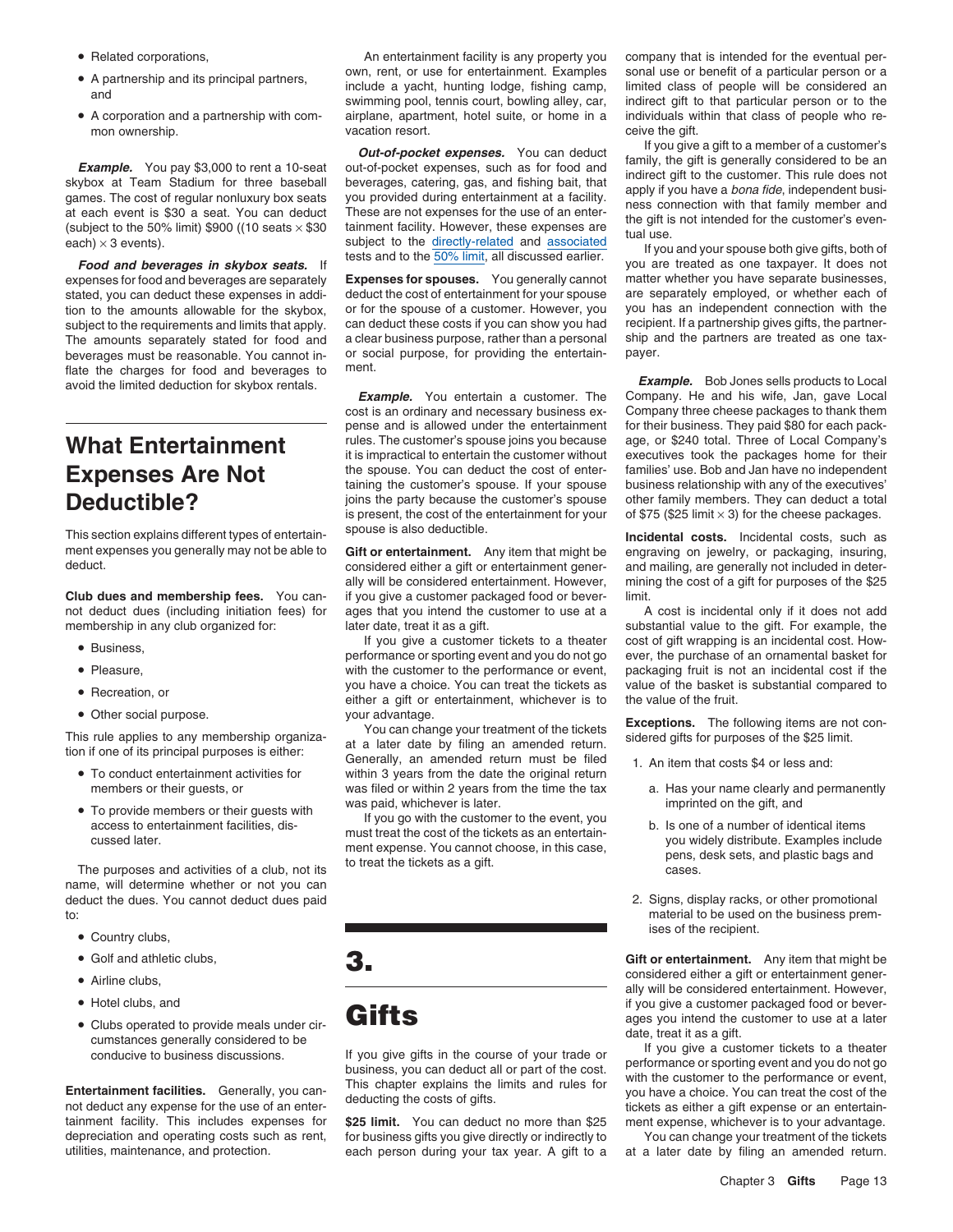### Figure B. **When Are Transportation Expenses Deductible?**

Most employees and self-employed persons can use this chart. (Do not use this chart if your home is your principal place of business. See *Office in the home.*)



**Home:** The place where you reside. Transportation expenses between your home and your main or regular place of work are personal commuting expenses.

**Regular or main job:** Your principal place of business. If you have more than one job, you must determine which one is your regular or main job. Consider the time you spend at each, the activity you have at each, and the income you earn at each.

**Temporary work location:** A place where your work assignment is realistically expected to last (and does in fact last) one year or less. Unless you have a regular place of business, you can only deduct your transportation expenses to a temporary work location outside your metropolitan area.

**Second job:** If you regularly work at two or more places in one day, whether or not for the same employer, you can deduct your transportation expenses of getting from one workplace to another. If you do not go directly from your first job to your second job, you can only deduct the transportation expenses of going directly from your first job to your second job. You cannot deduct your transportation expenses between your home and a second job on a day off from your main job.

Generally, an amended return must be filed transportation by air, rail, bus, taxi, etc., and the Generally, a metropolitan area includes the within 3 years from the date the original return cost of driving and maintaining

duct for business transportation when you are penses you have while traveling away from **Armed Forces reservists.** A meeting of an not traveling away from home as defined in home overnight. Those expenses are travel ex- Armed Forces reserve unit is a second place of chapter 1. These expenses include the cost of penses discussed in chapter 1. However, if you business if the meeting is held on a day on which

- ment expense. You cannot choose, in this case, the course of your business or profession<br>to treat the cost of the tickets as a gift expense. when you are traveling within the city or<br>qeneral area that is your tax home. Tax
	- Visiting clients or customers.
	-
	- Getting from your home to a temporary you to go directly from the first location to the workplace when you have one or more<br>regular places of work. These temporary Transportation expenses you have in going

This chapter discusses expenses you can de- Transportation expenses do not include ex- You cannot deduct them.

use your car while traveling away from home overnight, use the rules in this chapter to figure your car expense deduction. See Car Expenses, later.

### **Illustration of transportation expenses.**

Figure  $B$  illustrates the rules that apply for deducting transportation expenses when you have a regular or main job away from your home. You may want to refer to it when deciding whether you can deduct your transportation expenses.

**Temporary work location.** If you have one or more regular work locations away from your home and you commute to a temporary work location in the same trade or business, you can deduct the expenses of the daily round-trip transportation between your home and the temporary location, regardless of distance.

If your employment at a work location is realistically expected to last (and does in fact last) for 1 year or less, the employment is temporary unless there are facts and circumstances that would indicate otherwise.

If your employment at a work location is realistically expected to last for more than 1 year or if there is no realistic expectation that the employment will last for 1 year or less, the employment is not temporary, regardless of whether it actually lasts for more than 1 year.

If employment at a work location initially is realistically expected to last for 1 year or less, but at some later date the employment is realistically expected to last more than 1 year, that employment will be treated as temporary (unless there are facts and circumstances that would indicate otherwise) until your expectation changes. It will not be treated as temporary after the date you determine it will last more than 1 year.

If the temporary work location is beyond the general area of your regular place of work and you stay overnight, you are traveling away from home. You may have deductible travel expenses as discussed in chapter 1.

**No regular place of work.** If you have no regular place of work but ordinarily work in the metropolitan area where you live, you can deduct daily transportation costs between home and a temporary work site outside that metropolitan area.

If you go with the customer to the event, you<br>
must treat the cost of the tickets as an entertain <br> **Example 19 Cetting from one workplace to another in**<br>
within your metropolitan area. These are nondemust treat the treat treatment of the course of your business or profession within your metropolitan area. These are nonde-<br>the course of your business or profession ductible commuting expenses

> Two places of work. If you work at two places home is defined in chapter 1. The in one day, whether or not for the same employer, you can deduct the expense of getting from one workplace to the other. However, if for • Going to a business meeting away from some personal reason you do not go directly **4.4.** your regular workplace. **4.4.** from one location to the other, you cannot de-<br>
> ■ duct more than the amount it would have cost • detting from your home to a temporary • you to go directly from the first location to

regular places of work. These temporary Transportation expenses you have in going<br>workplaces can be either within the area between home and a part-time job on a day off<br>of your tax home or outside that area. The from your from your main job are commuting expenses.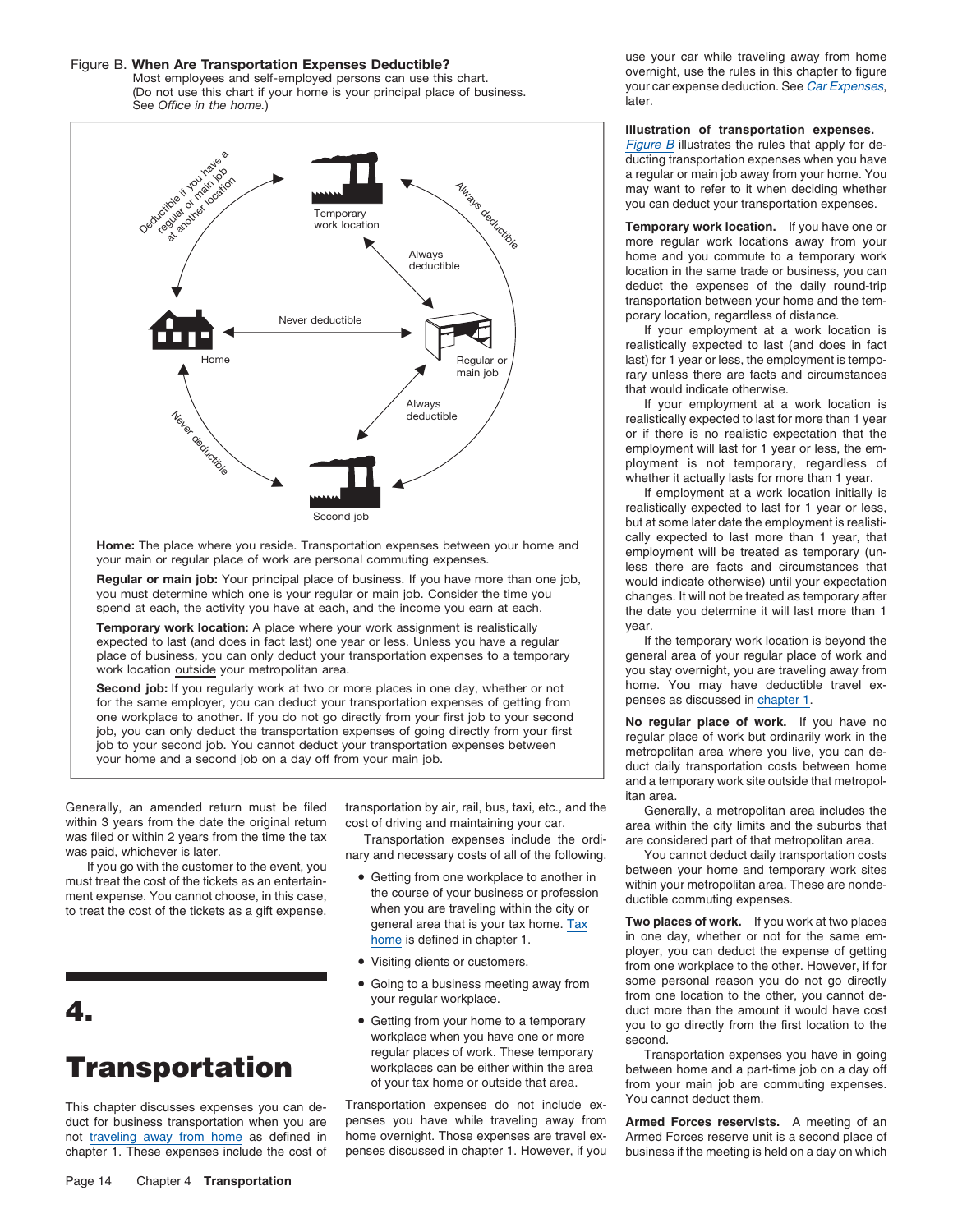expense of getting from one workplace to the instruments (such as for renting a trailer you tow  $\llbracket T \Vert P \rrbracket$  an alternative motor vehicle you place other as just discussed under Two places of with your car). In service during the year. The vehicle

Work.<br>
You usually cannot deduct the expense if the<br>
reserve meeting is held on a day on which you<br>
do not work at your regular job. In this case, your<br>
do not work at your regular job. In this case, your<br>
do not work at y

If you ordinarily work in a particular metropol-<br>Credit.

in a near but that the **the section** the **one.** If you have a office in the but and a subset of the state in the state of **Rural mail carriers**. If you are a rural mail carriers that the the proportion on the the qualifie

**Commuting expenses.** You cannot deduct your home to the training location and return<br>the costs of taking a bus, trolley, subway, or taxi,<br>or of driving a car between your home and your cannot deduct the cost of your daily

**Example.** You sometimes use your cell<br>phone to make business calls while commuting<br>to and from work. Sometimes business associancy our do not have an office in your home. In this<br>ates ride with you to and from work, and y ates ride with you to and from work, and you<br>have a business discussion in the car. These<br>activities do not change the trip from personal to<br>business between your home and this first contact<br>husiness. Vou connect dolust yo

tools or instruments in your car while commuting pickup, or panel truck. For the definition of "car" year the car is available for use in your business. to and from work does not make your car ex- for depreciation purposes, see Car defined Then in later years, you can choose to use either penses deductible. However, you can deduct under Actual Car Expenses, later. The standard mileage rate or actual expenses.

business. You cannot deduct your commuting<br>expenses. Trans-<br>expenses. To contact and your commuting expenses between your last business<br>expenses.<br>**Parking fees.** Fees you pay to park your car commuting expenses. Although y

- Standard mileage rate.
- 

However, if you operate a car pool for a profit,<br>you must include payments from passengers in<br>your income. You can then deduct your car affect the amount of your lease payments you<br>expenses (using the rules in this publica

you work at your regular job. You can deduct the any additional costs you have for hauling tools or You may be entitled to a tax credit for **TIP**

- 
- 



**Advertising display on car.** Putting display **Advertising display on car.** Putting display **a** year, you cannot deduct your actual<br>material that advertises your business on your **Car Exnanses CAUTION** For does not change the use of your car from<br>personal use to business use. If you use this car<br>for commuting or other personal uses, you still if you use your car for business purposes, you<br>cannot deduct depreciation, leas

include payments you receive from the passen- Standard mileage rate. The rate whether or not you are reimbursed and gers in your income. These payments are con-<br>  $\bullet$  Actual car expenses.<br>
Whether or not any reimbursement is more or sidered reimbursements of your expenses. Actual car expenses. I can expense less than the amount figured using the standard

Hauling tools or instruments. Hauling In this publication, "car" includes a van, you own, you must choose to use it in the first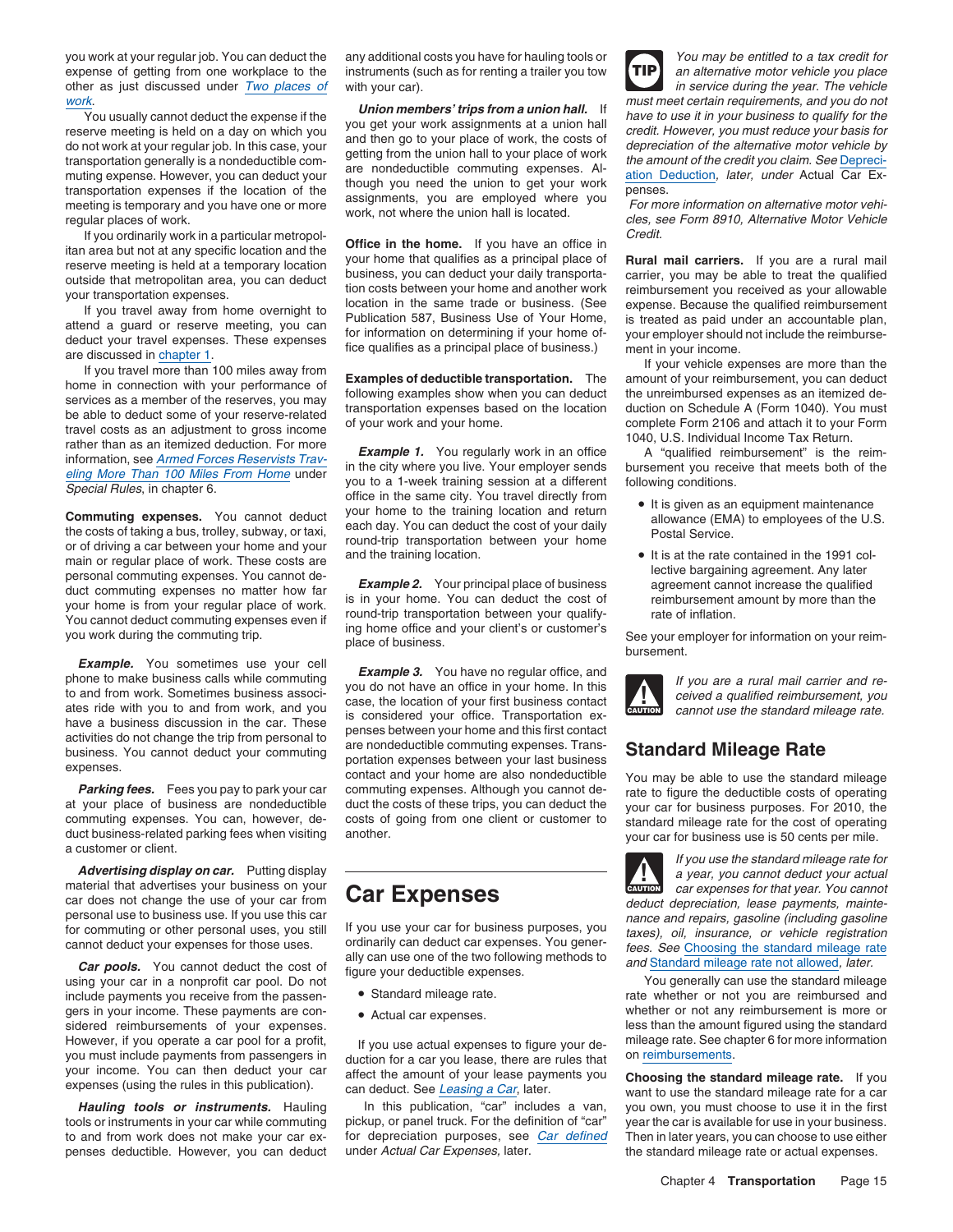lease period. For leases that began on or before ness. During the year, he traded in two of his old If you do not use the standard mileage rate, you<br>December 31, 1997, the standard mileage rate trucks for two newer ones. T December 31, 1997, the standard mileage rate trucks for two newer ones. Tony can use the may be able to deduct your actual car expenses.<br>must be used for the entire portion of the lease standard mileage rate for the busine

Fou must make the choice to use the stan-<br>dard mileage rate by the due date (including **Example 3.** Chris owns a repair shop and *deduction.*<br>extensions) of your return. You cannot revoke an insurance business. He and his extensions) of your return. You cannot revoke an insurance business. He and his employees<br>the choice. However, in later years, you can use his two pickup trucks and van for the repair Actual car expenses include: switch from the standard mileage rate to the shop. Chris alternates using his two cars for the actual expenses method. If you change to the insurance business. No one else uses the cars actual expenses method in a later ye before your car is fully depreciated, you have to dard mileage rate for the business use of the estimate the remaining useful life of the car and pickup trucks, van, and the cars because he estimate the remaining useful life of the car and pickup trucks, van, and the cars because he use straight line depreciation.

Larry is an employee who occa-<br> **Example.** Larry is an employee who occa-<br>
sionally uses his own car for business purposes.<br>
He purchased the car in 2008, but he did not<br>
He purchased the car in 2008, but he did not<br>
larry

For more information about depreciation in-<br>cluded in the standard mileage rate, see *Excep*cluded in the standard mileage rate, see *Excep- Example.* You are a sales representative<br>*tion* under *Methods of depreciation* under **unterest** if you are an employee you cannot for a clothing firm and drive your car 2

- Use the car for hire (such as a taxi),
- Use five or more cars at the same time (as
- Claimed a depreciation deduction for the interest on Schedule C (Form 1040). You standard mileage rate. See Vehicle Provided by<br>
cannot deduct the part of the interest expense that represents your example, MACRS (as disc
- 
- 
- Claimed actual car expenses after 1997
- 

or more cars that are used for business at the If you are self-employed and use your car in car are part of your car's basis and are recov-<br>same time you cannot use the standard mile, your business, you can deduct the busi same time, you cannot use the standard mile-<br>age rate for the business use of any car. How- of state and local personal property taxes on age rate for the business use of any car. How-<br>ever, you may be able to deduct your actual motor vehicles on Schedule C, Schedule C-EZ, **Fines and collateral.** You cannot deduct fines<br>expenses for operating each of the car business. See *Actual Car Expenses*, later, for deductions, you can include the remainder of information on how to figure your deduction. your state and local personal property taxes on

three cars and two vans that she alternates **Sale, trade-in, or other disposition.** If you improvements, is a capital expense. Because using for calling on her customers. She can use sell, trade in, or otherwise dispose of using for calling on her customers. She can use sell, trade in, or otherwise dispose of your car, the benefits last longer than 1 year, you gener-<br>the standard mileage rate for the business mile-you may have a gain or loss the standard mileage rate for the business mile-you may have a gain or loss on the transaction ally cannot deduct a capital expense. However, age of the three cars and the two vans because or an adjustment to the basis of your new car. you can recover this cost through the section

If you want to use the standard mileage rate *Example 2.* Tony and his employees use **Actual Car Expenses** for a car you lease, you must use it for the entire his four pickup trucks in his landscaping busi-

deduct any interest paid on a car loan. This miles during the year: 12,000 miles for business annlines aven if you use the car 100% for business during the strategy on a car loan.

However, if you are self-employed and use<br>your car in your business, you can deduct that<br>part of the interest expense that represents your<br>high provided by your employer for business part of the interest expense that represents your incle provided by your employer for business<br>business use of the car. For example, if you use in purposes in you, can ideduct, your actual unin fleet operations), business use of the car. For example, if you use purposes, you can deduct your actual un-<br>• Claimed a depreciation deduction for the • your car 60% for business, you can deduct 60% reimbursed car expe

**TIP**

• Claimed the special depreciation allow-<br>
936, Home Mortgage Interest Deduction, for

**Personal property taxes.** If you itemize your **Taxes paid on your car.** If you are an em-<br>deductions on Schedule A (Form 1040), you can ployee, you can deduct personal property taxes • Are a rural mail carrier who received a<br>qualified reimbursement. (See *Rural mail* deduct on line 8 state and local personal prop-<br>carriers, earlier.) deductions. Enter<br>deduction even if you use the standard mileage 1040

for when you can and cannot use the standard<br>mileage rate for five or more cars.<br>work are nondeductible commuting expenses.)

**TIP**

must be used for the entire portion of the lease standard mileage rate for the business mileage<br>Period (including renewals) that is after 1997. of all six of the trucks he owned during the year.<br>You must make the choice to

| Depreciation | Lease        | Registration |
|--------------|--------------|--------------|
| Licenses     | payments     | fees         |
| Gas          | Insurance    | Repairs      |
| Oil          | Garage rent  | <b>Tires</b> |
| Tolls        | Parking fees |              |

tion under Methods of depreciation under **Interest.** If you are an employee, you cannot for a clothing firm and drive your car 20,000 miles and contact paid on a car loan. This miles during the year: 12,000 miles for busin Standard mileage rate not allowed. You applies even if you use the car 100% for busi-<br>annot use the standard mileage rate if you: ness as an employee.<br>However, if you are self-employed and use ating your car as a business

• Claimed a section 179 deduction (dis-<br>cussed later) on the car,<br>and the care of the care of the care of the care of the care of the care of the care of the care of the care of the care of the care of the care of the care Claimed the special depreciation allow-<br>and use your car in that business, see *Interest*,<br>earlier, under Standard Mileage Rate.

deductions on Schedule A (Form 1040), you can ployee, you can deduct personal property taxes<br>deduct on line 8 state and local personal prop- paid on your car if you itemize deductions. Enter

Five or more cars. If you own or lease five the or if you do not use the car for business.<br>If you are self-employed and use your car in car are part of your car's basis and are recover in the tart of your our car's basis a

information on how to figure your deduction.<br>
You are not using five or more cars for business at the same time if you alternate using (use<br>
at different times) the cars for business.<br>
The following examples illustrate the

Depreciation and section 179 deductions. **Example 1.** Marcia, a salesperson, owns **Generally, the cost of a car, plus sales tax and two vans that she alternates <b>Sale, trade-in, or other disposition.** If you improvements is a capital expense. Because she does not use them at the same time. See Disposition of a Car, later. 179 deduction (the deduction allowed by section allowed by section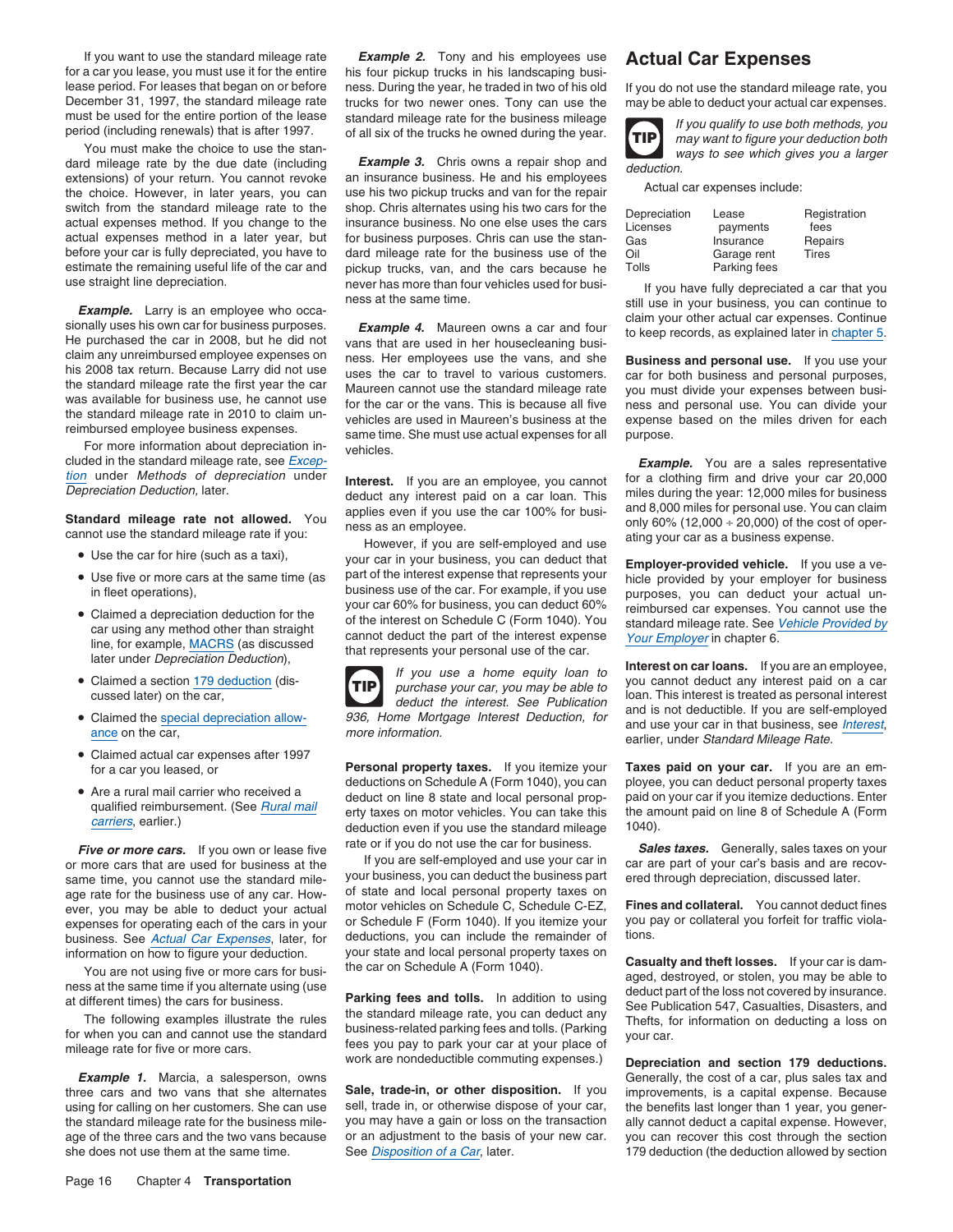preciation allowance, and depreciation deduc- a trade or business, a tax-exempt activity, a *hicles*. For sport utility and certain other vehitions. Depreciation allows you to recover the personal activity, or for the pr tions. Depreciation allows you to recover the personal activity, or for the production of incost over more than 1 year by deducting part of it come. Even if you are not using the property, it is vehicle's cost taken into account in figuring your each year. The section 179 deduction, special in service when it is ready and available for its section 179 deduction is limited to \$25,000. This depreciation allowance, and depreciation de-<br>ductions are discussed later. The applies to any four-wheeled vehicle prima-<br>A car first used for personal purposes cannot and rily designed or used to carry passengers over

tions. Special rules apply if you use your car use changes to business. The subject to any of the passenger automobile lim-50% or less in your work or business. its explained under *Depreciation Limits*, later,

use a depreciation method other than straight used it for personal purposes. In 2010, you be- gross vehicle weight. However, the \$25,000 limit line only if you do not use the standard mileage gan to use it for business. Changing its use to does not apply to any vehicle: rate to figure your business-related car ex-<br>penses in the year you first place a car in serv- car for a section 179 deduction in 2010. How-<br>penses in the year you first place a car in serv- car for a section 179 deduction

use a depreciation method other than straight Depreciation Deduction, later.<br>
line in the year you first place a car in service,<br>
feet in interior length that is an open area line in the year you first place a car in service,  $\frac{1}{100}$  More than 50% business use requirement. you cannot use the standard mileage rate on **More than 50% business use requirement.** or is designed for use as an open area but that car in any future year

van) made primarily for use on public streets, percentage of business use. The result is the<br>roads, and highways. Its unloaded gross vehicle cost of the property that can qualify for the sec-<br>weight must not be more than 6 weight must not be more than 6,000 pounds. A carrying device, does not have seating vertically be more than 6,000 pounds. A carrying device, does not have seating tion 179 deduction. car includes any part, component, or other item<br>physically attached to it or usually included in the **Example.** Peter purchased a car in April body section protruding more than 30 in-<br>purchase price. 2010 for \$19,500 and u

- 
- 
- A truck or van that is a qualified nonper-

*Qualified nonpersonal use vehicles.* • The total amount of the section 179 de-<br>These are vehicles that by their nature are not duction, special depreciation allowance, *More than 50% business use requirement*. Peter the vehicle to display advertising or the com-<br>
pany's name. Delivery trucks with seating only ally cannot be more than \$500,000. pany's name. Delivery trucks with seating only ally cannot be more than \$500,000. **Cost of car.** For purposes of the section 179 jump seat, are qualified nonpersonal use vehi-



only in the year you place the car in service. For For more information on the above section make this choice and report the section 179 this purpose, a car is placed in service when it is 179 deduction limits, see Publica this purpose, a car is placed in service when it is 179 deduction limits, see Publication 946. deduction. All others use Form 4562.

179 of the Internal Revenue Code), special de- ready and available for a specific use, whether in *Limit for sport utility and certain other ve-*

ductions are discussed later.  $\blacksquare$  A car first used for personal purposes cannot

You can claim a section 179 deduction and *Example.* In 2009 you bought a new car and and that is rated at no more than 14,000 pounds penses in the year you first place a car in serv-<br>
ice.<br>
If you claim either a section 179 deduction or<br>
If you claim either a section 179 deduction or<br>
ties a depreciation method other than straight<br>
Depreciation Deductio

that car in any future year. The state of the property more than 50% for the property more than 50% for that car in any future year. If the property more than 50% for the passenger business to claim any section 179 deducti **Car defined.** For depreciation purposes, a car you used the property more than 50% for busi-<br>is any four-wheeled vehicle (including a truck or ness, multiply the cost of the property by the van) made primarily for use on

A car does not include:<br>
The total cost of Peter's car that qualifies for the windshield. • An ambulance, hearse, or combination<br>mbulance-bearse used directly in a busi-  $\times$  60% business use). But see Limit on total

- 
- The section 179 deduction for sport utility car is less than 100%. See<br>and certain other vehicles, and later, for more information.
- 

**Limit on the amount of the section 179** limited to \$6,636 (\$11,060 limit x 60% business **deduction.** For 2010, the total amount you installation of permanent shelving and painting *deduction*. For 2010, the total amount you use).<br>the vehicle to display advertising or the com- can choose to deduct under section 179 gener-

for the driver, or only for the driver plus a folding If the cost of your qualifying section 179 deduction, the cost of the car does not include iump seat, are qualified nonpersonal use vehi-<br>
property placed in service in cles. \$2,000,000, you must reduce the \$500,000 dol- property held by you at any time. For example, if More information. See *Depreciation De*<br>duction, later, for more information on how to<br>depreciate your vehicle.<br>depreciate your vehicle. \$2,500,000 or more, you cannot take a section and a trade-in) a new car to<br>\$2,500,000

You can claim the section 179 deduction reduction) between you. **How to choose.** Employees use Form 2106 to

Generally, there are limits on these deduc- qualify for the deduction in a later year when its public streets, roads, or highways, that is not

- 
- 
- 

• An ambulance, hearse, or combination  $\times$  60% business use). But see Limit on total section 179, special depreci-<br>ambulance-hearse used directly in a business,<br>and depreciation deduction, discussed later.<br>A vehicle used • A vehicle used directly in the business of and depreciation deduction, discussed identity in the business of  $\frac{and \text{ dependent}}{179}$ , special depreciation allowance, and depre-<br>transporting persons or property for pay or **Limit** car you placed in service in 2010 is \$11,060.<br>hire, or • • • • • • The amount of the section 179 deduction. • • The limit is reduced if your business use of the The limit is reduced if your business use of the A truck or van that is a qualified nonper-<br>
Sonal use vehicle.<br>
Sonal use vehicles and origin other vehicles and contain the vehicles and later, for more information.

These are vehicles that by their nature are not duction, special depreciation allowance, More than 50% business use requirement, Peter is a unity in the duction of the term in the duction of the term in the duction of the likely to be used more than a minimal amount for and depreciation deduction (discussed had a car with a qualifying cost (for purposes of personal purposes of personal purposes of personal purposes of personal purposes of t personal purposes. They include trucks and later) you can claim for a qualified prop-<br>vans that have been specially modified so that erly. vans that have been specially modified so that erty.<br>
they are not likely to be used more than a mini-<br>
tion allowance, and depreciation deduction is they are not likely to be used more than a mini-<br>mal amount for personal purposes, such as by Limit on the amount of the section 179 limited to \$6.636 (\$11.060 limit x 60% business

179 deduction. **care includes only the cash you paid.** car. Your cost includes only the cash you paid.

Section 179 Deduction<br>
The section 179 deduction allows you to treat a<br>
listed amount you can deduct under sec-<br>
In the business cost of a car as a<br>
current expense instead of taking depreciation<br>
current expense instead o

ance, and depreciation deduction for erty or placed it in service.<br>
The tax year you both purchase the choice in the tax year you both purchase the car and place<br>
nate any benefit from claiming the section 179 you are trea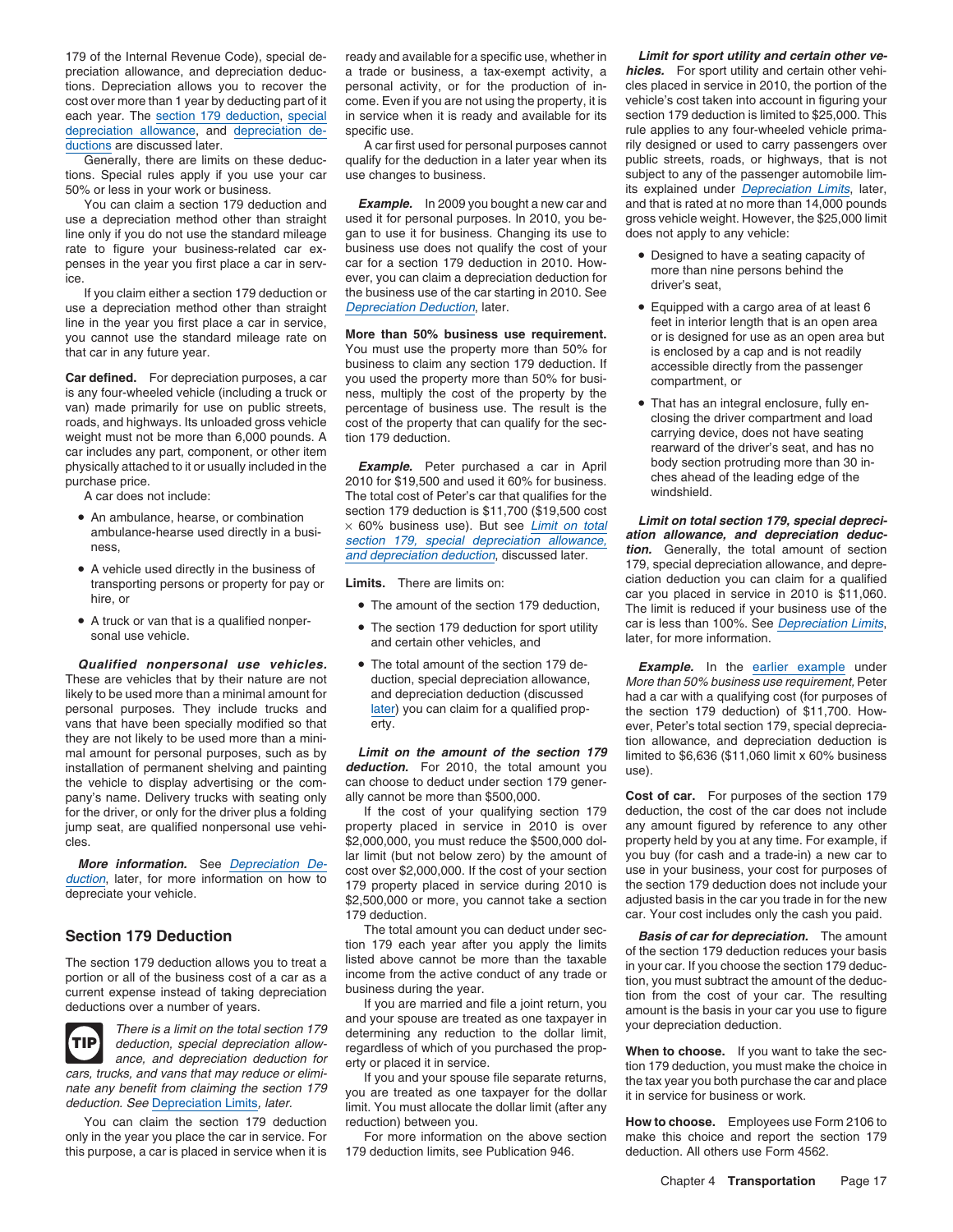following. will be available on www.irs.gov/pub463 later in basis in your car.

- 
- An amended return filed within the time



**Revoking an election.** An election (or any vertical the car in service in your trade later.<br>specification made in the election) to take a or business before January 1, 2013,<br>section 179 deduction for 2010 can only be vol

eligible to claim the section 179 deduction, you **Example.** Dan purchased a new car for must use your car more than 50% for business. must use your car more than 50% for business<br>or work in the year you acquired it. If your busi-<br>ness use of the car is 50% or less in a later tax unadjusted basis \$23,500. The 2010, and used it 100% in his<br>ness use of the

treat any gain on the disposition of the property Therefore, Dan reports \$11,060 as depreciation car.<br>as ordinary income up to the amount of the for his car in 2010. See *Depreciation Limits*, as ordinary income up to the amount of the for his car in 2010. See *Depreciation Limits*,<br>section 179 deduction and any allowable depre-<br>ciation (unless you establish the amount actually<br>allowed). For information on the d

You may be able to claim the special deprecia-<br>
tion allowance for your car, truck, or van, if it is<br>
your tion allowance for your car, truck, or van, if it is<br>
qualified property and was placed in service in service in th of depreciable basis. The special depreciation was not claimed. This reduction of basis is in addition to those allowance applies only for the first year the car is<br>
placed in service. To qualify for the allowance<br>
placed in service. To qualify for the allowance<br>
placed in service. To qualify for the allowance

File the appropriate form with either of the 50% bonus and 100% bonus depreciation rules, each year as a recovery of your cost or other

For exponent we can be properly was placed in service<br>
(whether or not you file it timely). Cial depreciation allowance, and regular whether or not you file it timely). MACRS depreciation deduction is limited to the An amended return filed within the time maximum allowable depreciation deduction for • The date you place the car in service.<br>
prescribed by law. An election made on an cars of \$11.060 (\$3.060 if you elect not to claim prescribed by law. An election made on an cars of \$11,060 (\$3,060 if you elect not to claim • The method of depreciation and recovery amended return must specify the item of the special depreciation allowance). For trucks amended return must specify the item of the special depreciation allowance). For trucks<br>section 179 property to which the election and vans the first-year limit has increased to<br>applies and the part of the cost of each  $$1$ applies and the part of the cost of each  $$11,160$  (\$3,160 if you elect not to claim the such item to be taken into account. The special depreciation allowance). See *Deprecia*such item to be taken into account. The **Basis** in a car for figuring depreci-<br>amended return must also include any re-<br>figuring limits later in this chapter<br>ation is generally its cost. This includes any

- You purchased the car new on or after
- 
- 

cial depreciation allowance for your car, truck, or *Exception.* If you used the standard milevan, that is qualified property. If you make this age rate in the first year of business use and<br>election, it applies to all 5-year property placed change to the actual expenses method in a later **Special Depreciation Allowance** election, it applies to all 5-year property placed change to the actual expenses method in a later<br>in service during the year.

**!** tional depreciation allowance increases to 100% amount of the allowance, even if the allowance  $\frac{Disposition\ of\ ac\ Car, later.}{Disposition\ of\ ac\ Cr, later.}$ 

**Note.** Additional information with respect to business, you can claim a depreciation deduc- **More-than-50%-use test.** Generally, you

• Your original tax return filed for the year<br>
the filing season.<br>
Your combined section 179 deduction, spe-<br>
things about the car you intend to depreciate.

- 
- 
- 

amended return must also include any re-<br>sulting adjustments to taxable income.<br>amount you borrow or pay in cash, other prop-<br>amount you borrow or pay in cash, other propamount you borrow or pay in cash, other prop-<br>erty, or services.

You must keep records that show the trucks and vans), the car must meet all of the specific identification on your<br>specific identification of each piece of following tests.<br>qualifying section 179 property. These vou purcha Gradually the section of the property. These the car new on or after situations you will use your adjusted basis (your property, the person you acquired it from, and when you placed it in service.<br>The person you acquired i

section 179 deduction for 2010 can only be vou used the car more than 50% in a lesser of the fair market value or your adjusted<br>In the Commissioner's approval. qualified business use. basis in the car on the date of conver **Recapture of section 179 deduction.** To be tional rules concerning basis are discussed later<br>eligible to claim the section 179 deduction, you **Fyample** Dan purchased a new car for in this chapter under *Unadjusted basis*.

when you used the standard mileage rate under

placed in service. To qualify for the allowance<br>more than 50% of the use of the car must be in a<br>qualified business use (as defined under *Depre-*<br>ciation Deduction, later.<br>ciation Deduction, later.<br>deduction for a car you

Publication 463, including the application of the tion: that is, you can deduct a certain amount must use your car more than 50% for qualified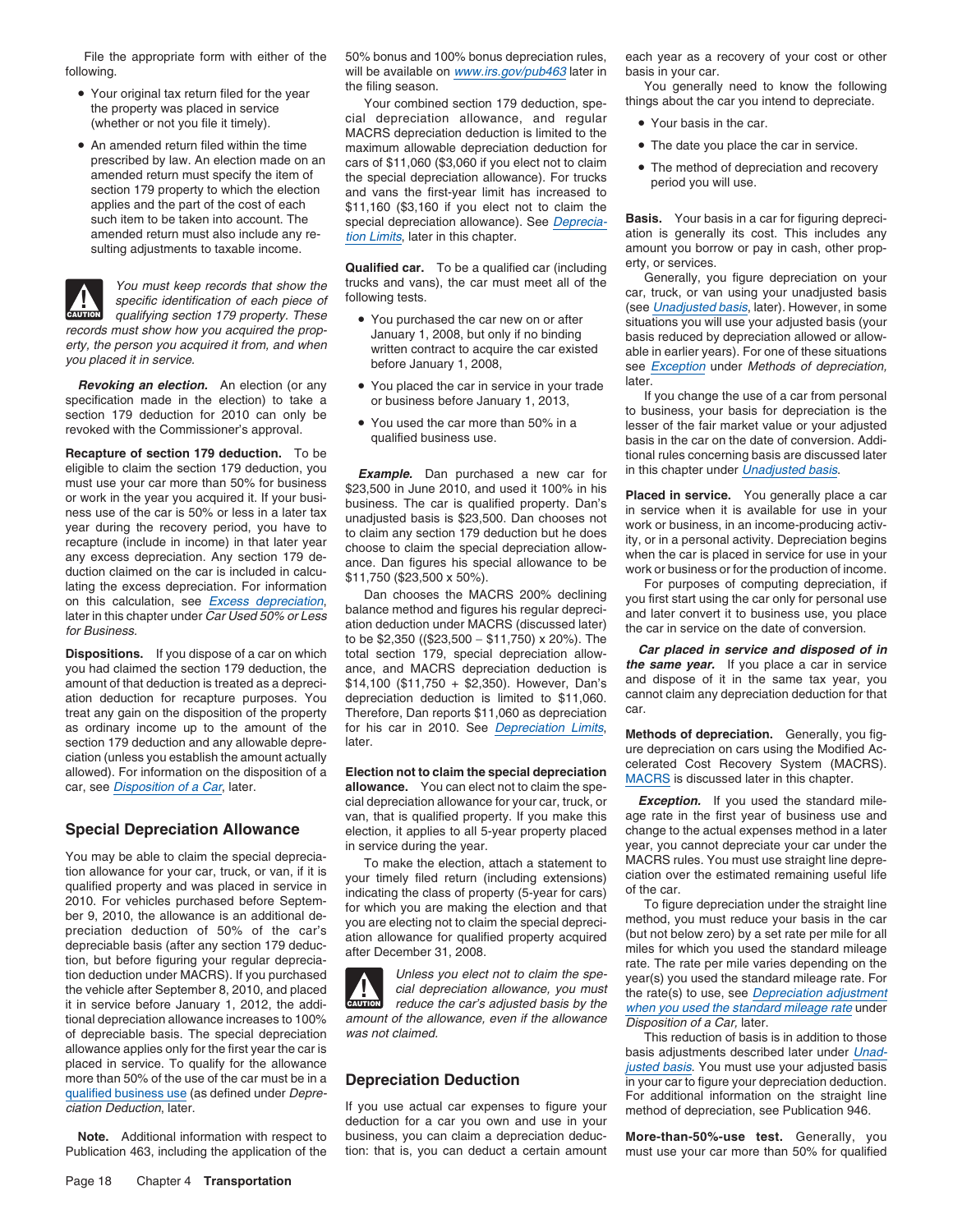business use (defined next) during the year to for that period. Your business use for the year is depreciation deduction for the new car beuse MACRS. You must meet this  $40\%$  (80%  $\times$   $6/12$ ).  $\qquad \qquad$  ginning with the date you placed it in servmore-than-50%-use test each year of the recov- ice. You make this election by completing

(investment use). However, you do combine<br>vour business and investment use to compute **Unadjusted basis.** You use your unadjusted The limit that applies to the remaining bayour business and investment use to compute **Unadjusted basis.** You use your unadjusted Your basis or your

- 
- It is properly reported by you as income to
- It results in a payment of fair market rent.

This includes any payment to you for the<br>
use of your car.<br>
improvements you make to your car, such as in the anding air conditioning or a new engine. De-<br> **Business use changes**. If you used your car<br> **Business use chang** 



Property does not cease to be used

Use for more than one purpose. If you acquired the car by gift or inheritance,<br>
Use for more than one purpose. If you use<br>
you acquired the car by gift or inheritance,<br>
you acquired the car by gift or inheritance,<br>
you acq

- 
- 

**Example.** You use a car only for personal of at the time of the trade-in. The deprecia-During the last 6 months of the year, you drive basis of the old car (figured as if 100% of of a Car, later.) the car a total of 15,000 miles of which 12,000 the car's use had been for business pur-<br>miles are for business. This gives you a busi- poses) plus any additional amount you follows. miles are for business. This gives you a busi- poses) plus any additional amount you follows. ness use percentage of 80% (12,000 ÷ 15,000) paid for the new car. You then figure your

40% (80%  $\times$  %/12).

ery period (6 years under MACRS) for your car. Limits. The amount you can claim for section Form 2106, Part II, Section D. This method If your business use is 50% or less, you must 179. special depreciation allowance. and If your business use is 50% or less, you must it allows the straight line method to depreciation at 179, special depreciation allowance, and depre-<br>use the straight line method to depreciate your ciation deductions may be ciation deductions may be limited. The maxi-

your depreciation deduction for the tax year. basis (often referred to as your basis or your sis of the old car generally is the amount basis for depreciation) to figure your deprecia-<br>basis for depreciation) to figure you **Use of your car by another person.** Do not<br>treat any use of your car by another person. Do not<br>treat any use of your car by another person as<br>treat any use of your car by another person as<br>treat any use of your car by ano • basis increased or decreased by certain tion allowance for the remaining basis of It is directly connected with your business. amounts. the old car. You must use Form 4562 to

It results in a payment of fair market rent. earlier), destination charges, and dealer prepa-<br>This includes any payment to you for the ration. Increase your basis by any substantial

**!** more than 50% in qualified business depreciation. See Car Used 50% or Less for and Regulations section 1.168(i)-6(d)(3).<br>use by reason of a transfer at death Business, later, for more information. use by reason of a transfer at death. Business, later, for more information.<br>If you acquired the car by gift or inheritance,

your car for business purposes during the year<br>by the total number of miles you drive the car<br>diversion of the car is when the improvement is<br>added. Follow the same steps for depreciating tion, he pays cash of \$20,000 for the improvement as you would for depreciating His original basis of the new car is \$25,000 (his the original cost of the car However you must \$5,000 adjusted basis in the old car plus the **Change from personal to business use.** If the original cost of the car. However, you must  $$5,000$  adjusted basis in the old car plus the you change the use of a car from 100% personal treat the improvement and the car a you miles to business use during the tax year, you when applying the limits on the depreciation \$25,000 unless he claims the section 179 de-<br>may not have mileage records for the time deductions. Your car's depreciation ded

car. This is explained later under Car Used 50% mum amount you can claim depends on the year or Less for Business.<br>
Or Less for Business.<br> **Qualified business use.** A qualified business have to reduce the maximum amount if • It is properly reported by you as income to To figure your unadjusted basis, begin with compute your depreciation deduction. You the other person (and, if you have to, you your car's original basis, which generally is it

(include in your income) any excess the election was not made, see Publication 946

the year as follows.<br>
The Depreciation Initial applies for that year.<br>
The depreciation limits, alter the percentage of business use<br>
to the period following the change. Do this<br>
to the period following the change. Do thi

election, you treat the old car as disposed 100% in her business. Marcia is allowed of at the time of the trade-in. The deprecia- one-half of the MACRS depreciation amount purposes during the first 6 months of the year. ble basis of the new car is the adjusted figured for 2010 for her old car. (See Disposition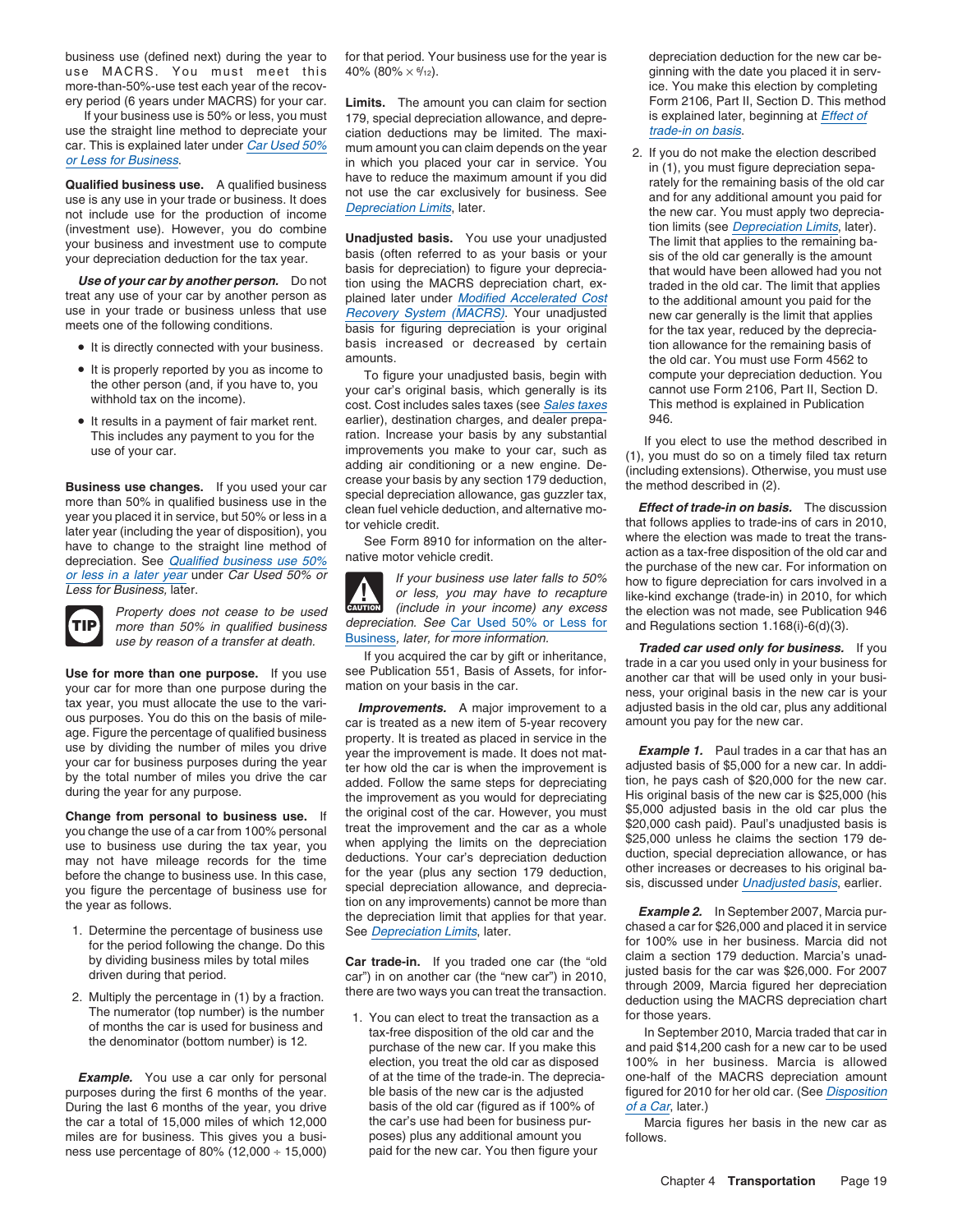| Cost of old car<br>Less total depreciation allowed:<br>$2010 - (26,000 \times .1152) \times \frac{1}{2}$ |         |       |
|----------------------------------------------------------------------------------------------------------|---------|-------|
| (Limit: \$1,775)                                                                                         | \$1.498 |       |
| $2009 - (26000 \times 0.192)$<br>(Limit: \$2,850)                                                        | 2.850   |       |
| $2008 - (26000 \times .32)$<br>(Limit: \$4,900)                                                          | 4,900   |       |
| $2007 - (26,000 \times .20)$<br>(Limit: \$3,060)<br>Total depreciation allowed                           | 3,060   | 12.30 |
| <b>Adjusted basis</b> of old car and basis of                                                            |         |       |
| part of new car that can be treated as<br>newly purchased MACRS property                                 |         |       |

| <b>Additional basis</b> (cash paid) for new |          |
|---------------------------------------------|----------|
| car that is treated as newly purchased      |          |
| <b>MACRS</b> property                       | $+14,20$ |
| Total basis of new car                      | \$27.89  |
|                                             |          |

adjustment is not used, however, when you de-<br>termine the gain or loss on the later disposition<br>of the new car. See Publication 544, Sales and<br>of the new car. See Publication 544, Sales and<br>partly for business in 2007 (9.

- tax years before the trade if 100% of the a use of the car had been business and in-<br>use of the car had been business and in-<br>vestment use, over Cost of old car servery period.
- 

Modified Accelerated Cost Recovery System Adjusted basis of old car and a managed and a call the distribution<br>MACRS), which follows Example 2, later. The before trade-in adjustment MACRS and a straight line method provides

**Example 1.** In March, Mark traded his 2006<br>
van (placed in service in June 2006) for a new Depreciation at 100% business use:<br>
2010 model. He used the old van 75% for busi-<br>
ness and he used the new van 75% for business<br> ing \$10,956 depreciation expense) for the busi-<br>ness use of the old van since 2006. He did not allowed  $-7,368$  equal yearly deductions throughout the reness use of the old van since 2006. He did not claim a section 179 deduction for the old or the Excess of 100% over actual \$2,622 covery period.

| Cost of old van                     | \$19,500  |
|-------------------------------------|-----------|
| Less: Total depreciation allowed on |           |
| the business cost of old van        |           |
| from 2006-2010                      | $-10.956$ |

| $2010 - (26000 \times 0.1152) \times \frac{1}{2}$  |           |                                                     |           | duce income.                                         |
|----------------------------------------------------|-----------|-----------------------------------------------------|-----------|------------------------------------------------------|
| (Limit: \$1,775)                                   | \$1,498   | Trade-in adjustment:                                |           | The maximum amount you can deduct is                 |
| $2009 - (26,000 \times .192)$                      |           | Depreciation at 100% business use:                  |           |                                                      |
| (Limit: \$2,850)                                   | 2,850     | $2010 - (1519,500 \times .1152) \times \frac{1}{2}$ |           | limited, depending on the year you placed your       |
| $2008 - (26,000 \times .32)$                       |           | (Limit: \$1,875)                                    | \$1,123   | car in service. See Depreciation Limits, later.      |
| (Limit: \$4,900)                                   | 4,900     | $2009 - (119,500 \times .1152)$                     |           | <b>Recovery period.</b> Under MACRS, cars are        |
| $2007 - (26,000 \times .20)$                       |           | (Limit: \$1,875)                                    | 1,875     | classified as 5-year property. You actually de-      |
| (Limit: \$3,060)                                   | 3,060     | $2008 - (19,500 \times .192)$                       |           |                                                      |
| Total depreciation allowed                         | $-12,308$ | (Limit: \$3,150)                                    | 3,150     | preciate the cost of a car, truck, or van over a     |
|                                                    |           | $2007 - (119,500 \times .32)$                       |           | period of 6 calendar years. This is because your     |
| Adjusted basis of old car and basis of             |           | (Limit: \$5,200)                                    | 5,200     | car is generally treated as placed in service in     |
| part of new car that can be treated as             |           | $2006 - (119,500 \times .20)$                       |           | the middle of the year, and you claim deprecia-      |
| newly purchased MACRS property                     | \$13,692  | (Limit: \$3,260)                                    | 3,260     | tion for one-half of both the first year and the     |
|                                                    |           | Total                                               | \$14,608  | sixth year.                                          |
| <b>Additional basis</b> (cash paid) for new        |           | Less: Actual depreciation                           |           |                                                      |
| car that is treated as newly purchased             |           | allowed                                             | $-10,956$ | Depreciation deduction for certain Indian            |
| <b>MACRS</b> property                              | $+14,200$ | Excess of 100% over actual                          | \$3,652   | reservation property. Shorter recovery peri-         |
|                                                    |           | Less: Lesser of excess amount                       |           | ods are provided under MACRS for qualified           |
| Total basis of new car                             | \$27,892  | (\$3,652) or adjusted basis                         |           | Indian reservation property placed in service on     |
|                                                    |           | of old van (\$8,544)                                | $-3,652$  | Indian reservations after 1993 and before 2012.      |
|                                                    |           |                                                     |           | The recovery that applies for a business-use car     |
| <b>Traded car used partly in business.</b> If you  |           | Unadjusted basis of part of new van                 |           | is 3 years instead of 5 years. However, the          |
| trade in a car you used partly in your business    |           | that can be treated as newly                        |           | depreciation limits, discussed later, will still ap- |
| for a new car you will use in your business, you   |           | purchased MACRS property                            | \$4,892   | ply.                                                 |
| must make a "trade-in" adjustment for the per-     |           |                                                     |           | For more information on the qualifications for       |
| sonal use of the old car. This adjustment has the  |           | Additional basis (cash paid) for new                |           |                                                      |
| effect of reducing your basis in your old car, but |           | van that is treated as newly                        |           | this shorter recovery period and the percent-        |
| not below zero, for purposes of figuring your      |           | purchased MACRS property                            | \$12,500  | ages to use in figuring the depreciation deduc-      |
| depreciation deduction for the new car. (This      |           |                                                     |           | tion, see chapter 4 of Publication 946.              |
|                                                    |           |                                                     |           |                                                      |

of the new car. See Publication 544, Sales and<br>
Other Dispositions of Assets, for information on<br>
how to report the disposition of your car.)<br>
To figure the unadjusted basis of your new (14,400 miles of 16,000 total miles) basis in the old car any additional amount you<br>
pay for the new car. Then subtract from that total *justment when you used the standard mileage* The 150% declining balance method<br>
the excess, if any, of: *The Standard mil* 

the excess, if any, of:<br>
1. The total of the amounts that would have<br>
been allowable as depreciation during the<br>
tax years before the trade if 100% of the<br>
tax years before the trade if 100% of the<br>
tax years before the tr

| vestment use, over                                                                  | Cost of old car                                                                                | \$21.000         | _ . _ _ _ _ . _ _                                                                    |
|-------------------------------------------------------------------------------------|------------------------------------------------------------------------------------------------|------------------|--------------------------------------------------------------------------------------|
| 2. The total of the amounts actually allowed<br>as depreciation during those years. | Less: Total depreciation allowed:<br>2009-14,400 mi. × .21<br>$2008 - 12,000$ mi. $\times$ .21 | \$3.024<br>2.520 | If you use Table 4-1 (discussed later<br>(TIP)<br>under MACRS depreciation chart) to |
| For information about figuring depreciation, see                                    | $2007 - 9,600$ mi. $\times$ .19                                                                | - 7,368<br>1,824 | determine your depreciation rate for                                                 |
| <b>Modified Accelerated Cost Recovery System</b>                                    | Adjusted basis of old car                                                                      |                  | 2010, you do not need to determine in what year                                      |
| (MACRS) which follows Example 2 lotar                                               | before trade-in adjustment                                                                     | \$13.632         | المستحدث وبالمستحام تستحصر والمتماعات والمستحدث والمعارض والمستحدث                   |

| <b>Example 1.</b> In March, Mark Haugu his 2006<br>van (placed in service in June 2006) for a new<br>2010 model. He used the old van 75% for busi-<br>ness and he used the new van 75% for business<br>in 2010. Mark claimed actual expenses (includ- | Depreciation at 100% business use:<br>$2009 - 18,000$ mi. $\times$ .21<br>\$3,780<br>2008-16,000 mi. × .21<br>3,360<br>2007-15,000 mi. × .19<br>2,850<br>\$9,990<br>Total |          | nas the switch to the straight line method bull.<br>into its rates.<br>Before choosing a method, you may wish to<br>consider the following facts.                         |
|-------------------------------------------------------------------------------------------------------------------------------------------------------------------------------------------------------------------------------------------------------|---------------------------------------------------------------------------------------------------------------------------------------------------------------------------|----------|---------------------------------------------------------------------------------------------------------------------------------------------------------------------------|
| ing \$10,956 depreciation expense) for the busi-<br>ness use of the old van since 2006. He did not<br>claim a section 179 deduction for the old or the                                                                                                | Less: Actual depreciation<br>$-7,368$<br>allowed<br>\$2,622<br>Excess of 100% over actual                                                                                 |          | • Using the straight line method provides<br>equal yearly deductions throughout the re-<br>covery period.                                                                 |
| new van.<br>Mark paid \$19,500 for the 2006 van in June<br>2006. He paid an additional \$12,500 when he<br>acquired the 2010 van. Mark was allowed 1/2 of<br>the depreciation deduction amount (which is in-                                          | Less: Lesser of excess amount<br>(\$2,622) or adjusted basis<br>of old car (\$13,632)<br>Unadjusted basis of part of new car<br>that can be treated as newly              | $-2,622$ | • Using the declining balance methods pro-<br>vides greater deductions during the earlier<br>recovery years with the deductions gener-<br>ally getting smaller each year. |
| cluded in the \$10,956 depreciation expense to-<br>tal) for his old van for 2010, the year of<br>disposition, as explained later under <i>Disposition</i><br>of a Car.                                                                                | purchased MACRS property<br>Additional basis (cash paid) for new                                                                                                          | \$11,010 | <b>MACRS depreciation chart.</b> A 2010 MACRS<br>Depreciation Chart and instructions are included<br>in this chapter as Table 4-1. Using this table will                  |
| Mark figures the unadjusted basis for depre-                                                                                                                                                                                                          | car that is treated as newly<br>purchased MACRS property                                                                                                                  | \$10,000 | make it easy for you to figure the 2010 deprecia<br>tion doduction for your oor A cimilar abort on                                                                        |

Modified Accelerated Cost Recovery System<br>
(MACRS). The Modified Accelerated Cost Re-<br>
Covery System (MACRS) is the name given to<br> **Covery System (MACRS)** is the name given to<br> **Covery System (MACRS)** is the name given to<br> Covery System (MACRS) is the name given to Fublication 946 instead of the tax rules for getting back (recovering) **CAUTION** MACRS Depreciation Chart.

OO Adjusted basis of old van before through depreciation deductions the cost of trade-in adjustment  $$8,544$  property used in a trade or business or to proproperty used in a trade or business or to pro-<br>duce income.

- 
- 
- 

- 
- 

tal) for his old van for 2010, the year of purchased MACRS property **\$11,010 MACRS depreciation chart.** A 2010 MACRS disposition as explained later under *Disposition* **by the set of the set of the set of the set of the** disposition, as explained later under *Disposition*<br>
of a Car.<br>
Mark figures the unadjusted basis for depre-<br>
ciating his new van as shown next.<br>
ciating his new van as shown next.<br>
Cating his new van as shown next.<br>
Catin

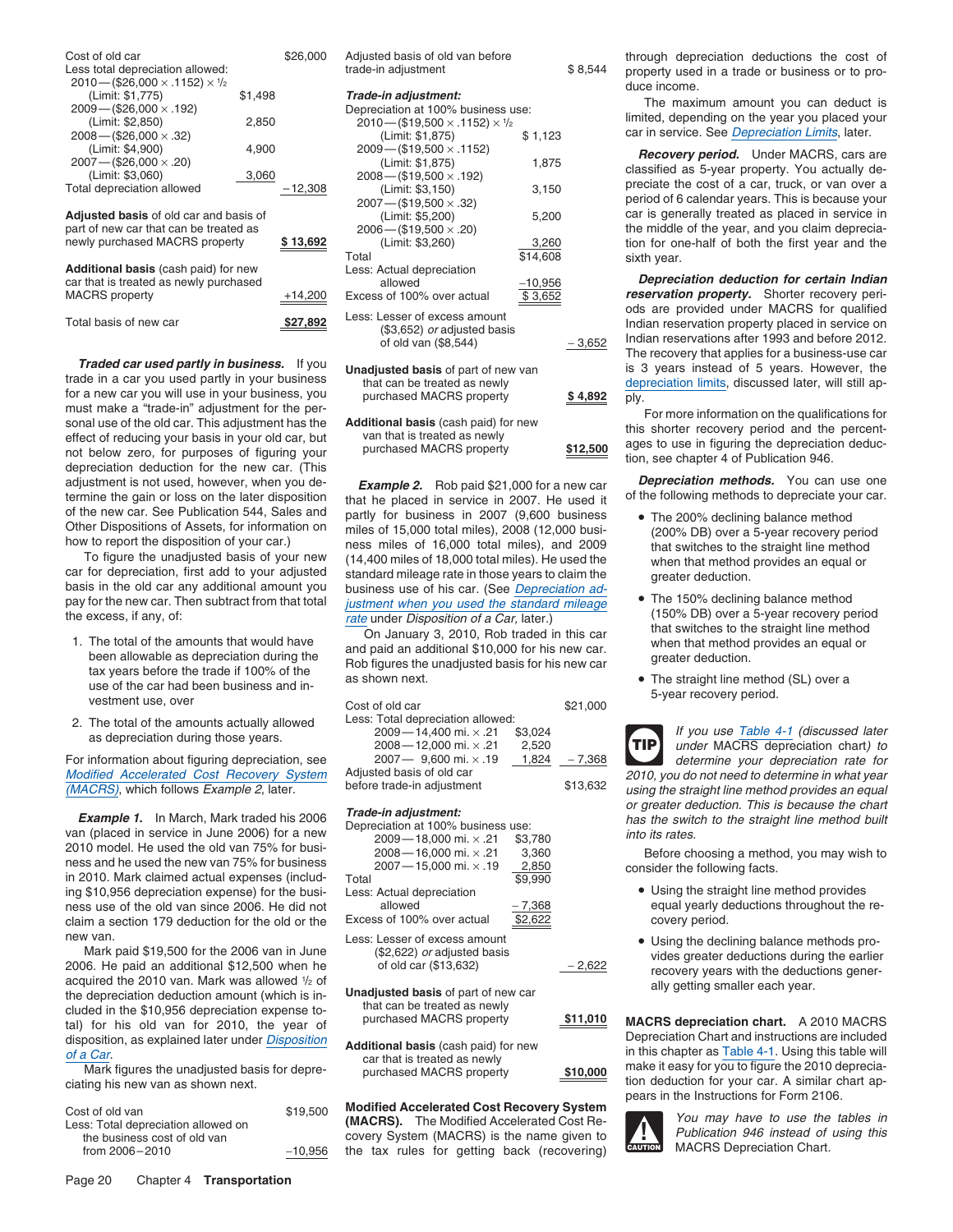depreciation method and percentage to use for your 2010 return. method you used on last year's return unless a decline in your

First, using the left column, find the date you first placed the car in service. Then select the depreciation method and percentage from column (a), (b), or (c) following the rules explained in this chapter.

If you claim actual expenses for your car, use the chart below to find the For cars placed in service before 2010, you must use the same business use requires you to change to the straight line method. (See Car Used 50% or Less for Business.)

> Multiply the unadjusted basis of your car by your business use percentage. Multiply the result by the percentage you found in the chart to find the amount of your depreciation deduction for 2010. (Also see Depreciation Limits.)



If you placed your car in service after September of any year and you placed other business property in service during the same year, you may have to use the Jan. 1—Sept. 30 percentage instead of the Oct. 1—Dec. 31 percentage for your car.

To find out if this applies to you, determine: 1) the basis of all business property you placed in service after September of that year and 2) the basis of all business property you placed in service during that entire year. If the basis of the property placed in service after September is not more than 40% of the basis of all property (certain property is excluded) placed in service for the entire year, use the percentage for Jan. 1—Sept. 30 for figuring depreciation for your car. See Which Convention Applies? in chapter 4 of Publication 946 for more details.

Example. You buy machinery (basis of \$32,000) in May 2010 and a new van (basis of \$20,000) in October 2010, both used 100% in your business. You use the percentage for Jan. 1—Sept. 30, 2010, to figure the depreciation for your van. This is because the \$20,000 basis of the property (van) placed in service after September is not more than 40% of the basis of all property placed in service during the year (40% ×  $($32,000 + 20,000) = $20,800).$ 

|                            | (a)                                  | (b)                                  | (c)                  |
|----------------------------|--------------------------------------|--------------------------------------|----------------------|
| Date Placed In Service     | 200% Declining                       | 150% Declining                       | <b>Straight Line</b> |
|                            | <b>Balance (200% DB)<sup>1</sup></b> | <b>Balance (150% DB)<sup>1</sup></b> | (SL)                 |
| Oct. $1 -$ Dec. 31, 2010   | 200 DB                               | 150 DB                               | 2.5%                 |
|                            | 5.0%                                 | 3.75%                                | SL                   |
| Jan. 1 - Sept. 30, 2010    | 200 DB                               | 150 DB                               | SL                   |
|                            | 20.0                                 | 15.0                                 | 10.0                 |
| Oct. $1 -$ Dec. 31, 2009   | 200 DB                               | 28.88                                | <b>SL</b>            |
|                            | 38.0                                 | 150 DB                               | 20.0                 |
| Jan. $1 -$ Sept. 30, 2009  | 32.0                                 | 150 DB                               | SL                   |
|                            | 200 DB                               | 25.5                                 | 20.0                 |
| Oct. $1 -$ Dec. 31, 2008   | 200 DB                               | 150 DB                               | <b>SL</b>            |
|                            | 22.8                                 | 20.21                                | 20.0                 |
| Jan. 1 - Sept. 30, 2008    | 19.2                                 | 150 DB                               | <b>SL</b>            |
|                            | 200 DB                               | 17.85                                | 20.0                 |
| Oct. $1 -$ Dec. 31, 2007   | 13.68                                | 150 DB                               | <b>SL</b>            |
|                            | 200 DB                               | 16.4                                 | 20.0                 |
| Jan. $1 -$ Sept. 30, 2007  | 200 DB                               | 16.66                                | <b>SL</b>            |
|                            | 11.52                                | 150 DB                               | 20.0                 |
| Oct. $1 -$ Dec. 31, 2006   | 200 DB                               | 150 DB                               | <b>SL</b>            |
|                            | 10.94                                | 16.41                                | 20.0                 |
| Jan. 1 - Sept. 30, 2006    | 11.52                                | 16.66                                | <b>SL</b>            |
|                            | 200 DB                               | 150 DB                               | 20.0                 |
| Oct. $1 -$ Dec. 31, 2005   | 9.58                                 | 14.35                                | <b>SL</b>            |
|                            | 200 DB                               | 150 DB                               | 17.5                 |
| Jan. 1 - Sept. 30, 2005    | 5.76                                 | 8.33                                 | SL                   |
|                            | 200 DB                               | 150 DB                               | 10.0                 |
| Prior to 2005 <sup>2</sup> |                                      |                                      |                      |

<sup>1</sup> You can use this column only if the business use of your car is more than 50%.

<sup>2</sup> If your car was subject to the maximum limits for depreciation and you have unrecovered basis in the car, you can continue to claim depreciation. See Deductions in years after the recovery period under Depreciation Limits.

- 
- 
- -
	-
- 2. You file your return for a short tax year 40% of your total bases in all property
	- an Indian reservation. Form instructions for those future years.

from October through December. ery period of your car. However, you cannot year of depreciation in the year of disposition continue to use the chart if your basis in your car unless you purchased the car during the last is adjusted because of a casualty. In that case, quarter of a year. See Depreciation deduction for the year of the adjustment and the remaining for the year of disposition under Disposition of a

You must use the Depreciation Tables in c. Your basis in the property you placed in recovery period, figure the depreciation without Publication 946 rather than the 2010 MACRS service from October through Decem-<br>Publicatio the chart using your adjusted basis in the car at Depreciation Chart in this publication if any one ber (excluding nonresidential real prop-<br>of the following four conditions applies to you. erty, residential rental property, and the remaining recovery period. See Figuring of the following four conditions applies to you. erty, residential rental property, and the remaining recovery period. See Figuring the<br>4 property placed in service and disposed *Deduction Without Using the Tables* in chap



you placed in service during the year.<br>
TIP In future years, do not use the chart in (less than 12 months).<br>
3. During the year, all the following conditions a you placed qualified property in service on use the chart in t During the year, all the following conditions 4. You placed qualified property in service on use the chart in the publication or the apply.

a. You placed some property in service **Depreciation in future years.** If you use **Disposition of car during recovery period.**<br>from January through September. The percentages from the chart, you generally the you dispose o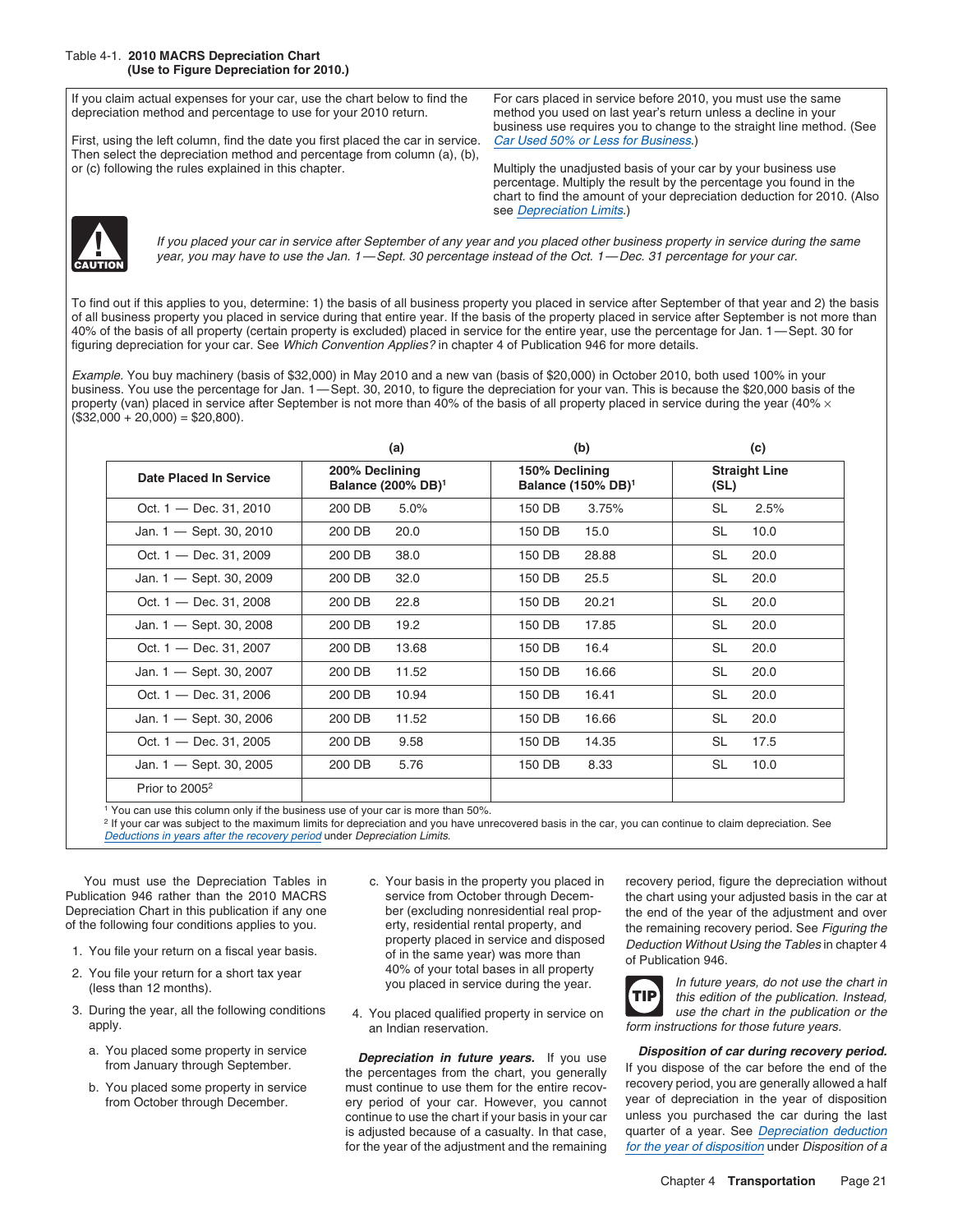depreciation allowed in the year of disposition. **Depreciation Deduction** personal use later.



duction, the truck did not quality for the special<br>depreciation allowance, and he chose to use the<br>200% DB method to get the largest depreciation<br>200% DB method to get the largest depreciation<br>200% DB method to get the lar

Phil used the MACRS depreciation chart in<br>2009 to find his percentage. The unadjusted <sup>3</sup>\$7,660 if you acquired the car before 5/6/2003. \$3,060 if mine the depreciation deduction limit by multi-<br>basis of his truck equals i used it exclusively for business. He multiplied et a stream in the carta fore 9/11/2001, the cartas and the unadjusted basis of his truck, \$9,200, by the the sinot qualified property, or you elect not to claim the section

depreciation deduction of \$1,840.<br>
In 2010, Phil used the truck for personal<br>
In 2010, Phil used the truck for personal<br>
purposes when he repaired his father's cabin.<br>
His records show that the business use of his<br>
His re

# **for Cars**

| <b>How to use the 2010 chart.</b> To figure your                                                |                                                                                                                                                                                                                                                                                                                                    |                       |                 |         |         | <b>Example.</b> Marie purchased a car in June            |
|-------------------------------------------------------------------------------------------------|------------------------------------------------------------------------------------------------------------------------------------------------------------------------------------------------------------------------------------------------------------------------------------------------------------------------------------|-----------------------|-----------------|---------|---------|----------------------------------------------------------|
| depreciation deduction for 2010, find the per-                                                  | Date                                                                                                                                                                                                                                                                                                                               |                       |                 |         | 4th &   | 2010 for \$20,000 to use exclusively in her busi-        |
| centage in the column of the chart based on the                                                 | Placed                                                                                                                                                                                                                                                                                                                             | 1st                   | 2 <sub>nd</sub> | 3rd     | Later   | ness. She does not claim the section 179 deduc-          |
| date that you first placed the car in service and                                               | In Service                                                                                                                                                                                                                                                                                                                         | Year                  | Year            | Year    | Years   | tion, but she does claim the special deprecation         |
| the depreciation method that you are using. Mul-                                                | 2010                                                                                                                                                                                                                                                                                                                               | \$11.060 <sup>1</sup> | \$4,900         | \$2,950 | \$1,775 | allowance, and she chooses the 200% DB                   |
| tiply the unadjusted basis of your car (defined<br>earlier) by that percentage to determine the | $2008 - 2009$                                                                                                                                                                                                                                                                                                                      | 10,960 <sup>2</sup>   | 4,800           | 2,850   | 1.775   | method of depreciation.                                  |
| amount of your depreciation deduction. If you                                                   | 2007                                                                                                                                                                                                                                                                                                                               | 3,060                 | 4,900           | 2,850   | 1,775   | Marie first figures her special depreciation             |
| prefer to figure your depreciation deduction with-                                              |                                                                                                                                                                                                                                                                                                                                    |                       |                 |         |         | allowance to be \$10,000 (\$20,000 x 50%). Marie         |
| out the help of the chart, see Publication 946.                                                 | 2006                                                                                                                                                                                                                                                                                                                               | 2,960                 | 4,800           | 2,850   | 1,775   | next figures her car's unadjusted basis to be            |
|                                                                                                 | 2005                                                                                                                                                                                                                                                                                                                               | 2,960                 | 4.700           | 2,850   | 1.675   | $$10,000$ (\$20,000 - \$10,000).                         |
| Your deduction cannot be more than                                                              | 2004                                                                                                                                                                                                                                                                                                                               | 10,610 <sup>2</sup>   | 4,800           | 2,850   | 1,675   | Marie's MACRS depreciation (using the rate               |
| the maximum depreciation limit for                                                              |                                                                                                                                                                                                                                                                                                                                    |                       |                 |         |         | from Table 4-1) is \$2,000 (\$10,000 (unadjusted         |
| cars. See Depreciation Limits, later.<br><b>CAUTION</b>                                         | $5/06/2003 -$                                                                                                                                                                                                                                                                                                                      | 10.7103               | 4,900           | 2,950   | 1.775   | basis) $\times$ 20%). Marie's total section 179, special |
|                                                                                                 | 12/31/2003                                                                                                                                                                                                                                                                                                                         |                       |                 |         |         | depreciation allowance, and MACRS deprecia-              |
| Phil bought a used truck in Febru-<br>Example.                                                  | $1/01/2003 -$                                                                                                                                                                                                                                                                                                                      | 7.6604                | 4,900           | 2,950   | 1.775   | tion deduction is $$12,000$ (\$10,000 + \$2,000).        |
| ary 2009 to use exclusively in his landscape                                                    | 5/05/2003                                                                                                                                                                                                                                                                                                                          |                       |                 |         |         | However, the maximum amount she can deduct               |
| business. He paid \$9,200 for the truck with no                                                 | $2001 - 2002$                                                                                                                                                                                                                                                                                                                      | 7,6604                | 4,900           | 2,950   | 1.775   | for depreciation is \$11,060. (See the Maximum           |
| trade-in. Phil did not claim any section 179 de-                                                |                                                                                                                                                                                                                                                                                                                                    |                       |                 |         |         | Depreciation Deduction for Cars table earlier.)          |
| duction, the truck did not qualify for the special                                              | 2000                                                                                                                                                                                                                                                                                                                               | 3.060                 | 4,900           | 2,950   | 1,775   |                                                          |
|                                                                                                 | $\mathbf{1}$ $\mathbf{A}$ $\mathbf{A}$ $\mathbf{A}$ $\mathbf{A}$ $\mathbf{A}$ $\mathbf{A}$ $\mathbf{A}$ $\mathbf{A}$ $\mathbf{A}$ $\mathbf{A}$ $\mathbf{A}$ $\mathbf{A}$ $\mathbf{A}$ $\mathbf{A}$ $\mathbf{A}$ $\mathbf{A}$ $\mathbf{A}$ $\mathbf{A}$ $\mathbf{A}$ $\mathbf{A}$ $\mathbf{A}$ $\mathbf{A}$ $\mathbf{A}$ $\mathbf{$ |                       |                 |         |         | <b>Reduction for personal use.</b> The deprecia-         |

| <b>DENICARIOII FIIIIIII</b>                                                                       | Date                 |                       |             |             | $4th$ &         | This is the cost of his qualifying property (up to                                           |
|---------------------------------------------------------------------------------------------------|----------------------|-----------------------|-------------|-------------|-----------------|----------------------------------------------------------------------------------------------|
| There are limits on the amount you can deduct<br>for depreciation of your car, truck, or van. The | Placed<br>In Service | 1st<br>Year           | 2nd<br>Year | 3rd<br>Year | Later<br>Years  | the maximum \$500,000 amount) multiplied by<br>his business use $(\$10,000 \times 80\%)$ .   |
| section 179 deduction and special deprecation                                                     | 2010                 | \$11.160 <sup>1</sup> | \$5.100     |             | \$3,050 \$1,875 | Jack then figures that his section 179 deduc-<br>tion for 2010 is limited to \$2,448 (80% of |
| allowance are treated as depreciation for pur-<br>poses of the limits. The maximum amount you     | 2009                 | 11.0601               | 4,900       | 2,950       | 1,775           | \$3,060). He then figures his unadjusted basis of                                            |
| can deduct each year depends on the year you                                                      | 2008                 | 11,1601               | 5.100       | 3.050       | 1.875           | \$5,552 ((\$10,000 $\times$ 80%) – \$2,448) for determin-                                    |
| place the car in service. These limits are shown<br>in the following tables.                      | 2007                 | 3.260                 | 5,200       | 3.050       | 1.875           | ing his depreciation deduction. Jack has<br>reached his maximum depreciation deduction       |
|                                                                                                   | $2005 - 2006$        | 3.260                 | 5,200       | 3.150       | 1,875           | for 2010. For 2011, Jack will use his unadjusted                                             |
|                                                                                                   | 2004                 | 10.9101               | 5,300       | 3.150       | 1.875           | basis of \$5,552 to figure his depreciation deduc-                                           |
|                                                                                                   | 2003                 | 11.010 <sup>2</sup>   | 5.400       | 3.250       | 1.975           | tion.                                                                                        |

**Car used less than full year.** The depreciation limits are not reduced if you use a car for ther basis in the car reduced by any clean-fuel less than a full year. This means that you do not vehicle deduction, alternative reduce the limit when you either place a car in credit, electric vehicle credit, gas guzzler tax,<br>service or dispose of a car during the year. and depreciation (including any special depreci-However, the depreciation limits are reduced if ation allowance unless you elect not to claim it) you do not use the car exclusively for business and section 179 deductions that would have

Car, later, for information on how to figure the **and inversion inversion contains and investment** purposes. See *Reduction for*<br>depreciation allowed in the vear of disposition **because Depreciation Deduction Depreciatio** 

200% DB method to get the largest depreciation<br>deduction in the early years.<br>Phil used the MACRS depreciation chart in<br>Phil used the MACRS depreciation chart in<br>Phil used the MACRS depreciation chart in

use), by 32% to figure his 2010 depreciation for Cars table.<br>deduction of \$2,650. **Maximum** Maximum Depreciation Deduction of \$2,650.<br>**Depreciation Deduction** Maximum poses of the special depreciation allowance.<br>**for Truck** 

**Depreciation Limits Example 19 and the case of the maximum section 179 deduction to be \$8,000.** This is the cost of his qualifying property (up to the maximum \$500,000 amount) multiplied by

If the special depreciation allowance does not apply or **Deductions in years after the recovery pe-**<br>you make the election not to claim the special **riod.** If the depreciation deductions for your you make the election not to claim the special<br>depreciation deductions for your<br>depreciation allowance, the first year limit is \$3,160 for<br>2010, \$3,060 for 2009, \$3,160 for 2008, \$3,260 for<br>bile limits (discussed earlier), <sup>2</sup>If the truck or van was acquired before 5/06/03, the truck<br>or van is qualified property, and you claim the special recovery period. If you continue to use your car depreciation allowance for the truck or van, the for business, you can deduct that unrecovered maximum deduction is \$7,960. basis (subject to depreciation limits) after the recovery period ends.

and depreciation (including any special depreci-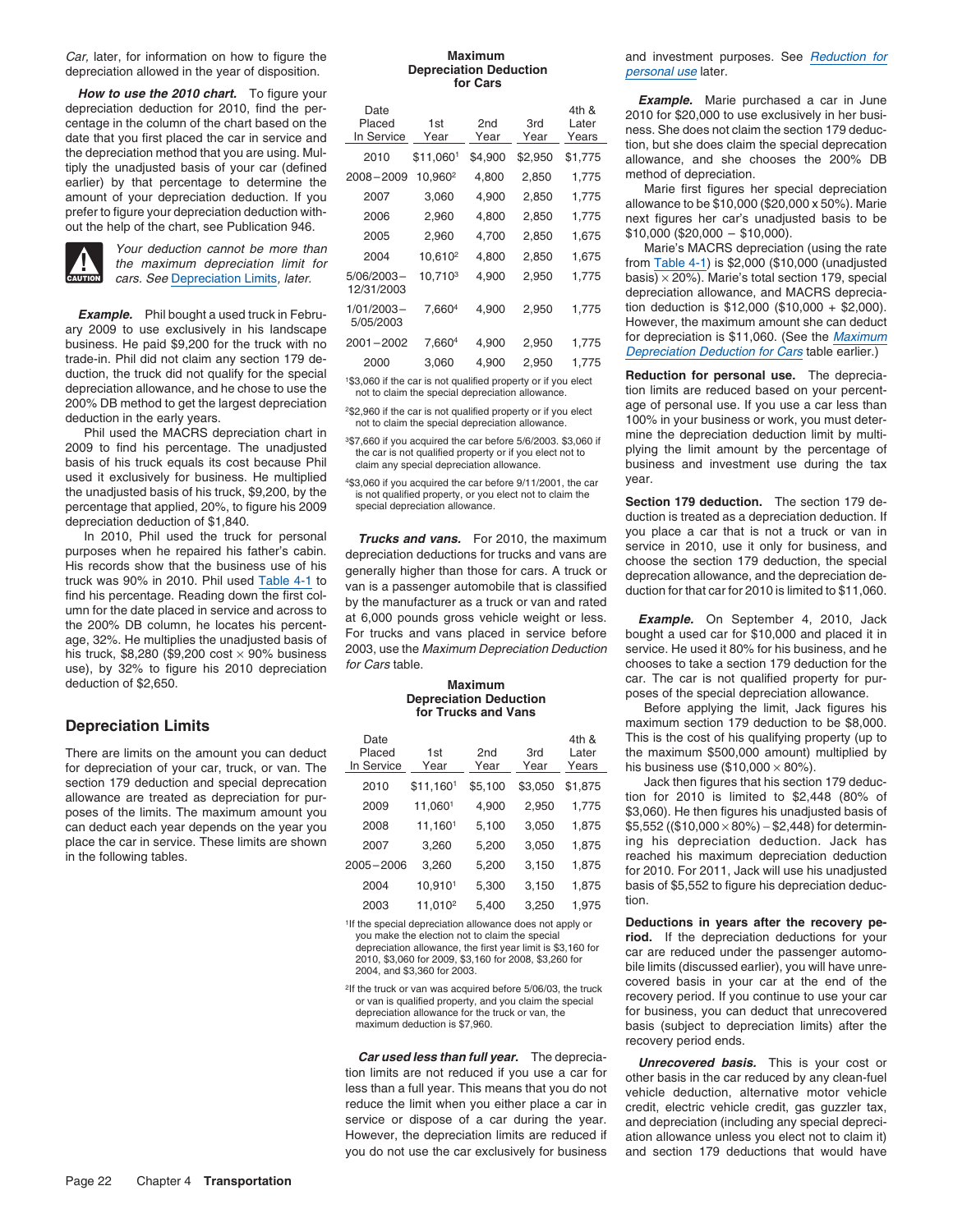business and investment use. **for Business** next.

same whether you use declining balance or

**Frechanol and the treat unrecovered basis.** If you rules apply.<br>
continue to use your car for business after the exerce in which you used the car more than 50% in which you used the car more than 50% in qualified business recovery period, you can claim a depreciation in each succeeding tax year until you tion. recover your basis in the car. The maximum  $\bullet$  You cannot take the special depreciation that would have been allowable for those<br>amount you can deduct each vear is determined allowance. amount you can deduct each year is determined by the date you placed the car in service and  $\bullet$  You must figure depreciation using the  $\bullet$  than 50% in qualified business use for the • year business-use percentage. For example, no • straight line method over a 5-vear your business-use percentage. For example, no<br>deduction is allowed for a year you use your car ery period. You must continue to use the the amount of depreciation figured using<br>100% for personal purposes. The straight line

*Example.* In April 2004, Bob bought and than 50% in a later year. *Example.* In September 2006, you bought a placed in service. You did business. The car cost \$31,500. Bob did not Instead of making the computation yourself, not claim the section 179 deduction. You used claim a section 179 deduction, but he did claim you can use column (c) of  $\frac{7 \text{able } 4-1}{1}$  to find the the car exclusively in qualified business use for the car exclusively in qualified business use for the car percenta the special depreciation allowance for the car. percentage to use. 2006, 2007, 2008, and 2009. For those years, He continued to use the car 100% in his busi-<br>ness, throughout the recovery period (2004 **Example.** In May 2010, Dan bought a car Chart to figure depreciation deductions totaling ness throughout the recovery period (2004 **Example.** In May 2010, Dan bought a car Chart to figure depreciation deductions totaling<br>through 2000) For those years Bobused Table for \$17,500. He used it 40% for his consulting through 2009). For those years, Bob used  $\frac{\text{Table}}{\text{Table}}$  for \$17,500. He used it 40% for his consulting \$12,385 (\$2,960 for 2006, \$4,800 for 2007, the Maximum Depreciation Deduction business. Because he did not use the car  $\frac{4-1}{1}$  and the Maximum Depreciation Deduction business. Because he did not use the car more \$2,850 for 2008, and  $\frac{1}{100}$  for Cars table (as explained earlier) to compute the 50% for business, Dan cannot take any For Cars table (as explained earlier) to compute than 50% for business, Dan cannot take any 200% DB method.<br>
his depreciation deductions during the recovery section 179 deduction or special depreciation buring 2010, you us

| Year         | <b>MACRS</b><br>$\%$ | Amount   | Limit    | Deprec.<br>Allowed |
|--------------|----------------------|----------|----------|--------------------|
| 2004         | $30.00^{\circ}$      | \$9.450  |          |                    |
|              | 20.00                | 4.410    | \$10.610 | \$10.610           |
| 2005         | 32.00                | 7.056    | 4.800    | 4.800              |
| 2006         | 19.20                | 4,234    | 2,850    | 2,850              |
| 2007         | 11.52                | 2.540    | 1,675    | 1.675              |
| 2008         | 11.52                | 2,540    | 1,675    | 1,675              |
| 2009         | 5.76                 | 1,270    | 1.675    | 1.270              |
| <b>Total</b> |                      | \$31,500 |          | \$22,880           |
|              |                      |          |          |                    |

basis in the car of \$8,620 (\$31,500 – \$22,880). If Bob continued to use the car 100% for busi- For the year the business use drops to 50% ness in 2010 and later years, he can claim a or less and all later years in the recovery period, In 2010, using Form 4797, you figure and ness in 2010 and later years, he can claim a or less and all later years in the reco depreciation deduction equal to the lesser of you must use the straight line depreciation report the \$1,610 excess depreciation you must<br>\$1,675 or his remaining unrecovered basis method over a 5-year recovery period. In ad

amount allowable for that year. However, in de-<br>termining his unrecovered basis in the car, he<br>would still reduce his original basis by the maxi-<br>would still reduce his original basis by the maxi-<br>would still reduce his o been \$13,728 (\$22,880  $\times$  60%), but he still determine your depreciation for 2010 using 20% would have to reduce his basis by \$22,880 to (from column (c) of Table 4-1). You also will

dar year, a full year's depreciation is allowed in placed in service or in a later year, special rules<br>each of the next 4 calendar years, and a part apply. The rules that apply in these two situa-<br>year's depreciation is al year.<br>Under MACRS, your recovery period is the under *Actual Car Expenses* and includes certain gross income.<br>The whather you use declining balance or trucks and yans.) Excess depreciation is:

- 
- 
- age of business use increases to more

- 1. \$700 ((\$17,500 cost  $\times$  40% business use) your excess depreciation determined as follows.<br> $\times$  10% recovery percentage (from column  $\frac{1}{\text{Total depreciation claimed}}$
- 

\$1,675 or his remaining unrecovered basis. The method over a 5-year recovery period. In addi-<br>If Bob's business use of the car was less tion, for the year your business use drops to basis in the car is also increased by \$

mum amount allowable as if the business use<br>had been 100%. For example, if Bob had used<br>his car 60% for business instead of 100%, his<br>allowable depreciation deductions would have<br>allowable depreciation deductions would ha allowable depreciation deductions would have failed to meet it in the fourth year (2010). You If you lease a car, truck, or van that you use in<br>been \$13,728 (\$22,880 × 60%), but he still determine your depreciation for 201 would have to reduce his basis by \$22,880 to (from column (c) of  $\frac{\text{Table 4-1}}{\text{able}}$ . You also will age rate or actual expenses to figure your de-<br>determine his unrecovered basis. have to determine and include in your gros have to determine and include in your gross ductible expense. This section explains how to

been allowable if you had used the car 100% for **Car Used 50% or Less** income any excess depreciation, discussed

**The recovery period.** For 5-year property, if you use your car 50% or less for qualified<br>your recovery period is 6 calendar years. A part business use (defined earlier under *Deprecia*-<br>year's depreciation in your gross i year's depreciation is allowed in the first calen-<br>dar year, a full year's depreciation is allowed in placed in service or in a later year special rules first tax year in which you do not use the car

- straight line depreciation. You determine your<br>unrecovered basis in the 7th year after you **Qualified business use 50% or less in year** 1. The amount of the depreciation deductions<br>placed the car in service.<br>**How to treat** 
	- $\bullet$  You cannot take the special depreciation<br> $\bullet$  You cannot take the special depreciation that would have been allowable for those

car for \$20,500 and placed it in service. You did<br>Instead of making the computation yourself, not claim the section 179 deduction. You used

period as shown in the following table.<br>Dan deducts \$700 in 2010. This is the lesser method to the straight line depreciation method<br>for 2010, and include in gross income for 2010. for 2010, and include in gross income for 2010

| 2004                                        | $30.00^{\circ}$<br>20.00 | \$9.450<br>4.410 | \$10,610                                           | \$10.610                                   | $\times$ 10% recovery percentage (from column<br>(c), Table 4-1)), or | Total depreciation claimed:<br>(MACRS 200% DB method)                   | \$12,385     |
|---------------------------------------------|--------------------------|------------------|----------------------------------------------------|--------------------------------------------|-----------------------------------------------------------------------|-------------------------------------------------------------------------|--------------|
| 2005                                        | 32.00                    | 7.056            | 4.800                                              | 4.800                                      | 2. \$1,224 (\$3,060 maximum limit $\times$ 40% busi-                  | Minus total depreciation allowable:                                     |              |
| 2006                                        | 19.20                    | 4.234            | 2.850                                              | 2.850                                      | ness use).                                                            | (Straight line method)<br>$2006 - 10\%$ of \$20,500 $\ldots$<br>\$2.050 |              |
| 2007                                        | 11.52                    | 2.540            | 1.675                                              | 1.675                                      |                                                                       | (Limit: \$2,960)                                                        |              |
| 2008                                        | 11.52                    | 2.540            | 1.675                                              | 1.675                                      | Qualified business use 50% or less in a later                         | $2007 - 20\%$ of \$20,500 $\ldots$                                      | 4.100        |
| 2009                                        | 5.76                     | 1,270            | 1.675                                              | 1,270                                      | <b>year.</b> If you use your car more than 50% in                     | (Limit: \$4,800)                                                        |              |
| Total                                       |                          | <u>\$31,500</u>  |                                                    | \$22,880                                   | qualified business use in the tax year it is placed                   | $2008 - 20\%$ of \$20,500 $\ldots$                                      | 2.850        |
| *30-percent special depreciation allowance. |                          |                  |                                                    |                                            | in service but the business use drops to 50% or                       | (Limit: \$2,850)                                                        |              |
|                                             |                          |                  |                                                    |                                            |                                                                       | $2009 - 20\%$ of \$20.500                                               | 1,775 10,775 |
|                                             |                          |                  |                                                    | At the end of 2009, Bob had an unrecovered | less in a later year, you can no longer use an                        | (Limit: \$1,775)                                                        |              |
|                                             |                          |                  | basis in the car of \$8.620 (\$31.500 – \$22.880). |                                            | accelerated depreciation method for that car.                         | <b>Excess depreciation</b>                                              | \$1.610      |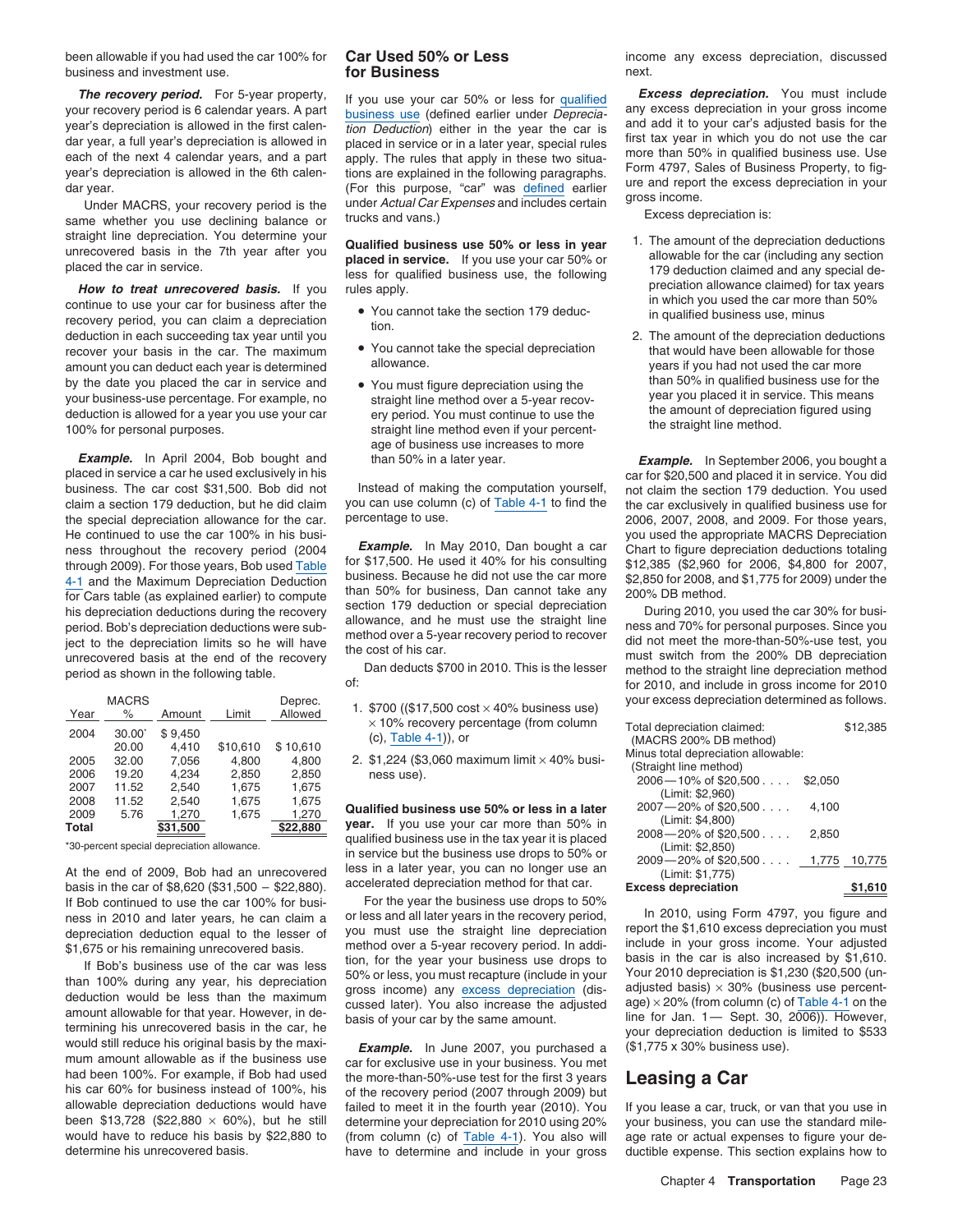van. The same variable value of the fair market value. The form a company where he is not required to use a set

of the fair market value of the leased vehicle<br>
multiplied by the percentage of business and<br>
investment use of the vehicle for the tax year. It<br>
is prorated for the number of days of the lease and<br>
is prorated for the nu term in the tax year. The tax of the percentage of business and investment

year that you lease the vehicle if the fair market value (defined next) when the lease began was

| Year Lease Began | <b>Fair Market Value</b> |
|------------------|--------------------------|
| $2008 - 2010$    | 18,500                   |
| 2007             | 15.500                   |
| $2005 - 2006$    | 15.200                   |
| 2004             | 17.500                   |
| 2003             | 18,000                   |
| 1999-2002        | 15,500                   |

| Year Lease Began                      | <b>Fair Market Value</b>             | 2013 | 132 | 16/365                                                                                                                                                                                              | 75% | any section 179 deduction, clean-fuel vehicle                                                                                                                                                 |
|---------------------------------------|--------------------------------------|------|-----|-----------------------------------------------------------------------------------------------------------------------------------------------------------------------------------------------------|-----|-----------------------------------------------------------------------------------------------------------------------------------------------------------------------------------------------|
| 2010                                  | \$19,000                             |      |     | For each year of the lease that you deduct lease                                                                                                                                                    |     | deduction, and special depreciation allowance)<br>that you claimed on the car will be treated as                                                                                              |
| 2009<br>2008                          | 18.500<br>19.000                     |      |     | payments, you must reduce your deduction by<br>the inclusion amount computed for that year.                                                                                                         |     | ordinary income. However, you may not have to<br>recognize a gain or loss if you dispose of the car                                                                                           |
| 2007<br>$2005 - 2006$<br>2004<br>2003 | 16.400<br>16.700<br>18.000<br>18.500 |      |     | Leased car changed from business to per-<br>sonal use. If you lease a car for business use<br>and, in a later year, change it to personal use,<br>follow the rules explained earlier under Figuring |     | because of a casualty, theft, or trade-in.<br>This section gives some general information<br>about dispositions of cars. For information on<br>how to report the disposition of your car, see |

**Fair market value.** Fair market value is the you stop using the car for business, use the price at which the property would change hands dollar amount for the previous tax vear. Prorate price at which the property would change hands dollar amount for the previous tax year. Prorate **Casualty or theft.** For a casualty or theft, a between a buyer and a seller, neither having to the dollar amount for the numb

figure actual expenses for a leased car, truck, or specified in the lease agreement, use that 2010, Will closed his business and went to work

**Deductible payments.** If you choose to use **Figuring the inclusion amount.** Inclusion  $\frac{1}{2}$  car for business. Using Appendix A-5, Will com-<br>actual expenses, you can deduct the part of amounts are listed in Appendix A You must spread any advance payments<br>over the entire lease period. You cannot deduct<br>any payments you make to buy a car, truck, or<br>wan even if the payments are called lease pay-<br>ments.<br>Man \$100,000, see the Revenue Procedu

more, you may have to reduce your lease pay-<br>mount by following these three staps and must determine the car's fair market value amount by following these three steps. you must determine the car's fair market value

- -
	-
- 
- The inclusion amount applies to each tax use for the tax year. This is your inclusion  $\frac{P}{P}$  are the top use amount.

more than the amounts shown in the following<br>
a car for 3 years and placed it in service for use<br>
a car for 3 years and placed it in service for use<br>
in your business. The car had a fair market value<br>
(Except for Trucks an business, you use Appendix A-6 to arrive at the following inclusion amounts for each year of the lease:

| 2003<br>1999-2002      | 18.000<br>15.500         | Tax<br>vear  | Dollar<br>amount | Proration          | <b>Business</b><br>use | Inclusion<br>amount |
|------------------------|--------------------------|--------------|------------------|--------------------|------------------------|---------------------|
| <b>Trucks and Vans</b> |                          | 2010<br>2011 | \$ 34<br>74      | 349/365<br>365/365 | 75%<br>75%             | \$24<br>56          |
|                        |                          | 2012         | 111              | 366/366            | 75%                    | 83                  |
| <b>Lease Began</b>     | <b>Fair Market Value</b> | 2013         | 132              | 16/365             | 75%                    |                     |

the inclusion amount. For the tax year in which Publication 544.

property around the same date may be helpful in **Example.** On August 16, 2009, Will leased proceeds to acquire replacement property (a<br>figuring the fair market value of the property. a car with a fair market value of \$38,5 a car with a fair market value of \$38,500 for 3 new car or repairs to the old car) within a speci-Figure the fair market value on the first day of years. He used the car exclusively in his own fied period of time, you do not recognize any the lease term. If the capitalized cost of a car is data processing business. On November 5, gain. Your basis in the replacement property is

| Tax<br>year | Dollar<br>amount | Proration | Business Inclusion<br>use |     | amount |
|-------------|------------------|-----------|---------------------------|-----|--------|
| 2009        | \$53             | 138/365   | 100%                      | \$. | 20     |
| 2010        | 117              | 309/365   | 100%                      |     | 99     |

If you lease a car, truck, or van for 30 days or the inclusion amount.<br>If you lease a car, truck, or van for 30 days or For each tax year during which you lease the **ness use.** If you lease a car for personal use more, you on the date of conversion. Then figure the inclu-1. Locate the appendix that applies to you. sion amount using the rules explained earlier<br>To find the inclusion amount, do the follow- under *Figuring the inclusion amount*. Use the<br>fair market value on the date of convers ing. fair market value on the date of conversion. If you lease a car, truck, or van that you use in

your business for a lease term of 30 days or a. Find the line that includes the fair mar-<br>ample. In March 2008, Janice leased a<br>amount in your mome for each tax year you<br>lease the vehicle. To do this, you do not add an<br>amo

| Tax  | Dollar |           | Business Inclusion |        |
|------|--------|-----------|--------------------|--------|
| year | amount | Proration | use                | amount |
| 2010 | \$13   | 214/365   | 60%                | \$5    |

### **Disposition of a Car**

Trucks and Vans<br>
2010 \$ 34 349/365 75% \$24 Trucks and Vans<br>
2011 74 365/365 75% 56 taxable gain or a deductible loss. The portion of any gain that is due to depreciation (including any section 179 deduction, clean-fuel vehicle deduction, and special depreciation allowance)

between a buyer and a seller, neither having to the dollar amount for the number of days in the gain results when you receive insurance or other<br>buy or sell, and both having reasonable knowl-<br>lease term that insurance or o buy or sell, and both having reasonable knowl-<br>
edge of all the necessary facts. Sales of similar<br>
then spend all of the edge of all the necessary facts. Sales of similar basis in your car. If you then spend all of the<br>property around the same date may be helpful in **Example**. On August 16, 2009. Will leased proceeds to acquire replacement p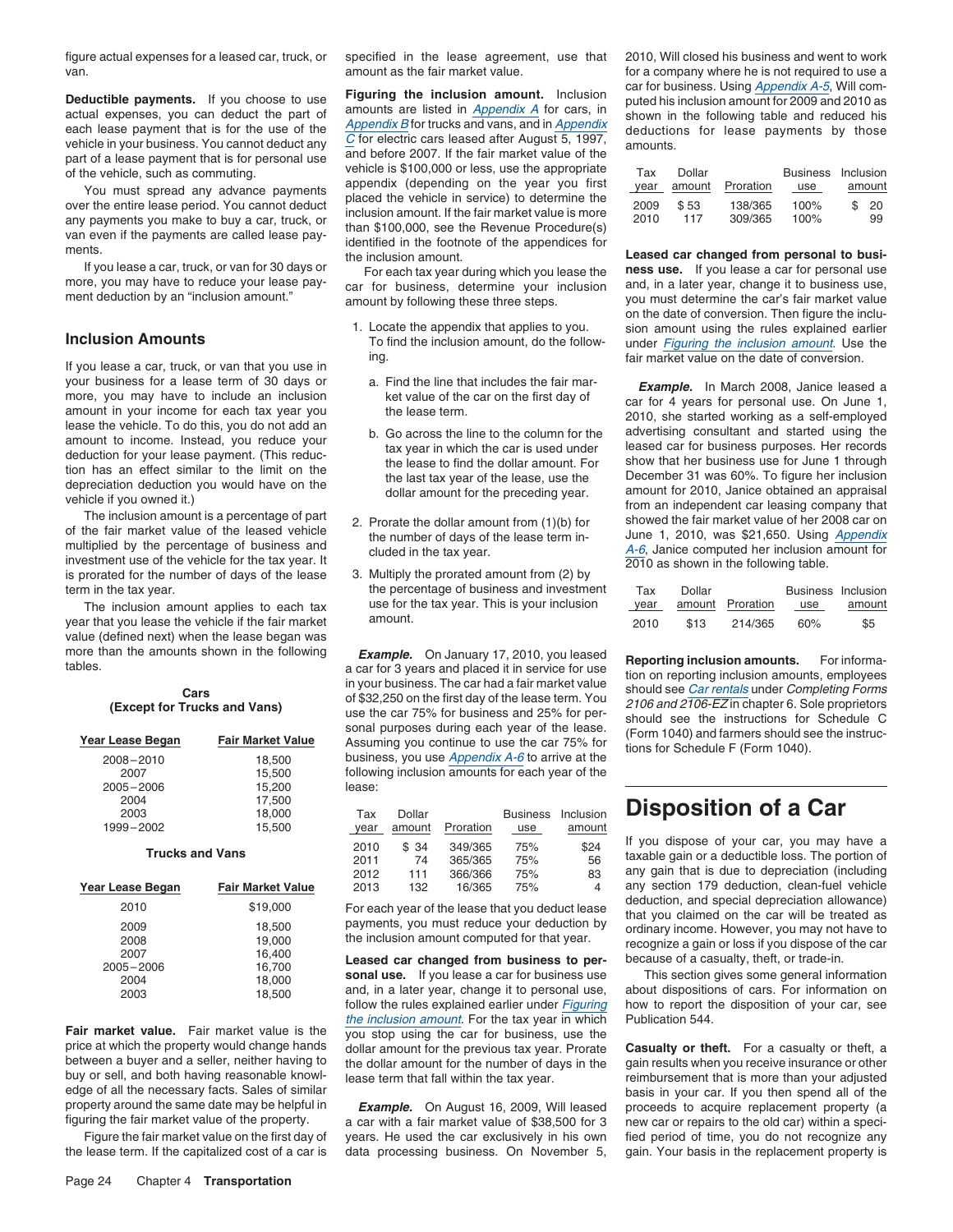Trade-in. When you trade in an old car for a<br>new one, the transaction is considered a actual car expenses.<br>like-kind exchange. Generally, no gain or loss is

**Depreciation adjustment when you used the** for the month that you disposed of the car. **Expense.** For the month that you disposed of the car. **Expense. Standard mileage rate.** If you used the stan-<br>dard mileage rate for dard mileage rate is shown in the chart that follows. You must reduce your basis in your car follows. You must reduce your basis in your car Oct., Nov., Dec.<br>
(but not below zero) by the amount of this depre-<br>
ciation. Documentary evidence is not<br>
let not below are a fiscal<br>
If your basis is reduced to zero (but n

zero) through the use of the standard mileage **bound by the Standard of Publication 946** exercy Period Ends while traveling away from home for which rate, and you continue to use your car for busi-<br>
rate, and you account t rate, and you continue to use your car for busi-<br>ness no adjustment (reduction) to the standard<br>ness no adjustment (reduction) to the standard ness, no adjustment (reduction) to the standard accountable plan, and you use a per diemection of the standard<br>Accountable plan, and you use a per diemection of the standard and you use a per diemection of the standard an<br> mileage rate is necessary. Use the full standard<br>mileage rate (50 cents per mile for 2010) for<br>mileage rate (50 cents per mile for 2010) for mileage rate (50 cents per mile for 2010) for business miles driven. **per discussed in the set of the set of the set of the set of the set of the set of the set of the set of the set of the set of the set of the set of the set of the set of the set of the set of the s** 



These rates do not apply for any year in was used. **for the conduct of the set of the set of the set of the set of the set of the set of the set of the set of the set of the set of the set of the set of the set of the set of the set of the set of the set of the s** 

| Year(s)       | <b>Depreciation</b><br>Rate per Mile |                                                      | <b>TOU TIGAC UT IT IS SO TIGHTER OF THE STATE OF THE STATE OF THE STATE OF THE STATE</b><br>which a receipt is not readily available. |
|---------------|--------------------------------------|------------------------------------------------------|---------------------------------------------------------------------------------------------------------------------------------------|
| 2010          | \$.23                                | <b>Recordkeeping</b>                                 | Adequate evidence. Documentary evi-                                                                                                   |
| $2008 - 2009$ | .21                                  |                                                      | dence ordinarily will be considered adequate if it                                                                                    |
| 2007          | .19                                  |                                                      |                                                                                                                                       |
| $2005 - 2006$ | .17                                  | If you deduct travel, entertainment, gift, or trans- | shows the amount, date, place, and essential                                                                                          |
| $2003 - 2004$ | .16                                  | portation expenses, you must be able to prove        | character of the expense.                                                                                                             |
| $2001 - 2002$ | .15                                  | (substantiate) certain elements of expense. This     | For example, a hotel receipt is enough to                                                                                             |
| 2000          | .14                                  | chapter discusses the records you need to keep       | support expenses for business travel if it has all                                                                                    |

clusive use in your business. The car cost the state of the location of the hotel. If you keep timely and accurate rec-<br>\$22.500. From 2005 through 2010, you used the ords, you will have support to show the • The dates you \$22,500. From 2005 through 2010, you used the **Calculation Constantine support to show the • Standard mileage rate to figure your car expense**. **IRS if your tax return is ever examined.** IRS if your tax return is ever examined.<br>
deduction, You drove your car 14,100 miles in You will also have proof of expenses that your deduction. You drove your car 14,100 miles in You will also have proof of expenses that your<br>2005, 16,300 miles in 2006, 15,600 miles in employer may require if you are reimbursed lodging, meals, and telephone calls.<br>2007,

| Year                      | Miles x Rate         | <b>Depreciation</b> |                                               | • The name and location of the restaurant.        |
|---------------------------|----------------------|---------------------|-----------------------------------------------|---------------------------------------------------|
| 2005                      | $14.100 \times 0.17$ | \$2,397             | <b>How To Prove</b>                           | • The number of people served.                    |
| 2006                      | $16.300 \times 0.17$ | 2.771               |                                               |                                                   |
| 2007                      | $15.600 \times .19$  | 2,964               | <b>Expenses</b>                               | • The date and amount of the expense.             |
| 2008                      | 16.700 $\times$ .21  | 3.507               |                                               |                                                   |
| 2009                      | $15.100 \times .21$  | 3.171               |                                               | If a charge is made for items other than food and |
| 2010                      | $14.900 \times .23$  | 3.427               | Table 5-1 is a summary of records you need to | beverages, the receipt must show that this is the |
| <b>Total depreciation</b> |                      | \$18,237            | prove each expense discussed in this publica- | case.                                             |

you dispose of your car before the end of its<br>recovery period, you are allowed a reduced de-<br>approximate or estimate of estimate recovery period, you are allowed a reduced de-<br>preciation deduction for the year of disposition.<br>To figure the reduced depreciation deduction<br>**Duplicate information.** You do not have to<br>record information in your account b

the depreciation amount figured for the full year. ered adequate. This is because written evidence travel item. However, if you charge these items

its cost minus any gain that is not recognized. Figure your depreciation deduction for the full is more reliable than oral evidence alone. How-See Publication 547 for more information. year using the rules explained in this chapter ever, if you prepare a record on a computer, it is and deduct 50% of that amount with vour other considered an adequate record.

like-kind exchange. Generally, no gain or loss is<br>recognized. (For exceptions, see chapter 1 of  $\frac{Oct. 1 - Dec. 31}$ , you can deduct a percentage **Records?**<br>Publication 544.) In a trade-in situation, your of the depreciation Publication 544.) In a trade-in situation, your of the depreciation amount figured for the full<br>basis in the new property is generally your ad-<br>justed basis in the old property plus any addi-<br>the month you disposed of the tional amount you pay. (See *Unadjusted basis*, depreciation deduction for the full year using the the keep documentary evidence that, together with result by the percentage from the following table sexplained in this chap

| dard mileage rate for the business use of your     | Month                      | Percentage | <b>Documentary evidence.</b> You generally must |  |
|----------------------------------------------------|----------------------------|------------|-------------------------------------------------|--|
| car, depreciation was included in that rate. The   | Jan., Feb., March $\ldots$ | 12.5%      | have documentary evidence, such as receipts,    |  |
| rate of depreciation that was allowed in the stan- | April, May, June           | 37.5%      | canceled checks, or bills, to support your ex-  |  |
| dard mileage rate is shown in the chart that       |                            | 62.5%      | penses.                                         |  |
| follows. You must reduce your basis in your car    | Oct., Nov., Dec.           | 87.5%      | <b>Exception</b> Documentary evidence is not    |  |

If your basis is reduced to zero (but not below year filer. See Sale or Other Disposi-<br>
o) through the use of the standard mileage causes tion Before the Recovery Period Ends while traveling away from home for which **!**

2001–2002 .15 (substantiate) certain elements of expense. This For example, a notel receipt is enough to chapter discusses the records you need to keep support expenses for business travel if it has all of the following in

# **How To Prove** • The number of people served.

At the end of 2010, your adjusted basis in the carries and tion. You must be able to prove the elements **Canceled check.** A canceled check, to-<br>is \$4,263 (\$22,500 – \$18,237). prove them by having the information and re-<br>pr prove them by having the information and re-<br>Depreciation deduction for the year of dispo-<br>sition of the expenses listed in by itself does not prove a business expense<br>without other evidence to show that it was for a<br>witho

depreciation deduction for the full year using You should keep adequate records to prove receipt as long as your records and receipts Your expenses or have sufficient evidence that complement each other in an orderly manne your expenses or have sufficient evidence that . complement each other in an orderly manner.<br>If you used a *Date Placed in Service* line for will support your own statement. You must gen- You do not have to record amounts If you used a Date Placed in Service line for will support your own statement. You must gen-<br>You do not have to record amounts your Jan. 1—Sept. 30, you can deduct one-half of erally prepare a written record for it to be consid- employer pays directly for any ticket or other

- 
- which the actual expenses method<br>was used.<br>was used.<br>than \$75.
	- •*E*<br> *Necordkeeping<br>
	<i>Adequate evidence.* Documentary

- 
- 
- Separate amounts for charges such as

2007, 16,700 miles in 2008, 15,100 miles in under an accountable plan. These plans are and 14,900 miles in 2010. Your deprecia- discussed in chapter 6 under *Reimbursements*.<br>The separation is figured as follows.<br>tion is f

- **The name and location of the restaurant.**
- 
- 

**sition.** If you deduct actual car expenses and the first column. The interview without other evidence to show that it was for a

record information in your account book or other for a car disposed of in 2010, first determine the record that duplicates information shown on a<br>depreciation deduction for the full year using You should keep adequate records to prove receipt as long as your records and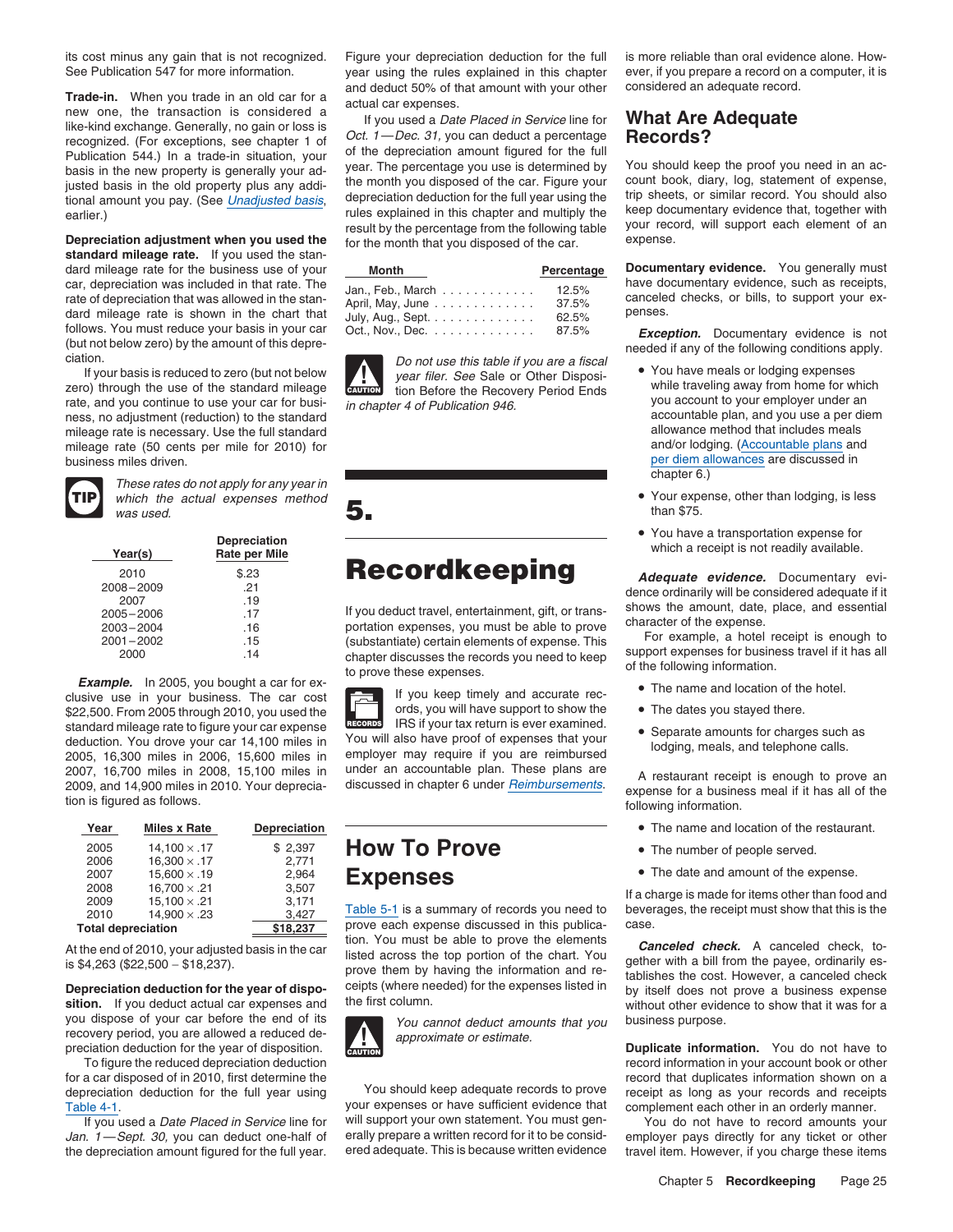an expense account statement, it can also be<br>considered a timely-kept record. This is true if<br>you copy it from your account book, diary, log, the put confidential information relating to an ele-<br>you copy it from your accou

**Proving business purpose.** You must gener- cord. However, you do have to record the bills, or similar evidence.<br>Ally provide a written statement of the business information elsewhere at or near the time of the lift the el ally provide a written statement of the business information elsewhere at or near the time of the purpose of an expense. However, the degree of expense and have it available to fully prove that ship of your guests or the business purpose of

to your employer, through a credit card or other-<br>wise, you must keep a record of the amounts pense is clear from the surrounding circum-<br>you spend.<br>stances, then you do not need to give a written<br>Records?

elements of an expense or of a business use at<br>support it with sufficient documentary evidence. Who calls on customers on an established sales<br>support it with sufficient documentary evidence. A timely-kept record has more

you copy it from your account book, diary, loy,<br>statement of expense, trip sheets, or similar<br>record.<br>**Proving business purpose**, or similar ship) in your account book, diary, or other re-<br>**Proving business purpose**. You m proof varies according to the circumstances in element of the expense. The support of the amount spent, the supporting evidence can

**Timely-kept records.** You should record the explanation. The If you do not have complete records to prove an

- 
- 

|  |  | Table 5-1. How to Prove Certain Business Expenses |  |  |
|--|--|---------------------------------------------------|--|--|
|--|--|---------------------------------------------------|--|--|

| If you have<br>expenses for. |                                                                                                                                                                                                                                                                     |                                                                                                |                                                                                                                                                                        | THEN you must keep records that show details of the following elements                                                                                                                                                                                                                                                                                                                                                                                                                                                                                                                                                                                                                                                                                              |
|------------------------------|---------------------------------------------------------------------------------------------------------------------------------------------------------------------------------------------------------------------------------------------------------------------|------------------------------------------------------------------------------------------------|------------------------------------------------------------------------------------------------------------------------------------------------------------------------|---------------------------------------------------------------------------------------------------------------------------------------------------------------------------------------------------------------------------------------------------------------------------------------------------------------------------------------------------------------------------------------------------------------------------------------------------------------------------------------------------------------------------------------------------------------------------------------------------------------------------------------------------------------------------------------------------------------------------------------------------------------------|
|                              | <b>Amount</b>                                                                                                                                                                                                                                                       | <b>Time</b>                                                                                    | Place or<br><b>Description</b>                                                                                                                                         | <b>Business Purpose</b><br><b>Business Relationship</b>                                                                                                                                                                                                                                                                                                                                                                                                                                                                                                                                                                                                                                                                                                             |
| <b>Travel</b>                | Cost of each separate<br>expense for travel,<br>lodging, and meals.<br>Incidental expenses may<br>be totaled in reasonable<br>categories such as taxis.<br>fees and tips, etc.                                                                                      | Dates you left<br>and returned<br>for each trip<br>and number<br>of days spent<br>on business. | Destination or area of<br>your travel (name of<br>city, town, or other<br>designation).                                                                                | Purpose: Business purpose for the expense or the<br>business benefit gained or expected to be gained.<br>Relationship: N/A                                                                                                                                                                                                                                                                                                                                                                                                                                                                                                                                                                                                                                          |
| <b>Entertainment</b>         | Cost of each separate<br>expense. Incidental<br>expenses such as taxis,<br>telephones, etc., may be<br>totaled on a daily basis.                                                                                                                                    | Date of<br>(Also see<br><b>Business</b><br>Purpose.)                                           | Name and address or<br>entertainment. location of place of<br>entertainment. Type of<br>entertainment if not<br>otherwise apparent.<br>(Also see Business<br>Purpose.) | Purpose: Business purpose for the expense or the<br>business benefit gained or expected to be gained.<br>For entertainment, the nature of the business<br>discussion or activity. If the entertainment was directly<br>before or after a business discussion: the date, place,<br>nature, and duration of the business discussion, and<br>the identities of the persons who took part in both the<br>business discussion and the entertainment activity.<br>Relationship: Occupations or other information (such as<br>names, titles, or other designations) about the<br>recipients that shows their business relationship to you.<br>For entertainment, you must also prove that you or your<br>employee was present if the entertainment was a<br>business meal. |
| <b>Gifts</b>                 | Cost of the gift.                                                                                                                                                                                                                                                   | Date of the<br>gift.                                                                           | Description of the gift.                                                                                                                                               |                                                                                                                                                                                                                                                                                                                                                                                                                                                                                                                                                                                                                                                                                                                                                                     |
|                              | Transportation Cost of each separate<br>expense. For car<br>expenses, the cost of the car expenses,<br>car and any<br>improvements, the date<br>you started using it for<br>business, the mileage for<br>each business use, and<br>the total miles for the<br>year. | Date of the<br>expense. For<br>the date of<br>the use of the<br>car.                           | Your business<br>destination.                                                                                                                                          | Purpose: Business purpose for the expense.<br>Relationship: N/A                                                                                                                                                                                                                                                                                                                                                                                                                                                                                                                                                                                                                                                                                                     |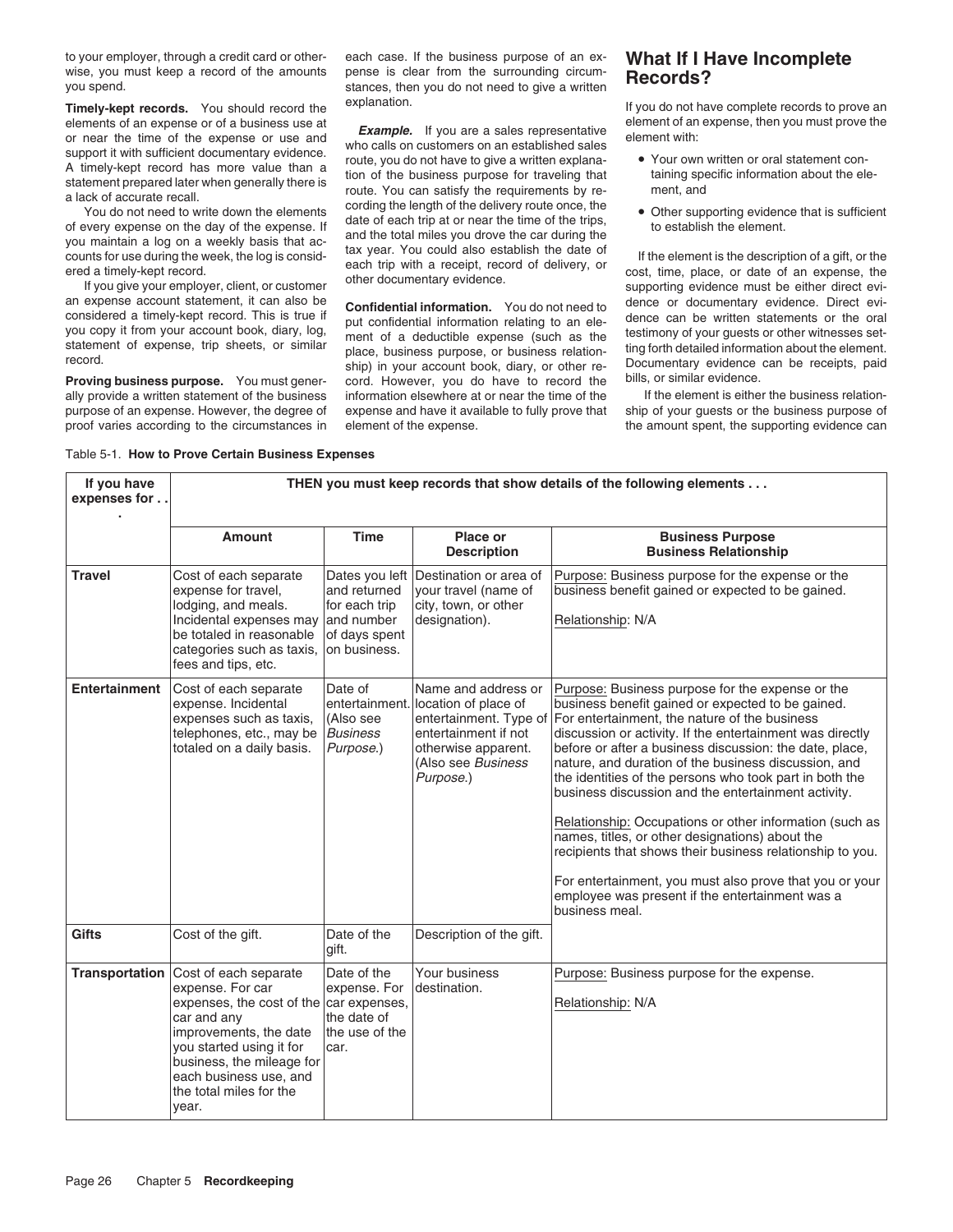ple, the nature of your work, such as making the number of games or performances in the deduction (or an item of income) for 3 years from deliveries, provides circumstantial evidence of series. You must keep records to show whether the date you file the income tax return on which the use of your car for business purposes. In-<br>voices of deliveries establish when vou used Also, you must be able to prove the cost of considered filed on the due date. For a more

**Sampling.** You can keep an adequate record<br>for parts of a tax year and use that record to ther private luxury box for more than one event. The ords, see Publication 583, Starting a Business<br>for parts of a tax year and use

that 75% of the use of the car is for business. Invoices and bills show that your business use **Car expenses.** You can account for several • Your expenses are reimbursed under a continues at the same rate during the later uses of your car that can be considered part of

**Exceptional circumstances.** You can satisfy tion of business use.<br>the substantiation requirements with other evi-<br>dence if, because of the nature of the situation in<br>which an expense is made, you cannot get a<br>receipt. Th

- You were unable to obtain evidence for an element of the expense or use that com- these using a single record of miles driven. Solution and the second of the state of **Examples of Records**<br>pletely satisfies the requirements ex-<br>plained earlier under <u>What Are Adequate</u><br>Records.<br>Records.<br>Records.<br>Seneral listing will be enough if it is evident that
- You are unable to obtain evidence for an
- You have presented other evidence for the many customers, it is usually enough to record a element that is the best proof possible under the circumstances.

kept separate and when expenses can be com- **If your return is examined.** If your return is tractors and clients, fee-basis officials, certain

or client at dinner and then go to the theater, the evidence before a deduction is allowed. dinner expense and the cost of the theater tickets are two separate expenses. You must record **How Long To Keep** them separately in your records. **Records and Receipts Where To Report**

*Season or series tickets.* If you buy season or series tickets for business use, you must You must keep records as long as they may be This section provides general information on treat each ticket in the series as a separate item. needed for the administration of any provision of where to report the expenses discussed in this To determine the cost of individual tickets, divide the Internal Revenue Code. Generally, this publication.

be circumstantial rather than direct. For exam- the total cost (but not more than face value) by means you must keep records that support your Also, you must be able to prove the cost of considered filed on the due date. For a more the car for business. The complete explanation of how long to keep rec-

during the first week of each month that show for the refreshments is treated as a single ex-<br>that 75% of the use of the car is for business pense.

representative of the use of the car each month<br>and are sufficient evidence to support the per-<br>centage of business use for the year.<br>between two business stops, is not an interrup-<br>between two business stops, is not an in

between two deliveries. You can account for

You are unable to obtain evidence for an you are not trying to avoid the \$25 annual limit are included in this publication as Table 6-2 and element that completely satisfies the two on the amount you can deduct for gifts t element that completely satisfies the two on the amount you can deduct for gifts to any  $\frac{7 \text{able } 6-3}{1}$ . They are part of the illustrated exam-<br>rules listed earlier under *What if I Have* one person. For example, if yo one person. For example, if you buy a large Incomplete Records. The number of tickets to local high school basketball You have presented other evidence for the games and give one or two tickets to each of

**Allocating total cost.** If you can prove the Destroyed records. If you cannot produce a<br>receipt because of reasons beyond your control, not prove how much it cost for each person who<br>you can prove a deduction by reconstructing participated in the event, you may have

information to the IRS. This information could be<br>Separating expenses. Each separate pay-<br>ment is generally considered a separate ex-<br>pense. For example, if you entertain a customer creation of the information contained in

the use throughout the tax year.<br> **Example.** You use your car to visit the of-<br> **Example.** You use your car to visit the of-<br>
fices of clients, meet with suppliers and other<br>
fices of clients, meet with suppliers and other

- You claim deductions for expenses that
- 
- 
- 

**Separating and Combining**<br> **Expenses** and **Combining**<br>
In allocation would be needed, for example, This chapter explains where and how to report<br>
all of your guests. See *Allocating between busi*-<br>
This section explains w bined. examined, you may have to provide additional performing artists, Armed Forces reservists, and<br>information to the IRS. This information could be certain disabled employees. The chapter ends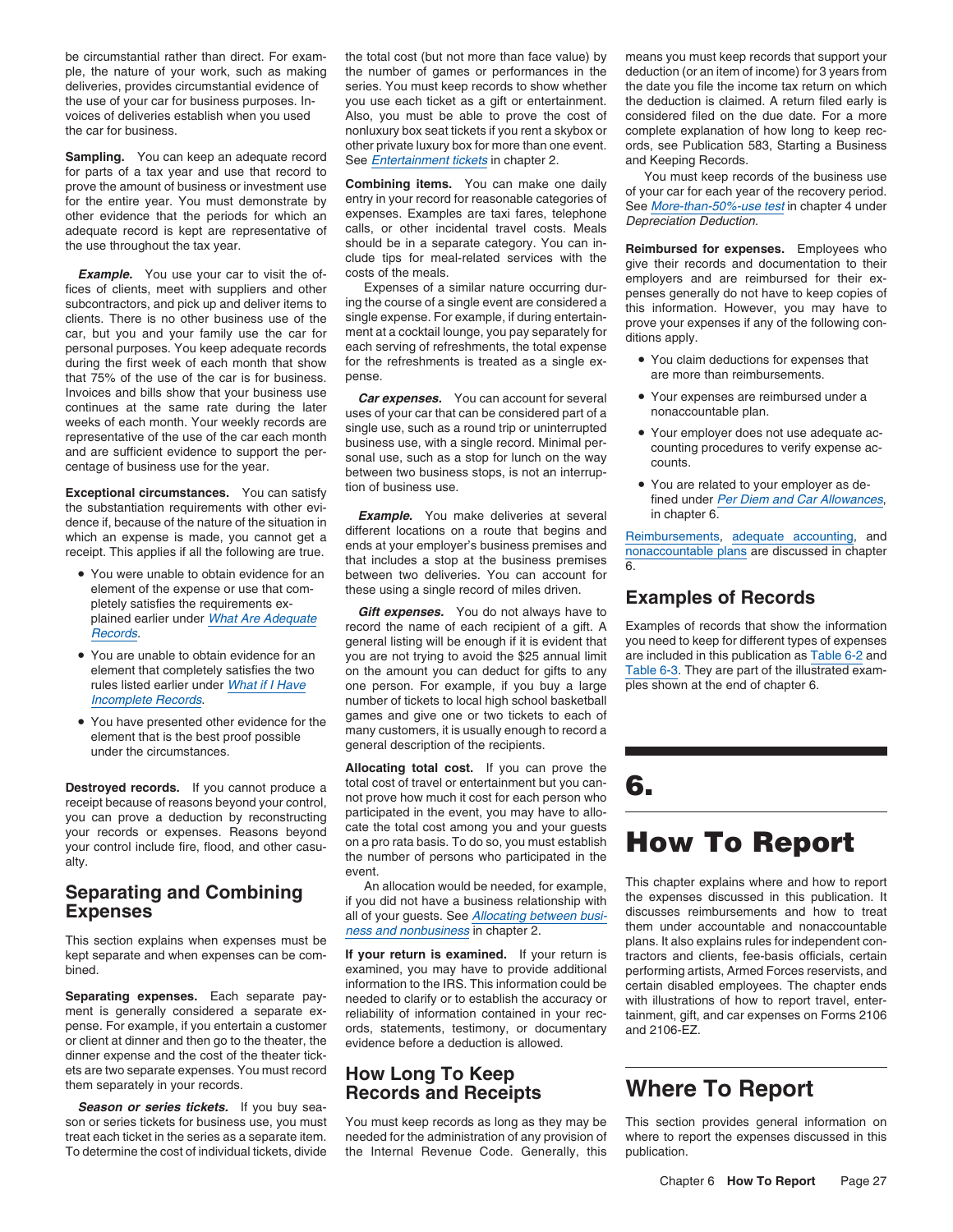- Report your travel expenses, except
- 
- Report your gift expenses and transporta-
- to file Form 4562 for depreciation or amor-<br>bursement applies. tization.

business expenses on line 2. You can only in-<br>clude 50% of your meals and entertainment in trips, your employer must report the reimburse- the employee business expenses discussed in clude 50% of your meals and entertainment in trips, your employer must report the reimburse- the employee busi<br>that total, if you include car expenses, you must ment as wage income in box 1 of your Form this publication. that total. If you include car expenses, you must ment as wage income in box 1 of your Form this publication.<br>also complete Part III of the form. W-2. You cannot deduct personal expenses. If you received an advance, allowa

- 
- 

on how to complete your tax return. ment-related transportation expenses, report **No reimbursement.** You are not reimbursed

self-employment on Schedule C, C-EZ, or F<br>(Form 1040), as discussed earlier. Report your<br>business expenses for your work as an em-<br>business purposes The for information on completing your tax return.

- 
- 
- 

ule F (Form 1040) if you are a farmer. You do not you, do not complete Form 2106 or 2106-EZ. rest of the form.<br>use Form 2106 or 2106-EZ. Instead, claim the amount of your deductible

Report your travel expenses, except expenses related to that income on Schedule C if you paid any actual costs (that your em-<br>meals, on line 24a, on the 24a, on line 24a, our or C-EZ (Form 1040). Do not complete Form plove or C-EZ (Form 1040). Do not complete Form sployer did not provide or reimburse you for) to car when the business

• Report your car expenses on line 9. Com- **CAUTION** claim it, you cannot claim a deduction **!** plete Part IV of the form unless you have for the expenses to which that unclaimed reim-

**Reimbursement for personal expenses.** If If you file Schedule C-EZ, report the total of all your employer reimburses you for nondeduct-<br>usiness expenses on line 2. You can only in-<br>libe personal expenses on line 2. You can only in-<br>libe personal expenses, such as

• Report your car expenses on line 12. At travel or transportation expenses related to in-<br>tach Form 4562 and provide information<br>on the use of your car in Part V of Form be expenses on the form appropriate for that<br>4562.<br>

• Report all other business expenses dis-<br>cussed in this publication on line 34. You<br>can only include 50% of your meals and<br>can only include 50% of your meals and<br>experimental income and dex-<br>entertainment on that line.<br>Se

You are an employee deducting expenses car as if you used it only for personal purposes A per diem allowance is a fixed amount of • You are an employer gives you • attributable to your inb attributable to your job. <sup>100%</sup> income inclusion). Your employer must daily reimbursement your employer gives you<br>separately state the amount if 100% of the an- for your lodging, meals, and incidental expenses separately state the amount if 100% of the an-<br>• You were not reimbursed by your em-<br>• Nou were not reimbursed by your em-<br>• nual lease value was included in your income. If when you are away from home on business. ployer for your expenses (amounts in-<br>cluded in box 1 of your Form W-2 are not<br>a Form W-2 ask your employer and the direct of the standard Meal Allowance ) A

considered reimbursements).<br>• If you claim car expenses, you use the **Full value included in your income.** You can you for the business use of your car.<br>• Hou claim car expenses, you use the **readily deduct the value of th** deduct the value of the business use of an em-<br>standard mileage rate.<br>100% of the value of the car in your employer reported<br>100% of the value of the car in your income. On must provide For more information on how to report your 100% of the value of the car in your income. On must provide.<br>expenses on Forms 2106 and 2106-EZ, see will be included in box 1, Wages, tips, other **Employers.** If you are an empl

**Self-employed.** You must report your income in box 1 of your Form W-2), the only business actual expenses on line 23 of Section C and and expenses on Schedule C or C-EZ (Form expense you are claiming is for gifts, and the include the entire value of the em-1040) if you are a sole proprietor, or on Sched-<br>
Special Rules discussed later do not apply to ployer-provided car on line 25. Complete the

use Form 2106 or 2106-EZ.<br>
Instead, claim the amount of your deductible<br>
If you claim car or truck expenses, you must<br>
provide certain information on the use of your<br>
provide certain information on the use of your<br>
vehicle

• Report your deductible meals (actual cost and actual cost and actual cost and actual cost and actor of 2106-EZ.<br>Constant of those costs. Examples of costs that • Report your deductible meals (actual cost<br>or standard meal allowance) and enter-<br>tainment on line 24b,<br>sion drivers, traveling salespersons, and certain<br>sion drivers, traveling salespersons, and certain<br>sion drivers, tra Report your gift expenses and transporta-<br>
tion expenses, other than car expenses,<br>
the conservant and leave line 25 blank. Complete the rest of the tion expenses, other than car expenses,  $\begin{array}{c} \text{If you are entitled to a reimbursement} \\ \text{on line 27, and} \end{array}$  consider the rest of the Interval on line 27, and

W-2. You cannot deduct personal expenses. If you received an advance, allowance, or<br>-eimbursement for your expenses, how you re-If you file Schedule F:<br>■ Income-producing property. If you have port this amount and your expenses depends on<br>■ Peport your car expenses on line 12. At • • travel or transportation expenses related to in-<br>whether the rei

them on Schedule A (Form 1040), line 23. or given an allowance for your expenses if you **Both self-employed and an employee.** If are paid a salary or commission with the under-<br>you are both self-employed and an employee, **Vahicle Provided by** standing that you will pay your own expenses. In you are both self-employed and an employee, **Vehicle Provided by** standing that you will pay your own expenses. In<br>you must keep separate records for each busi-<br>**Vour Employer** and the situation, you have no reimbursement you must keep separate records for each busi-<br>ness activity. Report your business expenses for **Your Employer**<br>self-employment on Schedule C, C-EZ, or F and your employer provides you with a car you read this section on re

business expenses for your work as an em-<br>
ployee on Form 2106 or 2106-EZ, as discussed<br>
mext.<br> **Employees.** If you are an employee, you gen-<br>
that your employer included in your income and<br> **Employees.** If you are an empl

cluded in box 1 of your Form W-2 are not Form W-2, ask your employer.<br>considered reimbursements).

Gifts. If you did not receive any reimburse-<br>
To claim your expenses, complete Form your treat this reimbursement on your expenses, complete Form your emments (or the reimbursements were all included 2106, Part II, Sections A and C. Enter your ployee's Form W-2 depends in part on whether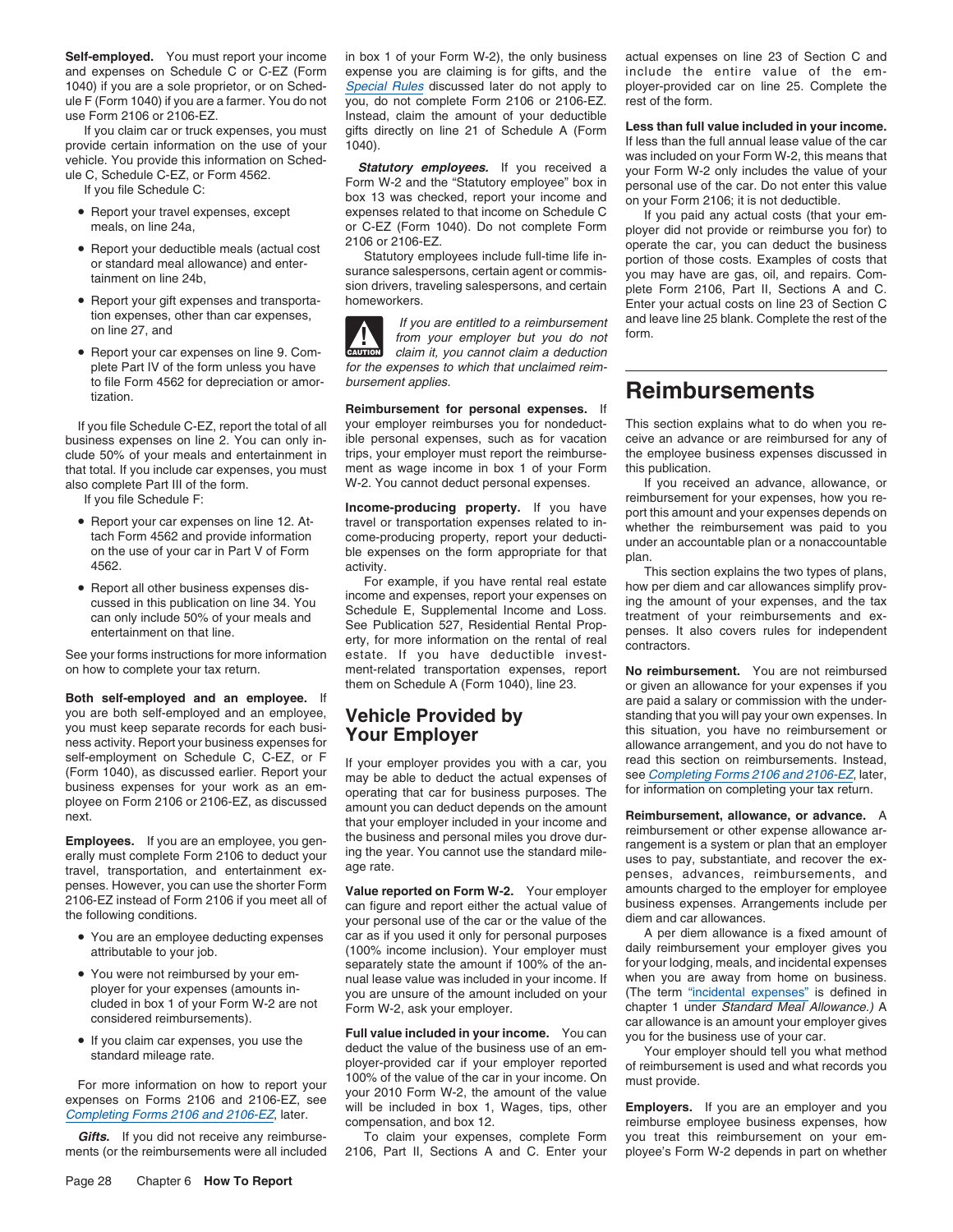you have an accountable plan. Reimburse- the rules for accountable plans are treated as allowance satisfies the adequate accounting rements treated as paid under an accountable having been reimbursed under a nonaccount- quirements for the amount of your expenses plan, as explained next, are not reported as pay. able plan (discussed later). plan, as explained next, are not reported as pay. able plan (discussed later).<br>Reimbursements treated as paid under nonace

- 
- 
- 

depends on the facts and circumstances of your depends on the facts and circumstances of your depends of the facts and the structure of the facts and the structure or sister, spouse, ances are the facts and the structure o circumstances of your situation, actions that **Adequate Accounting** tor, or lineal descendant, take place within the times specified in the fol-

- You receive an advance within 30 days of
- You adequately account for your ex-
- 
- You are given a periodic statement (at • You are given a periodic statement (at lowance satisfies the adequate accounting re-<br>least quarterly) that asks you to either re-<br>turn or adequately account for outstanding<br>advances and you comply within 120 days<br>of the

**Employee meets accountable plan rules.** If includes amounts you charged to your employer b. The standard meal allowance.



ments in box 1 of your Form W-2 and counted.<br>
you meet all the rules for accountable the state in the area where you stop for you meet all the rules for accountable effect for the area when  $\Box$  area where  $\Box$  area where  $\Box$  area where  $\Box$  area where  $\Box$  area where  $\Box$  area where  $\Box$  area where  $\Box$  area where  $\Box$  area where  $\Box$  area when plans, ask your employer for a corrected Form W-2. **Per Diem and Car Allowances**

though you are reimbursed under an accounta- penses using a per diem or a car allowance, you the federal government will pay to its employees ble plan, some of your expenses may not meet can generally use the allowance as proof for the for lodging, meals, and incidental expenses (or all the rules. Those expenses that fail to meet all amount of your expenses. A p

Reimbursement of nondeductible ex-<br>
countable plans, as explained later, are reported<br>
as pay. See Publication 15 (Circular E), Em-<br>
ployer's accountable plan for expenses re-<br>
ployer's Tax Guide, for information on employ Accountable Plans and some of which are not deductible. The reim-<br>more than the federal rate (defined later). bursements you receive for the nondeductible

1. Your expenses must have a business con-<br>
nection — that is, you must have paid or<br>
incurred deductible expenses while per-<br>
forming services as an employee of your<br>
forming services as an employee of your<br>
forming servi 2. You must adequately account to your em-<br>
reimburses you for the nondeductible meals ployer and returned any excess<br>
ployer for these expenses within a reason-<br>
when you work late at the office is treated as reimbursemen ployer for these expenses within a reason-<br>when you work late at the office is treated as

ment or allowance within a reasonable pe-  $\begin{bmatrix} TIP \end{bmatrix}$  whether to reimburse employees riod of time.<br>
under an accountable plan and an employee who per diem amounts), you will not be considered to **TIP** "Adequate accounting" and "returning exertion of the considered to receives payments under a nonaccountable have accountable to your employer. In this case,<br>
An excess reimbursements" are discussed later.<br>
An excess reimbu

take place within the times specified in the fol-<br>lowing list will be treated as taking place within a convert for an accountable plan is that 2. Your employer is a corporation in which<br>you must adequately account to your You receive an advance within 30 days of giving your employer a statement of expense, 3. Certain relationships (such as grantor, fi-<br>the time you have an expense. an account book, a diary, or a similar record in duciary, o You adequately account for your ex-<br>penses within 60 days after they were paid time you had it, along with documentary evi-<br>within 60 days after they were paid time you had it, along with documentary evior incurred.<br>
Table 5-1 in chapter 5 for details you need to experiment and other employee business expenses. (See the corporation, partnership, estate, or trust that with the current can be considered to indirectly own st • You return any excess reimbursement<br>within 120 days after the expense was<br>paid or incurred.<br>paid or incurred.<br>paid or incurred.<br>paid or incurred.<br>paid or incurred.<br>paid or incurred.<br>paid or incurred.<br>paid or incurred.<br>pr

vour employer should not include any reim-<br>bursements in your income in box 1 of your employer the same type of records and<br>bursements in your income in box 1 of your employer the same type of records and<br>Form W-2. If your If your employer included reimburse- is more than the amount for which you ac-

all the rules. Those expenses that fail to meet all amount of your expenses. A per diem or car

- 
- The allowance is similar in form to and not
- You prove the time (dates), place, and To be an accountable plan, your employer's expenses do not meet rule (1) for accountable  $\bullet$  You prove the time (dates), place, and business purpose of your expenses to reimbursement or allowance arrangement must plans, a
	-

able period of time. **paid under a nonaccountable plan.** If the IRS finds that an employer's travel allow-3. You must return any excess reimburse-<br>ment or allowance within a reasonable pe-<br>whether to reimburse employees accurate estimates of travel costs (including rec-

- **Adequate Accounting**<br>**Adequate Accounting** the fact of the fact of the fact of the fact of the fact of the fact of the fact of the fact of the fact of the fact of the fact of the fact of the fact of the fact of the fact o
	-
	-

- -
	-
	-
- -
	-



*Regular federal per diem rate.* The regular Accountable plan rules not met. Even If your employer reimburses you for your ex-<br>though you are reimbursed under an accounta- penses using a per diem or a car allowance, you the federal government will pay to its employee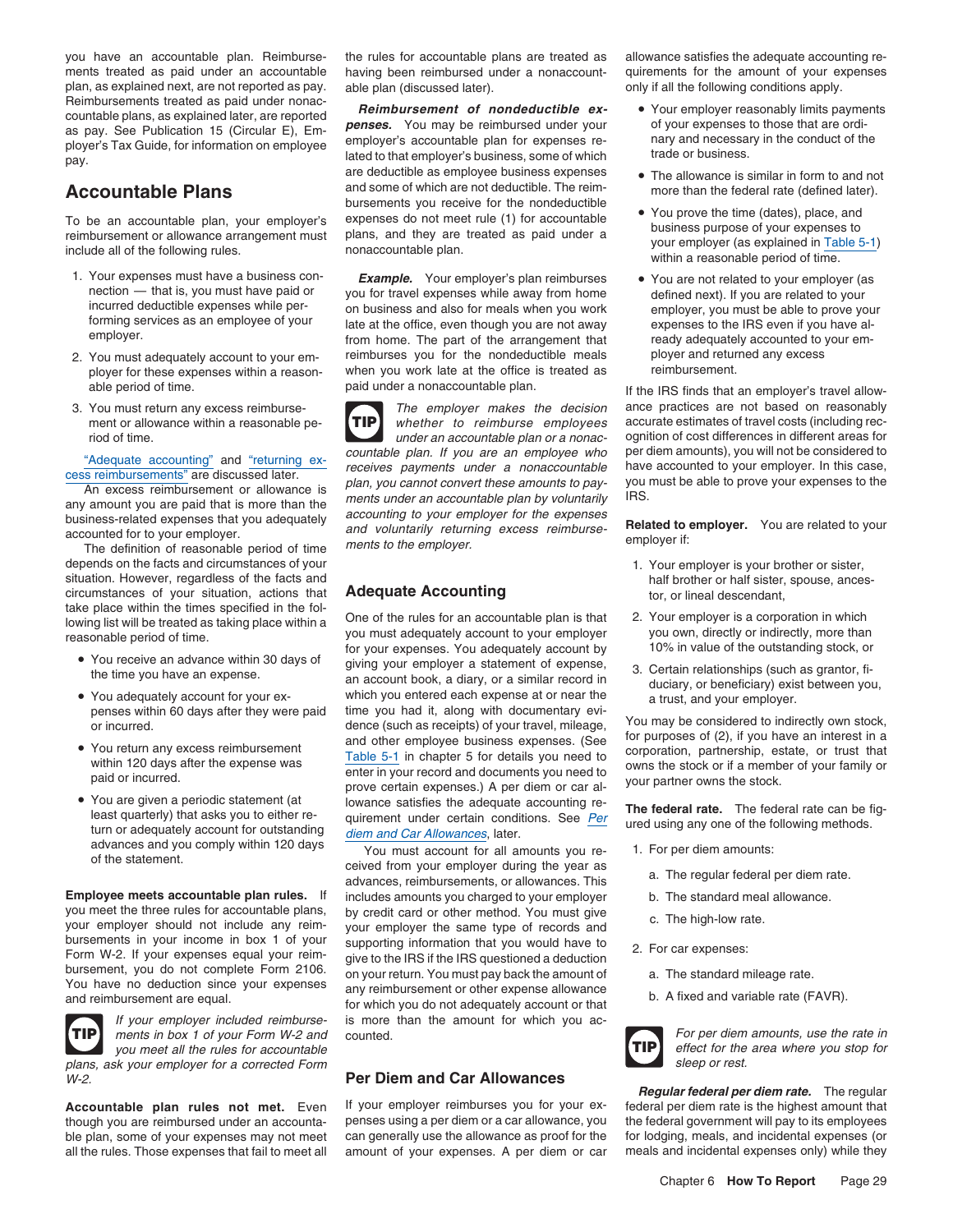## Table 6-1. **Reporting Travel, Entertainment, Gift,** and the state of the consistently during October, November, November, and Car Expenses and Reimbursements and Car Expenses and Reimbursements and December for all employe

|                                                                                                                                                |                                                                                                                                                  |                                                                                                                                                                         | who did not use the high-low method during the                                                                                                                                                                                                                 |
|------------------------------------------------------------------------------------------------------------------------------------------------|--------------------------------------------------------------------------------------------------------------------------------------------------|-------------------------------------------------------------------------------------------------------------------------------------------------------------------------|----------------------------------------------------------------------------------------------------------------------------------------------------------------------------------------------------------------------------------------------------------------|
| IF the type of reimbursement (or<br>other expense allowance)<br>arrangement is under:                                                          | <b>THEN the employer</b><br>reports on Form W-2:                                                                                                 | AND the employee<br>reports on<br>Form 2106: *                                                                                                                          | first 9 months of 2010 cannot begin to use it<br>before 2011. For more information, see Reve-<br>nue Procedure 2010-39, which can be found on                                                                                                                  |
| An accountable plan with:                                                                                                                      |                                                                                                                                                  |                                                                                                                                                                         | the Internet at www.irs.gov/irb/2010-42_IRB/                                                                                                                                                                                                                   |
| Actual expense reimbursement:<br>Adequate accounting made and<br>excess returned.                                                              | No amount.                                                                                                                                       | No amount.                                                                                                                                                              | ar13.html. Also see Publication 1542 (available<br>on the Internet at IRS.gov).<br>Prorating the standard meal allowance on                                                                                                                                    |
| Actual expense reimbursement:<br>Adequate accounting and return of<br>excess both required but excess not<br>returned.                         | The excess amount as<br>wages in box 1.                                                                                                          | No amount.                                                                                                                                                              | partial days of travel. The standard meal al-<br>lowance is for a full 24-hour day of travel. If you<br>travel for part of a day, such as on the days you<br>depart and return, you must prorate the full-day<br>M&IE rate. This rule also applies if your em- |
| Per diem or mileage allowance up to<br>the federal rate: Adequate<br>accounting made and excess<br>returned.                                   | No amount.                                                                                                                                       | All expenses and<br>reimbursements only if<br>excess expenses are<br>claimed. Otherwise, form is<br>not filed.                                                          | ployer uses the regular federal per diem rate or<br>the high-low rate.<br>You can use either of the following methods<br>to figure the federal M&IE for that day.                                                                                              |
| Per diem or mileage allowance up to<br>the federal rate: Adequate<br>accounting and return of excess both<br>required but excess not returned. | The excess amount as<br>wages in box 1. The<br>amount up to the federal<br>rate is reported only in box<br>12-it is not reported in<br>box 1.    | No amount.                                                                                                                                                              | 1. Method 1:<br>a. For the day you depart, add $\frac{3}{4}$ of the<br>standard meal allowance amount for<br>that day.<br>b. For the day you return, add $\frac{3}{4}$ of the                                                                                  |
| Per diem or mileage allowance<br>exceeds the federal rate: Adequate<br>accounting up to the federal rate only<br>and excess not returned.      | The excess amount as<br>wages in box 1. The<br>amount up to the federal<br>rate is reported only in box<br>12-it is not reported in<br>box $1$ . | All expenses (and<br>reimbursements reported on<br>Form W-2, box 12) only if<br>expenses in excess of the<br>federal rate are claimed.<br>Otherwise, form is not filed. | standard meal allowance amount for<br>the preceding day.<br>2. Method 2: Prorate the standard meal al-<br>lowance using any method you consist-<br>ently apply in accordance with reasonable<br>business practice. For example, an em-                         |
| A nonaccountable plan with:                                                                                                                    |                                                                                                                                                  |                                                                                                                                                                         | ployer can treat 2 full days of per diem                                                                                                                                                                                                                       |
| Either adequate accounting or return<br>of excess, or both, not required by<br>plan.                                                           | The entire amount as<br>wages in box 1.                                                                                                          | All expenses.                                                                                                                                                           | (that includes M&IE) paid for travel away<br>from home from 9 a.m. of one day to 5<br>p.m. of the next day as being no more than<br>the federal rate. This is true even though a                                                                               |
| No reimbursement plan:                                                                                                                         | The entire amount as<br>wages in box 1.                                                                                                          | All expenses.                                                                                                                                                           | federal employee would be limited to a re-<br>imbursement of M&IE for only 11/2 days of                                                                                                                                                                        |
| * You may be able to use Form 2106-EZ. See Completing Forms 2106 and 2106-EZ.                                                                  |                                                                                                                                                  |                                                                                                                                                                         | the federal M&IE rate.                                                                                                                                                                                                                                         |

area. The rates are different for different loca-<br>tions. Your employer should have these rates<br>available. (Employers can get Publication 1542,<br>available. (Employers can get Publication 1542, available. (Employers can get Publication 1542,<br>
States for the current year. Publication 1542,<br>
States for the current year. Publication 1542 is<br>
available on the Internet at IRS.gov.)<br>
available on the Internet at IRS.go

dard meal allowance (discussed in chapter 1) is of computing the federal per diem rate for travel combination of payments covering fixed and va-<br>the federal rate for meals and incidental ex-<br>within the continental United S

- Provides you with lodging (furnishes it in method for all or part of this period.) reporting.
- 
- 
- Does not have a reasonable belief that

penses (M&IE). The rate for most small localities<br>in the United States is \$46 a day. Most major<br>cities and many other localities (such as depreciation of cover your variable operating costs (such as<br>cities and many the loc

kind). • Reimburses you, based on your receipts, rate for certain high-cost locations de-Reimburses you, based on your receipts,<br>
for the actual cost of your lodging.<br> **CAUTION** creased to \$233 (including \$65 for<br> **CAUTION** creased to \$233 (including \$65 for<br>
penses were more than the federal rate. **! Penses were more man the rederal rate.**<br>• Pays the hotel, motel, etc., directly for your to \$160 (including \$52 for M&IE). However, an The following discussions explain where to re-Lays the hotel, molen, etc., directly for your to \$160 (including \$52 for M&IE). However, an The following discussions explain where to re-<br>lodging. employer can continue to use the rates de- port your expenses depending u scribed in the preceding paragraph for the re- amount of your allowance compares to the fedyou had (or will have) lodging expenses, mainder of 2010 if those rates and locations are eral rate.

and December for all employees. Employers *the Internet at www.irs.gov/irb/2010-42\_IRB/*<br>ar13.html. Also see Publication 1542 (available

- - a. For the day you depart, add  $\frac{3}{4}$  of the
	-
- ently apply in accordance with reasonable<br>business practice. For example, an employer can treat 2 full days of per diem (that includes M&IE) paid for travel away<br>from home from 9 a.m. of one day to 5 p.m. of the next day as being no more than<br>the federal rate. This is true even though a federal employee would be limited to a reimbursement of M&IE for only 11/2 days of the federal M&IE rate.

*The standard mileage rate.* This is a set are traveling away from home in a particular such as when you stay with friends or rela-<br>area. The rates are different for different loca-<br>since or clean in the cab of your truck deductible car expenses. For 2010, the stan

**The standard meal allowance.** The stan-*High-low rate.* This is a simplified method employer pays an allowance that includes a This is a simplified method employer pays an allowance (discussed in chapter 1) is a simplif within the continental United States. It elimi-<br>nates the need to keep a current list of the percycloner your variable operating costs (such as

- 
-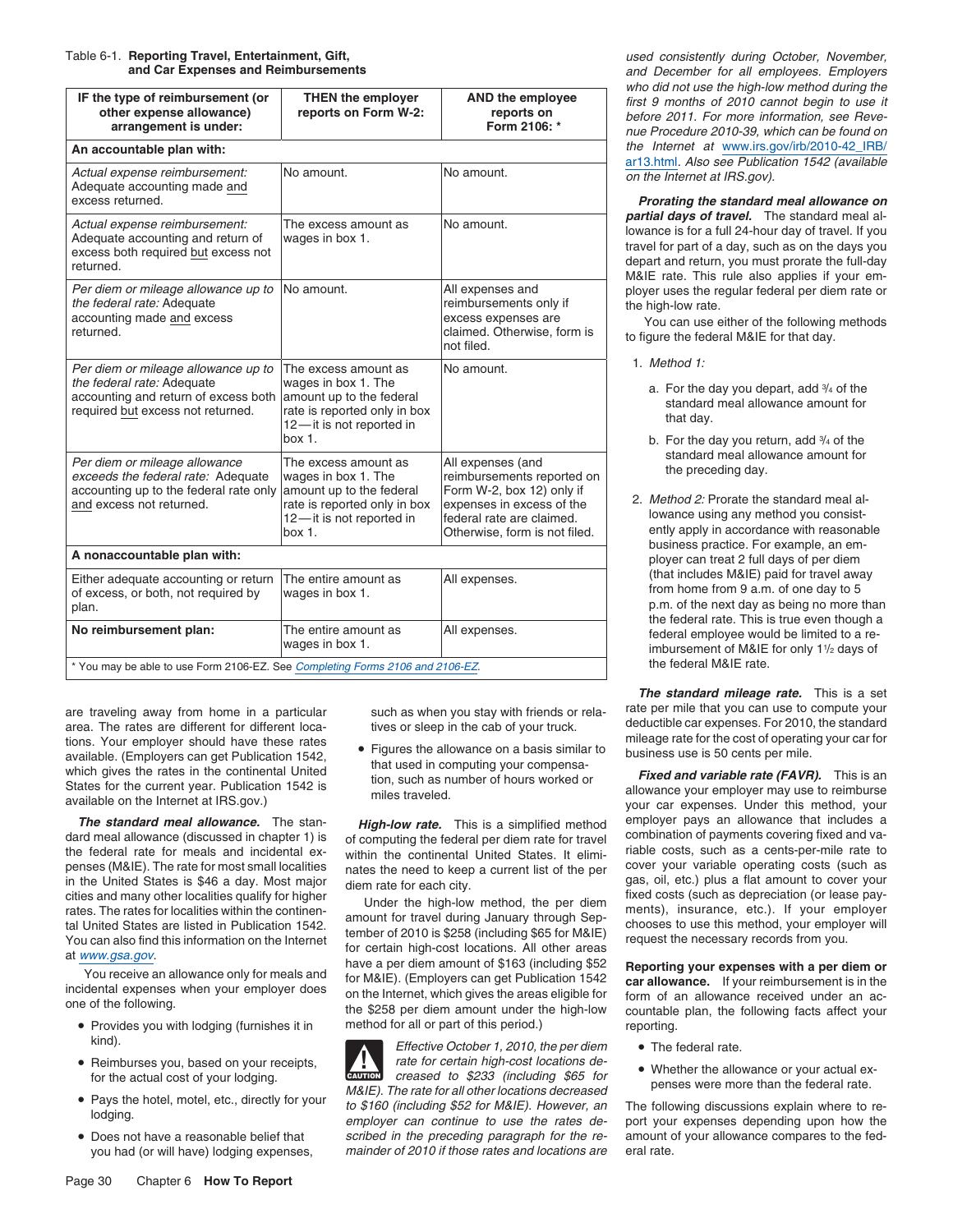rate. If your allowance is less than or equal to must report on Form 2106 your reimbursements plete Form 2106 and report her total expenses the federal rate, the allowance will not be in-<br>the federal rate, the allowance wi the federal rate, the allowance will not be in-<br>cluded in box 1 of your Form W-2. You do not Form W-2) and all your expenses. You should Form W-2). She would then claim the excess cluded in box 1 of your Form W-2. You do not Form W-2) and all your expenses. You should Form W-2). She would then claim the excess need to report the related expenses or the allow-<br>need to report the related expenses or t need to report the related expenses or the allow-<br>ance on your return if your expenses are equal<br>ance on your return if your expenses are equal

2106 and deduct the excess amount on Sched-<br>Let a life the hotel directly for her lodging and ule A (Form 1040). If you are using actual ex-<br>Laura \$65 a day (\$260 total) for meals and

\$224 a day. *Example 2.* Joe also lives in Austin and ter.

does not deduct the expenses on his return. and paid the hotel directly for Joe's hotel bill. The

business trip to Boston. Matt's employer uses for San Diego is \$71 a day. pected to be no more than your expense. Under the high-low method to reimburse employees. Joe can prove that his actual meal expenses an accountable plan, you are required to ade-<br>Since Boston is a high-cost area, Matt is given totaled \$380. His employer's accountable

under the standard mileage rate (10,000  $\times$  50 After he figures the 50% limit on his un- If your employer's accountable plan pays you an cents) is more than her \$4.000 reimbursement reimbursed meals and entertainment. he cents) is more than her \$4,000 reimbursement  $(10,000)$  miles  $\times$  40 cents), she itemizes her include the balance, \$48, as an itemized deduc-you do not have to return the difference between deductions to claim the excess expense. Nicole tion. The two rates for the period you can prove busicompletes Form 2106 (showing all her ex-<br>penses and reimbursements) and enters \$1,000 **Example 3.** Debbie drives 10,000 miles for ference will be reported as wages on your Form penses and reimbursements) and enters \$1,000 *Example 3.* Debbie drives 10,000 miles for ference will be reported as wages on your Form<br>(\$5,000 - \$4,000) as an itemized deduction. business in 2010. Under her employer's ac-

**Allowance more than the federal rate.** If countable plan, she gets reimbursed 60 cents a under a nonaccountable plan (discussed later).<br>your allowance is more than the federal rate, mile, which is more than the standard m the excess allowance will be included in box 1 of rate, \$5,000 (10,000  $\times$  50 cents), in box 12 of her

equal to the federal rate, you do not complete reimbursement than that is more than than than the standard return than the standard F Form 2106 or claim any of your expenses on mileage rate. The state of the 2 days you did not travel. For the 3 your return. The same same of the Debbie's expenses are equal to or less days you did travel you do not have to return the

than the federal rate, you can complete Form

*Allowance less than or equal to the federal* 2106 and deduct those excess expenses. You than the standard mileage rate, she would com-

to or less than the allowance.<br>However, if your actual expenses are more tin. In July her employer sent her to Albuquerque However, if your actual expenses are more tin. In July her employer sent her to Albuquerque **Returning Excess** for 4 days on business. Laura's employer paid ule A (Form 1040). If you are using actual ex-<br>penses, you must be able to prove to the IRS the incidental expenses. Laura's actual meal ex- return any excess reimbursement or other expenses, you must be able to prove to the IRS the incidental expenses. Laura's actual meal ex-<br>total amount of your expenses and reimburse-<br>ments for the entire year. If you are using the Albuquerque, which is \$56 per day.

standard meal allowance or the standard mile-<br>age rate, you do not have to prove that amount.<br>more than the federal rate ((\$65 – \$56) × 4) in<br>mount for which you did not adequately ac-<br>**Example 1.** In April, Jeremy takes

Jeremy's employer does not include any of works for the same employer as Laura. In May<br>reimbursement on his Form W-2 and Jeremy the employer sent Joe to San Diego for 4 days the reimbursement on his Form W-2 and Jeremy the employer sent Joe to San Diego for 4 days **Travel advance.** You receive a travel ad-<br>does not deduct the expenses on his return. and paid the hotel directly for Joe's hotel employer reimbursed Joe \$75 a day for his expense allowance before you actually have the **Example 2.** In June, Matt takes a 2-day meals and incidental expenses. The federal rate expense, and the allowance is reasonably ex-

Since Nicole's \$5,000 expense computed deductible expense, before the 50% limit, is \$96. **Per diem allowance more than federal rate.**<br>Her the standard mileage rate (10,000 × 50 After he figures the 50% limit on his un- If

business in 2010. Under her employer's ac- W-2. This excess amount is considered paid countable plan, she gets reimbursed 60 cents a under a nonaccountable plan (discussed later)

Form W-2. This amount is not taxable. However, bursement amount up to the standard mileage and gives you a \$400 (\$80  $\times$  5 days) advance to the excess allowance will be included in box 1 of rate, \$5,000 (10,000  $\times$  50 c your Form W-2. You must report this part of your Form W-2. That amount is not taxable. Her em- federal per diem for meals and incidental exallowance as if it were wage income. ployer must also include \$1,000 (\$6,000 <sup>−</sup> penses for Phoenix is \$71. Your trip lasts only 3 If your actual expenses are less than or \$5,000) in box 1 of her Form W-2. This is the days. Under your employer's accountable plan, If your actual expenses are less than or \$5,000) in box 1 of her Form W-2. This is the d

However, if your actual expenses are more than the standard mileage rate, she would not \$27 difference between the allowance you re-<br>In the federal rate, you can complete Form complete Form 2106. If her expenses are more c

Since Boston is a high-cost area, Matt is given the stock of scaled \$380. His employer's accountable plan quately account to your employer for this ad-<br>
logging, meals, and incidental expenses. Matt's  $\frac{1}{2}$  Diego, so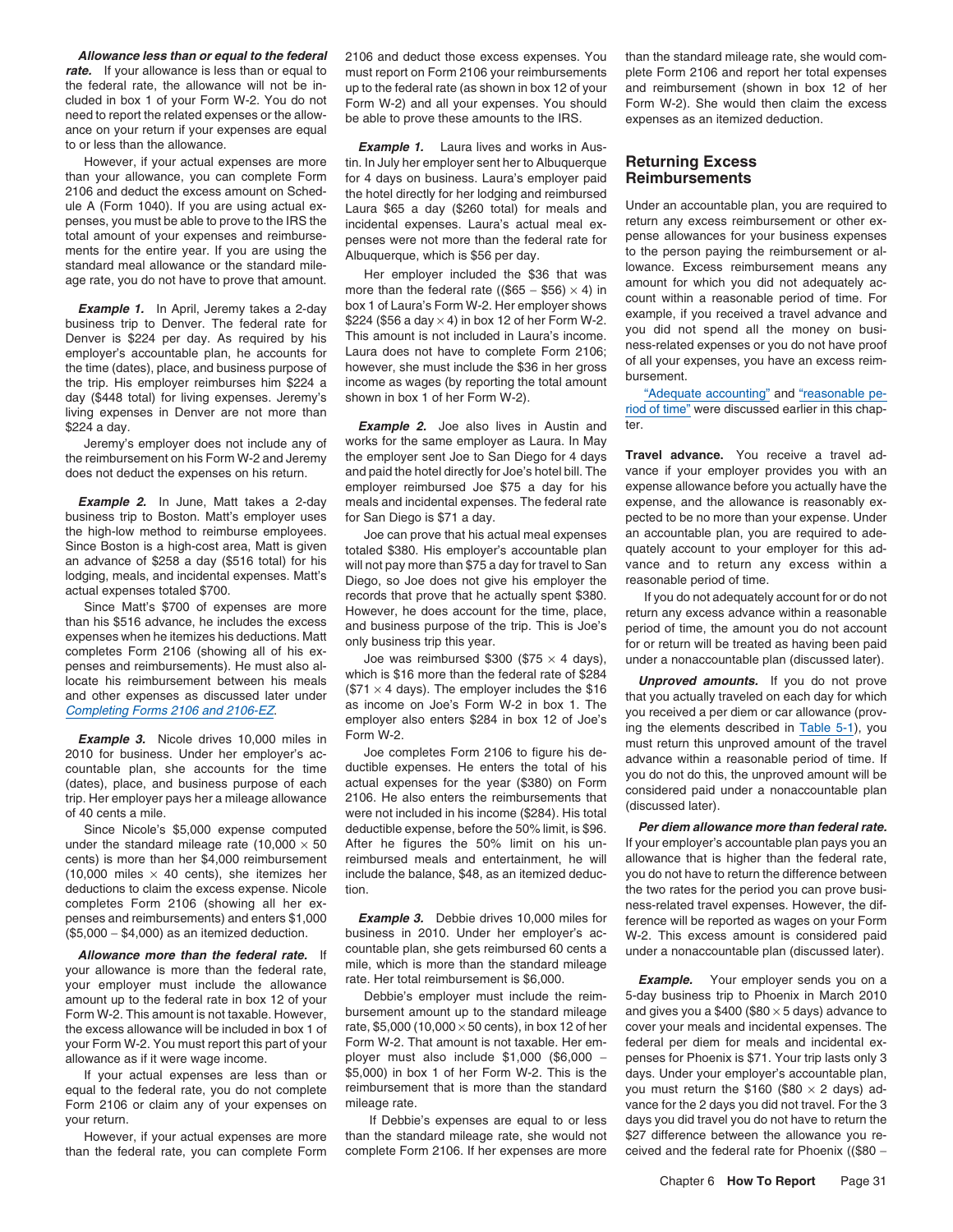expense allowance arrangement that does not substantiation of certain expenses discussed in the reimbursements and any other fees is \$600 meet one or more of the three rules listed earlier this publication, and they affect meet one or more of the three rules listed earlier this publication, and they affect both indepen-<br>under Accountable Plans

- Excess reimbursements you fail to return Excess reimbursements you fail to return **2106 and 2106-EZ**<br>to your employer, and **Accounting to Your Client and 2106-EZ**<br>**Examployees** This section briefly describes how employees If you received a reimbursement or an a
- 

An arrangement that repays you for business any reimbursements or allowances in income.<br>expenses by reducing the amount reported as You must keep adequate records of these ex-<br>your wages, salary, or other pay will be treat as a nonaccountable plan. This is because you<br>are entitled to receive the full amount of your pay if you do not separately account for and seek (Form 1040). See the instructions for the form<br>whether or not you have any bus

penses.<br>
If you are not sure if the reimbursement or<br>
expense allowance arrangement is an account-<br>
penses. See 50% Limit in chapter 2.<br>
able or nonaccountable plan, ask your em-<br>
ployer.<br>
able or nonaccountable plan, ask

**countable plan.** Your employer will combine<br>the amount of any reimbursement or other ex. **How to report.** For information on how to the amount of any reimbursement or other ex-<br>nense allowance paid to you under a nonacy report expenses on your tax return, see . You were not reimbursed by your em-Fractional of a single aniount of any term of the external of our enternal countable plan with your wages, salary, or other<br>
pay. Your employer for your extension with your wages, salary, or other<br>
pay. Your employer will

penses for travel, transportation, meals, or en-<br>tertainment. Your meal and entertainment not have to keep records to prove the reimburse-

**Example 1.** Kim's employer gives her ment expenses incurred on your behalf, can also be figured on Form 2106-EZ by com-<br>\$1,000 a month (\$12,000 total for the year) for and pleting Part II and Part I, line 1.<br>her business her business expenses. Kim does not have to •provide any proof of her expenses to her em-<br>ployer, and Kim can keep any funds that she

**Example 2.** Kevin is paid \$2,000 a month by<br>his employer. On days that he travels away from<br>home on business, his employer designates \$50<br>a day of his salary as paid to reimburse his travel<br>a day of his salary as paid to vin his monthly salary whether or not he was **Contractor does not adequately account.** If Whether or not the evidence is written. traveling away from home, the arrangement is a the contractor does not adequately account to<br>nonaccountable plan. No part of the \$50 a day you for allowances or reimbursements of enter-<br>mployees must complete Form 2106, Pa nonaccountable plan. No part of the \$50 a day you for allowances or reimbursements of enter-<br>designated by his employer is treated as paid tainment expenses, you do not have to keep Section A, or Form 2106-EZ, Part II, to designated by his employer is treated as paid tainment expenses, you do not have to keep Section A, or Form 20<br>under an accountable plan.<br>precords of these items. You are not subject to this information. under an accountable plan. The records of these items. You are not subject to

tractors who incur expenses on behalf of a client must file Form 1099-MISC to report amounts<br>or customer. The rules cover the reporting and paid to the independent contractor if the total of A nonaccountable plan is a reimbursement or or customer. The rules cover the reporting and expense allowance arrangement that does not substantiation of certain expenses discussed in dent contractors and their clients or customers.

In addition, even if your employer has an You are considered an independent contrac-<br>accountable plan, the following payments will be tor if you are self-employed and you perform tor if you are self-employed and you perform

• Reimbursement of nondeductible ex-<br>
penses related to your employer's busi-<br>
mess. See *Reimbursement of*<br>
mess. See *Reimbursement of*<br>
mess. See *Reimbursement of*<br>
that you incurred on behalf of a client, you<br>
that yo

Prover.<br>
Person, you adequately account by reporting<br> **Reporting your expenses under a nonac-** recordkeeping rules in chapter 5.<br> **Reporting your expenses attributable to**<br> **Countable plan.** Your employer will combine<br> **Co** 

tertainment. Your meal and entertainment not have to keep records to prove the reimburse- **Car expenses.** If you used a car to perform expenses will be subject to the 50% limit dis-<br>expenses will be subject to the 50% limi

- You reimburse the contractor for entertain-
- 

does not spend.<br>
Kim is being reimbursed under a nonaction and the tractor adequately accounts. If the con-<br>
countable plan. Her employer will include the<br>
\$12,000 on Kim's Form W-2 as if it were wages.<br>
If Kim wants to de

\$71) × 3 days). However, the \$27 will be re-<br>ported on your Form W-2 as wages. **Contractors and Clients** and the 50% limit on entertainment in this case. You<br>as payment for services if they are ordinary and a spayment for **Nonaccountable Plans** This section provides rules for independent con-<br>tractors who incur expenses on behalf of a client must file Form 1099-MISC to report amounts

# treated as being paid under a nonaccountable services for a customer or client. **Completing Forms**<br>plan: **2106 and 2106-EZ**

**CAUTION** 

- 
- 
- 

expenses will be subject to the 50% limit dis-<br>cussed in chapter 2. Also, your total expenses your business, to an independent contractor for deduct certain car expenses. These are gener-<br>will be subject to the 2%-of-adjus

• The contractor adequately accounts to you **Information on use of cars.** If you claim any deduction for the business use of a car, you must answer certain questions and provide in-

- 
- 
- 
- 
- 
- 
-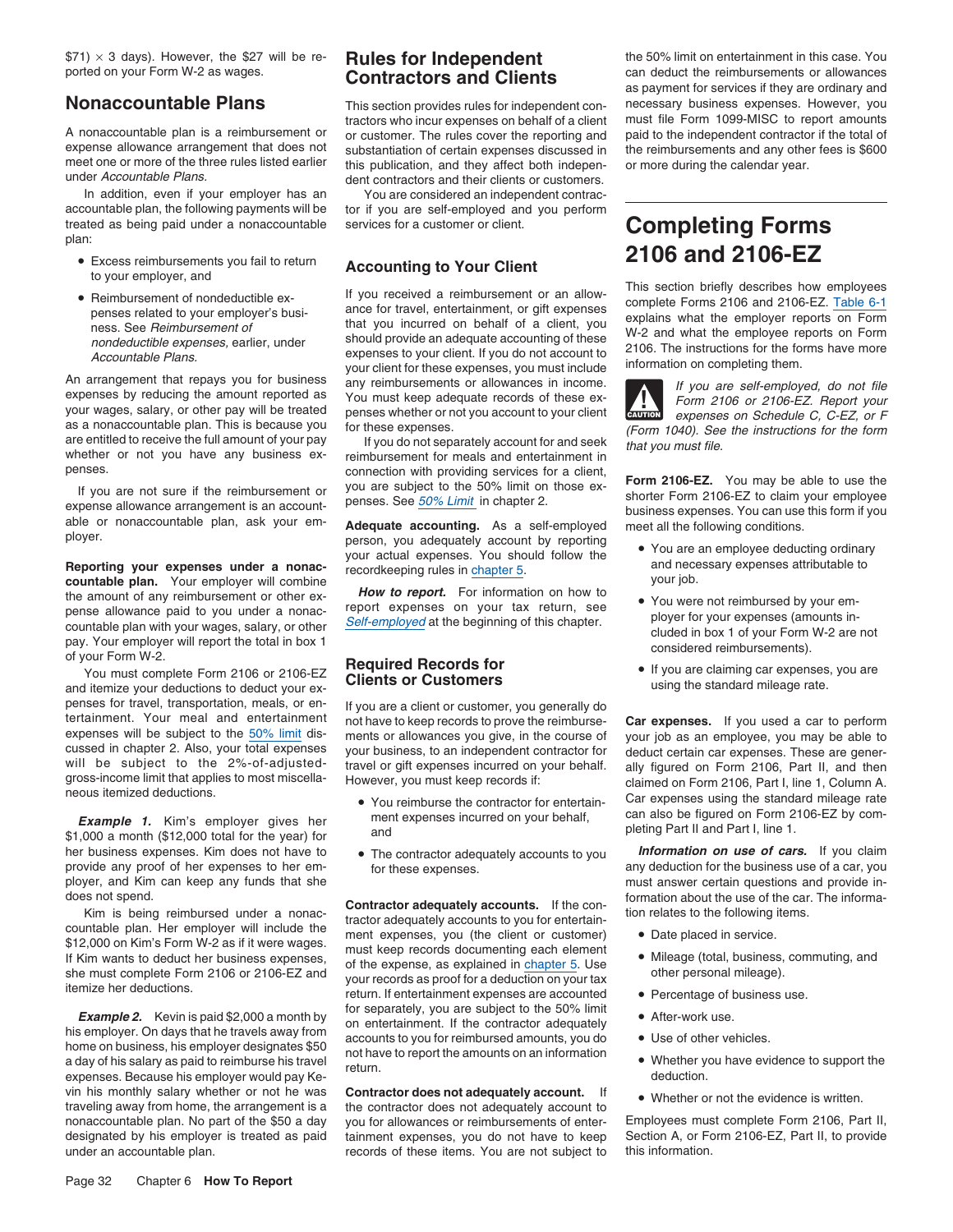duction based on the standard mileage rate in-<br>ctood of your actual axpaneos, you must uses-related meals and entertainment on Form B, line 7 ............... B, line 7 ............... 3,703 stead of your actual expenses, you must ness-related meals and entertainment on Form ou can deduct parking fees and tolls that apply of the line 8, Column B, meal and entertainment On line 7 of Form 2106, Rob enters \$8,297 you can deduct parking fees and tolls that apply of the line 8, Column B, meal and e mileage rate and line 2 for parking fees and tolls. amount of your meals and entertainment on the

Part II, Section C. In addition, unless you lease viduals subject to "hours of service" limits in (Form 1040). However, if you are a government vour car. you are a government vour car. you are a government vour car. you mu

- 
- 
- 

line business expenses you have for parking<br>fees and tolls. Do not include expenses of oper-<br>ating your car or expenses of commuting be-<br>terrainment, and \$4,000 for car expenses).<br>tween your home and work.<br>Since the airfar

**Employee business expenses other than** goes in Column A, line 7, of Form 2106. To **meals and entertainment.** Show your other allocate the remaining \$7,000. Bob uses the



were all included in box 1 of your Form W-2),<br>and the Special Rules discussed later do not<br>apply to you, do not complete Form 2106 or<br>2106-EZ. Claim these amounts directly on<br>Schedule A (Form 1040), line 21. List the type<br>

**Standard mileage rate.** If you claim a de-<br>Intion based on the standard mileage rate in-<br>Internal amount of your expenses for busicomplete Form 2106, Part II, Section B. The 2106, line 5, Column B. Include meals while  $\frac{6}{100}$ . Subtract line 5 from line 1. Enter and in Column and include and in Column and there and in Column and the result here an

See *Standard Mileage Rate* in chapter 4 for line to the left of line 5 and multiply the total by **After you complete the form.** After you have information on using this rate. 50%. Enter the result on line 5.

From W-2. This includes any amount eported<br>
Captur car, you must complete Section D to show chapter 2), use 80% instead of 50% for meals<br>
your depreciation deduction and any section D to show while away from your tax home.

penses on Form 2106, line 24a, you may have to<br>reduce that expense by an inclusion amount as<br>described in chapter 4. If so, you can show your<br>car expenses and any inclusion amount as fol-<br>lows.<br>lows.<br>lows.

- 
- 

(1)). you know how much to enter on Form 2106, line The net amount of car rental expenses will be 7, Column A and Column B. **Special Rules** 

adjusted on Form 2106, Part II, line 27, to reflect<br>the percentage of business use for the tax year.<br>Transportation expenses use for the tax year.<br>Transportation expenses. Show your trans-<br>portation expenses. Show your tra

tified, Rob knows that \$5,000 of the payment the Armed Forces of the United States and you<br>goes in Column A, line 7, of Form 2106, To travel more than 100 miles away from home in meals and entertainment. Show your other allocate the remaining \$7,000, Rob uses the connection with your performance of services as<br>employee business expenses on Form 2106, worksheet from the instructions for Form 2106 a employee business expenses on Form 2106, worksheet from the instructions for Form 2106. a member of the reserves, you can deduct your lines 3 and 4, Column A, or Form 2106 EZ, lines Hie completed worksheet follows the reve

- 
- 
- 

to the business use of the car. If you file Form expenses on line 9, Column B. (\$5,000 airmare and \$3,297 or the \$7,000) in<br>2106-EZ, complete Part I, line 1, for the standard If you file Form 2106-EZ, enter the full Colum

completed your Form 2106 or 2106-EZ, follow **Actual expenses.** If you claim a deduction<br>based on actual car expenses, you cannot use to the Department of Transportation's "hours of the directions on that form to deduct your ex-<br>Form 2106-EZ. You must complete Form 2

1. Compute the inclusion amount without tak-<br>ing into account your business use per-<br>centage for the tax year.<br>**Example and the following**<br>centage for the tax year.<br>**Example and the following**<br>Pays you a single amount that 2. Report the inclusion amount from (1) on meals and/or entertainment, as well as Form 2106 or 2106-EZ) on line 21 of Schedule A<br>Form 2106 Part II line 24b cher business expenses, and (Form 1040). Most miscellaneous itemiz Form 2106, Part II, line 24b. **Form 2106, Part II, line 24b.** Communisties of the business expenses, and **Form 1040**). Most miscellaneous itemized de-• Does not clearly identify how much is for ductions, including employee business ex-3. Report on line 24c the net amount of car<br>rental expenses (total car rental expenses<br>minus the inclusion amount computed in<br>minus the inclusion amount computed in<br>Pour must allocate that single payment so that<br>of Schedul

Since the airfare allowance was clearly iden- If you are a member of a reserve component of d. Rob knows that \$5,000 of the payment the Armed Forces of the United States and you lines 3 and 4, Column A, or Form 2106-EZ, lines His completed worksheet follows. The travel expenses as an adjustment to gross in-<br>3 and 4. Do not include expenses for meals and come rather than as a miscellaneous itemized entertainment on those lines. Line 4 is for ex-<br> **Reimbursement Allocation Worksheet** deduction. The amount of expenses you can<br>
deduct as an adjustment to gross income is deduct as an adjustment to gross income is tion and books), office-in-the-home expenses,<br>and trade and professional publications. The foreint of the total amount of the regular meals, and incidental expenses) and and trade and professional publications.<br>
The the total amount of and trade and professional publications.<br>
The 4 expenses are the only ones you<br>
the 4 expenses are the only ones you<br>
the standard mileage rate (for car exp

and amount of each expense on the dotted lines result as a decimal (rounded to Forces of the United States if you are in the and include the total on line 21. Army, Navy, Marine Corps, Air Force, or Coast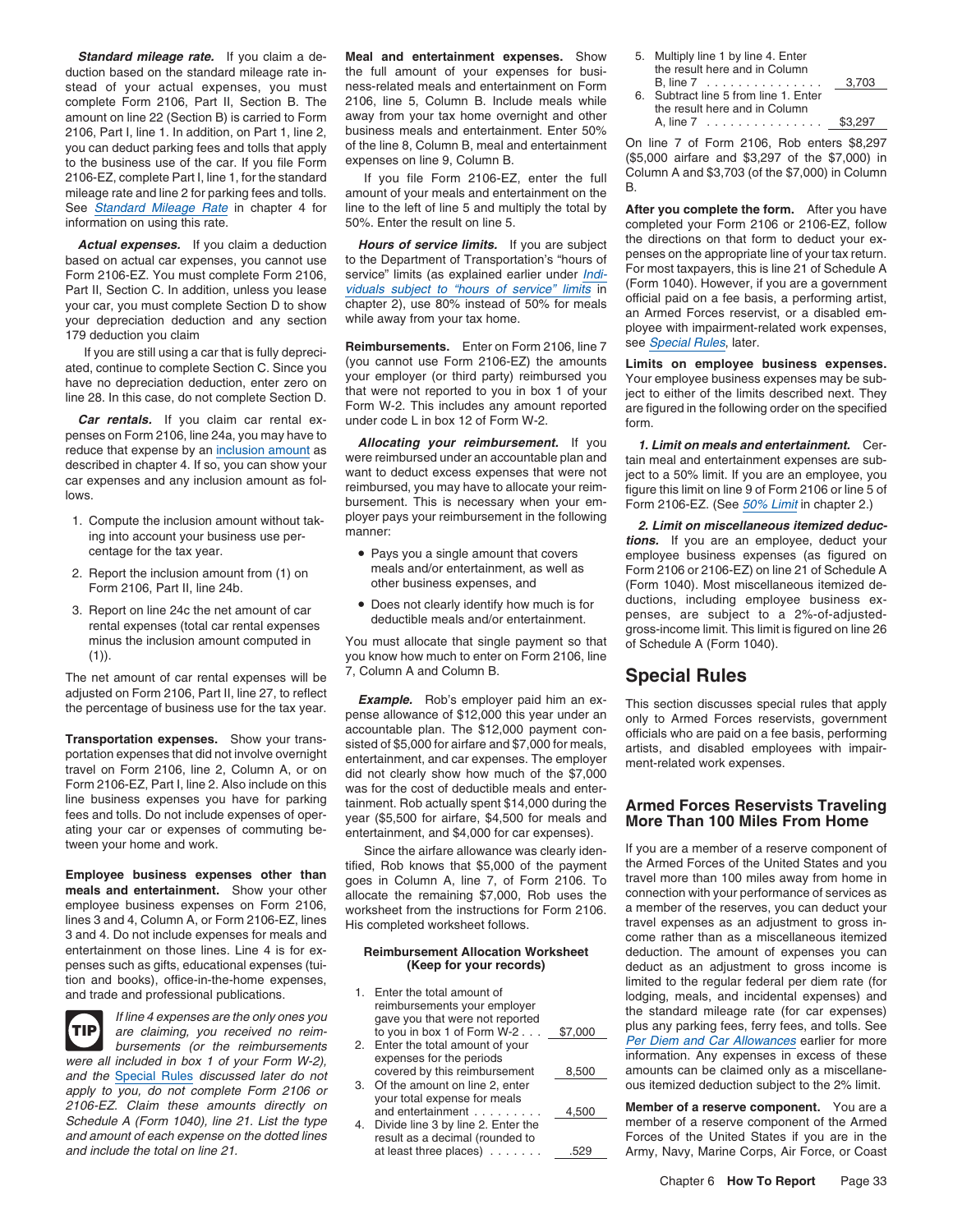Guard Reserve; the Army National Guard of the 1. During the tax year, you perform services dotted line next to line 28. Enter your employee United States; the Air National Guard of the in the performing arts as an employee for business expenses that are unrelated to your United States; or the Reserve Corps of the Pub- at least two employers. disability from Form 2106, line 10, or Form

lic Health Service.<br>
How to report. If you have reserve-related two of these employers.<br>
Inte 21.<br>
Intervel that takes you more than 100 miles from 3. Your related performing-arts business ex-<br>
Anome, you should first comp Form 2106-EZ. Then include your expenses for penses are more than 10% of your gross workplace and other expenses in connection<br>
reserve travel over 100 miles from home, up to income from the performance of those with your Form 2106-EZ, line 6, in the total on Form 1040, 4. Your adjusted gross income is not more You are disabled if you have: line 24. Subtract this amount from the total on than \$16,000 before deducting these busi-<br>Form 2106, line 10, or Form 2106-EZ, line 6, and ness expenses. Form 2106, line 10, or Form 2106-EZ, line 6, and<br>deduct the balance as an itemized deduction on<br>Schedule A (Form 1040), line 21.<br>Schedule A (Form 1040), line 21.<br>Special rules for married persons. If you are

does not take you more than 100 miles from lived apart from your spouse at all times during<br>home as an adjustment to gross income. In- the tax year. If you file a joint return, you must home as an adjustment to gross income. In-<br>stead, you must complete Form 2106 or figure requirements (1), (2), and (3) separately major life activities, such as performing stead, you must complete Form 2106 or figure requirements (1), (2), and (3) separately major life activities, such as performing<br>2106-EZ and deduct those expenses as an for both you and your spouse. However, require- manua 2106-EZ and deduct those expenses as an for both you and your spouse. However, require-<br>itemized deduction on Schedule A (Form 1040), ment (4) applies to your and your spouse's com- ing. learning, or working. itemized deduction on Schedule A (Form 1040), ment (4) applies to your and your spouse's com- ing, learning, or working.<br>line 21.

ployed by a state or local government and who penses as an adjustment to gross income. • Not specifically covered under other inare paid in whole or in part on a fee basis. They lnstead, you must complete Form 2106 or come tax laws. can deduct their business expenses in perform- 2106-EZ and deduct your employee business

you must meet all of the following requirements. the type and amount of this expense on the

- 
- 
- 
- 

You cannot deduct expenses of travel that married, you must file a joint return unless you • A physical or mental impairment (for ex-<br>does not take you more than 100 miles from lived apart from your spouse at all times dur bined adjusted gross income.

**Vou can deduct impairment-related expenses**<br>**Officials Paid on a Fee Basis CHEC 2. The state of the above** as business expenses if they are:<br>**2106 or 2106-EZ.** Then you include your per-<br>**•** Necessary for you to do your 2106 or 2106-EZ. Then you include your per-Certain fee-basis officials can claim their em- forming-arts-related expenses from Form 2106, factorily, ployee business expenses whether or not they line 10, or Form 2106-EZ, line 6, in the total on • For goods and services not required or itemize their other deductions on Schedule A Form 1040, line 24.

disability, your impairment-related work ex-<br>penses are not subject to the **Expenses of Certain Expenses are not subject to the** *Example 2.* **You are deaf. You must use a <b>Performing Artists 2%-of-adjusted-gross-income limit that applies** *Example 2.* You are deaf. You must use a **Performing A** to most other employee business expenses. Af- sign-language interpreter during meetings while<br>ter you complete Form 2106 or 2106-EZ, enter you are at work. The interpreter's services are If you are a performing artist, you may qualify to ter you complete Form 2106 or 2106-EZ, enter you are at work. The interpreter's services are<br>deduct your employee business expenses as an your impairment-related work, exp deduct your employee business expenses as an your impairment-related work expenses from used only for your work. You can deduct your<br>adjustment to gross income rather than as a Form 2106 line 10 or Form 2106-FZ line 6 on e adjustment to gross income rather than as a Form 2106, line 10, or Form 2106-EZ, line 6, on expense miscellaneous itemized deduction. To qualify, Schedule A (Form 1040), line 28, and identify penses. Schedule A (Form 1040), line 28, and identify

- 
- 

- 
- For goods and services not required or<br>itemize their other deductions on Schedule A Form 1040, line 24.<br>Form 1040).<br>Fee-basis officials are persons who are em-<br>Fee-basis officials are persons who are em-<br>Fee-basis official
	-

income rather than as a miscellaneous itemized and itemized deduction on Schedule<br>
income rather than as a miscellaneous itemized<br>
deduction.<br>
If you are a fee-basis official, include your<br>
If you are a fee-basis official,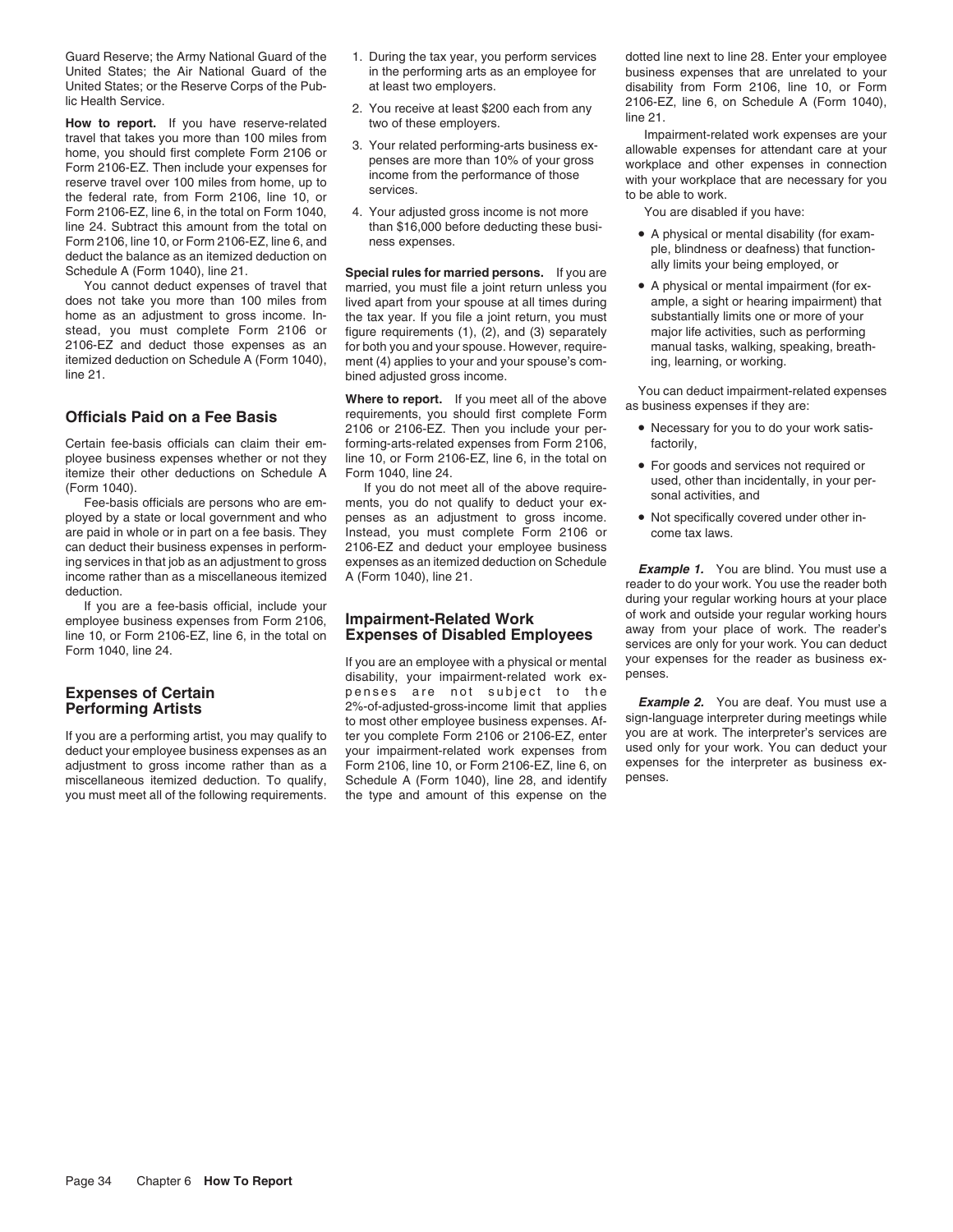travel, entertainment, gift, and transportation ex-Example 2. Sample records that prove some of

expenses. He completes Part II, Section A, as enters the appropriate amounts in Part II, Sec- limit) on Schedule A (Form 1040), line 21, if he shown later on his illustrated form. He does not tion D. shown later on his illustrated form. He does not claim the section 179 deduction but he does His other car expenses included \$4,970 for claim the special depreciation allowance. He gas, oil, repairs, and insurance. He enters this uses the MACRS double declining balance method (200% DB) to determine his depreciation deduction.

The following examples illustrate the reporting of David's depreciation limit for 2010 is reduced (\$3,479) to the depreciation deduction (\$7,742) travel, entertainment, gift, and transportation ex- because his business use penses on Forms 2106 and 2106-EZ. Business figures his reduced limit to be \$7,742 (2010 His other transportation expenses for park-<br>use of a car is shown using actual car expenses depreciation limit (\$11,060 (from the *Max* use of a car is shown using actual car expenses depreciation limit (\$11,060 (from the *Maximum* ing fees, tolls, and taxis were \$1,320. He enters in *Example 1* and the standard mileage rate in *Depreciation Deduction for* in Example 1 and the standard mileage rate in Depreciation Deduction for Cars table shown in this amount on Part I, line 2. David's employer Example 2. Sample records that prove some of chapter 4)  $\times$  70%). David notes t the claimed expenses are also shown. allowance (\$8,575) exceeds his depreciation transportation expenses. This amount was paid<br>limit (\$7,742) for 2010. He then figures his unad-<br>from an accountable plan and was not shown o **Example 1.** David Pine purchased a new justed basis to be \$9,408 (\$24,500  $\times$  70% – David's Form W-2. However, since he is claimcar for \$24,500 (not including sales tax) on Jan- \$7,742). David figures his MACRS depreciation ing expenses that are more than his reimburseuary 5, 2010. In 2010, he used the car 70% for deduction to be \$1,882 (\$9,408 (unadjusted ba- ments, he must show the entire reimbursement business purposes. A sample page from David's sis) x 20%). David figures his total depreciation amount on Part I, Column A, line 7. Since David logbook is illustrated in Table 6-2. He records his deduction to be \$9,624 (\$7,742 (special allow-had no meal or entertainment expenses, he enbusiness mileage (but not his personal miles) ance) + \$1,882 (MACRS depreciation)). How- ters his excess deductible expenses (\$7,741) on and expenses daily. ever, David's depreciation deduction is limited Part I, line 10. He can deduct these expenses David uses Form 2106 to claim actual car by the maximum depreciation limit to \$7,742. He (subject to the 2%-of-adjusted-gross-income

**Illustrated Examples** David first figures his special depreciation amount in Part II, Section C, and multiplies it by allowance to be \$8,575 (\$24,500 × 70% × 50%). the 70% business use. He adds this amount

from an accountable plan and was not shown on

Table 6-2. **Daily Business Mileage and Expense Log Name:** David Pine

|                              |                                                |                                   |              | <b>Odometer Readings</b> | <b>Expenses</b>           |                                           |                 |  |
|------------------------------|------------------------------------------------|-----------------------------------|--------------|--------------------------|---------------------------|-------------------------------------------|-----------------|--|
| Date                         | <b>Destination</b><br>(City, Town, or<br>Area) | <b>Business</b><br><b>Purpose</b> | <b>Start</b> | <b>Stop</b>              | <b>Miles</b><br>this trip | <b>Type</b><br>(Gas, oil, tolls,<br>etc.) | <b>Amount</b>   |  |
| 5/31/10                      |                                                |                                   |              |                          |                           |                                           |                 |  |
| 6/1/10                       | Local<br>(St. Louis)                           | Sales calls                       | 8.097        | 8.188                    | 91                        | Gas                                       | \$25.50         |  |
| 6/2/10                       | Indianapolis                                   | Sales calls                       | 8,211        | 8,486                    | 275                       | Parking                                   | 6.50            |  |
| 6/3/10                       | Louisville                                     | See Bob Smith<br>(Pot. Client)    | 8,486        | 8,599                    | 113                       | Gas/Repair flat<br>tire                   | 30.00<br>105.00 |  |
| 6/4/10                       | Return to<br>St. Louis                         |                                   | 8,599        | 8.875                    | 276                       | Gas                                       | 27.50           |  |
| 6/5/10                       | Local<br>(St. Louis)                           | Sales calls                       | 8.914        | 9,005                    | 91                        |                                           |                 |  |
| 6/6/10                       |                                                |                                   |              |                          |                           |                                           |                 |  |
|                              | Weekly<br>Total                                |                                   | 8.097        | 9.005                    | 846                       |                                           | \$194.50        |  |
| <b>Total</b><br>Year-to-Date |                                                |                                   |              |                          | 6,236                     |                                           | \$1,935.00      |  |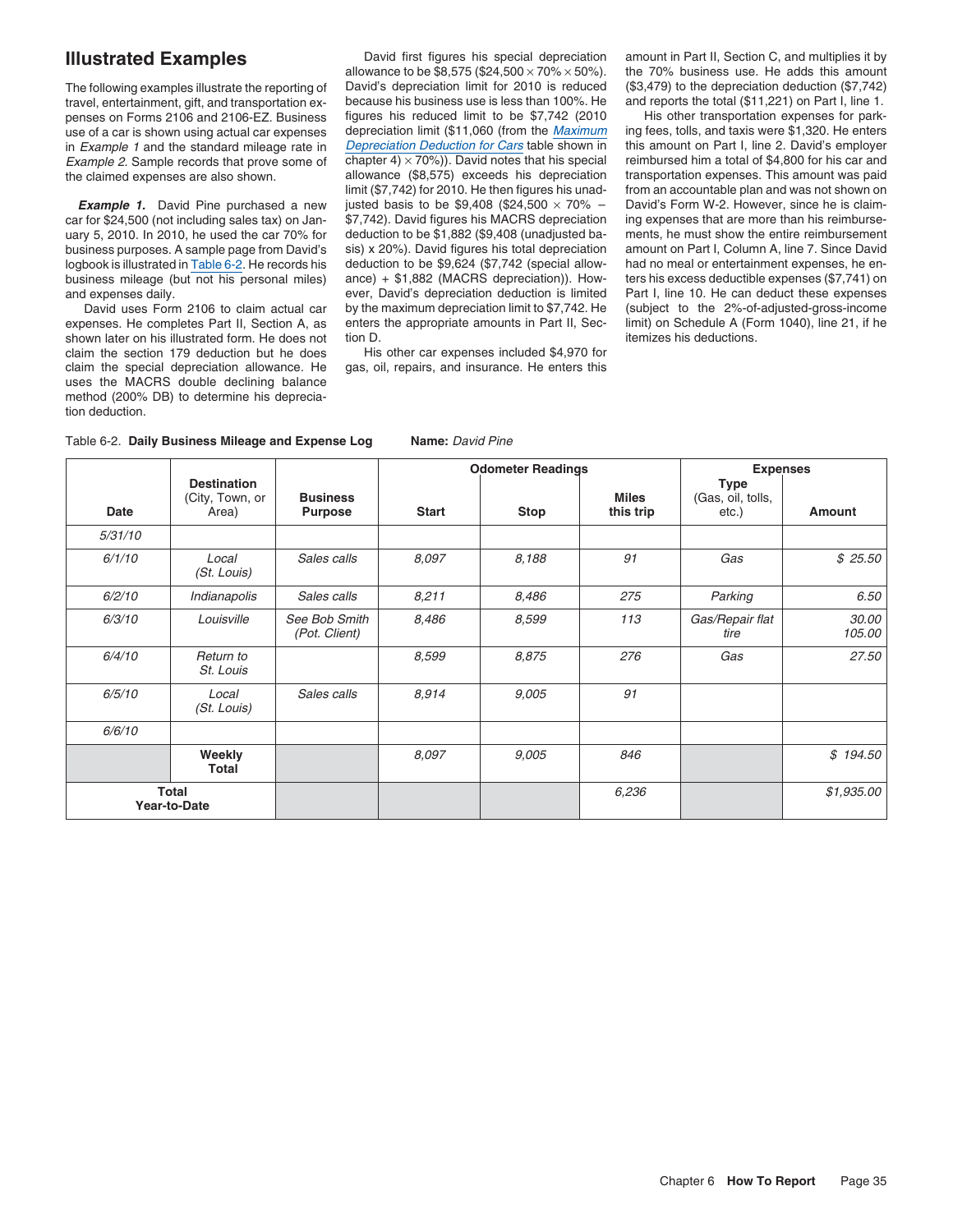## Form **2106**  Department of the Treasury

### Internal Revenue Service (99)

**Employee Business Expenses** 

See separate instructions.

Attach to Form 1040 or Form 1040NR.

OMB No. 1545-0074 20**10** Attachment Sequence No. **129**

**Your name Occupation in which you incurred expenses <b>Social security number Occupation** in which you incurred expenses **Social security number** 00 9559

 $\frac{1}{2}$ David Pine Sales **Sales** 559

**Part I** Employee Business Expenses and Reimbursements

|         | <b>Step 1 Enter Your Expenses</b>                                                                                                                            |   | Column A<br><b>Other Than Meals</b><br>and Entertainment | <b>Column B</b><br>Meals and<br>Entertainment |  |  |  |
|---------|--------------------------------------------------------------------------------------------------------------------------------------------------------------|---|----------------------------------------------------------|-----------------------------------------------|--|--|--|
|         | Vehicle expense from line 22 or line 29. (Rural mail carriers: See<br>$instructions.)$                                                                       |   | 11,221                                                   |                                               |  |  |  |
|         | <b>2</b> Parking fees, tolls, and transportation, including train, bus, etc., that<br><b>did not</b> involve overnight travel or commuting to and from work. | 2 | 1.320                                                    |                                               |  |  |  |
|         | 3 Travel expense while away from home overnight, including lodging,<br>airplane, car rental, etc. Do not include meals and entertainment.                    | 3 |                                                          |                                               |  |  |  |
|         | 4 Business expenses not included on lines 1 through 3. Do not include<br>meals and entertainment                                                             | 4 |                                                          |                                               |  |  |  |
| 5.<br>6 | Meals and entertainment expenses (see instructions)<br><b>Total expenses.</b> In Column A, add lines 1 through 4 and enter the                               | 5 |                                                          |                                               |  |  |  |
|         | result. In Column B, enter the amount from line 5                                                                                                            | 6 | 12.541                                                   |                                               |  |  |  |

 **Note:** If you were not reimbursed for any expenses in Step 1, skip line 7 and enter the amount from line 6 on line 8.

### **Step 2 Enter Reimbursements Received From Your Employer for Expenses Listed in Step 1**

| Enter reimbursements received from your employer that were not<br>reported to you in box 1 of Form W-2. Include any reimbursements |       |  |  |
|------------------------------------------------------------------------------------------------------------------------------------|-------|--|--|
| reported under code "L" in box 12 of your Form W-2 (see<br>$instructions$ ).                                                       | 4.800 |  |  |

### **Step 3 Figure Expenses To Deduct on Schedule A (Form 1040 or Form 1040NR)**

|   | For Paperwork Reduction Act Notice, see your tax return instructions.                                                                                                                                                                                                                                                                                                                                                                                                           |    | Cat. No. 11700N | Form 2106 (2010) |  |  |
|---|---------------------------------------------------------------------------------------------------------------------------------------------------------------------------------------------------------------------------------------------------------------------------------------------------------------------------------------------------------------------------------------------------------------------------------------------------------------------------------|----|-----------------|------------------|--|--|
|   | 10 Add the amounts on line 9 of both columns and enter the total here. Also, enter the total on<br>Schedule A (Form 1040), line 21 (or on Schedule A (Form 1040NR), line 9). (Armed Forces<br>reservists, qualified performing artists, fee-basis state or local government officials, and individuals<br>with disabilities: See the instructions for special rules on where to enter the total.) $\blacksquare$                                                                | 10 | 7.741           |                  |  |  |
| 9 | <b>Note:</b> If <b>both columns</b> of line 8 are zero, you cannot deduct<br>employee business expenses. Stop here and attach Form 2106 to<br>your return.<br>In Column A, enter the amount from line 8. In Column B, multiply line<br>8 by 50% (.50). (Employees subject to Department of Transportation<br>(DOT) hours of service limits: Multiply meal expenses incurred while<br>away from home on business by 80% (.80) instead of 50%. For<br>details, see instructions.) | 9  | 7.741           |                  |  |  |
|   | 8 Subtract line 7 from line 6. If zero or less, enter -0-. However, if line 7<br>is greater than line 6 in Column A, report the excess as income on<br>Form 1040, line 7 (or on Form 1040NR, line 8)                                                                                                                                                                                                                                                                            | 8  | 7.741           |                  |  |  |
|   |                                                                                                                                                                                                                                                                                                                                                                                                                                                                                 |    |                 |                  |  |  |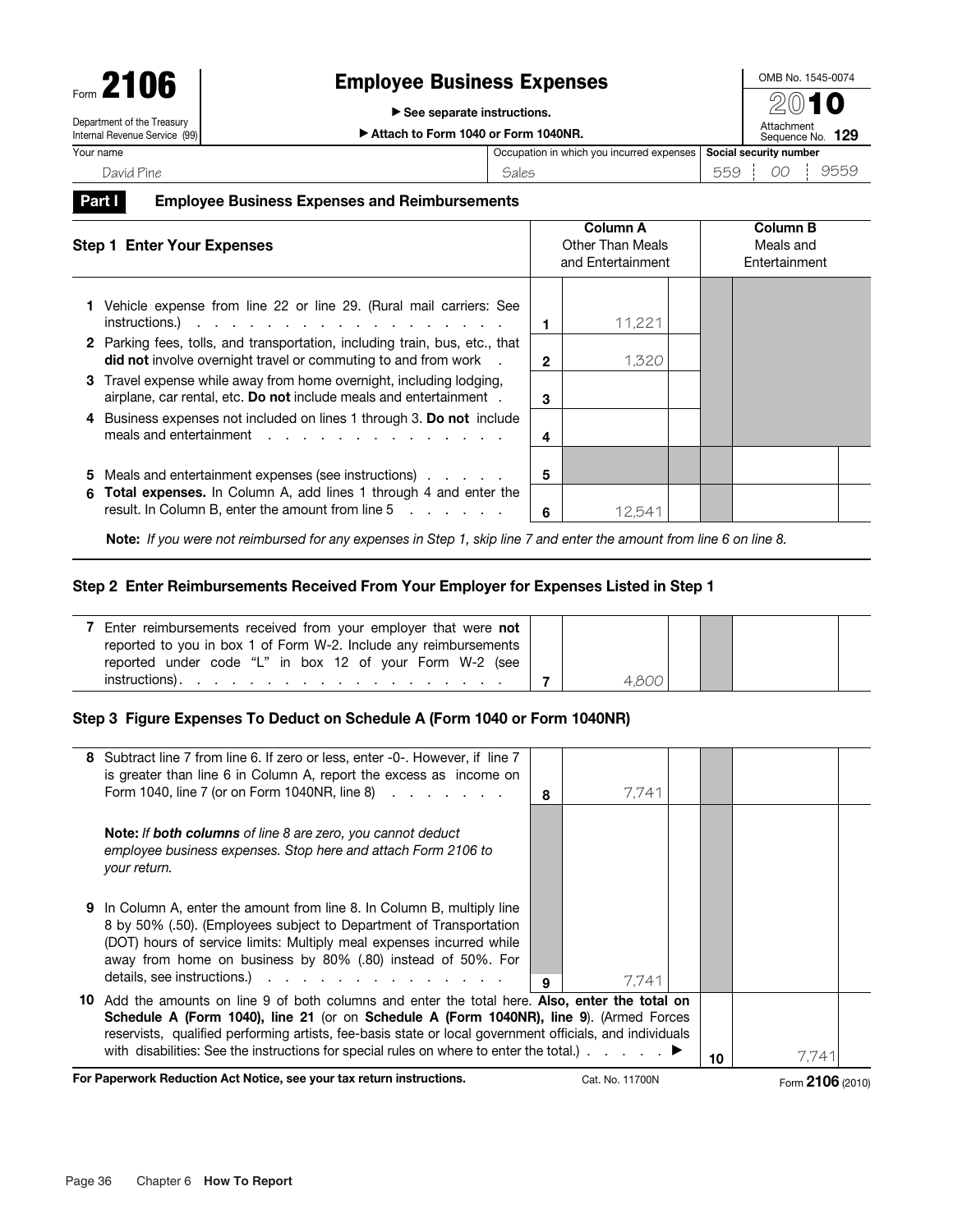|          | Form 2106 (2010)                                                                                                                                                                    |                 |                                     |          |                                     |                              |                | Page 2     |
|----------|-------------------------------------------------------------------------------------------------------------------------------------------------------------------------------------|-----------------|-------------------------------------|----------|-------------------------------------|------------------------------|----------------|------------|
| Part II  | <b>Vehicle Expenses</b>                                                                                                                                                             |                 |                                     |          |                                     |                              |                |            |
|          | Section A-General Information (You must complete this section if you                                                                                                                |                 |                                     |          | (a) Vehicle 1                       |                              | (b) Vehicle 2  |            |
|          | are claiming vehicle expenses.)                                                                                                                                                     |                 |                                     |          |                                     |                              |                |            |
| 11       | Enter the date the vehicle was placed in service                                                                                                                                    |                 |                                     | 11       | 1<br>5                              | 10                           |                |            |
| 12       | Total miles the vehicle was driven during $2010$                                                                                                                                    |                 |                                     | 12       |                                     | 20,000 miles<br>14,000 miles |                | miles      |
| 13<br>14 | Percent of business use. Divide line 13 by line 12                                                                                                                                  |                 |                                     | 13<br>14 | 70                                  | %                            |                | miles<br>% |
| 15       | Average daily roundtrip commuting distance                                                                                                                                          |                 |                                     | 15       |                                     | 10 miles                     |                | miles      |
| 16       | Commuting miles included on line 12                                                                                                                                                 |                 | and a series of the contract of the | 16       | 2,400                               | miles                        |                | miles      |
| 17       | Other miles. Add lines 13 and 16 and subtract the total from line 12                                                                                                                |                 |                                     | 17       |                                     | 3,600 miles                  |                | miles      |
| 18       | Was your vehicle available for personal use during off-duty hours?                                                                                                                  |                 |                                     |          |                                     |                              | $\sqrt{ }$ Yes | No         |
| 19       | Do you (or your spouse) have another vehicle available for personal use?                                                                                                            |                 |                                     |          |                                     |                              | Yes            | l√l No     |
| 20       |                                                                                                                                                                                     |                 |                                     |          |                                     |                              | l√l Yes        | No         |
| 21       | If "Yes," is the evidence written? $\ldots$ $\ldots$ $\ldots$ $\ldots$ $\ldots$ $\ldots$ $\ldots$ $\ldots$ $\ldots$ $\ldots$ $\ldots$                                               |                 |                                     |          |                                     |                              | I√l Yes        | No         |
|          | Section B-Standard Mileage Rate (See the instructions for Part II to find out whether to complete this section or Section C.)                                                       |                 |                                     |          |                                     |                              |                |            |
| 22       | Multiply line 13 by 50¢ (.50). Enter the result here and on line 1                                                                                                                  |                 |                                     |          | and a series of the contract of the | 22                           |                |            |
|          | <b>Section C-Actual Expenses</b>                                                                                                                                                    |                 | (a) Vehicle 1                       |          |                                     |                              | (b) Vehicle 2  |            |
| 23       | Gasoline,<br>oil, repairs, vehicle<br>insurance, etc. $\ldots$ $\ldots$ $\ldots$                                                                                                    |                 |                                     |          |                                     |                              |                |            |
|          | Vehicle rentals                                                                                                                                                                     | 23<br>24a       |                                     | 4,970    |                                     |                              |                |            |
| 24a<br>b | Inclusion amount (see instructions).                                                                                                                                                | 24 <sub>b</sub> |                                     |          |                                     |                              |                |            |
| c        | Subtract line 24b from line 24a                                                                                                                                                     | 24c             |                                     |          |                                     |                              |                |            |
| 25       | Value of employer-provided vehicle                                                                                                                                                  |                 |                                     |          |                                     |                              |                |            |
|          | (applies only if 100% of annual                                                                                                                                                     |                 |                                     |          |                                     |                              |                |            |
|          | lease value was included on Form                                                                                                                                                    |                 |                                     |          |                                     |                              |                |            |
|          | $W-2$ - see instructions) $\ldots$ .                                                                                                                                                | 25              |                                     |          |                                     |                              |                |            |
| 26       | Add lines 23, 24c, and 25.                                                                                                                                                          | 26              |                                     | 4,970    |                                     |                              |                |            |
| 27       | Multiply line 26 by the percentage                                                                                                                                                  |                 |                                     |          |                                     |                              |                |            |
|          | on line $14$                                                                                                                                                                        | 27              |                                     | 3,479    |                                     |                              |                |            |
| 28       | Depreciation (see instructions).                                                                                                                                                    | 28              |                                     | 7,742    |                                     |                              |                |            |
| 29       | Add lines 27 and 28. Enter total                                                                                                                                                    |                 |                                     |          |                                     |                              |                |            |
|          | here and on line $1 \cdot \cdot \cdot \cdot$ .<br>Section D-Depreciation of Vehicles (Use this section only if you owned the vehicle and are completing Section C for the vehicle.) | 29              |                                     | 11,221   |                                     |                              |                |            |
|          |                                                                                                                                                                                     |                 | (a) Vehicle 1                       |          |                                     |                              | (b) Vehicle 2  |            |
| 30       | Enter cost or other basis (see                                                                                                                                                      |                 |                                     |          |                                     |                              |                |            |
|          | $instructions)$ $\ldots$ $\ldots$ $\ldots$                                                                                                                                          | 30              | 24,500                              |          |                                     |                              |                |            |
| 31       | Enter section 179 deduction and                                                                                                                                                     |                 |                                     |          |                                     |                              |                |            |
|          | special allowance (see instructions)                                                                                                                                                | 31              |                                     | 7,742    |                                     |                              |                |            |
| 32       | Multiply line 30 by line 14 (see                                                                                                                                                    |                 |                                     |          |                                     |                              |                |            |
|          | instructions if you claimed the                                                                                                                                                     |                 |                                     |          |                                     |                              |                |            |
|          | section 179 deduction or special                                                                                                                                                    |                 |                                     |          |                                     |                              |                |            |
|          | allowance).                                                                                                                                                                         | 32              | 9,408                               |          |                                     |                              |                |            |
| 33       | Enter depreciation method and<br>percentage (see instructions)                                                                                                                      | 33              | 200 DB 20%                          |          |                                     |                              |                |            |
| 34       | Multiply line 32 by the percentage                                                                                                                                                  |                 |                                     |          |                                     |                              |                |            |
|          | on line 33 (see instructions)                                                                                                                                                       | 34              |                                     | 1,882    |                                     |                              |                |            |
| 35       | Add lines 31 and 34<br>$\mathbf{L} = \mathbf{L} \times \mathbf{L}$                                                                                                                  | 35              |                                     | 9,624    |                                     |                              |                |            |
| 36       | Enter the applicable limit explained                                                                                                                                                |                 |                                     |          |                                     |                              |                |            |
|          | in the line 36 instructions<br><b>Contract Contract</b>                                                                                                                             | 36              | 11,060                              |          |                                     |                              |                |            |
| 37       | Multiply line 36 by the percentage                                                                                                                                                  |                 |                                     |          |                                     |                              |                |            |
|          | on line $14 \cdot \cdot \cdot \cdot \cdot \cdot \cdot$                                                                                                                              | 37              |                                     | 7,742    |                                     |                              |                |            |
| 38       | Enter the smaller of line 35 or line                                                                                                                                                |                 |                                     |          |                                     |                              |                |            |
|          | 37. If you skipped lines 36 and 37,                                                                                                                                                 |                 |                                     |          |                                     |                              |                |            |
|          | enter the amount from line 35.<br>Also enter this amount on line 28                                                                                                                 |                 |                                     |          |                                     |                              |                |            |
|          | above                                                                                                                                                                               | 38              |                                     | 7,742    |                                     |                              |                |            |
|          |                                                                                                                                                                                     |                 |                                     |          |                                     |                              |                |            |

Form **2106** (2010)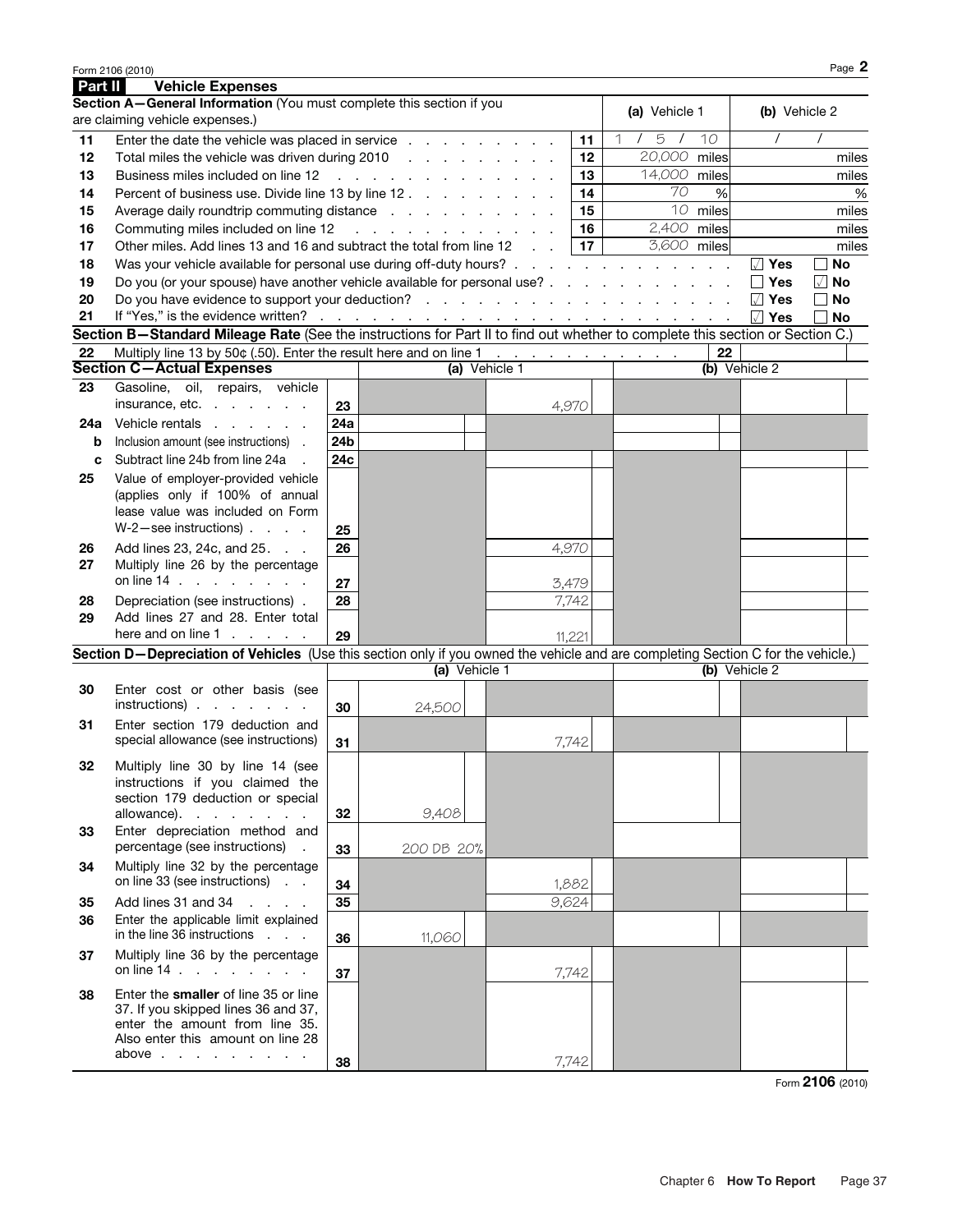Fashion Clothing Co. in Manhattan, NY. In a information in his Weekly Traveling Expense typical travel week, Bill leaves his home on Long and Entertainment Record, shown in Table 6-3. typical travel week, Bill leaves his home on Long and Entertainment Record, shown in Table 6-3.<br>Island on Monday morning and drives to Albany He obtains receipts for his expenses for lodging to exhibit the Fashion line for 3 days to prospective customers. Then he drives to Troy to show During the year, Bill drove a total of 25,000 Fashion's new line of merchandise to Town De- miles of which 20,000 miles were for business. **Total \$36,599** partment Store, an old customer. While in Troy, Following the instructions for Form 2106-EZ, he talks with Tom Brown, purchasing agent for Part II, he answers all the questions and figures Bill received an allowance of \$33,000<br>Town Department Store, to discuss the new line. his car expense to be \$10,000 (20,000

business mileage, parking fees, and tolls for the 2106-EZ with his tax return. year.

**Example 2.** Bill Wilson is an employee of Bill records his expenses and other pertinent Ty He obtains receipts for his expenses for lodging and for any other expenses of \$75 or more.

| ype of Expense                                     | Amount |  |
|----------------------------------------------------|--------|--|
| arking fees and tolls $\dots\dots\dots\dots$ \$520 |        |  |
| ar expenses                                        | 10,000 |  |

| Parking fees and tolls         | -520     |
|--------------------------------|----------|
| Car expenses                   | 10,000   |
|                                | 3.861    |
| Lodging, laundry, dry cleaning | 18.318   |
| Entertainment                  | 3.250    |
| Gifts, education, etc.         | 650      |
| Total                          | \$36.599 |

Town Department Store, to discuss the new line. his car expense to be \$10,000 (20,000  $\times$  50 (\$2,750 per month) to help offset his expenses.<br>He later takes John Smith of Attire Co. out to cents per mile). Bill did not ha He later takes John Smith of Attire Co. out to cents per mile).<br>dinner to discuss Attire Co.'s buying Fashion's His total employee business expenses are the reimbursement and the \$33,000 was indinner to discuss Attire Co.'s buying Fashion's His total employee business expenses are the reimbursement and the \$33,000 was in-<br>shown in the following table. cluded as income in box 1 of his Form W-2. cluded as income in box 1 of his Form W-2.

Bill purchased his car on January 3, 2007. Because Bill's reimbursement was included He uses the standard mileage rate for car ex-<br>
pense purposes. He records his total mileage,<br>
pense purposes. He records his total mileage,<br>
pense purposes. He records his total mileage, age rate for his car expenses, he files Form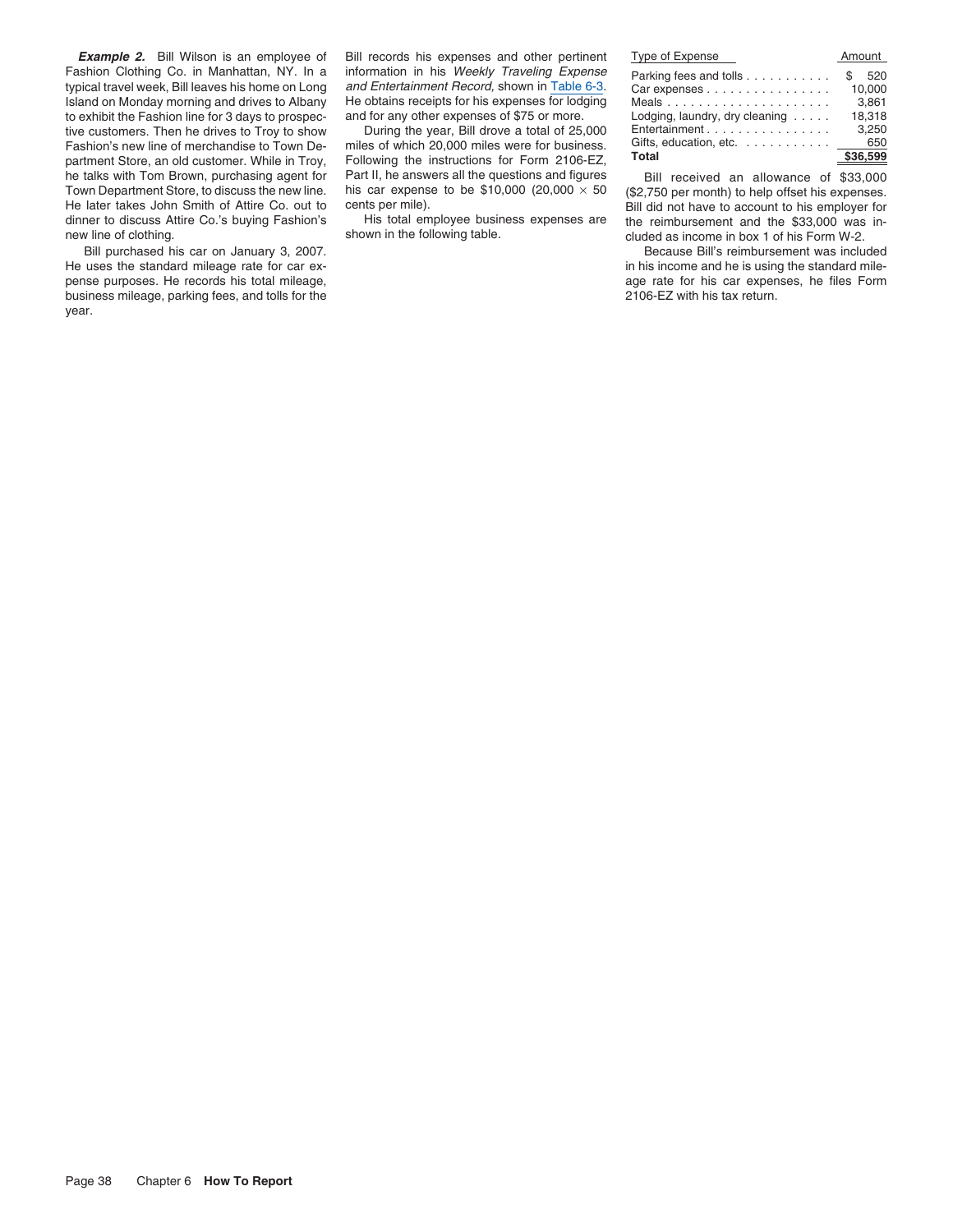### **THIS IS NOT AN OFFICIAL INTERNAL REVENUE FORM**

### Table 6-3. **Weekly Traveling Expense and Entertainment Record**

**From:** August 2, 2010 **To:** August 8, 2010 **Name:** Bill Wilson

| <b>Expenses</b>                                                                                                                                                       |        | Sunday             |       | Monday           |        | Tuesday          |        | Wednesday         |        | Thursday                |        | Friday           |        | Saturday                     |  | Total    |       |
|-----------------------------------------------------------------------------------------------------------------------------------------------------------------------|--------|--------------------|-------|------------------|--------|------------------|--------|-------------------|--------|-------------------------|--------|------------------|--------|------------------------------|--|----------|-------|
| 1. Travel Expenses:<br>Airlines                                                                                                                                       |        |                    |       |                  |        |                  |        |                   |        |                         |        |                  |        |                              |  |          |       |
| Excess Baggage                                                                                                                                                        |        |                    |       |                  |        |                  |        |                   |        |                         |        |                  |        |                              |  |          |       |
| Bus - Train                                                                                                                                                           |        |                    |       |                  |        |                  |        |                   |        |                         |        |                  |        |                              |  |          |       |
| Cab and Limousine                                                                                                                                                     |        |                    |       |                  |        |                  |        |                   |        |                         |        |                  |        |                              |  |          |       |
| <b>Tips</b>                                                                                                                                                           |        |                    |       |                  |        |                  |        |                   |        |                         |        |                  |        |                              |  |          |       |
| Porter                                                                                                                                                                |        |                    |       |                  |        |                  |        |                   |        |                         |        |                  |        |                              |  |          |       |
| 2. Meals and Lodging:<br><b>Breakfast</b>                                                                                                                             |        |                    |       |                  |        |                  | 8 75   |                   | 8 00   |                         | 8 25   |                  | 900    |                              |  |          | 34 00 |
| Lunch                                                                                                                                                                 |        |                    |       | 9                | 75     |                  | 10 00  |                   | 10 25  |                         | 10 25  |                  | 10 50  |                              |  |          | 50 75 |
| Dinner                                                                                                                                                                |        |                    |       |                  | 22 00  |                  | 20 25  | 21                | 50     |                         |        |                  |        |                              |  |          | 63 75 |
| Hotel and Motel<br>(Detail in Schedule B)                                                                                                                             |        |                    |       | 111 00           |        | 111 00           |        | 111 00            |        |                         | 97 00  |                  |        |                              |  | 430 00   |       |
| 3. Entertainment<br>(Detail in Schedule C)                                                                                                                            |        |                    |       |                  |        |                  |        |                   |        | 130 00                  |        |                  |        |                              |  | 130 00   |       |
| 4. Other Expenses:<br>Postage                                                                                                                                         |        |                    |       |                  |        |                  |        |                   |        |                         |        |                  |        |                              |  |          |       |
| Telephone & Telegraph                                                                                                                                                 |        |                    |       |                  | 5 50   |                  |        |                   |        |                         |        |                  | 4 00   |                              |  |          | 9 50  |
| <b>Stationery &amp; Printing</b>                                                                                                                                      |        |                    |       |                  |        |                  |        |                   |        |                         |        |                  |        |                              |  |          |       |
| Stenographer                                                                                                                                                          |        |                    |       |                  |        |                  |        |                   |        |                         |        |                  |        |                              |  |          |       |
| Sample Room                                                                                                                                                           |        |                    |       |                  |        |                  | 75 00  |                   | 75 00  |                         |        |                  |        |                              |  | 150 00   |       |
| Advertising                                                                                                                                                           |        |                    |       |                  |        |                  |        |                   |        |                         |        |                  |        |                              |  |          |       |
| Assistant(s) & Model(s)                                                                                                                                               |        |                    |       |                  |        | 150 00           |        | 150 00            |        |                         |        |                  |        |                              |  | 300 00   |       |
| <b>Trade Shows</b>                                                                                                                                                    |        |                    |       |                  |        |                  |        |                   |        |                         |        |                  |        |                              |  |          |       |
| 5. Car Expenses: (List all car expenses - the division between business and personal expenses may be made at the end of the year.)<br>(Detail mileage in Schedule A.) |        |                    |       |                  |        |                  |        |                   |        |                         |        |                  |        |                              |  |          |       |
| Gas, oil, lube, wash                                                                                                                                                  |        |                    |       |                  |        |                  |        |                   |        |                         |        |                  |        |                              |  |          |       |
| Repairs, parts                                                                                                                                                        |        |                    |       |                  |        |                  |        |                   |        |                         |        |                  |        |                              |  |          |       |
| Tires, supplies                                                                                                                                                       |        |                    |       |                  |        |                  |        |                   |        |                         |        |                  |        |                              |  |          |       |
| Parking fees, tolls                                                                                                                                                   |        |                    |       |                  | 8 00   |                  |        |                   |        |                         | 6 00   |                  | 6 00   |                              |  |          | 20 00 |
| 6. Other (Identify)                                                                                                                                                   |        |                    |       |                  |        |                  |        |                   |        |                         |        |                  |        |                              |  |          |       |
| <b>Total</b>                                                                                                                                                          |        |                    |       | 156 25           |        | 375 00           |        | 375 75            |        | 251                     | 50     |                  | 29 50  |                              |  | 1,158 50 |       |
| Note: Attach receipted bills for (1) ALL lodging and (2) any other expenses of \$75.00 or more.                                                                       |        |                    |       |                  |        |                  |        |                   |        |                         |        |                  |        |                              |  |          |       |
| Schedule A - Car                                                                                                                                                      |        |                    |       |                  |        |                  |        |                   |        |                         |        |                  |        |                              |  |          |       |
| Mileage: End                                                                                                                                                          |        |                    |       |                  | 57,600 |                  | 57,620 |                   | 57,650 |                         | 57,660 |                  | 57,840 |                              |  |          |       |
| Start                                                                                                                                                                 |        |                    |       |                  | 57,445 |                  | 57,600 |                   | 57,620 |                         | 57,650 |                  | 57,660 |                              |  |          |       |
| Total                                                                                                                                                                 |        |                    |       |                  | 155    |                  | 20     |                   | $30\,$ |                         | 10     |                  | 180    |                              |  | 395      |       |
| <b>Business Mileage</b>                                                                                                                                               |        |                    |       |                  | 155    |                  | 20     |                   | $30\,$ |                         | 10     |                  | 170    |                              |  | 385      |       |
| Schedule B - Lodging                                                                                                                                                  |        |                    |       |                  |        |                  |        |                   |        |                         |        |                  |        |                              |  |          |       |
| Hotel<br>or                                                                                                                                                           | Name   |                    |       | <b>Bay Hotel</b> |        | <b>Bay Hotel</b> |        | <b>Bay Hotel</b>  |        | Modern Hotel            |        |                  |        |                              |  |          |       |
| Motel                                                                                                                                                                 | City   |                    |       | Albany           |        | Albany           |        | Albany            |        | Troy                    |        |                  |        |                              |  |          |       |
| Schedule C - Entertainment                                                                                                                                            |        |                    |       |                  |        |                  |        |                   |        |                         |        |                  |        |                              |  |          |       |
| Date                                                                                                                                                                  | Item   |                    | Place |                  |        | Amount           |        |                   |        | <b>Business Purpose</b> |        |                  |        | <b>Business Relationship</b> |  |          |       |
| August 6, 2010                                                                                                                                                        | Bar    | John's Steak House |       |                  |        |                  | 55 00  | Discuss purchases |        |                         |        | Smith-Attire Co. |        |                              |  |          |       |
|                                                                                                                                                                       | Dinner | Troy               |       |                  |        |                  | 75 00  |                   |        |                         |        |                  |        |                              |  |          |       |
|                                                                                                                                                                       |        |                    |       |                  |        |                  |        |                   |        |                         |        |                  |        |                              |  |          |       |
|                                                                                                                                                                       |        |                    |       |                  |        |                  |        |                   |        |                         |        |                  |        |                              |  |          |       |

WEEKLY REIMBURSEMENTS:

Travel and transportation expenses ....<u> N/A</u><br>Other reimbursements ............<br>TOTAL ..........................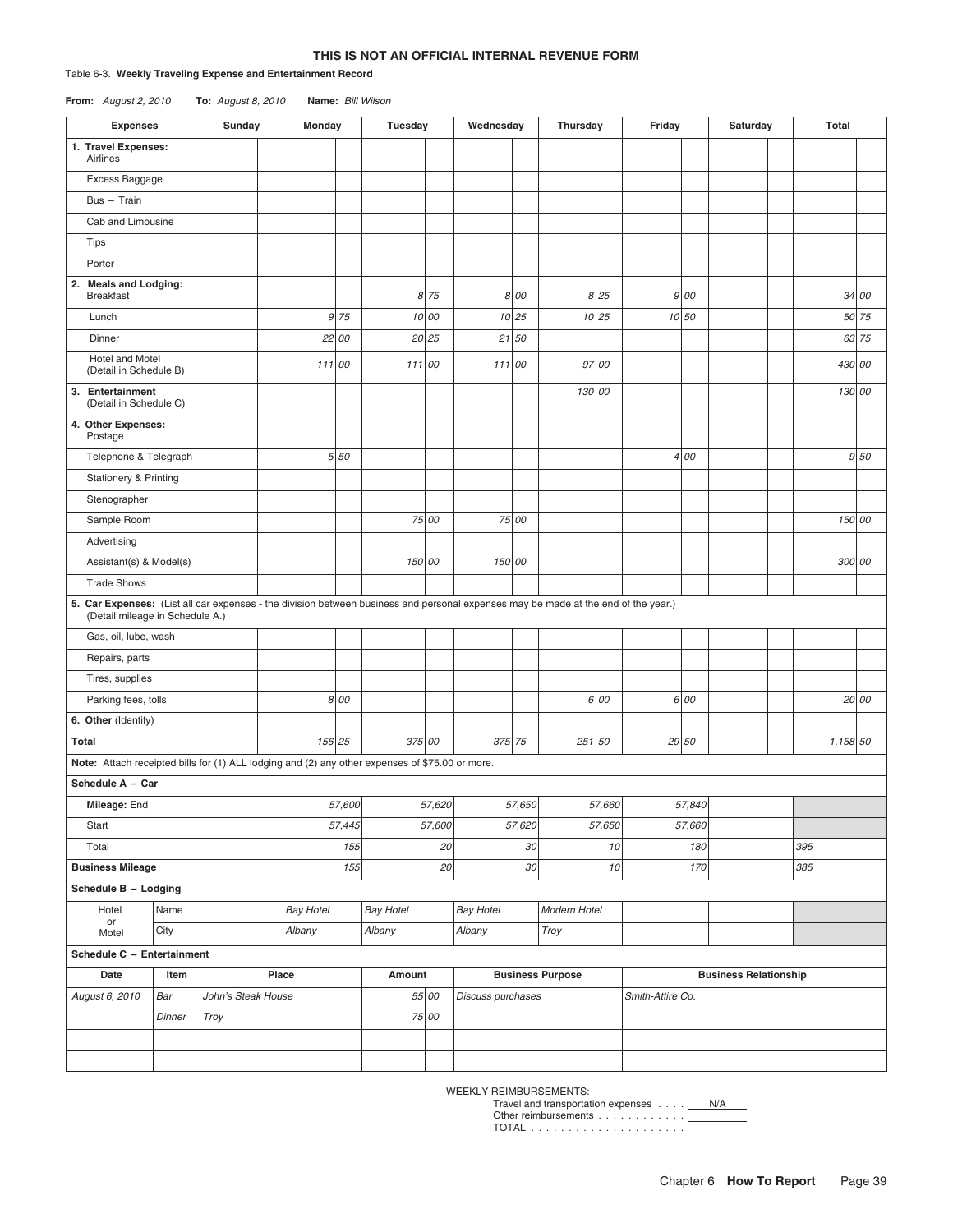

Department of the Treasury

### **Unreimbursed Employee Business Expenses**

| OMB No. 1545-0074                      |  |  |  |  |  |  |  |  |
|----------------------------------------|--|--|--|--|--|--|--|--|
| $\left( 0\right) 1$ $\mathbf{O}% _{0}$ |  |  |  |  |  |  |  |  |
| Attachment                             |  |  |  |  |  |  |  |  |
| Sequence No. 129A                      |  |  |  |  |  |  |  |  |
| cial security number                   |  |  |  |  |  |  |  |  |
|                                        |  |  |  |  |  |  |  |  |

| (99)<br>Internal Revenue Service |                                           | Sequence No. 129A |                        |      |
|----------------------------------|-------------------------------------------|-------------------|------------------------|------|
| Your name                        | Occupation in which you incurred expenses |                   | Social security number |      |
| Bill Wilson                      | Sales                                     | 555               | nη                     | 5555 |

### **You Can Use This Form Only if All of the Following Apply.**

• You are an employee deducting ordinary and necessary expenses attributable to your job. An ordinary expense is one that is common and accepted in your field of trade, business, or profession. A necessary expense is one that is helpful and appropriate for your business. An expense does not have to be required to be considered necessary.

• You **do not** get reimbursed by your employer for any expenses (amounts your employer included in box 1 of your Form W-2 are not considered reimbursements for this purpose).

• If you are claiming vehicle expense, you are using the standard mileage rate for 2010.

**Caution:** You can use the standard mileage rate for 2010 *only if: (a)* you owned the vehicle and used the standard mileage rate for the first year you placed the vehicle in service, *or (b)* you leased the vehicle and used the standard mileage rate for the portion of the lease period after 1997.

### **Part I Figure Your Expenses**

|   | Vehicle expense using the standard mileage rate. Complete Part II and multiply line 8a by 50¢<br>(.50)<br>a constitution of the constitution of the constitution of the constitution of the constitution of the constitution of the constitution of the constitution of the constitution of the constitution of the constitution of the                      | 1            | 10,000 |
|---|--------------------------------------------------------------------------------------------------------------------------------------------------------------------------------------------------------------------------------------------------------------------------------------------------------------------------------------------------------------|--------------|--------|
| 2 | Parking fees, tolls, and transportation, including train, bus, etc., that <b>did not</b> involve overnight                                                                                                                                                                                                                                                   | $\mathbf{2}$ | 520    |
| 3 | Travel expense while away from home overnight, including lodging, airplane, car rental, etc. Do                                                                                                                                                                                                                                                              | 3            | 18,318 |
| 4 | Business expenses not included on lines 1 through 3. Do not include meals and<br>entertainment<br>a constitution of the constitution of the constitution of the constitution of the constitution of the constitution of the constitution of the constitution of the constitution of the constitution of the constitution of the                              | 4            | 650    |
| 5 | Meals and entertainment expenses: $\frac{2}{3}$ 7.111 x 50% (.50). (Employees subject to<br>Department of Transportation (DOT) hours of service limits: Multiply meal expenses incurred<br>while away from home on business by 80% (.80) instead of 50%. For details, see instructions.)                                                                     | 5            | 3,556  |
| 6 | Total expenses. Add lines 1 through 5. Enter here and on Schedule A (Form 1040), line 21 (or<br>on Schedule A (Form 1040NR), line 9). (Armed Forces reservists, fee-basis state or local<br>government officials, qualified performing artists, and individuals with disabilities: See the<br>instructions for special rules on where to enter this amount.) | 6            | 33.044 |

**Part II Information on Your Vehicle.** Complete this part only if you are claiming vehicle expense on line 1.

**7** When did you place your vehicle in service for business use? (month, day, year)  $\blacktriangleright$   $\frac{1}{2}$ 1 3 2007

**8** Of the total number of miles you drove your vehicle during 2010, enter the number of miles you used your vehicle for:

|    | <b>a</b> Business 20,000                                                                                                                   | <b>b</b> Commuting (see instructions) 2,600 |  |  |  |                 |  |  |  | <b>c</b> Other $2,400$ |                      |
|----|--------------------------------------------------------------------------------------------------------------------------------------------|---------------------------------------------|--|--|--|-----------------|--|--|--|------------------------|----------------------|
| 9  | Was your vehicle available for personal use during off-duty hours? $\Box$ Yes $\Box$ No                                                    |                                             |  |  |  |                 |  |  |  |                        |                      |
| 10 | Do you (or your spouse) have another vehicle available for personal use? $\ldots$ $\ldots$ $\ldots$ $\ldots$ $\ldots$ $\Box$ Yes $\Box$ No |                                             |  |  |  |                 |  |  |  |                        |                      |
|    |                                                                                                                                            |                                             |  |  |  |                 |  |  |  |                        | $\Box$ Yes $\Box$ No |
|    |                                                                                                                                            |                                             |  |  |  |                 |  |  |  |                        | $\Box$ Yes $\Box$ No |
|    | For Paperwork Reduction Act Notice, see your tax return instructions.                                                                      |                                             |  |  |  | Cat. No. 20604Q |  |  |  |                        | Form 2106-EZ (2010)  |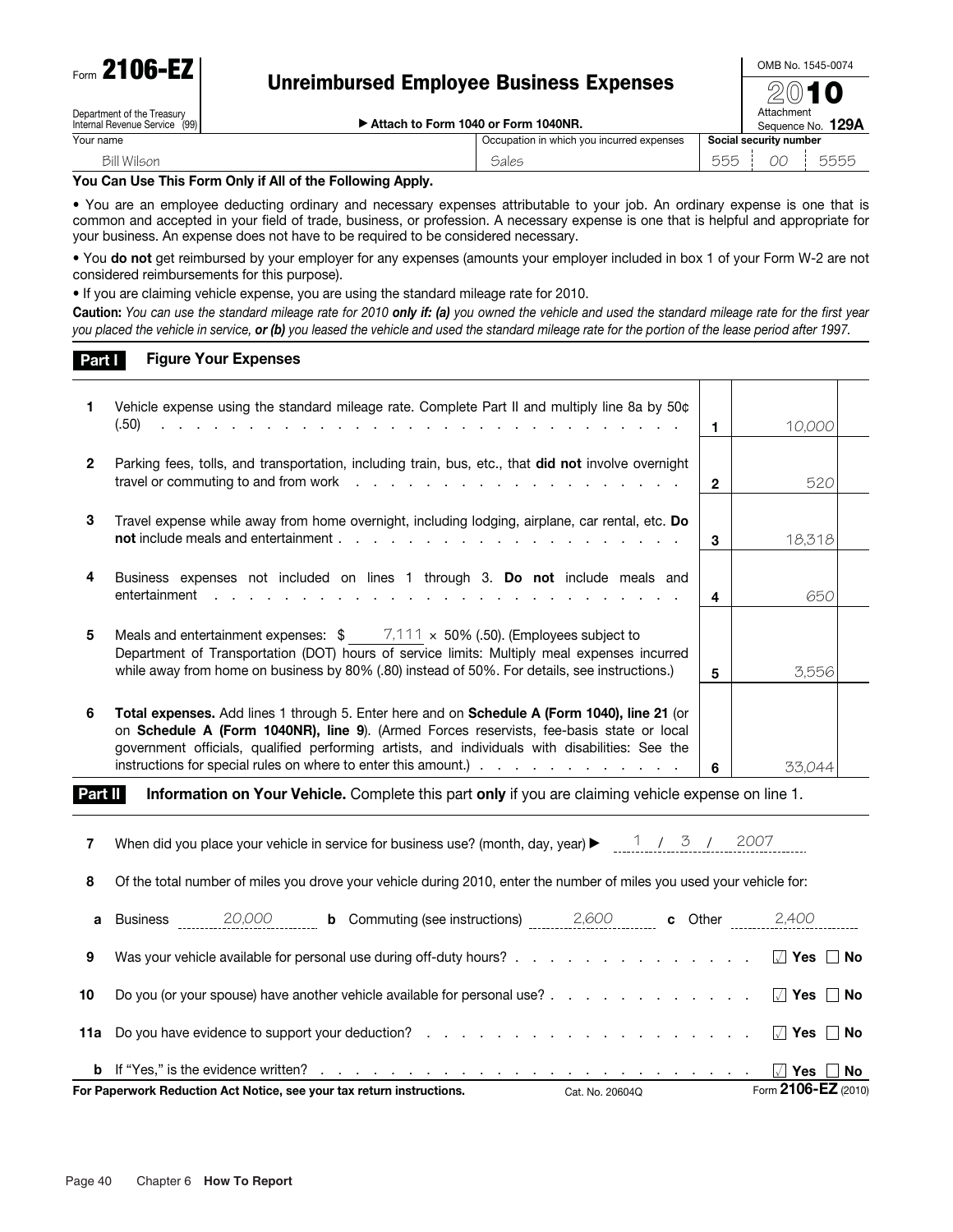You can get help with unresolved tax issues,<br>
order free publications and forms, ask tax ques<br>
interesting the method that is best<br>
free publications and forms, ask tax ques-<br>
order free publications and forms, ask tax que

pendent organization within the IRS. We help services, and education and assistance pro- • Get information of the IRS. We help services, and education and assistance pro-<br>taxpayers who are experiencing economic grams. The taxpayers who are experiencing economic grams. The publication also has an index of over<br>harm, such as not being able to provide necessi- 100 TeleTax topics (recorded tax information) harm, such as not being able to provide necessi-<br>ties like housing transportation, or food: taxpay-<br>you can listen to on the telephone. The majority ties like housing, transportation, or food; taxpay-you can listen to on the telephone. The majority<br>ers who are seeking help in resolving tax of the information and services listed in this ers who are seeking help in resolving tax of the information and services listed in this **Phone.** Many services are available by problems with the IRS; and those who believe publication are available to you free of charge. If phone.<br>
that an IRS system or procedure is not working there is a fee associated with a resource or that an IRS system or procedure is not working there is a fee associated with a r<br>as it should. Here are seven things every tax-<br>service, it is listed in the publication. as it should. Here are seven things every tax-<br>
payer should know about TAS: Accessible versions of IRS published prod-<br>
e Ordering forms, instructions, and publica-<br>
tione Cell 1,800 TAY EQDM

- 
- 
- 
- 
- assign your case to an advocate who will visit AARP's website at nue service.<br>listen to your problem, help you under- www.aarp.org/money/taxaide. listen to your problem, help you under-<br>stand what needs to be done to resolve it, For more information on these programs, go<br> $\overrightarrow{LT}$
- We have at least one local taxpayer advo-<br> **Internet.** You can access the IRS web-TeleTax topics. Call 1-800-829-4477 to lis-<br>bia, and Puerto Rico. You can call your<br>local advocate, whose number is in your<br>local advocate, whose number is in your<br>extention is the state in the state of Colum-<br>local advoca book, in Pub. 1546, Taxpayer Advanced the IRS,<br>vocate Service—Your Voice at the IRS, cial tax preparation and *e-file* services vocate Service—Your Voice at the IRS, cial tax preparation and *e-file* services your 2010 ref
- 

The Low Income Taxpayer Clinic program • Order IRS products online.<br>Serves individuals who have a problem with the • Order IRS products online. • • • • • • status of a prior-year refund or amended serves individuals who have a problem with the IRS and whose income is below a certain level. •LITCs are independent from the IRS. Most<br>LITCs can provide representation before the<br>the state of the state of the state of the state of the state of the state of the state of the state of the state of the state of the sta LITCs can provide representation before the and sensitive providence of the services. To ensure IRS representatives give<br>IRS or in court on audits, tax collection disputes, theyword. The services. To ensure IRS representat and other issues for free or a small fee. If an . Use the online Internal Revenue Code, accurate, courteous, and professional answers, individual's native language is not English, some regulations, or other official guidance. we use several methods to evaluate the quality

clinics can provide multilingual information • View Internal Revenue Bulletins (IRBs) **How To Get Tax Help** about taxpayer rights and responsibilities. For published in the last few years.<br>more information, see Publication 4134, Low . Figure your withholding allowances using more information, see Publication 4134, Low<br>Income Taxpayer Clinic List. This publication is

Guide to Free Tax Services, is your guide to IRS<br>
Contacting your Taxpayer Advocate. The services and resources. Learn about free tax<br>
Taxpayer Advocate Service (TAS) is an inde-<br>
information from the IRS, including public

Ordering forms, and published prod-<br>The Taxpayer Advocate Service is your ucts are available on request in a variety of *tions.* Call 1-800-TAX -FORM use are available on request in a variety of *(1-800-829-3676)* to order

Our service is free, confidential, and tai-<br>lored to meet your needs.<br>Management is available nationwide from the should receive your order within 10 day<br>Instrained volunteers. The Volunteer Income *Asking tax questions*. IRS-trained volunteers. The Volunteer Income ● Asking tax questions. Call the IRS with • You may be eligible for our help if you is assistance (VITA) program is designed to vour tax questions at 1-800-829-1040. • You may be eligible for our help if you<br>
have tried to resolve your tax problem<br>
through normal IRS channels and have<br>
gotten nowhere, or you believe an IRS<br>
gotten nowhere, or you believe an IRS<br>
gotten is designed to<br>

• Our employees know the IRS and how to Tax-Aide counseling program. To find the near-<br>navigate it. If you qualify for our help, we'll est AARP Tax-Aide site, call 1-888-227-7669 or *United States Government, Internal Righ* navigate it. If you qualify for our help, we'll est AARP Tax-Aide site, call 1-888-227-7669 or United States Government, Internal Reve-<br>assign your case to an advocate who will visit AARP's website at

- 
- cate. You can also call our toll-free line at Check the status of your 2010 refund. Go mation 24 hours a day, 7 days a week). 1-877-777-4778 or TTY/TDD to IRS.gov and click on Where's My Re- Wait at least 72 hours after the IRS ac-1-800-829-4059. https://wait at least 72 hours after the IRS knowledges receipt of your e-filed return, • You can learn about your rights and re-<br>• You can learn about your rights and re-<br>• turn. or 3 to 4 weeks after mailing a paper burn. If you filed Form 8379 with your re-
- Download forms, including talking tax checking back. *Low Income Taxpayer Clinics (LITCs).* forms, instructions, and publications.
	-
	-
	-
	-
- 
- 
- 
- 
- 



- The Taxpayer Advocate Service is your alternative formats for people with disabilities.<br>voice at the IRS. forms, instructions, and publications, and • Our service is free, confidential, and tai-<br>
Free help with your return. Free help in pre-<br>
land teceive your order within 10 days.
	-
- We help taxpayers whose problems are filing and all volunteers will let you know about<br>
causing financial difficulty or significant<br>
cost, including the cost of professional<br>
representation. This includes businesses<br>
as
	- and what needs to be done to resolve it,<br>and stay with you every step of the way the way the URS.gov and enter keyword "VITA" in the the theory of the way the until your problem is resolved.<br>and stay with you every step of
		-
- You can learn about your rights and re-<br>sponsibilities as a taxpayer by visiting our<br>online tax toolkit a www.taxtoolkit.irs.gov.<br>You can get updates on hot tax topics by<br>visiting our<br>visiting our YouTube channel at <u>www</u>
	- Research your tax questions online. return refund, call 1-800-829-1040.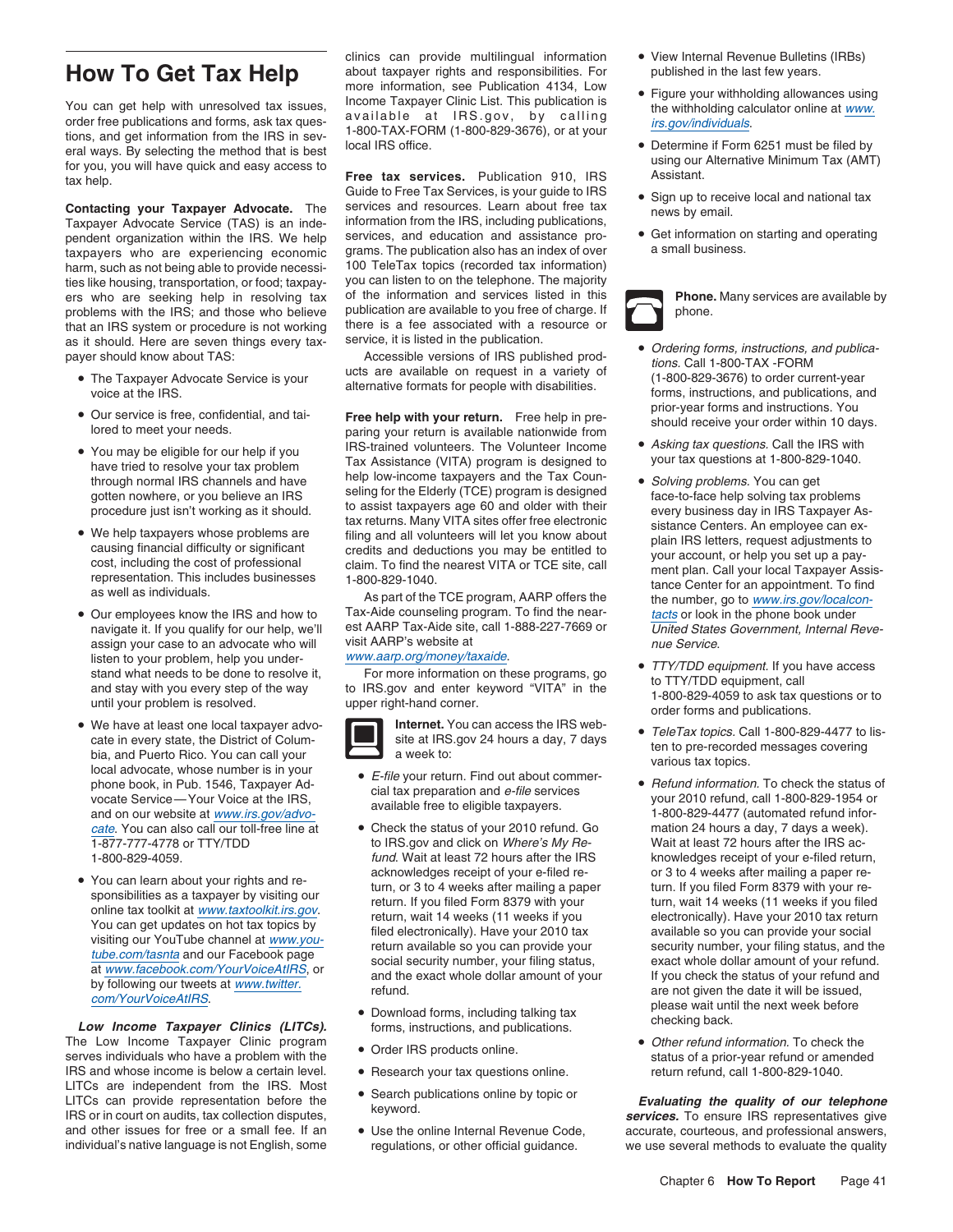of our telephone services. One method is for a days to schedule an in-person appoint- • Fill-in, print, and save features for most tax second IRS representative to listen in on or ment at your convenience. If you have an forms. record random telephone calls. Another is to ask ongoing, complex tax account problem or<br>some callers to complete a short survey at the a special need, such as a disability, an **I** hternal Revenue Bulletins. some callers to complete a short survey at the



- Products. You can walk in to many post phone book under United States Govern- The final release will share to pick up the ment. Internal Revenue Service. Products. The many post many post ment, Internal Revenue Service. certain forms, instructions, and publica-<br>tions. Some IRS offices, libraries, grocery<br>stores, copy centers, city and county gov-<br>forms, instructions, and publications to linformation Service (NTIS) at www.irs.gov/ available to print from a CD or photocopy received. The second contract that the set of plus a \$6 handling fee). from reproducible proofs. Also, some IRS offices and libraries have the Internal Rev- Internal Revenue Service enue Code, regulations, Internal Revenue 1201 N. Mitsubishi Motorway Bulletins, and Cumulative Bulletins avail-<br>
Bloomington, IL 61705-6613
- •Services. You can walk in to your local Publication 1796, IRS Tax Products There are fifteen appendices.<br>Taxpayer Assistance Center every busi- DVD, and obtain: Publication 1796, IRS Tax Products There are fifteen appendic or help you set up a payment plan. If you •need to resolve a tax problem, have ques-<br>tions. tions about how the tax law applies to your Visit your local Taxpayer Assistance visit your local Taxpayer Assistance visit your local Taxpayer Assistance<br>
Center where you can spread out your<br>
Fax Topics from the IRS telephone re-<br>
Fax Topics from the IRS telephone records and talk with an IRS representa-<br>tive face-to-face. No appointment is nec-<br>essary—just walk in. If you prefer, you <br>essary—just walk in. If you prefer, you <br>essary—just walk in. If you prefer, you <br>essary—just walk solve a tax account issue. A representa-  $4.$ ) tive will call you back within 2 business

end of the call. <br>appointment can be requested. All other • Toll-free and email technical support.<br>absures will be handled without an appoint-**Walk-in.** Many products and services ment. To find the number of your local **CONFTANT CONFINEM TEXALL THE SAMPLE THE SAMPLE THE SAMPLE THE SAMPLE THE SAMPLE THE first release shipped the beginning of January 2011.** 

www.irs.gov/localcontacts or look in the Tanuary 2011.<br>The final release will ship the beginning<br>phone book under United States Govern-<br>phone final release will ship the beginning



Bureaus, and committed bureaus available for research purposes.<br> **Appendices**<br> **DVD for tax products.** You can order<br>
Publication 1796. IRS Tax Products There are fifteen anneno

- Current-year forms, instructions, and pub-
- 
- Tax Map: an electronic research tool and
- 
- 
- Internal Revenue Code-Title 26 of the
- 
- 
- 
- 
- 
- 

ernment offices, credit unions, and office the address below. You should receive cdorders for \$30 (no handling fee) or call supply stores have a collection of products a response within 10 days after your request is 1-877-233-6767 toll free to buy the DVD for \$30

Appendices A-1 through A-6 show the lease help. An employee can explain IRS letters, Current-year forms, instructions, and pub-<br>
lications.<br>
lications. request adjustments to your tax account,  $\frac{1}{2}$  lications. The state of your leased a car (other than a truck or van, or an • Prior-year forms, instructions, and publica-<br>tions. none. The tables are<br>numbered.

individual tax return, or you are more com-<br>
fortable talking with someone in person, finding aid.<br>
visit your local Taxpayer Assistance **and Configures** Tax law frequently asked questions. The special control of<br>
visit yo

can call your local Center and leave a If any of these apply to you, use the appendix U.S. Code. message requesting an appointment to re-<br>  $\frac{1}{2}$  for the year you first leased the car. (See chapter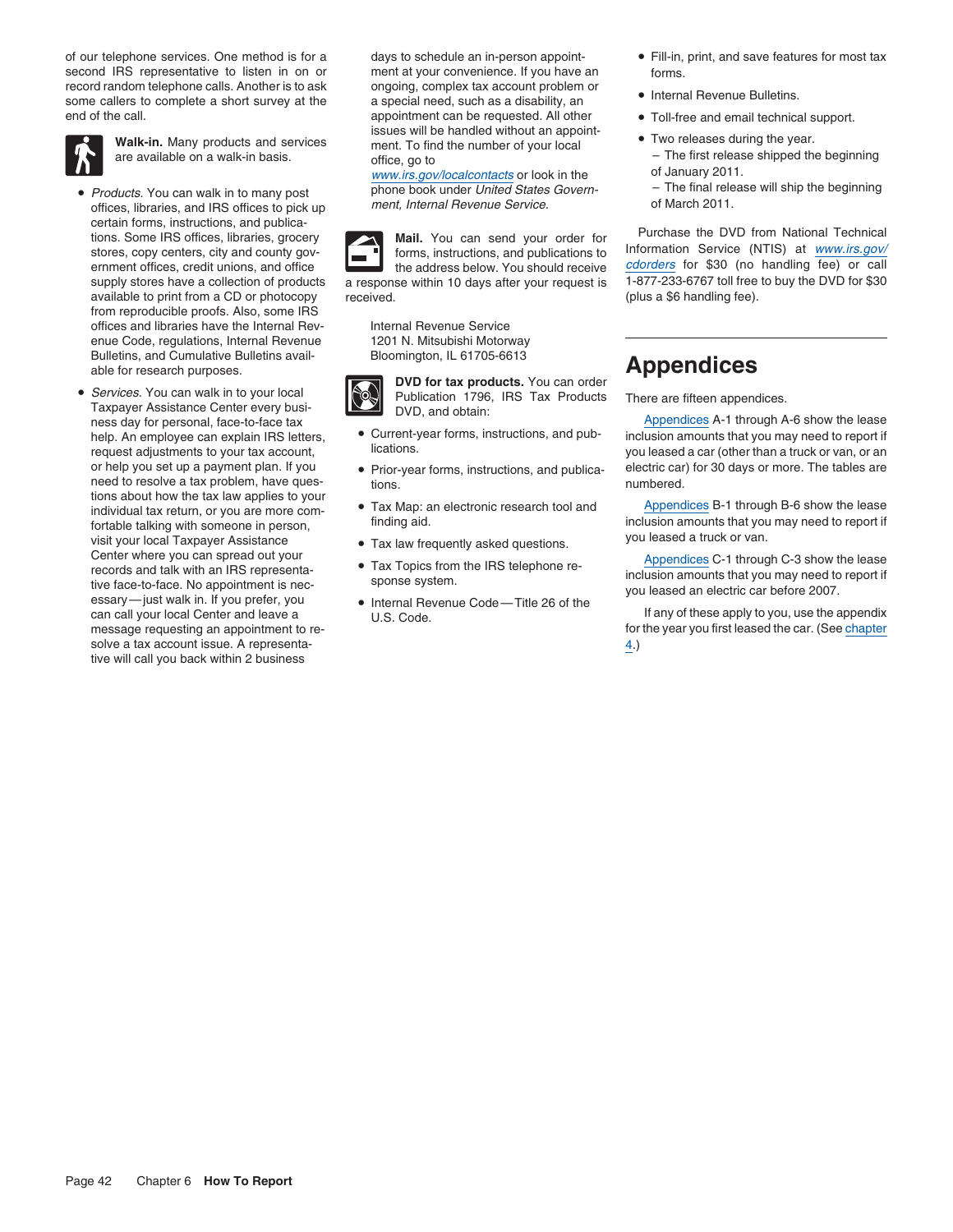|              |                          |                                     |                                     | Tax Year of Lease <sup>1</sup>      |                                     |                                     |
|--------------|--------------------------|-------------------------------------|-------------------------------------|-------------------------------------|-------------------------------------|-------------------------------------|
|              | <b>Fair Market Value</b> | For Lease Term<br>Beginning in 2001 | For Lease Term<br>Beginning in 2002 | For Lease Term<br>Beginning in 2003 | For Lease Term<br>Beginning in 2004 | For Lease Term<br>Beginning in 2005 |
| Over         | Not Over                 | 5th and Later                       | 5th and Later                       | 5th and Later                       | 5th and Later                       | 5th and Later                       |
| \$<br>15,200 | \$<br>15,500             | \$<br>$\mathbf 0$                   | \$<br>0                             | \$<br>0                             | \$<br>$\mathbf 0$                   | \$<br>13                            |
| 15,500       | 15,800                   | 11                                  | 6                                   | 0                                   | $\pmb{0}$                           | 19                                  |
| 15,800       | 16,100                   | 22                                  | 13                                  | 0                                   | $\mathbf 0$                         | 26                                  |
| 16,100       | 16,400                   | 33                                  | 19                                  | 0                                   | 0                                   | 32                                  |
| 16,400       | 16,700                   | 44                                  | 26                                  | 0                                   | 0                                   | 39                                  |
| 16,700       | 17,000                   | 56                                  | 31                                  | 0                                   | 0                                   | 44                                  |
| 17,000       | 17,500                   | 70                                  | 40                                  | 0                                   | $\mathbf 0$                         | 52                                  |
| 17,500       | 18,000                   | 89                                  | 50                                  | 0                                   | 48                                  | 63                                  |
| 18,000       | 18,500                   | 107                                 | 61                                  | 45                                  | 56                                  | 73                                  |
| 18,500       | 19,000                   | 125                                 | 72                                  | 53                                  | 65                                  | 83                                  |
| 19,000       | 19,500                   | 143                                 | 82                                  | 61                                  | 73                                  | 94                                  |
| 19,500       | 20,000                   | 162                                 | 93                                  | 69                                  | 81                                  | 104                                 |
| 20,000       | 20,500                   | 181                                 | 103                                 | 77                                  | 89                                  | 115                                 |
| 20,500       | 21,000                   | 199                                 | 114                                 | 85                                  | 97                                  | 125                                 |
| 21,000       | 21,500                   | 217                                 | 123                                 | 92                                  | 106                                 | 135                                 |
| 21,500       | 22,000                   | 236                                 | 134                                 | 100                                 | 114                                 | 146                                 |
| 22,000       | 23,000                   | 263                                 | 150                                 | 111                                 | 126                                 | 161                                 |
| 23,000       | 24,000                   | 300                                 | 171                                 | 127                                 | 142                                 | 182                                 |
| 24,000       | 25,000                   | 337                                 | 192                                 | 143                                 | 159                                 | 202                                 |
| 25,000       | 26,000                   | 373                                 | 213                                 | 158                                 | 176                                 | 223                                 |
| 26,000       | 27,000                   | 410                                 | 234                                 | 174                                 | 192                                 | 244                                 |
| 27,000       | 28,000                   | 447                                 | 255                                 | 189                                 | 209                                 | 265                                 |
| 28,000       | 29,000                   | 484                                 | 276                                 | 204                                 | 225                                 | 285                                 |
| 29,000       | 30,000                   | 520                                 | 296                                 | 221                                 | 242                                 | 306                                 |
| 30,000       | 31,000                   | 557                                 | 318                                 | 236                                 | 257                                 | 326                                 |
| 31,000       | 32,000                   | 594                                 | 338                                 | 251                                 | 274                                 | 348                                 |
| 32,000       | 33,000                   | 631                                 | 360                                 | 267                                 | 291                                 | 367                                 |
|              |                          |                                     |                                     |                                     |                                     |                                     |
| 33,000       | 34,000                   | 667                                 | 381                                 | 283                                 | 307                                 | 389                                 |
| 34,000       | 35,000                   | 705                                 | 402                                 | 298                                 | 323                                 | 409                                 |
| 35,000       | 36,000                   | 741                                 | 422                                 | 314                                 | 340                                 | 430                                 |
| 36,000       | 37,000                   | 778                                 | 443                                 | 330                                 | 357                                 | 451                                 |
| 37,000       | 38,000                   | 815                                 | 464                                 | 346                                 | 373                                 | 471                                 |
| 38,000       | 39,000                   | 851                                 | 485                                 | 361                                 | 389                                 | 491                                 |
| 39,000       | 40,000                   | 888                                 | 506                                 | 376                                 | 405                                 | 512                                 |
| 40,000       | 41,000                   | 925                                 | 527                                 | 391                                 | 423                                 | 533                                 |
| 41,000       | 42,000                   | 962                                 | 549                                 | 407                                 | 438                                 | 554                                 |
| 42,000       | 43,000                   | 998                                 | 570                                 | 423                                 | 455                                 | 575                                 |
| 43,000       | 44,000                   | 1,036                               | 590                                 | 438                                 | 471                                 | 595                                 |
| 44,000       | 45,000                   | 1,072                               | 611                                 | 454                                 | 488                                 | 616                                 |
| 45,000       | 46,000                   | 1,108                               | 632                                 | 470                                 | 504                                 | 636                                 |
| 46,000       | 47,000                   | 1,145                               | 653                                 | 486                                 | 520                                 | 657                                 |
| 47,000       | 48,000                   | 1,183                               | 674                                 | 501                                 | 538                                 | 678                                 |
| 48,000       | 49,000                   | 1,219                               | 695                                 | 516                                 | 554                                 | 699                                 |
| 49,000       | 50,000                   | 1,256                               | 717                                 | 532                                 | 570                                 | 719                                 |
| 50,000       | 51,000                   | 1,293                               | 737                                 | 548                                 | 586                                 | 740                                 |
| 51,000       | 52,000                   | 1,330                               | 758                                 | 563                                 | 603                                 | 760                                 |
| 52,000       | 53,000                   | 1,366                               | 779                                 | 578                                 | 619                                 | 781                                 |
| 53,000       | 54,000                   | 1,403                               | 800                                 | 594                                 | 636                                 | 802                                 |
| 54,000       | 55,000                   | 1,439                               | 821                                 | 610                                 | 652                                 | 823                                 |
| 55,000       | 56,000                   | 1,476                               | 842                                 | 626                                 | 669                                 | 844                                 |

56,000 57,000 | 1,514 | 863 | 641 | 685 | 864 57,000 58,000 | 1,550 | 883 | 656 | 701 | 884 58,000 59,000 1,586 905 672 718 905 59,000 60,000 1,624 925 688 734 925 60,000 62,000 1,678 957 711 759 957 62,000 64,000 1,752 999 743 792 998 64,000 66,000 1,825 1,041 773 825 1,039 66,000 68,000 | 1,900 | 1,083 | 805 | 857 | 1,081 68,000 70,000 1,972 1,125 835 890 1,123 70,000 72,000 2,047 1,166 867 923 1,163 72,000 74,000 | 2,120 | 1,208 | 898 | 956 | 1,204 74,000 76,000<sup>2</sup> 2,193 1,250 930 990 1,247

### Appendix A-1. **Inclusion Amounts for Cars First Leased in 2001 through 2005**

<sup>1</sup> For the last tax year of the lease, use the dollar amount for the preceding year. <sup>2</sup> If the fair market value of the car is more than \$76,000 or less than \$15,501, see the document listed for the first year of the lease.

For 2001, Revenue Procedure 2001-19 (2001-9 IRB 732), available at www.irs.gov/pub/irs-irbs/irb01-09.pdf.

For 2002, Revenue Procedure 2002-14 (2002-5 IRB 450), available at <u>www.irs.*gov/pub/irs-irbs/irb02-05.pdf.*<br>For 2003, Revenue Procedure 2003-75 (2003-45 IRB 1018), available at *www.irs.gov/irb/2003-45\_IRB/ar14.html*.<br>For</u>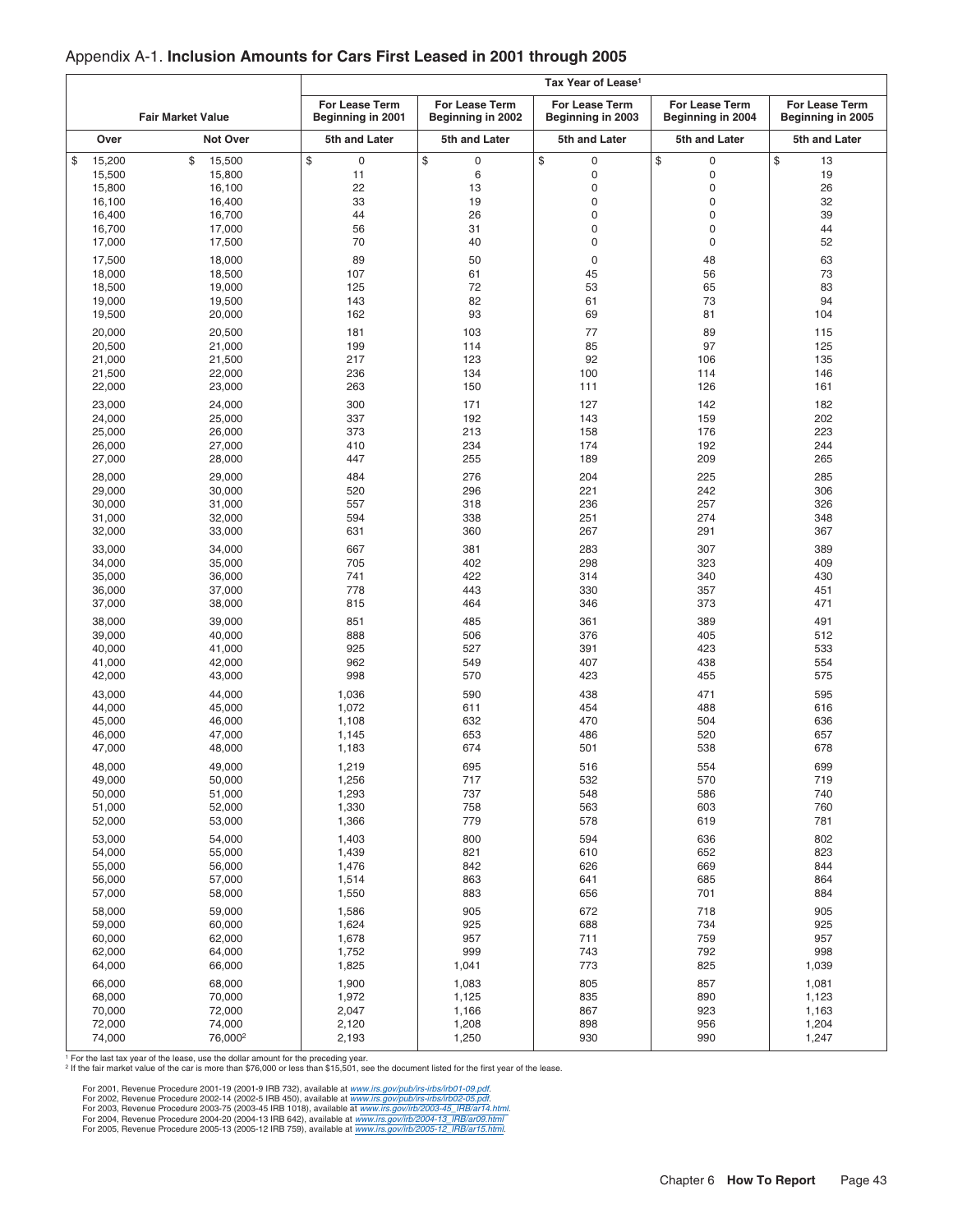|              | <b>Fair Market Value</b><br>Tax Year of Lease <sup>1</sup> |                      |         |          |          |               |  |  |  |
|--------------|------------------------------------------------------------|----------------------|---------|----------|----------|---------------|--|--|--|
| Over         | Not Over                                                   | 1st                  | 2nd     | 3rd      | 4th      | 5th and Later |  |  |  |
| \$<br>15,200 | \$<br>15,500                                               | \$<br>$\overline{4}$ | \$<br>6 | \$<br>10 | \$<br>10 | \$<br>10      |  |  |  |
| 15,500       | 15,800                                                     | 6                    | 10      | 16       | 18       | 18            |  |  |  |
| 15,800       | 16,100                                                     | 8                    | 15      | 22       | 25       | 28            |  |  |  |
| 16,100       | 16,400                                                     | 9                    | 19      | 29       | 33       | 36            |  |  |  |
| 16,400       | 16,700                                                     | 11                   | 24      | 35       | 40       | 45            |  |  |  |
| 16,700       | 17,000                                                     | 13                   | 28      | 42       | 48       | 53            |  |  |  |
| 17,000       | 17,500                                                     | 16                   | 34      | 50       | 58       | 66            |  |  |  |
| 17,500       | 18,000                                                     | 19                   | 41      | 61       | 71       | 80            |  |  |  |
| 18,000       | 18,500                                                     | 23                   | 48      | 71       | 84       | 95            |  |  |  |
| 18,500       | 19,000                                                     | 26                   | 55      | 82       | 96       | 110           |  |  |  |
|              |                                                            |                      |         |          |          |               |  |  |  |
| 19,000       | 19,500                                                     | 29                   | 62      | 93       | 109      | 125           |  |  |  |
| 19,500       | 20,000                                                     | 32                   | 70      | 103      | 122      | 139           |  |  |  |
| 20,000       | 20,500                                                     | 36                   | 76      | 114      | 135      | 154           |  |  |  |
| 20,500       | 21,000                                                     | 39                   | 84      | 124      | 148      | 168           |  |  |  |
| 21,000       | 21,500                                                     | 42                   | 91      | 135      | 160      | 184           |  |  |  |
| 21,500       | 22,000                                                     | 45                   | 98      | 146      | 173      | 198           |  |  |  |
| 22,000       | 23,000                                                     | 50                   | 109     | 162      | 192      | 220           |  |  |  |
| 23,000       | 24,000                                                     | 57                   | 123     | 183      | 218      | 250           |  |  |  |
| 24,000       | 25,000                                                     | 63                   | 138     | 204      | 243      | 279           |  |  |  |
| 25,000       | 26,000                                                     | 70                   | 152     | 225      | 269      | 309           |  |  |  |
| 26,000       | 27,000                                                     | 76                   | 166     | 247      | 294      | 339           |  |  |  |
| 27,000       | 28,000                                                     | 83                   | 181     | 268      | 319      | 368           |  |  |  |
| 28,000       | 29,000                                                     | 90                   | 195     | 289      | 345      | 397           |  |  |  |
| 29,000       | 30,000                                                     | 96                   | 209     | 311      | 371      | 426           |  |  |  |
| 30,000       | 31,000                                                     | 103                  | 223     | 332      | 397      | 455           |  |  |  |
|              |                                                            |                      |         |          |          |               |  |  |  |
| 31,000       | 32,000                                                     | 109                  | 238     | 353      | 422      | 485           |  |  |  |
| 32,000       | 33,000                                                     | 116                  | 252     | 374      | 448      | 515           |  |  |  |
| 33,000       | 34,000                                                     | 122                  | 267     | 395      | 473      | 545           |  |  |  |
| 34,000       | 35,000                                                     | 129                  | 281     | 417      | 498      | 574           |  |  |  |
| 35,000       | 36,000                                                     | 135                  | 295     | 439      | 523      | 604           |  |  |  |
| 36,000       | 37,000                                                     | 142                  | 309     | 460      | 549      | 633           |  |  |  |
| 37,000       | 38,000                                                     | 148                  | 324     | 481      | 575      | 662           |  |  |  |
| 38,000       | 39,000                                                     | 155                  | 338     | 502      | 601      | 691           |  |  |  |
| 39,000       | 40,000                                                     | 161                  | 353     | 523      | 626      | 721           |  |  |  |
| 40,000       | 41,000                                                     | 168                  | 367     | 545      | 651      | 750           |  |  |  |
| 41,000       | 42,000                                                     | 175                  | 381     | 566      | 677      | 780           |  |  |  |
| 42,000       | 43,000                                                     | 181                  | 396     | 587      | 702      | 810           |  |  |  |
| 43,000       | 44,000                                                     | 188                  | 410     | 608      | 728      | 839           |  |  |  |
| 44,000       | 45,000                                                     | 194                  | 424     | 630      | 753      | 869           |  |  |  |
| 45,000       | 46,000                                                     | 201                  | 438     | 651      | 779      | 898           |  |  |  |
|              |                                                            |                      |         |          |          |               |  |  |  |
| 46,000       | 47,000                                                     | 207                  | 453     | 672      | 805      | 927           |  |  |  |
| 47,000       | 48,000<br>49.000                                           | 214                  | 467     | 694      | 830      | 956           |  |  |  |
| 48,000       |                                                            | 220                  | 482     | 715      | 855      | 986           |  |  |  |
| 49,000       | 50,000                                                     | 227                  | 496     | 736      | 881      | 1,016         |  |  |  |
| 50,000       | 51,000                                                     | 233                  | 510     | 758      | 906      | 1,045         |  |  |  |
| 51,000       | 52,000                                                     | 240                  | 525     | 778      | 932      | 1,075         |  |  |  |
| 52,000       | 53,000                                                     | 246                  | 539     | 800      | 958      | 1,104         |  |  |  |
| 53,000       | 54,000                                                     | 253                  | 553     | 821      | 984      | 1,133         |  |  |  |
| 54,000       | 55,000                                                     | 259                  | 568     | 842      | 1,009    | 1,163         |  |  |  |
| 55,000       | 56,000                                                     | 266                  | 582     | 864      | 1,034    | 1,192         |  |  |  |
| 56,000       | 57,000                                                     | 273                  | 596     | 885      | 1,060    | 1,221         |  |  |  |
| 57,000       | 58,000                                                     | 279                  | 611     | 906      | 1,085    | 1,251         |  |  |  |
| 58,000       | 59,000                                                     | 286                  | 625     | 927      | 1,111    | 1,281         |  |  |  |
| 59,000       | 60,000                                                     | 292                  | 639     | 949      | 1,136    | 1,311         |  |  |  |
| 60,000       | 62,000                                                     | 302                  | 661     | 981      | 1,174    | 1,354         |  |  |  |
| 62,000       | 64,000                                                     | 315                  | 690     | 1,023    | 1,225    | 1,413         |  |  |  |
| 64,000       | 66,000                                                     | 328                  | 718     | 1,066    | 1,276    | 1,473         |  |  |  |
| 66,000       | 68,000                                                     | 341                  | 747     | 1,108    | 1,328    | 1,531         |  |  |  |
| 68,000       | 70,000                                                     | 354                  | 776     | 1,151    | 1,378    | 1,590         |  |  |  |
| 70,000       | 72,000                                                     | 367                  | 804     | 1,194    | 1,429    | 1,649         |  |  |  |
|              |                                                            |                      |         |          |          |               |  |  |  |
| 72,000       | 74,000                                                     | 380                  | 833     | 1,236    | 1,481    | 1,707         |  |  |  |
| 74,000       | 76,000                                                     | 393                  | 862     | 1,278    | 1,532    | 1,767         |  |  |  |
| 76,000       | 78,000                                                     | 407                  | 890     | 1,321    | 1,583    | 1,825         |  |  |  |
| 78,000       | 80,000                                                     | 420                  | 919     | 1,363    | 1,634    | 1,884         |  |  |  |
| 80,000       | 85,000                                                     | 443                  | 969     | 1,438    | 1,723    | 1,987         |  |  |  |
| 85,000       | 90,000                                                     | 475                  | 1,041   | 1,544    | 1,851    | 2,135         |  |  |  |
| 90,000       | 95,000                                                     | 508                  | 1,112   | 1,651    | 1,978    | 2,282         |  |  |  |
| 95,000       | 100,000 <sup>2</sup>                                       | 541                  | 1,184   | 1,757    | 2,106    | 2,429         |  |  |  |

### Appendix A-2. **Inclusion Amounts for Cars (Other Than Trucks, Vans, or Electric Cars) First Leased in 2006**

<sup>1</sup> For the last tax year of the lease, use the dollar amount for the preceding year.<br><sup>2</sup> If the fair market value of the car is more than \$100,000, see Revenue Procedure 2006-18 (2006-12 IRB 645), available at *www.irs.go*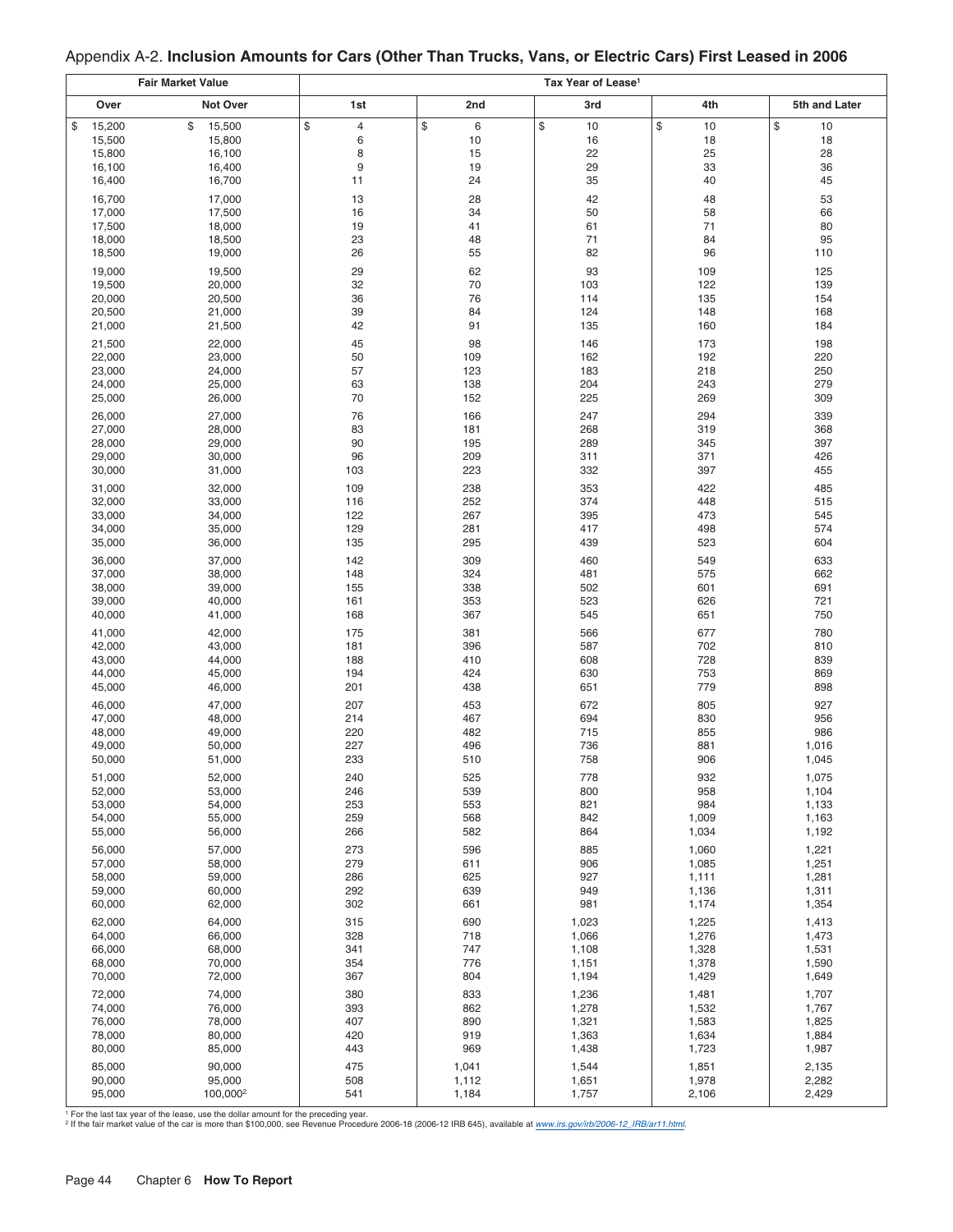|              | <b>Fair Market Value</b> |                  |                   | Tax Year of Lease <sup>1</sup> |          |               |
|--------------|--------------------------|------------------|-------------------|--------------------------------|----------|---------------|
| Over         | Not Over                 | 1st              | 2nd               | 3rd                            | 4th      | 5th and Later |
| \$<br>15,000 | \$<br>15,800             | \$<br>$\sqrt{2}$ | $\mathbb{S}$<br>5 | \$<br>11                       | \$<br>11 | \$<br>13      |
| 15,800       | 16,100                   | $\overline{4}$   | 10                | 17                             | 19       | 22            |
| 16,100       | 16,400                   | 6                | 14                | 24                             | 28       | 31            |
| 16,400       | 16,700                   | 9                | 18                | 31                             | 35       | 41            |
| 16,700       | 17,000                   | 11               | 23                | 37                             | 43       | 50            |
|              |                          |                  |                   |                                |          |               |
| 17,000       | 17,500                   | 13               | 29                | 46                             | 54       | 62            |
| 17,500       | 18,000                   | 17               | 37                | 56                             | 68       | 77            |
| 18,000       | 18,500                   | 20               | 44                | 68                             | 81       | 93            |
| 18,500       | 19,000                   | 24               | 51                | 80                             | 94       | 108           |
| 19,000       | 19,500                   | 27               | 59                | 90                             | 108      | 124           |
|              |                          |                  |                   |                                |          |               |
| 19,500       | 20,000                   | 30               | 67                | 101                            | 121      | 139           |
| 20,000       | 20,500                   | 34               | 74                | 113                            | 134      | 154           |
| 20,500       | 21,000                   | 37               | 82                | 123                            | 148      | 170           |
| 21,000       | 21,500                   | 41               | 89                | 135                            | 161      | 185           |
| 21,500       | 22,000                   | 44               | 97                | 146                            | 174      | 201           |
| 22,000       | 23,000                   | 49               | 108               | 163                            | 194      | 224           |
| 23,000       | 24,000                   | 56               | 123               | 185                            | 221      | 255           |
| 24,000       | 25,000                   | 63               | 138               | 207                            | 248      | 285           |
| 25,000       | 26,000                   | 70               | 153               | 229                            | 275      | 316           |
|              |                          |                  |                   |                                |          |               |
| 26,000       | 27,000                   | 77               | 168               | 251                            | 302      | 347           |
| 27,000       | 28,000                   | 83               | 183               | 274                            | 328      | 378           |
| 28,000       | 29,000                   | 90               | 198               | 296                            | 355      | 409           |
| 29,000       | 30,000                   | 97               | 213               | 318                            | 382      | 439           |
| 30,000       | 31,000                   | 104              | 228               | 341                            | 408      | 470           |
| 31,000       | 32,000                   | 111              | 243               | 363                            | 435      | 501           |
|              |                          |                  |                   |                                |          |               |
| 32,000       | 33,000                   | 118              | 258               | 385                            | 461      | 532           |
| 33,000       | 34,000                   | 125              | 273               | 407                            | 488      | 563           |
| 34,000       | 35,000                   | 131              | 288               | 430                            | 515      | 593           |
| 35,000       | 36,000                   | 138              | 303               | 452                            | 542      | 624           |
| 36,000       | 37,000                   | 145              | 318               | 474                            | 568      | 656           |
| 37,000       | 38,000                   | 152              | 333               | 496                            | 595      | 686           |
| 38,000       | 39,000                   | 159              | 348               | 519                            | 621      | 717           |
| 39,000       | 40,000                   | 166              | 363               | 541                            | 648      | 748           |
|              |                          |                  |                   |                                |          |               |
| 40,000       | 41,000                   | 172              | 378               | 564                            | 674      | 779           |
| 41,000       | 42,000                   | 179              | 393               | 586                            | 701      | 810           |
| 42,000       | 43,000                   | 186              | 408               | 608                            | 728      | 840           |
| 43,000       | 44,000                   | 193              | 423               | 630                            | 755      | 871           |
| 44,000       | 45,000                   | 200              | 438               | 652                            | 782      | 902           |
| 45,000       | 46,000                   | 207              | 453               | 674                            | 809      | 933           |
| 46,000       | 47,000                   | 213              | 468               | 697                            | 835      | 964           |
|              |                          |                  |                   |                                |          |               |
| 47,000       | 48.000                   | 220              | 483               | 719                            | 862      | 995           |
| 48,000       | 49,000                   | 227              | 498               | 742                            | 888      | 1,025         |
| 49,000       | 50,000                   | 234              | 513               | 764                            | 915      | 1,056         |
| 50,000       | 51,000                   | 241              | 528               | 786                            | 942      | 1,087         |
| 51,000       | 52,000                   | 278              | 543               | 808                            | 969      | 1,117         |
| 52,000       | 53,000                   | 254              | 558               | 831                            | 995      | 1,148         |
| 53,000       | 54,000                   | 261              | 573               | 853                            | 1,022    | 1,179         |
| 54,000       | 55,000                   | 268              | 588               | 875                            | 1,049    | 1,210         |
| 55,000       | 56,000                   | 275              | 603               | 897                            | 1,076    | 1,241         |
| 56,000       | 57,000                   | 282              | 618               | 920                            | 1,102    | 1,271         |
|              |                          |                  |                   |                                |          |               |
| 57,000       | 58,000                   | 289              | 633               | 942                            | 1,128    | 1,303         |
| 58,000       | 59,000                   | 296              | 648               | 964                            | 1,155    | 1,334         |
| 59,000       | 60,000                   | 302              | 663               | 987                            | 1,182    | 1,364         |
| 60,000       | 62,000                   | 313              | 685               | 1,020                          | 1,222    | 1,411         |
| 62,000       | 64,000                   | 326              | 716               | 1,064                          | 1,276    | 1,472         |
| 64,000       | 66,000                   | 340              | 746               | 1,108                          | 1,329    | 1,534         |
|              |                          |                  |                   |                                |          |               |
| 66,000       | 68,000                   | 354              | 775               | 1,154                          | 1,382    | 1,595         |
| 68,000       | 70,000                   | 367              | 806               | 1,198                          | 1,435    | 1,657         |
| 70,000       | 72,000                   | 381              | 836               | 1,242                          | 1,489    | 1,719         |
| 72,000       | 74,000                   | 395              | 865               | 1,287                          | 1,543    | 1,780         |
| 74,000       | 76,000                   | 408              | 896               | 1,331                          | 1,596    | 1,842         |
| 76,000       | 78,000                   | 422              | 926               | 1,376                          | 1,649    | 1,903         |
| 78,000       | 80,000                   | 436              | 955               | 1,421                          | 1,703    | 1,965         |
| 80,000       | 85,000                   | 460              | 1,008             | 1,498                          | 1,796    | 2,074         |
| 85,000       | 90,000                   | 494              | 1,083             | 1,610                          | 1,929    | 2,228         |
|              |                          |                  |                   |                                |          |               |
| 90,000       | 95,000                   | 528              | 1,158             | 1,721                          | 2,063    | 2,382         |
| 95,000       | 100,000 <sup>2</sup>     | 562              | 1,233             | 1,833                          | 2,196    | 2,536         |

### Appendix A-3. **Inclusion Amounts for Cars (Other Than Trucks and Vans) First Leased in 2007**

<sup>1</sup> For the last tax year of the lease, use the dollar amount for the preceding year.<br><sup>2</sup> If the fair market value of the car is more than \$100,000, see Revenue Procedure 2007-30 (2007-18 IRB 1104), available at *www.irs.g*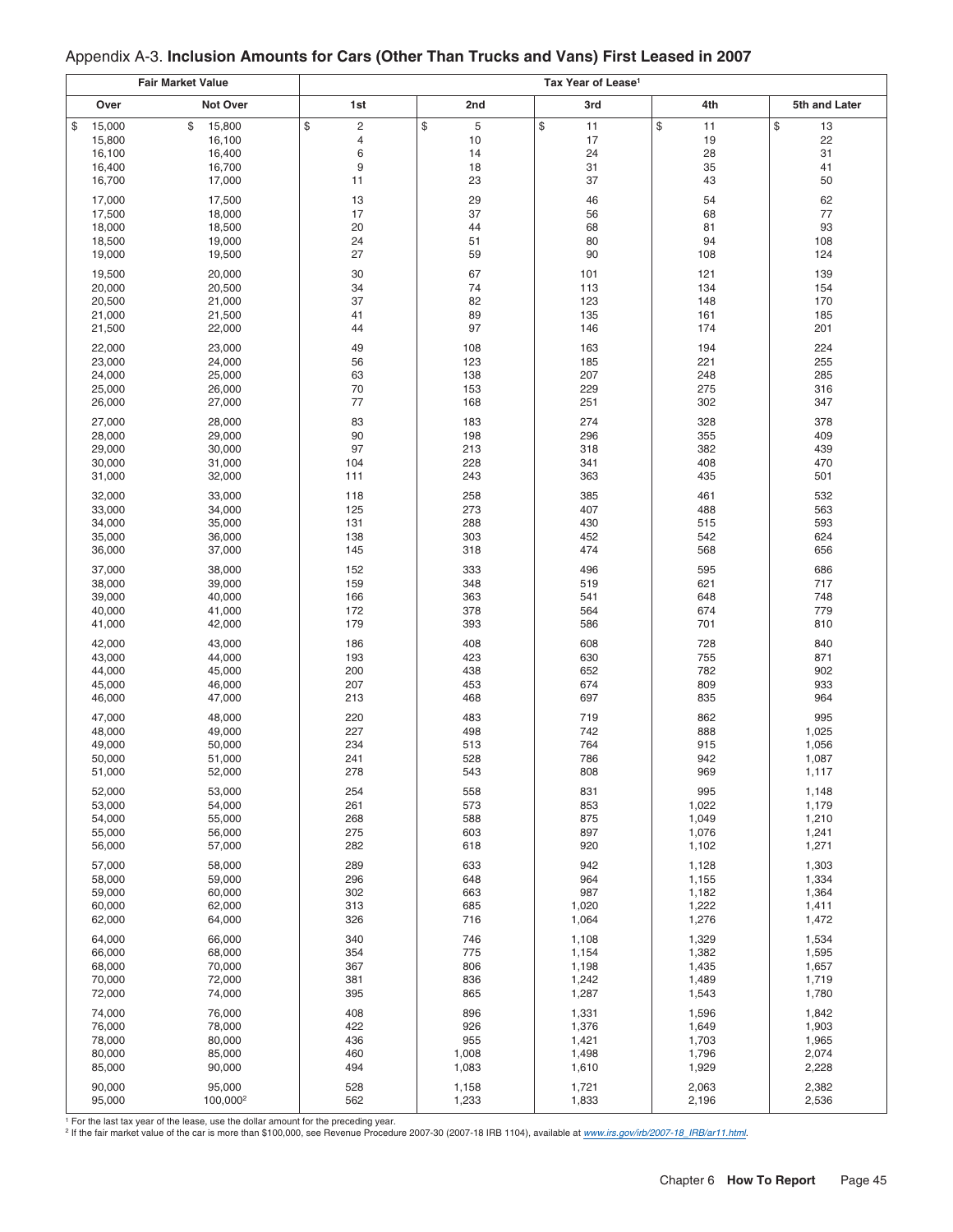|                  | <b>Fair Market Value</b> |            |            | Tax Year of Lease <sup>1</sup> |            |               |
|------------------|--------------------------|------------|------------|--------------------------------|------------|---------------|
| Over             | Not Over                 | 1st        | 2nd        | 3rd                            | 4th        | 5th and Later |
| \$<br>18,500     | \$<br>19,000             | \$<br>20   | \$<br>42   | \$<br>62                       | \$<br>73   | \$<br>84      |
| 19,000           | 19,500                   | 22         | 47         | 71                             | 83         | 94            |
| 19,500           | 20,000                   | 25         | 53         | 78                             | 93         | 106           |
| 20,000           | 20,500                   | 27         | 58         | 87                             | 102        | 117           |
| 20,500           | 21,000                   | 30         | 63         | 95                             | 112        | 128           |
| 21,000           | 21,500                   | 32         | 69         | 103                            | 122        | 139           |
| 21,500           | 22,000                   | 34         | 75         | 111                            | 131        | 151           |
| 22,000           | 23,000                   | 38         | 83         | 123                            | 146        | 167           |
| 23,000           | 24,000                   | 43         | 94         | 139                            | 165        | 190           |
| 24,000           | 25,000                   | 48         | 105        | 155                            | 185        | 212           |
| 25,000           | 26,000                   | 53         | 115        | 172                            | 204        | 235           |
| 26,000           | 27,000                   | 58         | 126        | 188                            | 223        | 257           |
| 27,000           | 28,000                   | 63         | 137        | 204                            | 243        | 279           |
| 28,000           | 29,000                   | 68         | 148        | 220                            | 262        | 302           |
| 29,000           | 30,000                   | 73         | 159        | 236                            | 282        | 324           |
|                  |                          |            |            |                                |            |               |
| 30,000           | 31,000                   | 78         | 107        | 252                            | 301        | 347           |
| 31,000           | 32,000                   | 83         | 181        | 268                            | 321        | 368           |
| 32,000           | 33,000                   | 88         | 192        | 284                            | 340        | 391           |
| 33,000           | 34,000                   | 93         | 202        | 301                            | 359        | 414           |
| 34,000           | 35,000                   | 98         | 213        | 317                            | 379        | 436           |
| 35,000           | 36,000                   | 103        | 224        | 333                            | 398        | 459           |
| 36,000           | 37,000                   | 108        | 235        | 349                            | 418        | 481           |
| 37,000           | 38,000                   | 113        | 246        | 365                            | 437        | 503           |
| 38,000           | 39,000                   | 118        | 257        | 381                            | 457        | 525           |
| 39,000           | 40,000                   | 123        | 268        | 397                            | 476        | 548           |
| 40,000           | 41,000                   | 128        | 279        | 413                            | 495        | 571           |
| 41,000           | 42,000                   | 133        | 289        | 430                            | 515        | 593           |
| 42,000           | 43,000                   | 137        | 301        | 446                            | 534        | 615           |
| 43,000           | 44,000                   | 142        | 312        | 462                            | 553        | 638           |
| 44,000           | 45,000                   | 147        | 323        | 478                            | 573        | 659           |
| 45,000           | 46,000                   | 152        | 333        | 495                            | 592        | 682           |
| 46,000           | 47,000                   | 157        | 344        | 511                            | 611        | 705           |
| 47,000           | 48,000                   | 162        | 355        | 527                            | 631        | 727           |
| 48,000           | 49,000                   | 167        | 366        | 543                            | 650        | 750           |
| 49,000           | 50,000                   | 172        | 377        | 559                            | 670        | 772           |
|                  |                          |            |            |                                |            |               |
| 50,000           | 51,000                   | 177        | 388        | 575                            | 689        | 794           |
| 51,000           | 52,000                   | 182<br>187 | 399<br>410 | 591<br>607                     | 709<br>728 | 816           |
| 52,000<br>53,000 | 53,000<br>54,000         | 192        | 420        | 624                            | 747        | 839<br>862    |
| 54,000           | 55,000                   | 197        | 431        | 640                            | 767        | 884           |
|                  |                          |            |            |                                |            |               |
| 55,000           | 56,000                   | 202        | 442        | 657                            | 785        | 906           |
| 56,000           | 57,000                   | 207        | 453        | 673                            | 805        | 928           |
| 57,000<br>58,000 | 58,000                   | 212        | 464        | 689                            | 824        | 951           |
| 59,000           | 59,000<br>60,000         | 217<br>222 | 475<br>486 | 705<br>721                     | 844<br>863 | 973<br>996    |
|                  |                          |            |            |                                |            |               |
| 60,000           | 62,000                   | 229        | 502        | 746                            | 892        | 1,029         |
| 62,000           | 64,000                   | 239        | 524        | 778                            | 931        | 1,074         |
| 64,000           | 66,000                   | 249        | 546        | 810                            | 970        | 1,118         |
| 66,000           | 68,000                   | 259        | 567        | 843                            | 1,008      | 1,164         |
| 68,000           | 70,000                   | 269        | 589        | 875                            | 1,047      | 1,209         |
| 70,000           | 72,000                   | 279        | 611        | 907                            | 1,086      | 1,253         |
| 72,000           | 74,000                   | 289        | 633        | 939                            | 1,125      | 1,298         |
| 74,000           | 76,000                   | 299        | 654        | 972                            | 1,164      | 1,342         |
| 76,000           | 78,000                   | 309        | 676        | 1,004                          | 1,203      | 1,387         |
| 78,000           | 80,000                   | 319        | 698        | 1,036                          | 1,242      | 1,432         |
| 80,000           | 85,000                   | 336        | 736        | 1,093                          | 1,309      | 1,511         |
| 85,000           | 90,000                   | 361        | 791        | 1,173                          | 1,406      | 1,623         |
| 90,000           | 95,000                   | 386        | 845        | 1,255                          | 1,503      | 1,734         |
| 95,000           | 100,000 <sup>2</sup>     | 410        | 900        | 1,335                          | 1,600      | 1,846         |

### Appendix A-4. **Inclusion Amounts for Cars (Other Than Trucks and Vans) First Leased in 2008**

<sup>1</sup> For the last tax year of the lease, use the dollar amount for the preceding year.<br><sup>2</sup> If the fair market value of the car is more than \$100,000, see Revenue Procedure 2008-22 (2008-12 IRB 658), available at *www.irs.go*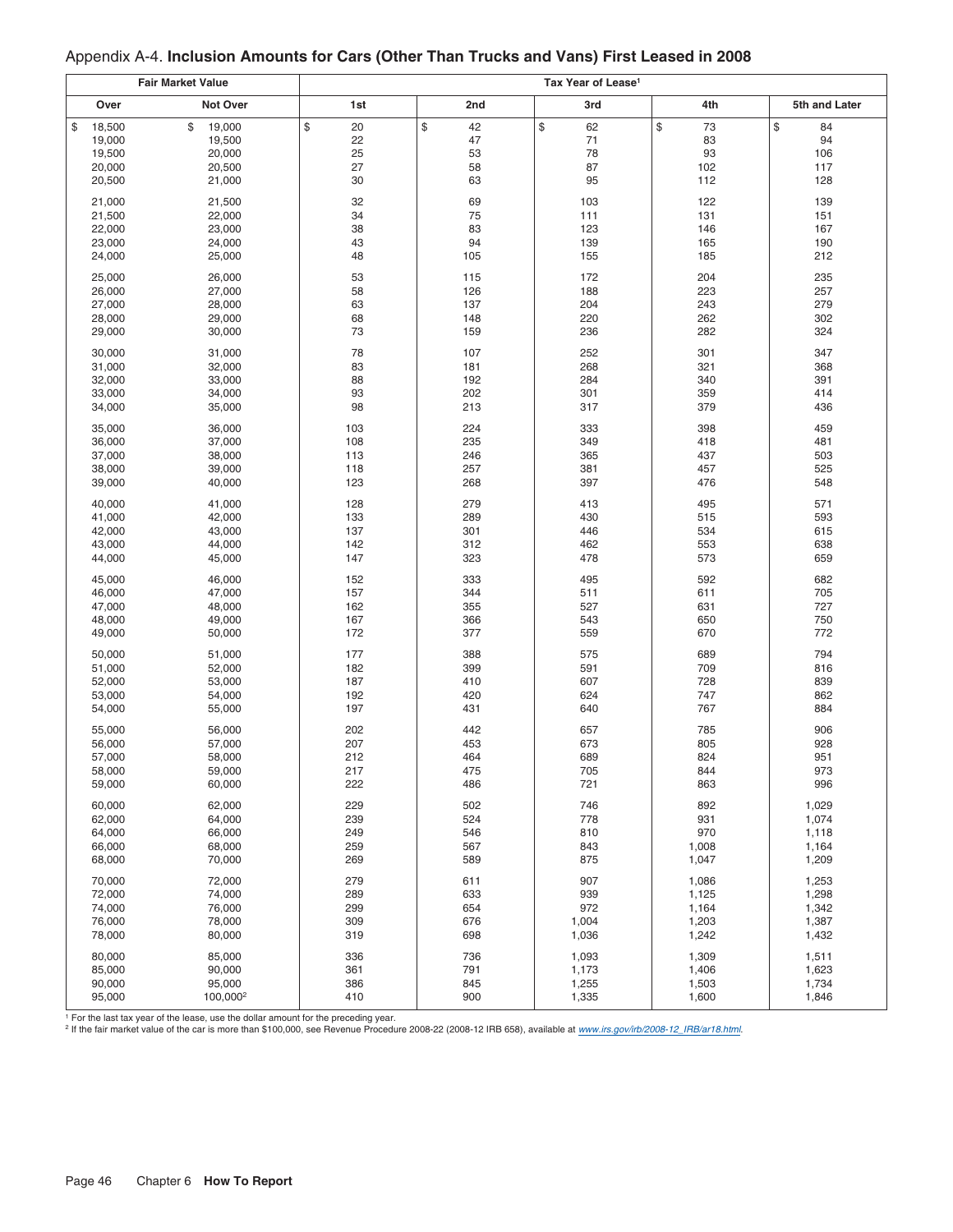|              | <b>Fair Market Value</b> |         |          | Tax Year of Lease <sup>1</sup> |          |               |
|--------------|--------------------------|---------|----------|--------------------------------|----------|---------------|
| Over         | Not Over                 | 1st     | 2nd      | 3rd                            | 4th      | 5th and Later |
| \$<br>18,500 | \$<br>19,000             | \$<br>9 | \$<br>19 | \$<br>28                       | \$<br>34 | \$<br>38      |
| 19,000       | 19,500                   | 10      | 21       | 32                             | 38       | 43            |
| 19,500       | 20,000                   | 11      | 24       | 36                             | 42       | 48            |
| 20,000       | 20,500                   | 12      | 27       | 39                             | 46       | 54            |
| 20,500       | 21,000                   | 13      | 29       | 43                             | 51       | 58            |
|              |                          |         |          |                                |          |               |
| 21,000       | 21,500                   | 15      | 31       | 47                             | 55       | 64            |
| 21,500       | 22,000                   | 16      | 34       | 50                             | 60       | 68            |
| 22,000       | 23,000                   | 17      | 38       | 56                             | 66       | 76            |
| 23,000       | 24,000                   | 20      | 42       | 64                             | 75       | 86            |
| 24,000       | 25,000                   | 22      | 47       | 71                             | 84       | 96            |
| 25,000       | 26,000                   | 24      | 52       | 78                             | 93       | 107           |
| 26,000       | 27,000                   | 26      | 58       | 85                             | 101      | 117           |
| 27,000       | 28,000                   | 29      | 62       | 93                             | 110      | 127           |
| 28,000       | 29,000                   | 31      | 67       | 100                            | 119      | 138           |
| 29,000       | 30,000                   | 33      | 72       | 108                            | 128      | 147           |
| 30,000       | 31,000                   | 35      | 77       | 115                            | 137      | 157           |
| 31,000       | 32,000                   | 38      | 82       | 122                            | 146      | 167           |
| 32,000       | 33,000                   | 40      | 87       | 129                            | 155      | 178           |
| 33,000       | 34,000                   | 42      | 92       | 137                            | 163      | 188           |
| 34,000       | 35,000                   | 44      | 97       | 144                            | 172      | 199           |
| 35,000       | 36,000                   | 47      | 102      | 151                            | 181      | 208           |
| 36,000       | 37,000                   | 49      | 107      | 159                            | 189      | 219           |
| 37,000       | 38,000                   | 51      | 112      | 166                            | 199      | 228           |
| 38,000       | 39,000                   | 53      | 117      | 173                            | 208      | 239           |
| 39,000       | 40,000                   | 56      | 122      | 180                            | 216      | 250           |
|              |                          |         |          |                                |          |               |
| 40,000       | 41,000                   | 58      | 127      | 188                            | 225      | 259           |
| 41,000       | 42,000                   | 60      | 132      | 195                            | 234      | 269           |
| 42,000       | 43,000                   | 62      | 137      | 203                            | 242      | 280           |
| 43,000       | 44,000                   | 65      | 141      | 210                            | 252      | 290           |
| 44,000       | 45,000                   | 67      | 146      | 218                            | 260      | 300           |
| 45,000       | 46,000                   | 69      | 151      | 225                            | 269      | 311           |
| 46,000       | 47,000                   | 71      | 157      | 232                            | 278      | 320           |
| 47,000       | 48,000                   | 74      | 161      | 240                            | 286      | 331           |
| 48,000       | 49,000                   | 76      | 166      | 247                            | 296      | 340           |
| 49,000       | 50,000                   | 78      | 171      | 255                            | 304      | 351           |
| 50,000       | 51,000                   | 80      | 176      | 262                            | 313      | 361           |
| 51,000       | 52,000                   | 83      | 181      | 269                            | 322      | 371           |
| 52,000       | 53,000                   | 85      | 186      | 276                            | 331      | 381           |
| 53,000       | 54,000                   | 87      | 191      | 284                            | 339      | 392           |
| 54,000       | 55,000                   | 89      | 196      | 291                            | 349      | 401           |
| 55,000       | 56,000                   | 92      | 201      | 298                            | 357      | 412           |
| 56,000       | 57,000                   | 94      | 206      | 306                            | 365      | 423           |
| 57,000       | 58,000                   | 96      | 211      | 313                            | 375      | 432           |
| 58,000       | 59,000                   | 98      | 216      | 320                            | 384      | 442           |
| 59,000       | 60,000                   | 101     | 221      | 327                            | 393      | 452           |
| 60,000       | 62,000                   | 104     | 228      | 339                            | 406      | 467           |
| 62,000       | 64,000                   | 109     | 238      | 353                            | 424      | 488           |
| 64,000       | 66,000                   | 113     | 248      | 368                            | 441      | 509           |
| 66,000       | 68,000                   | 118     | 258      | 382                            | 459      | 529           |
| 68,000       | 70,000                   | 122     | 268      | 397                            | 476      | 550           |
| 70,000       | 72,000                   | 127     | 277      | 413                            | 493      | 570           |
| 72,000       | 74,000                   | 131     | 288      | 427                            | 511      | 590           |
| 74,000       | 76,000                   | 136     | 297      | 442                            | 529      | 610           |
| 76,000       | 78,000                   | 140     | 307      | 457                            | 546      | 631           |
| 78,000       | 80,000                   | 145     | 317      | 471                            | 564      | 651           |
| 80,000       | 85,000                   | 152     | 335      | 497                            | 595      | 686           |
| 85,000       | 90,000                   | 164     | 359      | 534                            | 639      | 737           |
| 90,000       | 95,000                   | 175     | 384      | 570                            | 683      | 789           |
| 95,000       | 100,000 <sup>2</sup>     | 186     | 409      | 607                            | 727      | 839           |

### Appendix A-5. **Inclusion Amounts for Cars (Other Than Trucks and Vans) First Leased in 2009**

<sup>1</sup> For the last tax year of the lease, use the dollar amount for the preceding year.<br><sup>2</sup> If the fair market value of the car is more than \$100,000, see Revenue Procedure 2009-24 (2009-17 IRB 885), available at *www.irs.go*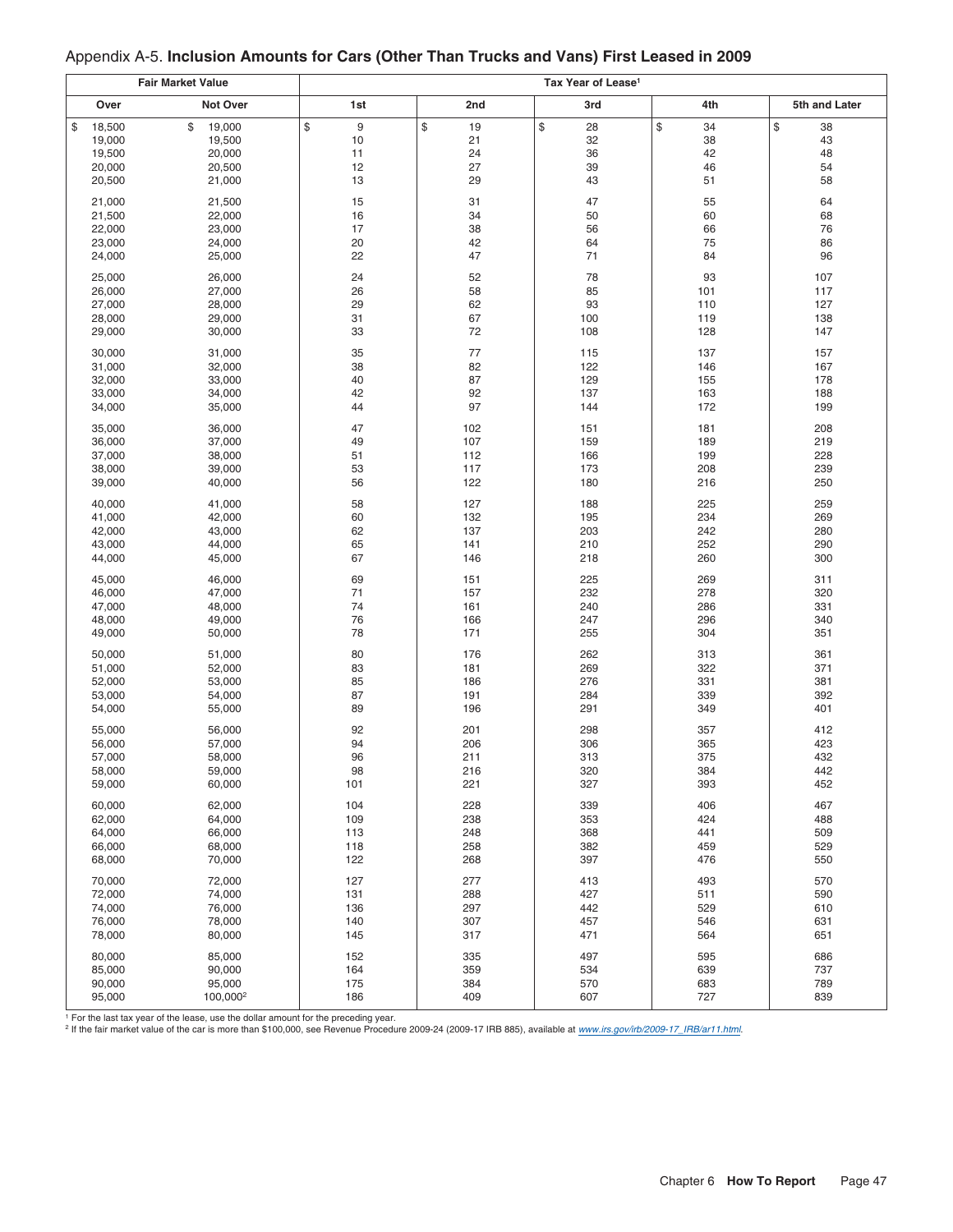|                  | <b>Fair Market Value</b> |                      | Tax Year of Lease <sup>1</sup> |            |            |               |  |  |  |
|------------------|--------------------------|----------------------|--------------------------------|------------|------------|---------------|--|--|--|
| Over             | Not Over                 | 1st                  | 2nd                            | 3rd        | 4th        | 5th and Later |  |  |  |
| \$<br>18,500     | \$<br>19,000             | \$<br>$\overline{7}$ | \$<br>15                       | \$<br>22   | \$<br>26   | \$<br>31      |  |  |  |
| 19,000           | 19,500                   | 8                    | 17                             | 25         | 30         | 35            |  |  |  |
| 19,500           | 20,000                   | 9                    | 19                             | 29         | 34         | 39            |  |  |  |
| 20,000           | 20,500                   | 10                   | 21                             | 32         | 38         | 44            |  |  |  |
| 20,500           | 21,000                   | 11                   | 23                             | 35         | 42         | 48            |  |  |  |
|                  |                          |                      |                                |            |            |               |  |  |  |
| 21,000           | 21,500                   | 12                   | 26                             | 38         | 45         | 53            |  |  |  |
| 21,500           | 22,000                   | 13                   | 28                             | 41         | 50         | 57            |  |  |  |
| 22,000           | 23,000                   | 14                   | 31                             | 46         | 56         | 63            |  |  |  |
| 23,000           | 24,000                   | 16                   | 36                             | 52         | 63         | 73            |  |  |  |
| 24,000           | 25,000                   | 18                   | 40                             | 59         | 71         | 81            |  |  |  |
| 25,000           | 26,000                   | 20                   | 44                             | 66         | 78         | 90            |  |  |  |
| 26,000           | 27,000                   | 22                   | 49                             | 71         | 86         | 100           |  |  |  |
| 27,000           | 28,000                   | 24                   | 53                             | 78         | 94         | 108           |  |  |  |
| 28,000           | 29,000                   | 26                   | 57                             | 85         | 101        | 118           |  |  |  |
| 29,000           | 30,000                   | 28                   | 61                             | 92         | 109        | 126           |  |  |  |
|                  |                          |                      |                                |            |            |               |  |  |  |
| 30,000           | 31,000                   | 30                   | 66                             | 97         | 117        | 135           |  |  |  |
| 31,000           | 32,000                   | 32                   | 70                             | 104        | 125        | 144           |  |  |  |
| 32,000           | 33,000                   | 34                   | 74                             | 111        | 132        | 153           |  |  |  |
| 33,000           | 34,000                   | 36                   | 79                             | 117        | 140        | 161           |  |  |  |
| 34,000           | 35,000                   | 38                   | 83                             | 123        | 148        | 171           |  |  |  |
| 35,000           | 36,000                   | 40                   | 87                             | 130        | 156        | 179           |  |  |  |
| 36,000           | 37,000                   | 42                   | 92                             | 136        | 163        | 188           |  |  |  |
| 37,000           | 38,000                   | 44                   | 96                             | 143        | 170        | 198           |  |  |  |
| 38,000           | 39,000                   | 46                   | 100                            | 149        | 179        | 206           |  |  |  |
| 39,000           | 40,000                   | 48                   | 105                            | 155        | 186        | 215           |  |  |  |
|                  |                          |                      |                                |            |            |               |  |  |  |
| 40,000           | 41,000                   | 50                   | 109                            | 162        | 194        | 224           |  |  |  |
| 41,000           | 42,000                   | 52                   | 113                            | 169        | 201        | 233           |  |  |  |
| 42,000           | 43,000                   | 54                   | 118                            | 174        | 210        | 241           |  |  |  |
| 43,000           | 44,000                   | 56                   | 122                            | 181        | 217        | 251           |  |  |  |
| 44,000           | 45,000                   | 58                   | 126                            | 188        | 225        | 259           |  |  |  |
| 45,000           | 46,000                   | 60                   | 131                            | 194        | 232        | 269           |  |  |  |
| 46,000           | 47,000                   | 61                   | 135                            | 201        | 240        | 277           |  |  |  |
| 47,000           | 48,000                   | 63                   | 140                            | 207        | 248        | 286           |  |  |  |
| 48,000           | 49,000                   | 65                   | 144                            | 213        | 256        | 295           |  |  |  |
| 49,000           | 50,000                   | 67                   | 148                            | 220        | 263        | 304           |  |  |  |
|                  |                          |                      |                                |            |            |               |  |  |  |
| 50,000           | 51,000                   | 69                   | 153                            | 226        | 271        | 313           |  |  |  |
| 51,000           | 52,000                   | 71                   | 157                            | 232        | 279        | 322           |  |  |  |
| 52,000           | 53,000                   | 73                   | 161                            | 239        | 287        | 331           |  |  |  |
| 53,000           | 54,000                   | 75                   | 166                            | 245        | 294        | 340           |  |  |  |
| 54,000           | 55,000                   | 77                   | 170                            | 252        | 302        | 348           |  |  |  |
| 55,000           | 56,000                   | 79                   | 174                            | 258        | 310        | 358           |  |  |  |
| 56,000           | 57,000                   | 81                   | 178                            | 265        | 318        | 366           |  |  |  |
| 57,000           | 58,000                   | 83                   | 183                            | 271        | 325        | 375           |  |  |  |
| 58,000           | 59,000                   | 85                   | 187                            | 278        | 333        | 384           |  |  |  |
| 59,000           | 60,000                   | 87                   | 191                            | 284        | 341        | 393           |  |  |  |
| 60,000           | 62,000                   | 90                   | 198                            | 294        | 352        | 406           |  |  |  |
| 62,000           | 64,000                   | 94                   | 207                            | 306        | 368        | 424           |  |  |  |
|                  |                          |                      |                                |            |            |               |  |  |  |
| 64,000<br>66,000 | 66,000<br>68,000         | 98<br>102            | 215<br>224                     | 320<br>332 | 382<br>398 | 443<br>460    |  |  |  |
|                  |                          |                      |                                |            |            |               |  |  |  |
| 68,000           | 70,000                   | 106                  | 232                            | 346        | 413        | 478           |  |  |  |
| 70,000           | 72,000                   | 110                  | 241                            | 358        | 429        | 496           |  |  |  |
| 72,000           | 74,000                   | 114                  | 250                            | 371        | 444        | 513           |  |  |  |
| 74,000           | 76,000                   | 118                  | 258                            | 384        | 460        | 531           |  |  |  |
| 76,000           | 78,000                   | 122                  | 267                            | 396        | 476        | 549           |  |  |  |
| 78,000           | 80,000                   | 126                  | 276                            | 409        | 491        | 566           |  |  |  |
| 80,000           | 85,000                   | 132                  | 291                            | 432        | 518        | 598           |  |  |  |
| 85,000           | 90,000                   | 142                  | 313                            | 464        | 556        | 643           |  |  |  |
| 90,000           | 95,000                   | 152                  | 334                            | 497        | 594        | 687           |  |  |  |
| 95,000           | 100,000 <sup>2</sup>     | 162                  | 356                            | 528        | 634        | 731           |  |  |  |
|                  |                          |                      |                                |            |            |               |  |  |  |
|                  |                          |                      |                                |            |            |               |  |  |  |

### Appendix A-6. **Inclusion Amounts for Cars (Other Than Trucks and Vans) First Leased in 2010**

<sup>1</sup> For the last tax year of the lease, use the dollar amount for the preceding year.<br><sup>2</sup> If the fair market value of the car is more than \$100,000, see Revenue Procedure 2010-18 (2010-9 IRB 427), available at *www.irs.gov*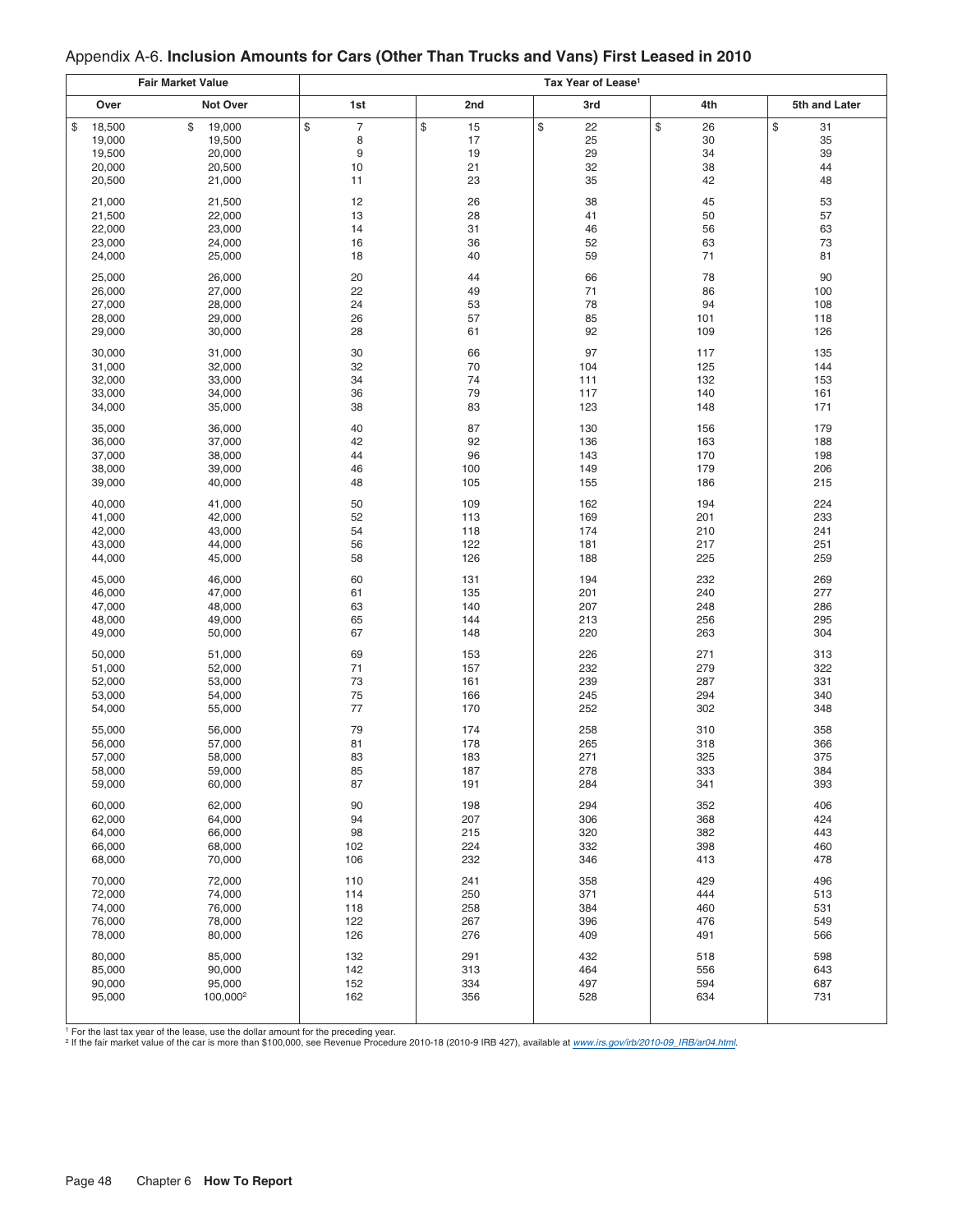|              |                          | Tax Year of Lease <sup>1</sup>      |                                     |                                     |                                     |                                     |  |  |  |  |  |
|--------------|--------------------------|-------------------------------------|-------------------------------------|-------------------------------------|-------------------------------------|-------------------------------------|--|--|--|--|--|
|              | <b>Fair Market Value</b> | For Lease Term<br>Beginning in 2001 | For Lease Term<br>Beginning in 2002 | For Lease Term<br>Beginning in 2003 | For Lease Term<br>Beginning in 2004 | For Lease Term<br>Beginning in 2005 |  |  |  |  |  |
| Over         | Not Over                 | 5th and Later                       | 5th and Later                       | 5th and Later                       | 5th and Later                       | 5th and Later                       |  |  |  |  |  |
| \$<br>15,500 | \$<br>15,800             | $$\mathbb{S}$$<br>11                | \$<br>6                             | \$<br>0                             | \$<br>0                             | \$<br>$\pmb{0}$                     |  |  |  |  |  |
| 15,800       | 16,100                   | 22                                  | 13                                  | 0                                   | 0                                   | $\pmb{0}$                           |  |  |  |  |  |
| 16,100       | 16,400                   | 33                                  | 19                                  | 0                                   | 0                                   | $\mathbf 0$                         |  |  |  |  |  |
| 16,400       | 16,700                   | 44                                  | 26                                  | $\mathbf 0$                         | 0                                   | $\mathbf 0$                         |  |  |  |  |  |
| 16,700       | 17,000                   | 56                                  | 31                                  | $\mathbf 0$                         | 0                                   | 11                                  |  |  |  |  |  |
| 17,000       | 17,500                   | 70                                  | 40                                  | $\mathbf 0$                         | 0                                   | 20                                  |  |  |  |  |  |
|              |                          | 89                                  | 50                                  | $\mathbf 0$                         | 0                                   | 30                                  |  |  |  |  |  |
| 17,500       | 18,000                   |                                     |                                     |                                     |                                     |                                     |  |  |  |  |  |
| 18,000       | 18,500                   | 107                                 | 61                                  | 0                                   | 30                                  | 40                                  |  |  |  |  |  |
| 18,500       | 19,000                   | 125                                 | 72                                  | 29                                  | 38                                  | 51                                  |  |  |  |  |  |
| 19,000       | 19,500                   | 143                                 | 82                                  | 36                                  | 47                                  | 61                                  |  |  |  |  |  |
| 19,500       | 20,000                   | 162                                 | 93                                  | 44                                  | 55                                  | 71                                  |  |  |  |  |  |
| 20,000       | 20,500                   | 181                                 | 103                                 | 52                                  | 63                                  | 81                                  |  |  |  |  |  |
| 20,500       | 21,000                   | 199                                 | 114                                 | 60                                  | 72                                  | 92                                  |  |  |  |  |  |
| 21,000       | 21,500                   | 217                                 | 123                                 | 67                                  | 80                                  | 103                                 |  |  |  |  |  |
| 21,500       | 22,000                   | 236                                 | 134                                 | 75                                  | 88                                  | 113                                 |  |  |  |  |  |
| 22,000       | 23,000                   | 263                                 | 150                                 | 86                                  | 100                                 | 129                                 |  |  |  |  |  |
|              |                          |                                     |                                     |                                     |                                     |                                     |  |  |  |  |  |
| 23,000       | 24,000                   | 300                                 | 171                                 | 102                                 | 117                                 | 149                                 |  |  |  |  |  |
| 24,000       | 25,000                   | 337                                 | 192                                 | 118                                 | 133                                 | 169                                 |  |  |  |  |  |
| 25,000       | 26,000                   | 373                                 | 213                                 | 133                                 | 149                                 | 190                                 |  |  |  |  |  |
| 26,000       | 27,000                   | 410                                 | 234                                 | 149                                 | 166                                 | 210                                 |  |  |  |  |  |
| 27,000       | 28,000                   | 447                                 | 255                                 | 165                                 | 183                                 | 231                                 |  |  |  |  |  |
| 28,000       | 29,000                   | 484                                 | 276                                 | 180                                 | 198                                 | 253                                 |  |  |  |  |  |
| 29,000       | 30,000                   | 520                                 | 296                                 | 196                                 | 215                                 | 272                                 |  |  |  |  |  |
|              |                          | 557                                 | 318                                 | 212                                 | 231                                 | 294                                 |  |  |  |  |  |
| 30,000       | 31,000                   |                                     |                                     |                                     |                                     |                                     |  |  |  |  |  |
| 31,000       | 32,000                   | 594                                 | 338                                 | 227                                 | 248                                 | 314                                 |  |  |  |  |  |
| 32,000       | 33,000                   | 631                                 | 360                                 | 242                                 | 264                                 | 335                                 |  |  |  |  |  |
| 33,000       | 34,000                   | 667                                 | 381                                 | 258                                 | 281                                 | 355                                 |  |  |  |  |  |
| 34,000       | 35,000                   | 705                                 | 402                                 | 273                                 | 298                                 | 376                                 |  |  |  |  |  |
| 35,000       | 36,000                   | 741                                 | 422                                 | 289                                 | 314                                 | 397                                 |  |  |  |  |  |
| 36,000       | 37,000                   | 778                                 | 443                                 | 305                                 | 330                                 | 418                                 |  |  |  |  |  |
| 37,000       | 38,000                   | 815                                 | 464                                 | 320                                 | 346                                 | 438                                 |  |  |  |  |  |
|              |                          |                                     |                                     |                                     |                                     |                                     |  |  |  |  |  |
| 38,000       | 39,000                   | 851                                 | 485                                 | 336                                 | 364                                 | 459                                 |  |  |  |  |  |
| 39,000       | 40,000                   | 888                                 | 506                                 | 352                                 | 379                                 | 480                                 |  |  |  |  |  |
| 40,000       | 41,000                   | 925                                 | 527                                 | 367                                 | 396                                 | 500                                 |  |  |  |  |  |
| 41,000       | 42,000                   | 962                                 | 549                                 | 383                                 | 412                                 | 521                                 |  |  |  |  |  |
| 42,000       | 43,000                   | 998                                 | 570                                 | 398                                 | 429                                 | 542                                 |  |  |  |  |  |
| 43,000       | 44,000                   | 1,036                               | 590                                 | 414                                 | 445                                 | 562                                 |  |  |  |  |  |
| 44,000       | 45,000                   | 1,072                               | 611                                 | 429                                 | 462                                 | 583                                 |  |  |  |  |  |
| 45,000       | 46,000                   | 1,108                               | 632                                 | 445                                 | 479                                 | 603                                 |  |  |  |  |  |
| 46,000       | 47,000                   | 1,145                               | 653                                 | 460                                 | 495                                 | 624                                 |  |  |  |  |  |
| 47,000       | 48,000                   | 1,183                               | 674                                 | 476                                 | 511                                 | 645                                 |  |  |  |  |  |
|              |                          |                                     |                                     |                                     |                                     |                                     |  |  |  |  |  |
| 48,000       | 49,000                   | 1,219                               | 695                                 | 492                                 | 527                                 | 666                                 |  |  |  |  |  |
| 49,000       | 50,000                   | 1,256                               | 717                                 | 507                                 | 544                                 | 687                                 |  |  |  |  |  |
| 50,000       | 51,000                   | 1,293                               | 737                                 | 523                                 | 560                                 | 707                                 |  |  |  |  |  |
| 51,000       | 52,000                   | 1,330                               | 758                                 | 538                                 | 577                                 | 728                                 |  |  |  |  |  |
| 52,000       | 53,000                   | 1,366                               | 779                                 | 554                                 | 593                                 | 748                                 |  |  |  |  |  |
| 53,000       | 54,000                   | 1,403                               | 800                                 | 570                                 | 610                                 | 769                                 |  |  |  |  |  |
| 54,000       | 55,000                   | 1,439                               | 821                                 | 585                                 | 626                                 | 789                                 |  |  |  |  |  |
| 55,000       | 56,000                   | 1,476                               | 842                                 | 601                                 | 643                                 | 811                                 |  |  |  |  |  |
| 56,000       | 57,000                   | 1,514                               | 863                                 | 617                                 | 659                                 | 830                                 |  |  |  |  |  |
| 57,000       | 58,000                   | 1,550                               | 883                                 | 632                                 | 675                                 | 852                                 |  |  |  |  |  |
|              |                          |                                     |                                     |                                     |                                     |                                     |  |  |  |  |  |
| 58,000       | 59,000                   | 1,586                               | 905                                 | 647                                 | 691                                 | 873                                 |  |  |  |  |  |
| 59,000       | 60,000                   | 1,624                               | 925                                 | 663                                 | 708                                 | 893                                 |  |  |  |  |  |
| 60,000       | 62,000                   | 1,678                               | 957                                 | 687                                 | 733                                 | 924                                 |  |  |  |  |  |
| 62,000       | 64,000                   | 1,752                               | 999                                 | 717                                 | 766                                 | 966                                 |  |  |  |  |  |
| 64,000       | 66,000                   | 1,825                               | 1,041                               | 749                                 | 798                                 | 1,007                               |  |  |  |  |  |
| 66,000       | 68,000                   | 1,900                               | 1,083                               | 780                                 | 832                                 | 1,048                               |  |  |  |  |  |
| 68,000       | 70,000                   | 1,972                               | 1,125                               | 811                                 | 864                                 | 1,089                               |  |  |  |  |  |
| 70,000       | 72,000                   | 2,047                               | 1,166                               | 842                                 | 897                                 | 1,131                               |  |  |  |  |  |
| 72,000       | 74,000                   | 2,120                               | 1,208                               | 873                                 | 931                                 | 1,172                               |  |  |  |  |  |
|              |                          |                                     |                                     |                                     |                                     |                                     |  |  |  |  |  |

74,000 76,000<sup>2</sup> 2,193 1,250 905 963 1,213

### Appendix B-1. **Inclusion Amounts for Trucks and Vans First Leased in 2001 through 2005**

<sup>1</sup> For the last tax year of the lease, use the dollar amount for the preceding year. <sup>2</sup> If the fair market value of the car is more than \$76,000 or less than \$15,501, see the document listed for the first year of the lease.

For 2001, Revenue Procedure 2001-19 (2001-9 IRB 732), available at www.irs.gov/pub/irs-irbs/irb01-09.pdf.

For 2002, Revenue Procedure 2002-14 (2002-5 IRB 450), available at <u>www.irs.*gov/pub/irs-irbs/irb02-05.pdf.*<br>For 2003, Revenue Procedure 2003-75 (2003-45 IRB 1018), available at *www.irs.gov/irb/2003-45\_IRB/ar14.html.*<br>For</u>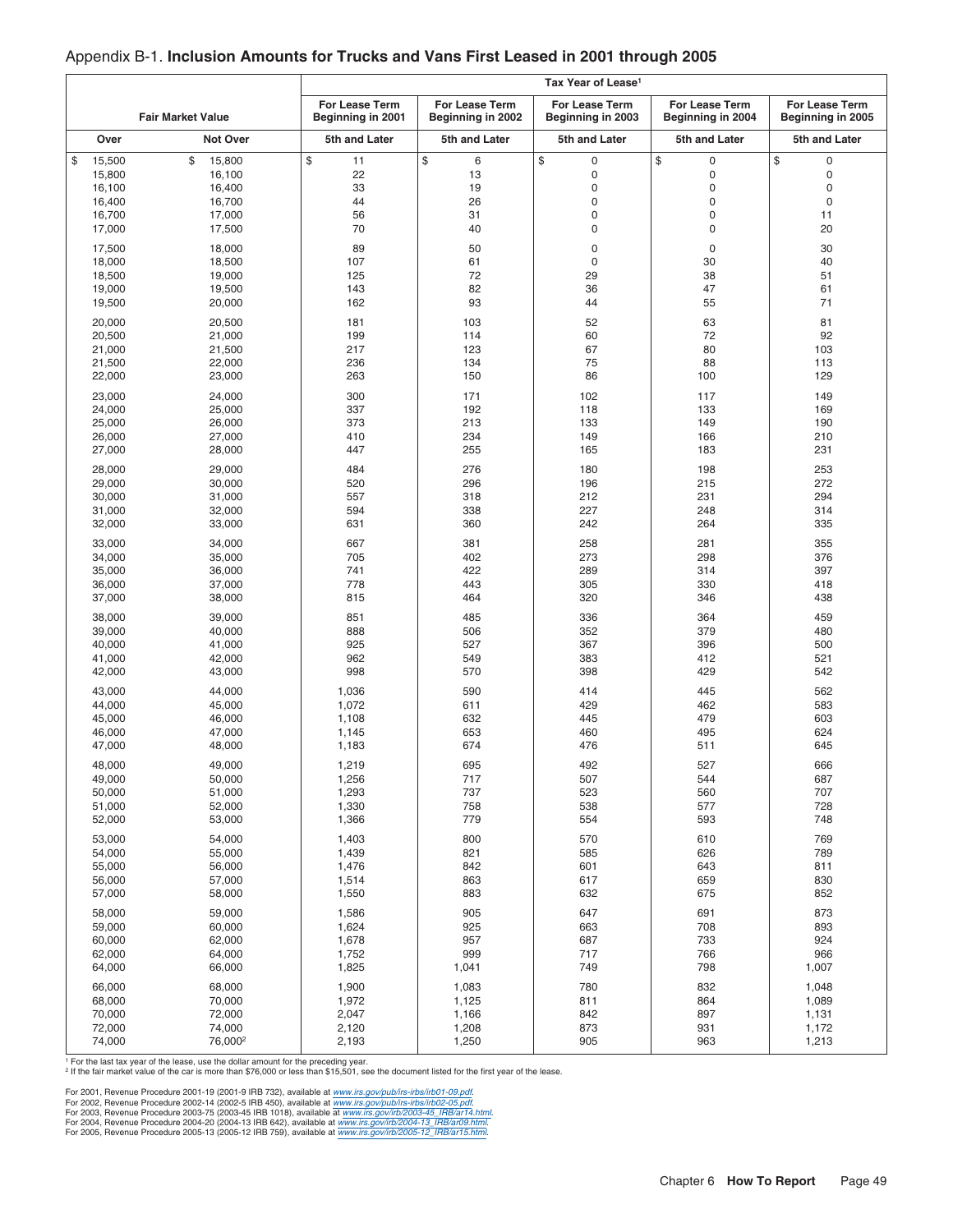|              | <b>Fair Market Value</b> | Tax Year of Lease <sup>1</sup> |         |          |          |               |  |
|--------------|--------------------------|--------------------------------|---------|----------|----------|---------------|--|
| Over         | Not Over                 | 1st                            | 2nd     | 3rd      | 4th      | 5th and Later |  |
| \$<br>16,700 | \$<br>17,000             | \$<br>4                        | \$<br>8 | \$<br>12 | \$<br>14 | \$<br>16      |  |
| 17,000       | 17,500                   | 6                              | 14      | 20       | 24       | 29            |  |
| 17,500       | 18,000                   | $\boldsymbol{9}$               | 21      | 31       | 37       | 43            |  |
| 18,000       | 18,500                   | 13                             | 28      | 42       | 49       | 58            |  |
| 18,500       | 19,000                   | 16                             | 36      | 52       | 62       | 72            |  |
|              |                          |                                |         |          |          |               |  |
| 19,000       | 19,500                   | 19                             | 43      | 63       | 75       | 87            |  |
| 19,500       | 20,000                   | 23                             | 50      | 73       | 88       | 102           |  |
| 20,000       | 20,500                   | 26                             | 57      | 84       | 101      | 116           |  |
| 20,500       | 21,000                   | 29                             | 64      | 95       | 113      | 131           |  |
| 21,000       | 21,500                   | 32                             | 72      | 105      | 126      | 146           |  |
| 21,500       | 22,000                   | 36                             | 78      | 116      | 139      | 161           |  |
| 22,000       | 23,000                   | 41                             | 89      | 132      | 158      | 183           |  |
|              |                          |                                |         |          |          |               |  |
| 23,000       | 24,000                   | 47                             | 104     | 153      | 183      | 213           |  |
| 24,000       | 25,000                   | 54                             | 118     | 174      | 209      | 242           |  |
| 25,000       | 26,000                   | 60                             | 132     | 196      | 235      | 271           |  |
| 26,000       | 27,000                   | 67                             | 146     | 217      | 261      | 300           |  |
| 27,000       | 28,000                   | 73                             | 161     | 238      | 286      | 330           |  |
| 28,000       | 29,000                   | 80                             | 175     | 260      | 311      | 359           |  |
| 29,000       | 30,000                   | 86                             | 190     | 281      | 336      | 389           |  |
| 30,000       | 31,000                   | 93                             | 204     | 302      | 362      | 418           |  |
|              |                          |                                |         |          |          |               |  |
| 31,000       | 32,000                   | 99                             | 219     | 323      | 388      | 447           |  |
| 32,000       | 33,000                   | 106                            | 233     | 344      | 413      | 478           |  |
| 33,000       | 34,000                   | 112                            | 247     | 366      | 439      | 506           |  |
| 34,000       | 35,000                   | 119                            | 261     | 387      | 465      | 536           |  |
| 35,000       | 36,000                   | 125                            | 276     | 408      | 490      | 566           |  |
|              |                          |                                |         |          |          |               |  |
| 36,000       | 37,000                   | 132                            | 290     | 430      | 515      | 595           |  |
| 37,000       | 38,000                   | 139                            | 304     | 451      | 541      | 624           |  |
| 38,000       | 39,000                   | 145                            | 319     | 472      | 566      | 654           |  |
| 39,000       | 40,000                   | 152                            | 333     | 493      | 592      | 684           |  |
| 40,000       | 41,000                   | 158                            | 347     | 515      | 618      | 712           |  |
|              |                          |                                |         |          |          |               |  |
| 41,000       | 42,000                   | 165                            | 362     | 536      | 642      | 743           |  |
| 42,000       | 43,000                   | 171                            | 376     | 557      | 669      | 772           |  |
| 43,000       | 44,000                   | 178                            | 390     | 579      | 694      | 801           |  |
| 44,000       | 45,000                   | 184                            | 405     | 600      | 719      | 831           |  |
| 45,000       | 46,000                   | 191                            | 419     | 621      | 745      | 860           |  |
| 46,000       | 47,000                   | 197                            | 434     | 642      | 770      | 890           |  |
| 47,000       | 48,000                   | 204                            | 448     | 663      | 796      | 919           |  |
| 48,000       | 49,000                   | 210                            | 462     | 685      | 822      | 948           |  |
| 49,000       | 50,000                   | 217                            | 476     | 707      | 847      | 977           |  |
| 50,000       | 51,000                   | 224                            | 490     | 728      | 872      | 1,008         |  |
|              |                          |                                |         |          |          |               |  |
| 51,000       | 52,000                   | 230                            | 505     | 749      | 898      | 1,037         |  |
| 52,000       | 53,000                   | 237                            | 519     | 770      | 924      | 1,066         |  |
| 53,000       | 54,000                   | 243                            | 534     | 791      | 949      | 1,096         |  |
| 54,000       | 55,000                   | 250                            | 548     | 813      | 974      | 1,125         |  |
| 55,000       | 56,000                   | 256                            | 563     | 833      | 1,000    | 1,155         |  |
|              |                          |                                |         |          |          |               |  |
| 56,000       | 57,000                   | 263                            | 577     | 855      | 1,025    | 1,184         |  |
| 57,000       | 58,000                   | 269                            | 591     | 877      | 1,051    | 1,213         |  |
| 58,000       | 59,000                   | 276                            | 605     | 898      | 1,077    | 1,243         |  |
| 59,000       | 60,000                   | 282                            | 620     | 919      | 1,102    | 1,272         |  |
| 60,000       | 62,000                   | 292                            | 641     | 951      | 1,141    | 1,316         |  |
| 62,000       | 64,000                   | 305                            | 670     | 994      | 1,191    | 1,375         |  |
| 64,000       | 66,000                   | 318                            | 699     | 1,036    | 1,242    | 1,435         |  |
|              |                          |                                |         |          |          |               |  |
| 66,000       | 68,000                   | 331                            | 728     | 1,078    | 1,293    | 1,494         |  |
| 68,000       | 70,000                   | 344                            | 756     | 1,121    | 1,345    | 1,552         |  |
| 70,000       | 72,000                   | 358                            | 784     | 1,164    | 1,395    | 1,612         |  |
| 72,000       | 74,000                   | 371                            | 813     | 1,206    | 1,447    | 1,670         |  |
| 74,000       | 76,000                   | 384                            | 842     | 1,249    | 1,497    | 1,729         |  |
| 76,000       | 78,000                   | 397                            | 871     | 1,291    | 1,548    | 1,788         |  |
| 78,000       | 80,000                   | 410                            | 899     | 1,334    | 1,600    | 1,846         |  |
| 80,000       | 85,000                   | 433                            | 949     | 1,409    | 1,688    | 1,950         |  |
|              |                          |                                |         |          |          |               |  |
| 85,000       | 90,000                   | 465                            | 1,021   | 1,515    | 1,816    | 2,098         |  |
| 90,000       | 95,000                   | 498                            | 1,093   | 1,621    | 1,944    | 2,244         |  |
| 95,000       | 100,000 <sup>2</sup>     | 531                            | 1,164   | 1,728    | 2,071    | 2,392         |  |

### Appendix B-2. **Inclusion Amounts for Trucks and Vans First Leased in 2006**

<sup>1</sup> For the last year of the lease, use the dollar amount for the preceding year.<br><sup>2</sup> If the fair market value of the car is more than \$100,000, see Revenue Procedure 2006-18 (2006-12 IRB 645), available at *www.irs.gov/ir*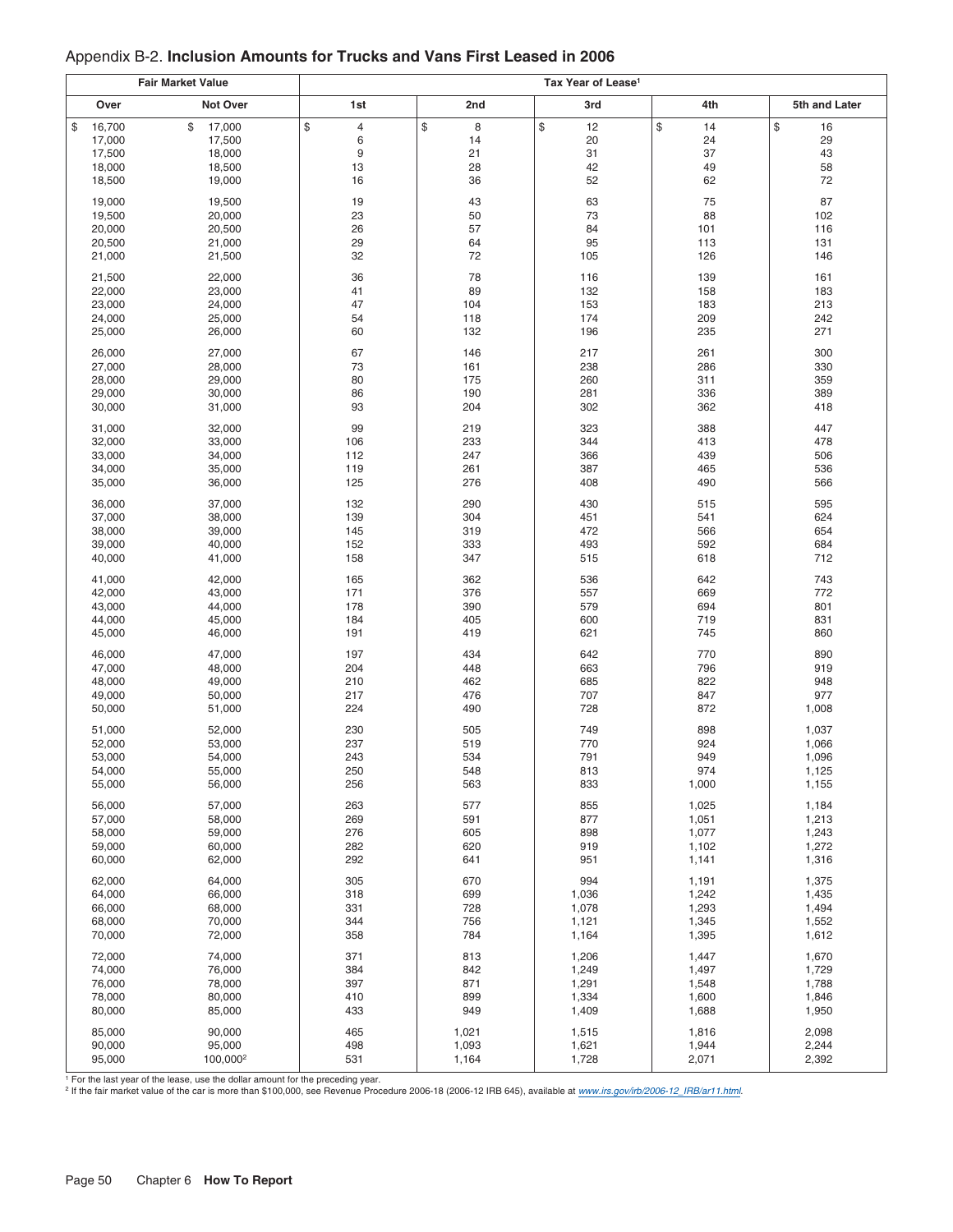|              | <b>Fair Market Value</b> | Tax Year of Lease <sup>1</sup> |                      |         |          |               |
|--------------|--------------------------|--------------------------------|----------------------|---------|----------|---------------|
| Over         | Not Over                 | 1st                            | 2nd                  | 3rd     | 4th      | 5th and Later |
| \$<br>16,400 | \$<br>16,700             | \$<br>$\sqrt{2}$               | \$<br>$\overline{4}$ | \$<br>8 | \$<br>10 | \$<br>11      |
| 16,700       | 17,000                   | 4                              | 9                    | 15      | 17       | 21            |
| 17,000       | 17,500                   | 6                              | 15                   | 24      | 28       | 33            |
| 17,500       | 18,000                   | 10                             | 22                   | 35      | 42       | 48            |
| 18,000       | 18,500                   | 13                             | 30                   | 46      | 55       | 64            |
|              |                          |                                |                      |         |          |               |
| 18,500       | 19,000                   | 17                             | 37                   | 57      | 69       | 79            |
| 19,000       | 19,500                   | 20                             | 45                   | 68      | 82       | 94            |
| 19,500       | 20,000                   | 24                             | 52                   | 80      | 95       | 109           |
| 20,000       | 20,500                   | 27                             | 60                   | 90      | 109      | 125           |
| 20,500       | 21,000                   | 30                             | 67                   | 102     | 122      | 141           |
| 21,000       | 21,500                   | 34                             | 75                   | 113     | 135      | 156           |
| 21,500       |                          | 37                             | 82                   | 124     | 149      | 171           |
|              | 22,000                   |                                |                      |         |          |               |
| 22,000       | 23,000                   | 42                             | 94                   | 140     | 169      | 194           |
| 23,000       | 24,000                   | 49                             | 109                  | 163     | 195      | 225           |
| 24,000       | 25,000                   | 56                             | 123                  | 186     | 222      | 256           |
| 25,000       | 26,000                   | 63                             | 138                  | 208     | 249      | 286           |
| 26,000       | 27,000                   | 70                             | 153                  | 230     | 276      | 317           |
| 27,000       | 28,000                   | 77                             | 168                  | 252     | 302      | 349           |
| 28,000       | 29,000                   | 83                             | 184                  | 274     | 329      | 379           |
| 29,000       | 30,000                   | 90                             | 199                  | 296     | 356      | 410           |
|              |                          |                                |                      |         |          |               |
| 30,000       | 31,000                   | 97                             | 214                  | 318     | 383      | 440           |
| 31,000       | 32,000                   | 104                            | 228                  | 342     | 408      | 472           |
| 32,000       | 33,000                   | 111                            | 243                  | 364     | 435      | 503           |
| 33,000       | 34,000                   | 118                            | 258                  | 386     | 462      | 534           |
| 34,000       | 35,000                   | 125                            | 273                  | 408     | 489      | 564           |
| 35,000       | 36,000                   | 131                            | 289                  | 430     | 515      | 595           |
| 36,000       | 37,000                   | 138                            | 304                  | 452     | 542      | 626           |
|              |                          |                                |                      |         |          |               |
| 37,000       | 38,000                   | 145                            | 318                  | 475     | 569      | 657           |
| 38,000       | 39,000                   | 152                            | 333                  | 497     | 596      | 688           |
| 39,000       | 40,000                   | 159                            | 348                  | 520     | 622      | 718           |
| 40,000       | 41,000                   | 166                            | 363                  | 542     | 649      | 749           |
| 41,000       | 42,000                   | 172                            | 379                  | 563     | 676      | 780           |
| 42,000       | 43,000                   | 179                            | 397                  | 586     | 702      | 811           |
| 43,000       | 44,000                   | 186                            | 409                  | 608     | 729      | 842           |
| 44,000       | 45,000                   | 193                            | 423                  | 631     | 756      | 872           |
|              |                          |                                |                      |         |          |               |
| 45,000       | 46,000                   | 200                            | 438                  | 653     | 783      | 903           |
| 46,000       | 47,000                   | 207                            | 453                  | 675     | 810      | 934           |
| 47,000       | 48,000                   | 213                            | 469                  | 697     | 836      | 965           |
| 48,000       | 49,000                   | 220                            | 484                  | 719     | 863      | 996           |
| 49,000       | 50,000                   | 227                            | 499                  | 741     | 890      | 1,026         |
| 50,000       | 51,000                   | 234                            | 514                  | 764     | 916      | 1,057         |
| 51,000       | 52,000                   | 241                            | 528                  | 787     | 943      | 1,088         |
| 52,000       | 53,000                   | 248                            | 543                  | 809     | 969      | 1,119         |
| 53,000       | 54,000                   | 254                            | 559                  | 831     | 996      | 1,150         |
| 54,000       | 55,000                   | 261                            | 574                  | 853     | 1,023    | 1,180         |
| 55,000       | 56,000                   | 268                            | 589                  | 875     | 1,050    | 1,211         |
| 56,000       | 57,000                   | 275                            | 604                  | 897     | 1,076    | 1,243         |
|              |                          | 282                            |                      | 920     |          |               |
| 57,000       | 58,000                   |                                | 618                  |         | 1,103    | 1,273         |
| 58,000       | 59,000                   | 289                            | 633                  | 943     | 1,129    | 1,304         |
| 59,000       | 60,000                   | 296                            | 648                  | 965     | 1,156    | 1,335         |
| 60,000       | 62,000                   | 306                            | 671                  | 998     | 1,196    | 1,381         |
| 62,000       | 64,000                   | 319                            | 701                  | 1,043   | 1,249    | 1,443         |
| 64,000       | 66,000                   | 333                            | 731                  | 1,087   | 1,303    | 1,504         |
| 66,000       | 68,000                   | 347                            | 761                  | 1,131   | 1,357    | 1,566         |
| 68,000       | 70,000                   | 361                            | 791                  | 1,176   | 1,410    | 1,627         |
| 70,000       | 72,000                   | 374                            | 821                  | 1,221   | 1,463    | 1,689         |
| 72,000       | 74,000                   | 388                            | 851                  | 1,265   | 1,517    | 1,751         |
|              |                          |                                |                      |         |          |               |
| 74,000       | 76,000                   | 402                            | 881                  | 1,309   | 1,570    | 1,813         |
| 76,000       | 78,000                   | 415                            | 911                  | 1,354   | 1,624    | 1,874         |
| 78,000       | 80,000                   | 429                            | 941                  | 1,399   | 1,676    | 1,936         |
| 80,000       | 85,000                   | 453                            | 994                  | 1,476   | 1,770    | 2,044         |
| 85,000       | 90,000                   | 487                            | 1,069                | 1,587   | 1,904    | 2,198         |
| 90,000       | 95,000                   | 521                            | 1,144                | 1,699   | 2,037    | 2,352         |
| 95,000       | 100,000 <sup>2</sup>     | 555                            | 1,219                | 1,810   | 2,171    | 2,506         |

### Appendix B-3. **Inclusion Amounts for Trucks and Vans First Leased in 2007**

<sup>1</sup> For the last tax year of the lease, use the dollar amount for the preceding year.<br><sup>2</sup> If the fair market value of the car is more than \$100,000, see Revenue Procedure 2007-30 (2007-18 IRB 1104), available at *www.irs.g*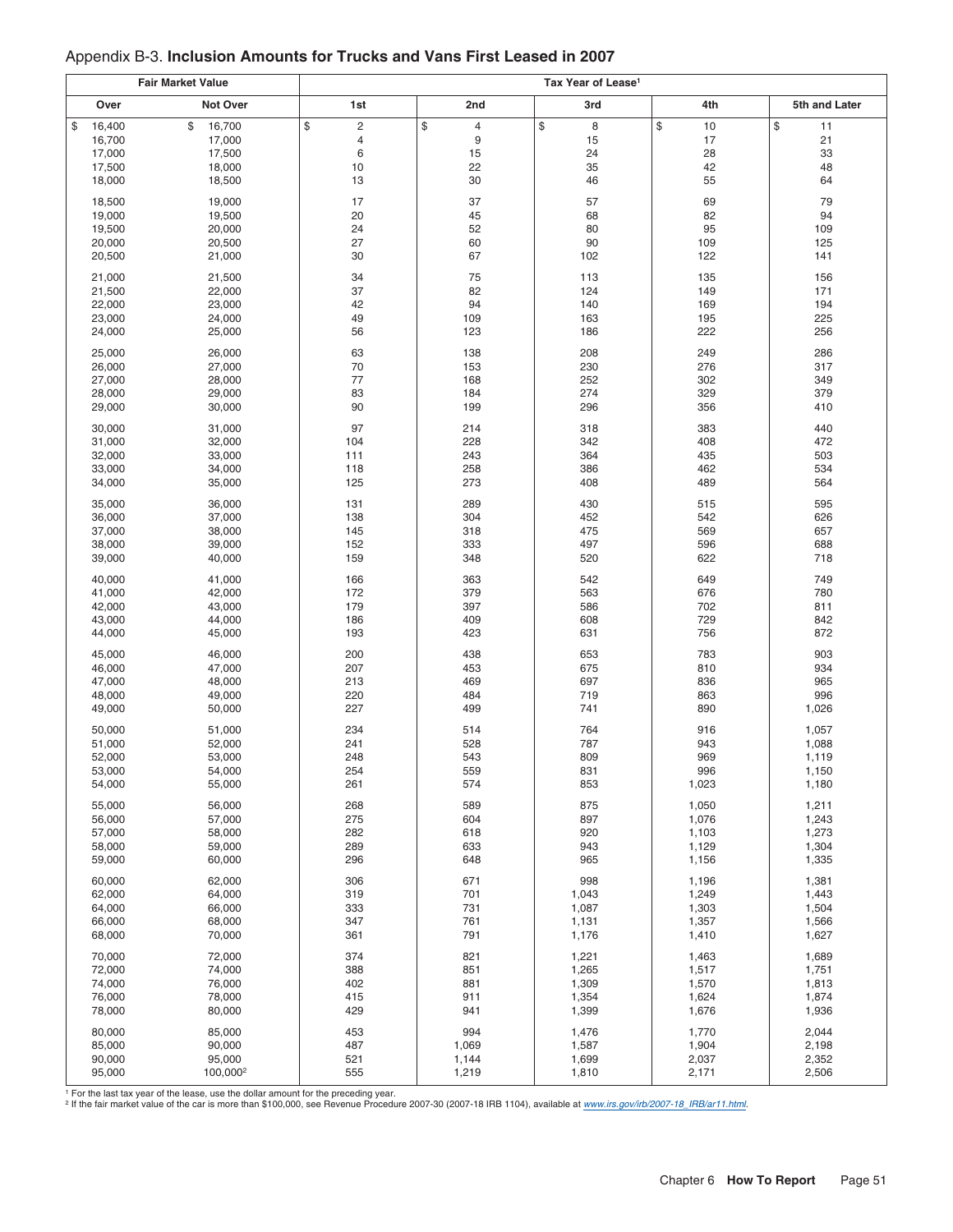|              | <b>Fair Market Value</b> | Tax Year of Lease <sup>1</sup> |          |          |          |               |
|--------------|--------------------------|--------------------------------|----------|----------|----------|---------------|
| Over         | Not Over                 | 1st                            | 2nd      | 3rd      | 4th      | 5th and Later |
| \$<br>19,000 | \$<br>19,500             | \$<br>17                       | \$<br>37 | \$<br>54 | \$<br>65 | \$<br>73      |
| 19,500       | 20,000                   | 20                             | 42       | 63       | 73       | 85            |
| 20,000       | 20,500                   | 22                             | 48       | 70       | 84       | 96            |
| 20,500       | 21,000                   | 25                             | 53       | 79       | 93       | 107           |
|              |                          |                                |          |          |          |               |
| 21,000       | 21,500                   | 27                             | 59       | 86       | 103      | 118           |
| 21,500       | 22,000                   | 30                             | 64       | 95       | 112      | 130           |
| 22,000       | 23,000                   | 33                             | 72       | 107      | 128      | 146           |
| 23,000       | 24,000                   | 38                             | 83       | 123      | 147      | 168           |
| 24,000       | 25,000                   | 43                             | 94       | 139      | 166      | 191           |
| 25,000       | 26,000                   | 48                             | 105      | 155      | 186      | 213           |
| 26,000       | 27,000                   | 53                             | 116      | 171      | 205      | 236           |
| 27,000       | 28,000                   | 58                             | 127      | 187      | 225      | 258           |
|              |                          |                                |          |          |          |               |
| 28,000       | 29,000                   | 63                             | 138      | 204      | 243      | 280           |
| 29,000       | 30,000                   | 68                             | 148      | 221      | 263      | 302           |
| 30,000       | 31,000                   | 73                             | 159      | 237      | 282      | 325           |
| 31,000       | 32,000                   | 78                             | 170      | 253      | 301      | 348           |
| 32,000       | 33,000                   | 83                             | 181      | 269      | 321      | 370           |
| 33,000       | 34,000                   | 88                             | 192      | 285      | 340      | 393           |
|              | 35,000                   | 93                             | 203      | 301      | 360      | 414           |
| 34,000       |                          |                                |          |          |          |               |
| 35,000       | 36,000                   | 98                             | 214      | 317      | 379      | 437           |
| 36,000       | 37,000                   | 103                            | 225      | 333      | 399      | 459           |
| 37,000       | 38,000                   | 108                            | 235      | 350      | 418      | 482           |
| 38,000       | 39,000                   | 113                            | 246      | 366      | 437      | 505           |
| 39,000       | 40,000                   | 118                            | 257      | 382      | 457      | 526           |
| 40,000       | 41,000                   | 123                            | 268      | 398      | 476      | 549           |
| 41,000       | 42,000                   | 128                            | 279      | 414      | 496      | 571           |
| 42,000       | 43,000                   | 133                            | 290      | 430      | 515      | 594           |
| 43,000       | 44,000                   | 137                            | 301      | 447      | 534      | 616           |
| 44,000       | 45,000                   | 142                            | 312      | 463      | 553      | 639           |
| 45,000       | 46,000                   | 147                            | 323      | 479      | 573      | 661           |
| 46,000       | 47,000                   | 152                            | 334      | 495      | 592      | 684           |
| 47,000       | 48,000                   | 157                            | 345      | 511      | 612      | 705           |
| 48,000       | 49,000                   | 162                            | 356      | 527      | 631      | 728           |
|              |                          |                                |          |          |          |               |
| 49,000       | 50,000                   | 167                            | 366      | 544      | 651      | 750           |
| 50,000       | 51,000                   | 172                            | 377      | 560      | 670      | 773           |
| 51,000       | 52,000                   | 177                            | 388      | 576      | 689      | 796           |
| 52,000       | 53,000                   | 182                            | 399      | 592      | 709      | 817           |
| 53,000       | 54,000                   | 187                            | 410      | 608      | 728      | 840           |
| 54,000       | 55,000                   | 192                            | 421      | 624      | 748      | 862           |
| 55,000       | 56,000                   | 197                            | 432      | 640      | 767      | 885           |
| 56,000       | 57,000                   | 202                            | 443      | 656      | 787      | 907           |
| 57,000       | 58,000                   | 207                            | 453      | 673      | 806      | 929           |
| 58,000       | 59,000                   | 212                            | 464      | 689      | 825      | 952           |
| 59,000       | 60,000                   | 217                            | 475      | 705      | 845      | 974           |
|              |                          |                                |          |          |          |               |
| 60,000       | 62,000                   | 224                            | 492      | 729      | 874      | 1,008         |
| 62,000       | 64,000                   | 234                            | 513      | 762      | 913      | 1,052         |
| 64,000       | 66,000                   | 244                            | 535      | 794      | 951      | 1,098         |
| 66,000       | 68,000                   | 254                            | 557      | 826      | 990      | 1,142         |
| 68,000       | 70,000                   | 264                            | 579      | 858      | 1,029    | 1,187         |
| 70,000       | 72,000                   | 274                            | 600      | 892      | 1,067    | 1,232         |
| 72,000       | 74,000                   | 284                            | 622      | 924      | 1,106    | 1,276         |
| 74,000       | 76,000                   | 294                            | 644      | 956      | 1,145    | 1,321         |
| 76,000       | 78,000                   | 304                            | 666      | 988      | 1,184    | 1,366         |
| 78,000       | 80,000                   | 314                            | 687      | 1,021    | 1,222    |               |
|              |                          |                                |          |          |          | 1,411         |
| 80,000       | 85,000                   | 331                            | 726      | 1,077    | 1,290    | 1,489         |
| 85,000       | 90,000                   | 356                            | 780      | 1,158    | 1,387    | 1,601         |
| 90,000       | 95,000                   | 381                            | 835      | 1,238    | 1,484    | 1,713         |
| 95,000       | 100,000 <sup>2</sup>     | 405                            | 889      | 1,320    | 1,581    | 1,825         |

### Appendix B-4. **Inclusion Amounts for Trucks and Vans First Leased in 2008**

<sup>1</sup> For the last tax year of the lease, use the dollar amount for the preceding year.<br><sup>2</sup> If the fair market value of the car is more than \$100,000, see Revenue Procedure 2008-22 (2008-12 IRB 658), available at *www.irs.go*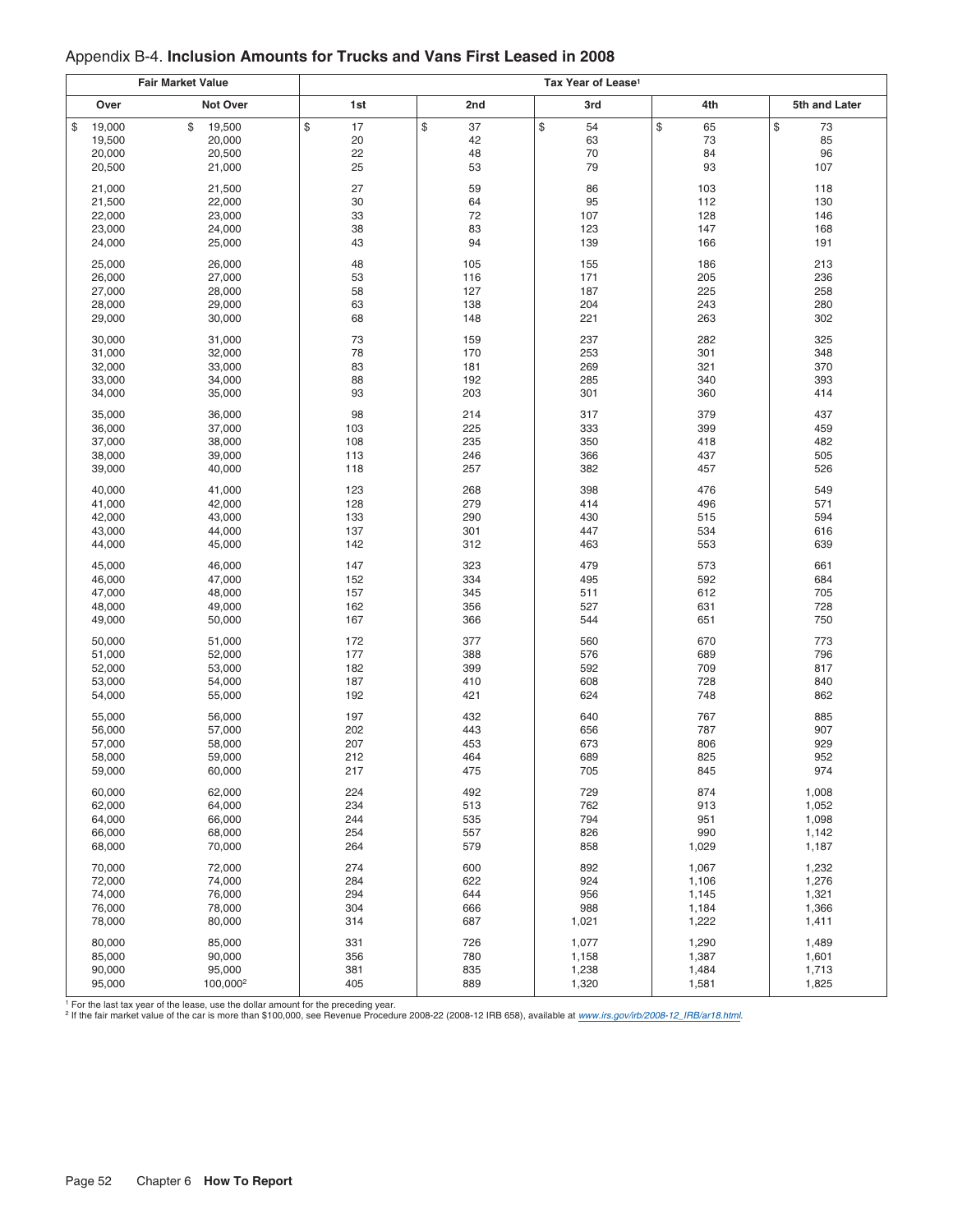|              | <b>Fair Market Value</b> | Tax Year of Lease <sup>1</sup> |          |          |          |               |
|--------------|--------------------------|--------------------------------|----------|----------|----------|---------------|
| Over         | Not Over                 | 1st                            | 2nd      | 3rd      | 4th      | 5th and Later |
| \$<br>18,500 | \$<br>19,000             | \$<br>8                        | \$<br>17 | \$<br>25 | \$<br>30 | \$<br>35      |
| 19,000       | 19,500                   | 9                              | 19       | 29       | 35       | 40            |
| 19,500       | 20,000                   | 10                             | 22       | 33       | 38       | 45            |
| 20,000       | 20,500                   | 11                             | 25       | 36       | 43       | 50            |
| 20,500       | 21,000                   | 12                             | 27       | 40       | 48       | 55            |
|              |                          |                                |          |          |          |               |
| 21,000       | 21,500                   | 13                             | 30       | 43       | 52       | 60            |
| 21,500       | 22,000                   | 15                             | 32       | 47       | 56       | 66            |
| 22,000       | 23,000                   | 16                             | 36       | 52       | 64       | 72            |
| 23,000       | 24,000                   | 18                             | 41       | 60       | 72       | 83            |
| 24,000       | 25,000                   | 21                             | 45       | 68       | 81       | 93            |
| 25,000       | 26,000                   | 23                             | 50       | 75       | 90       | 103           |
| 26,000       | 27,000                   | 25                             | 56       | 82       | 98       | 114           |
| 27,000       | 28,000                   | 27                             | 61       | 89       | 107      | 124           |
| 28,000       | 29,000                   | 30                             | 65       | 97       | 116      | 134           |
| 29,000       | 30,000                   | 32                             | 70       | 104      | 125      | 144           |
| 30,000       | 31,000                   | 34                             | 75       | 112      | 134      | 154           |
| 31,000       | 32,000                   | 36                             | 80       | 119      | 143      | 164           |
| 32,000       | 33,000                   | 39                             | 85       | 126      | 151      | 175           |
| 33,000       | 34,000                   | 41                             | 90       | 134      | 160      | 184           |
| 34,000       | 35,000                   | 43                             | 95       | 141      | 169      | 195           |
| 35,000       | 36,000                   | 45                             | 100      | 148      | 178      | 205           |
| 36,000       | 37,000                   | 48                             | 105      | 155      | 187      | 215           |
|              |                          |                                |          |          |          |               |
| 37,000       | 38,000                   | 50                             | 110      | 163      | 195      | 226           |
| 38,000       | 39,000                   | 52                             | 115      | 170      | 204      | 236           |
| 39,000       | 40,000                   | 55                             | 120      | 177      | 213      | 246           |
| 40,000       | 41,000                   | 57                             | 125      | 185      | 221      | 256           |
| 41,000       | 42,000                   | 59                             | 130      | 192      | 231      | 266           |
| 42,000       | 43,000                   | 61                             | 135      | 199      | 240      | 276           |
| 43,000       | 44,000                   | 64                             | 139      | 207      | 249      | 286           |
| 44,000       | 45,000                   | 66                             | 144      | 215      | 257      | 296           |
| 45,000       | 46,000                   | 68                             | 149      | 222      | 266      | 307           |
| 46,000       | 47,000                   | 70                             | 155      | 229      | 274      | 317           |
| 47,000       | 48,000                   | 73                             | 159      | 237      | 283      | 327           |
| 48,000       | 49,000                   | 75                             | 164      | 244      | 292      | 338           |
| 49,000       | 50,000                   | 77                             | 169      | 251      | 301      | 348           |
| 50,000       | 51,000                   | 79                             | 174      | 259      | 310      | 357           |
| 51,000       | 52,000                   | 82                             | 179      | 266      | 318      | 368           |
| 52,000       | 53,000                   | 84                             | 184      | 273      | 328      | 378           |
| 53,000       | 54,000                   | 86                             | 189      | 281      | 336      | 388           |
| 54,000       | 55,000                   | 88                             | 194      | 288      | 345      | 399           |
|              |                          |                                |          |          |          |               |
| 55,000       | 56,000                   | 91                             | 199      | 295      | 354      | 408           |
| 56,000       | 57,000                   | 93                             | 204      | 302      | 363      | 419           |
| 57,000       | 58,000                   | 95                             | 209      | 310      | 371      | 429           |
| 58,000       | 59,000                   | 97                             | 214      | 317      | 381      | 439           |
| 59,000       | 60,000                   | 100                            | 219      | 324      | 389      | 450           |
| 60,000       | 62,000                   | 103                            | 226      | 336      | 402      | 465           |
| 62,000       | 64,000                   | 107                            | 236      | 351      | 420      | 485           |
| 64,000       | 66,000                   | 112                            | 246      | 365      | 438      | 505           |
| 66,000       | 68,000                   | 116                            | 256      | 380      | 455      | 526           |
| 68,000       | 70,000                   | 121                            | 266      | 394      | 473      | 546           |
| 70,000       | 72,000                   | 125                            | 276      | 409      | 491      | 566           |
| 72,000       | 74,000                   | 130                            | 286      | 423      | 509      | 586           |
| 74,000       | 76,000                   | 134                            | 296      | 438      | 526      | 607           |
| 76,000       | 78,000                   | 139                            | 305      | 454      | 543      | 627           |
| 78,000       | 80,000                   | 143                            | 316      | 467      | 561      | 648           |
| 80,000       | 85,000                   | 151                            | 333      | 493      | 592      | 684           |
| 85,000       | 90,000                   | 163                            | 357      | 531      | 635      | 735           |
| 90,000       | 95,000                   | 174                            | 382      | 567      | 680      | 785           |
| 95,000       | 100,000 <sup>2</sup>     | 185                            | 407      | 604      | 724      | 836           |

### Appendix B-5. **Inclusion Amounts for Trucks and Vans First Leased in 2009**

<sup>1</sup> For the last tax year of the lease, use the dollar amount for the preceding year.<br><sup>2</sup> If the fair market value of the car is more than \$100,000, see Revenue Procedure 2009-24 (2009-17 IRB 885), available at *www.irs.go*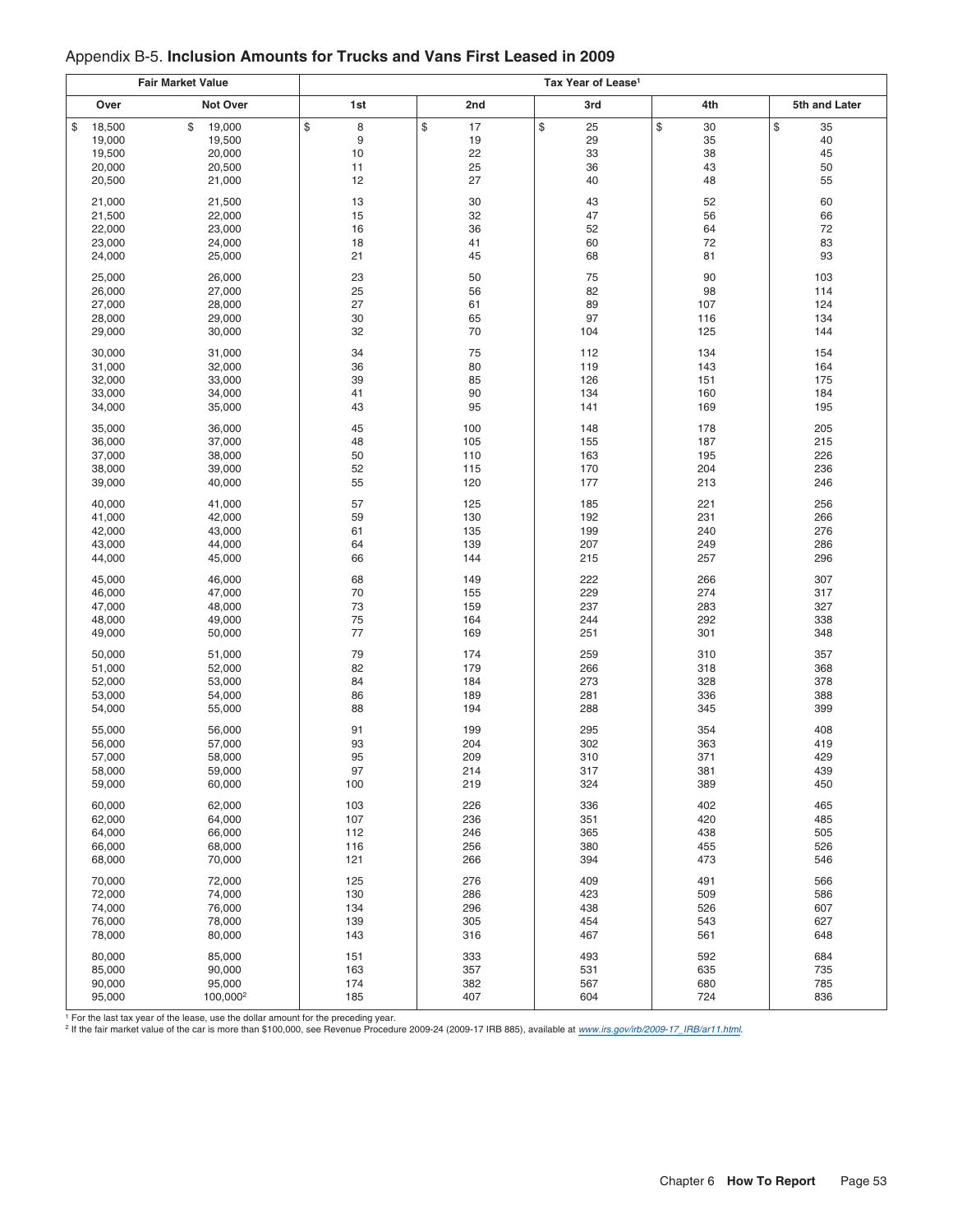| <b>Fair Market Value</b> |                      | Tax Year of Lease <sup>1</sup> |          |          |          |               |
|--------------------------|----------------------|--------------------------------|----------|----------|----------|---------------|
| Over                     | Not Over             | 1st                            | 2nd      | 3rd      | 4th      | 5th and Later |
| \$<br>19,000             | \$<br>19,500         | \$<br>$\overline{7}$           | \$<br>15 | \$<br>21 | \$<br>26 | \$<br>29      |
| 19,500                   | 20,000               | 8                              | 17       | 25       | 29       | 34            |
| 20,000                   | 20,500               | 9                              | 19       | 28       | 33       | 38            |
| 20,500                   | 21,000               | 10                             | 21       | 31       | 37       | 43            |
| 21,000                   | 21,500               | 11                             | 23       | 35       | 41       | 47            |
| 21,500                   | 22,000               | 12                             | 25       | 38       | 45       | 51            |
|                          |                      |                                |          |          |          |               |
| 22,000                   | 23,000               | 13                             | 29       | 42       | 51       | 58            |
| 23,000                   | 24,000               | 15                             | 33       | 49       | 58       | 67            |
| 24,000                   | 25,000               | 17                             | 37       | 56       | 66       | 76            |
| 25,000                   | 26,000               | 19                             | 42       | 62       | 73       | 85            |
| 26,000                   | 27,000               | 21                             | 46       | 68       | 82       | 93            |
| 27,000                   | 28,000               | 23                             | 50       | 75       | 89       | 103           |
| 28,000                   | 29,000               | 25                             | 55       | 81       | 97       | 111           |
| 29,000                   | 30,000               | 27                             | 59       | 88       | 104      | 121           |
| 30,000                   | 31,000               | 29                             | 63       | 94       | 113      | 129           |
| 31,000                   | 32,000               | 31                             | 68       | 100      | 120      | 138           |
| 32,000                   | 33,000               | 33                             | 72       | 107      | 127      | 148           |
|                          |                      |                                |          |          |          |               |
| 33,000                   | 34,000               | 35                             | 76       | 114      | 135      | 156           |
| 34,000                   | 35,000               | 37                             | 81       | 119      | 143      | 165           |
| 35,000                   | 36,000               | 39                             | 85       | 126      | 151      | 174           |
| 36,000                   | 37,000               | 41                             | 89       | 133      | 158      | 183           |
| 37,000                   | 38,000               | 43                             | 94       | 139      | 166      | 191           |
| 38,000                   | 39,000               | 45                             | 98       | 145      | 174      | 201           |
| 39,000                   | 40,000               | 47                             | 102      | 152      | 182      | 209           |
| 40,000                   | 41,000               | 49                             | 106      | 159      | 189      | 218           |
| 41,000                   | 42,000               | 51                             | 111      | 164      | 198      | 227           |
| 42,000                   | 43,000               | 53                             | 115      | 171      | 205      | 236           |
| 43,000                   | 44,000               | 55                             | 119      | 178      | 213      | 245           |
|                          |                      | 57                             |          |          |          |               |
| 44,000                   | 45,000               |                                | 124      | 184      | 220      | 254           |
| 45,000                   | 46,000               | 59                             | 128      | 190      | 228      | 263           |
| 46,000                   | 47,000               | 60                             | 133      | 197      | 235      | 272           |
| 47,000                   | 48,000               | 62                             | 137      | 203      | 244      | 280           |
| 48,000                   | 49,000               | 64                             | 142      | 209      | 251      | 290           |
| 49,000                   | 50,000               | 66                             | 146      | 216      | 259      | 298           |
| 50,000                   | 51,000               | 68                             | 150      | 223      | 266      | 308           |
| 51,000                   | 52,000               | 70                             | 154      | 229      | 275      | 316           |
| 52,000                   | 53,000               | 72                             | 159      | 235      | 282      | 325           |
| 53,000                   | 54,000               | 74                             | 163      | 242      | 290      | 334           |
| 54,000                   | 55,000               | 76                             | 167      | 249      | 297      | 343           |
| 55,000                   | 56,000               | 78                             | 172      | 254      | 305      | 352           |
| 56,000                   | 57,000               | 80                             | 176      | 261      | 313      | 361           |
| 57,000                   | 58,000               | 82                             | 180      | 268      | 320      | 370           |
| 58,000                   | 59,000               | 84                             | 185      | 274      | 328      | 378           |
|                          |                      |                                |          |          |          |               |
| 59,000                   | 60,000               | 86                             | 189      | 280      | 336      | 388           |
| 60,000                   | 62,000               | 89                             | 195      | 291      | 347      | 401           |
| 62,000                   | 64,000               | 93                             | 204      | 303      | 363      | 418           |
| 64,000                   | 66,000               | 97                             | 213      | 315      | 379      | 436           |
| 66,000                   | 68,000               | 101                            | 221      | 329      | 394      | 454           |
| 68,000                   | 70,000               | 105                            | 230      | 341      | 410      | 472           |
| 70,000                   | 72,000               | 109                            | 239      | 354      | 424      | 490           |
| 72,000                   | 74,000               | 113                            | 247      | 367      | 440      | 508           |
| 74,000                   | 76,000               | 117                            | 256      | 380      | 455      | 526           |
| 76,000                   | 78,000               | 121                            | 264      | 393      | 471      | 543           |
| 78,000                   | 80,000               | 125                            | 273      | 406      | 486      | 561           |
|                          |                      |                                |          |          |          |               |
| 80,000                   | 85,000               | 131                            | 289      | 428      | 513      | 592           |
| 85,000                   | 90,000               | 141                            | 310      | 461      | 552      | 636           |
| 90,000                   | 95,000               | 151                            | 332      | 492      | 591      | 681           |
| 95,000                   | 100,000 <sup>2</sup> | 161                            | 353      | 525      | 629      | 726           |

### Appendix B-6. **Inclusion Amounts for Trucks and Vans First Leased in 2010**

<sup>1</sup> For the last tax year of the lease, use the dollar amount for the preceding year.<br><sup>2</sup> If the fair market value of the car is more than \$100,000, see Revenue Procedure 2010-18 (2010-9 IRB 427), available at *www.irs.gov*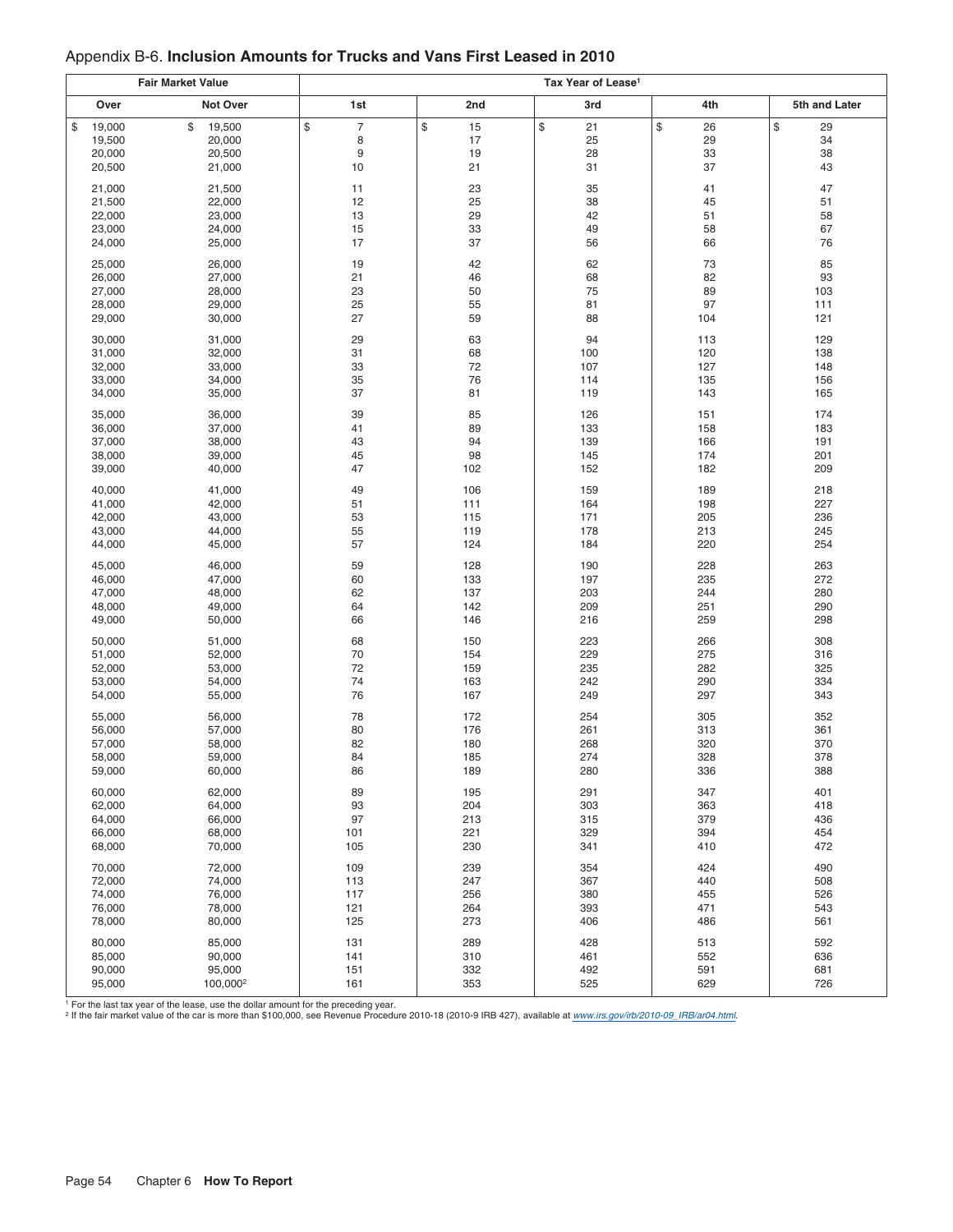| Appendix C-1. Inclusion Amounts for Electric Cars First Leased in 2001 through 2005 |  |  |  |
|-------------------------------------------------------------------------------------|--|--|--|
|                                                                                     |  |  |  |

|              |                          | Tax Year of Lease <sup>1</sup>      |                                     |                                     |                                     |                                     |
|--------------|--------------------------|-------------------------------------|-------------------------------------|-------------------------------------|-------------------------------------|-------------------------------------|
|              | <b>Fair Market Value</b> | For Lease Term<br>Beginning in 2001 | For Lease Term<br>Beginning in 2002 | For Lease Term<br>Beginning in 2003 | For Lease Term<br>Beginning in 2004 | For Lease Term<br>Beginning in 2005 |
| Over         | Not Over                 | 5th and Later                       | 5th and Later                       | 5th and Later                       | 5th and Later                       | 5th and Later                       |
| \$<br>45,000 | \$<br>46,000             | \$<br>$\mathbf 0$                   | \$<br>0                             | \$<br>0                             | \$<br>$\mathbf 0$                   | \$<br>25                            |
| 46,000       | 47,000                   | $\mathbf 0$                         | 12                                  | $\mathbf 0$                         | $\mathbf 0$                         | 45                                  |
| 47,000       | 48,000                   | 46                                  | 33                                  | $\overline{0}$                      | $\mathbf 0$                         | 66                                  |
| 48,000       | 49,000                   | 83                                  | 54                                  | $\mathbf 0$                         | $\Omega$                            | 86                                  |
| 49,000       | 50,000                   | 119                                 | 74                                  | $\mathbf 0$                         | $\Omega$                            | 107                                 |
| 50,000       | 51,000                   | 157                                 | 96                                  | 0                                   | $\Omega$                            | 127                                 |
| 51,000       | 52,000                   | 193                                 | 117                                 | $\mathbf 0$                         | $\mathbf 0$                         | 148                                 |
| 52,000       | 53,000                   | 230                                 | 138                                 | 0                                   | $\mathbf 0$                         | 169                                 |
| 53,000       | 54,000                   | 266                                 | 159                                 | 124                                 | 147                                 | 190                                 |
| 54,000       | 55,000                   | 304                                 | 180                                 | 140                                 | 164                                 | 210                                 |
| 55,000       | 56,000                   | 340                                 | 201                                 | 156                                 | 180                                 | 231                                 |
| 56,000       | 57,000                   | 377                                 | 222                                 | 171                                 | 197                                 | 252                                 |
| 57,000       | 58,000                   | 414                                 | 242                                 | 187                                 | 213                                 | 272                                 |
| 58,000       | 59,000                   | 451                                 | 264                                 | 203                                 | 229                                 | 293                                 |
| 59,000       | 60,000                   | 487                                 | 284                                 | 218                                 | 245                                 | 314                                 |
| 60,000       | 62,000                   | 543                                 | 316                                 | 241                                 | 270                                 | 345                                 |
| 62,000       | 64,000                   | 616                                 | 358                                 | 273                                 | 303                                 | 386                                 |
| 64,000       | 66,000                   | 690                                 | 400                                 | 304                                 | 336                                 | 427                                 |
| 66,000       | 68,000                   | 763                                 | 442                                 | 334                                 | 369                                 | 469                                 |
| 68,000       | 70,000                   | 837                                 | 484                                 | 366                                 | 402                                 | 510                                 |
| 70,000       | 72,000                   | 910                                 | 525                                 | 397                                 | 435                                 | 551                                 |
| 72,000       | 74,000                   | 984                                 | 567                                 | 428                                 | 468                                 | 593                                 |
| 74,000       | 76,000                   | 1,057                               | 609                                 | 460                                 | 500                                 | 634                                 |
| 76,000       | 78,000                   | 1,131                               | 652                                 | 491                                 | 534                                 | 675                                 |
| 78,000       | 80,000                   | 1,204                               | 693                                 | 521                                 | 566                                 | 717                                 |
| 80,000       | 85,000                   | 1,332                               | 767                                 | 576                                 | 624                                 | 789                                 |
| 85,000       | 90,000                   | 1,517                               | 871                                 | 655                                 | 706                                 | 892                                 |
| 90,000       | 95,000                   | 1,701                               | 976                                 | 732                                 | 788                                 | 995                                 |
| 95,000       | 100,000 <sup>2</sup>     | 1,885                               | 1,081                               | 810                                 | 870                                 | 1,099                               |

' For the last tax year of the lease, use the dollar amount for the preceding year.<br><sup>2</sup> If the fair market value of the car is more than \$100,000, see the document listed for the first year of the lease.

For 2001, Revenue Procedure 2001-19 (2001-9 IRB 732), available at www.irs.*gov/pub/irs-irbs/irb01-09.pdf.*<br>For 2002, Revenue Procedure 2002-19 (2002-5 IRB 450), available at www.irs.g*ov/pub/irs-irbs/irb02-05.pdf.*<br>For 20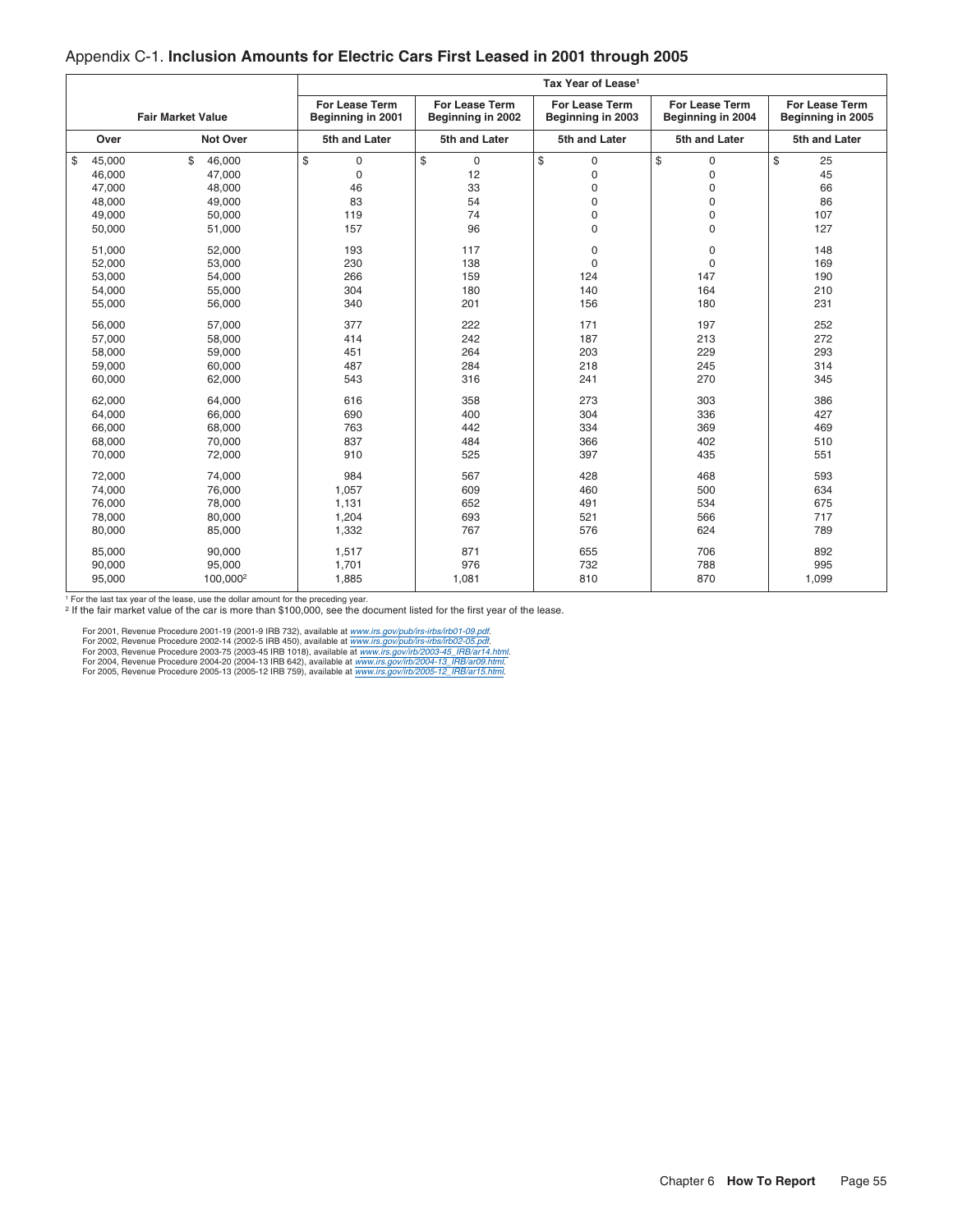| Appendix C-2. Inclusion Amounts for Electric Cars First Leased in 2006 |  |  |  |  |
|------------------------------------------------------------------------|--|--|--|--|
|                                                                        |  |  |  |  |

|              | <b>Fair Market Value</b> | Tax Year of Lease <sup>1</sup> |         |          |                    |               |
|--------------|--------------------------|--------------------------------|---------|----------|--------------------|---------------|
| Over         | Not Over                 | 1st                            | 2nd     | 3rd      | 4th                | 5th and Later |
| \$<br>45,000 | \$<br>46,000             | \$<br>4                        | \$<br>8 | \$<br>11 | $\mathbb{S}$<br>12 | \$<br>12      |
| 46,000       | 47,000                   | 10                             | 22      | 33       | 37                 | 42            |
| 47,000       | 48,000                   | 17                             | 36      | 54       | 63                 | 72            |
| 48,000       | 49,000                   | 24                             | 51      | 74       | 89                 | 101           |
| 49,000       | 50,000                   | 30                             | 65      | 96       | 114                | 131           |
| 50,000       | 51,000                   | 37                             | 79      | 118      | 139                | 160           |
| 51,000       | 52,000                   | 43                             | 94      | 139      | 165                | 189           |
| 52,000       | 53,000                   | 50                             | 108     | 160      | 190                | 219           |
| 53,000       | 54,000                   | 56                             | 123     | 181      | 216                | 248           |
| 54,000       | 55,000                   | 63                             | 137     | 202      | 242                | 277           |
| 55,000       | 56,000                   | 69                             | 151     | 224      | 267                | 307           |
| 56,000       | 57,000                   | 76                             | 165     | 245      | 293                | 337           |
| 57,000       | 58,000                   | 82                             | 180     | 266      | 318                | 367           |
| 58,000       | 59,000                   | 89                             | 194     | 288      | 343                | 396           |
| 59,000       | 60,000                   | 95                             | 209     | 309      | 369                | 425           |
| 60,000       | 62,000                   | 105                            | 230     | 341      | 407                | 470           |
| 62,000       | 64,000                   | 118                            | 259     | 383      | 459                | 528           |
| 64,000       | 66,000                   | 131                            | 288     | 425      | 510                | 587           |
| 66,000       | 68,000                   | 144                            | 316     | 469      | 560                | 646           |
| 68,000       | 70,000                   | 158                            | 345     | 510      | 612                | 705           |
| 70,000       | 72,000                   | 171                            | 373     | 554      | 662                | 764           |
| 72,000       | 74,000                   | 184                            | 402     | 596      | 713                | 823           |
| 74,000       | 76,000                   | 197                            | 431     | 638      | 765                | 881           |
| 76,000       | 78,000                   | 210                            | 459     | 682      | 815                | 940           |
| 78,000       | 80,000                   | 223                            | 488     | 724      | 866                | 1,000         |
| 80,000       | 85,000                   | 246                            | 538     | 798      | 956                | 1,103         |
| 85,000       | 90,000                   | 278                            | 610     | 905      | 1,083              | 1,250         |
| 90,000       | 95,000                   | 311                            | 682     | 1,011    | 1,211              | 1,397         |
| 95,000       | 100,000 <sup>2</sup>     | 344                            | 753     | 1,118    | 1,338              | 1,544         |

<sup>1</sup> For the last tax year of the lease, use the dollar amount for the preceding year.<br><sup>2</sup> If the fair market value of the car is more than \$100,000, see Revenue Procedure 2006-18 (2006-12 IRB 645), available at *www.irs.go*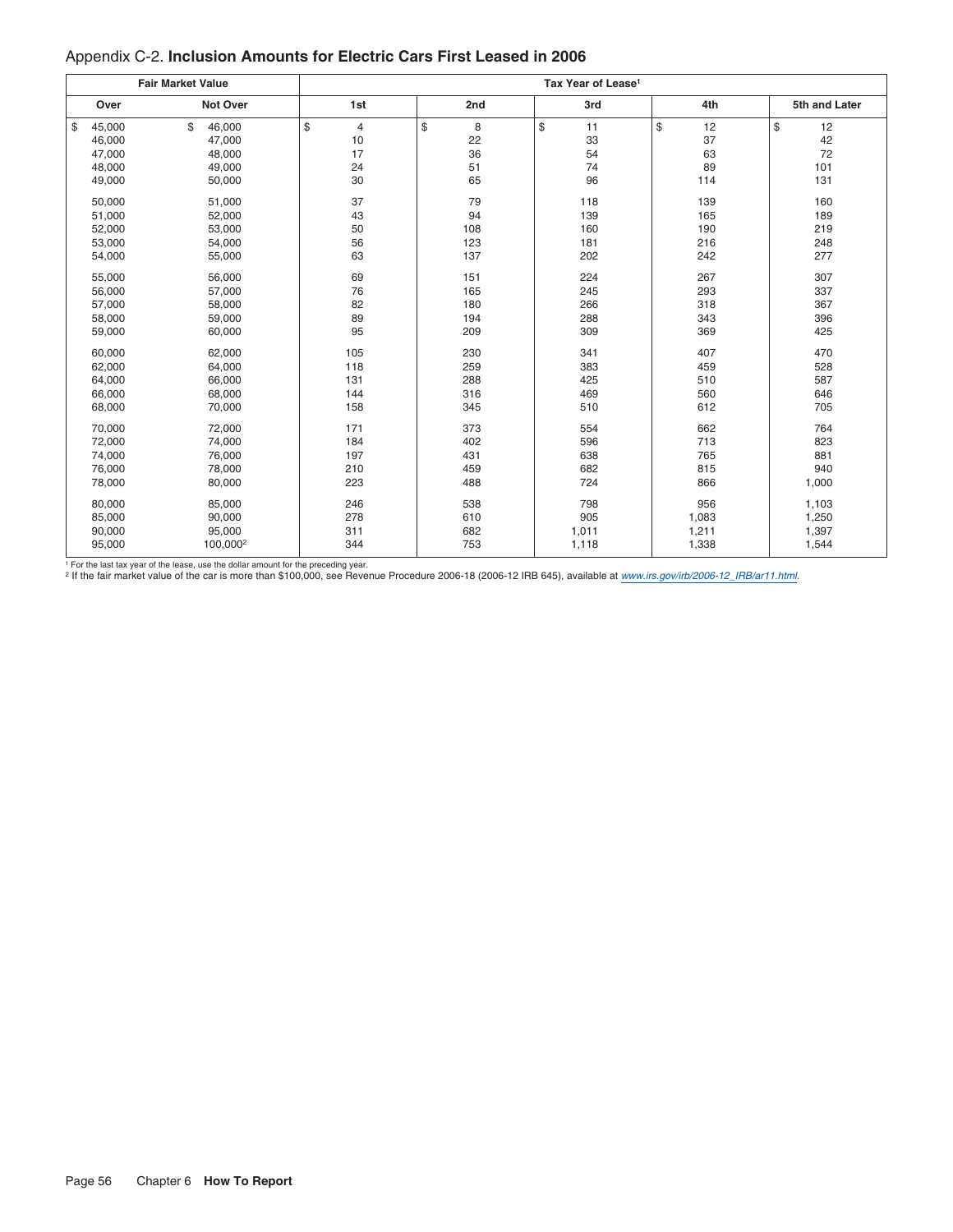To help us develop a more useful index, please let us know if you have ideas for index entries.<br>**Index** See "Comments and Suggestions" in the "Introduction" for the ways you can reach us.

| "Hours of service" limits      |  |  |
|--------------------------------|--|--|
| Form 2106                      |  |  |
| $50\%$ limit on meals $\ldots$ |  |  |

| Accountable plans  29-32         |
|----------------------------------|
| Accounting to employer  29       |
| Adequate accounting 29           |
| Independent contractors  32      |
| Adequate records  25             |
| <b>Advertising:</b>              |
| Car display  15                  |
| Expenses $\ldots$ 12             |
| Signs, display racks, or other   |
| promotional material to be       |
| used on recipient's business     |
| premises  13                     |
| Airline clubs  13                |
| Allocating costs  4, 12, 27      |
| Allowance (See                   |
| Reimbursements)                  |
| <b>Armed forces:</b>             |
| Assigned overseas  3             |
| <b>Assistance</b> (See Tax help) |
| <b>Associated</b>                |
| entertainment  10                |
| Athletic clubs  13               |
|                                  |

| <b>Basis of car</b> (See also     |
|-----------------------------------|
| Depreciation of car)  1           |
| <b>Bona fide business</b>         |
|                                   |
| <b>Box seats at entertainment</b> |
|                                   |
| Business travel                   |
| Outside U.S.                      |
| Business use of car  1            |
| More-than-50%-use                 |
|                                   |
| Qualified business use 1          |
|                                   |

| Canceled checks:                                       |
|--------------------------------------------------------|
| As evidence of business                                |
| expenses  2                                            |
| Car expenses  15-2                                     |
| Actual expenses  1                                     |
| Allowances for  29-3                                   |
| Business and personal                                  |
|                                                        |
|                                                        |
| Disposition of car  24                                 |
| Fixed and variable rate (FAVR)                         |
| allowance 3                                            |
| Form 2106 $\dots \dots \dots \dots \dots \overline{3}$ |
| Leasing a car, truck, or                               |
| van 23-2                                               |
| Mileage rate (See Standard                             |
| mileage rate)                                          |
| Taxes paid on car  1                                   |
|                                                        |
| Car pools  1                                           |
|                                                        |

| lours of service" limits  12<br>Form 2106 33                 | Car rentals  24<br>Form 2106  33           | <b>Excess reimbursements</b> (See<br>Reimbursements)<br><b>Extravagant expenses</b> 5, 12 |
|--------------------------------------------------------------|--------------------------------------------|-------------------------------------------------------------------------------------------|
| % limit on meals $\ldots \ldots \ldots 5$                    | Car, truck, or van<br><b>rentals</b> 23-24 |                                                                                           |
|                                                              | <b>Casualty and theft losses:</b>          | Fair market value of car  24                                                              |
| countable plans  29-32                                       | Cars  16<br>Depreciation  24               | Farmers:<br>Form 1040, Schedule F 28                                                      |
| counting to employer $\ldots$ . 29                           | <b>Charitable organizations:</b>           | Federal crime investigations or                                                           |
| lequate accounting 29                                        | Benefit events for  12                     | prosecutions:                                                                             |
| Independent contractors  32                                  | Sports events to benefit 12                | Federal employees engaged                                                                 |
| dequate records  25                                          |                                            | in  4                                                                                     |
| lvertisina:                                                  | Commuting expenses  15                     | Federal rate for per diem  6.                                                             |
| Car display  15                                              | <b>Conventions</b> 9, 10                   | 29                                                                                        |
| Expenses 12                                                  | Country clubs  13                          | Fee-basis officials  34                                                                   |
| Signs, display racks, or other<br>promotional material to be |                                            | Fees you pay  15                                                                          |
|                                                              |                                            |                                                                                           |

| Allocating costs 4, <u>12, 27</u><br>Allowance ( <i>See</i><br>Reimbursements)<br><b>Armed forces:</b><br>Assigned overseas  3<br><b>Assistance</b> (See Tax help)<br>Associated<br>Athletic clubs  13                                                                            | Daily business mileage and<br>expense log (Table<br>Depreciation of car (See also<br>Section 179 deductions)  16<br>Adjustment for using standard<br>mileage rate $\dots\dots\dots\dots$ 25<br>Sales taxes  16<br>Unrecovered basis  23   | Form 1040, Schedule $C \ldots 28$<br>Form 1040, Schedule F  28<br>Form 2106 17, 28, 32-39<br>Form 2106-EZ  32, 39<br>Form 4797  23<br>Form W-2:<br>Employer-provided<br>vehicles  28<br>Reimbursement of personal<br>Casualty or theft, effect  24 expenses  28 | work  3<br><b>Married taxpayers:</b><br>Performing artists  34<br>Meal expenses  5<br>50% limit 11<br>Determination of applicability<br>(Figure A)  11<br>Actual cost method  5<br>Form 2106  33<br>Major cities with higher<br>allowances $\dots\dots\dots\dots\dots$ 6 |
|-----------------------------------------------------------------------------------------------------------------------------------------------------------------------------------------------------------------------------------------------------------------------------------|-------------------------------------------------------------------------------------------------------------------------------------------------------------------------------------------------------------------------------------------|-----------------------------------------------------------------------------------------------------------------------------------------------------------------------------------------------------------------------------------------------------------------|--------------------------------------------------------------------------------------------------------------------------------------------------------------------------------------------------------------------------------------------------------------------------|
|                                                                                                                                                                                                                                                                                   | Deduction 16, 25<br>Excess depreciation  23<br>Modified Accelerated Cost                                                                                                                                                                  | Statutory employees  28<br>Free tax services  41                                                                                                                                                                                                                | Standard meal allowance  5,<br>6, 30                                                                                                                                                                                                                                     |
| <b>Basis of car</b> (See also<br>Depreciation of car)  18<br>Bona fide business<br>$purpose \ldots \ldots \ldots \ldots \ldots 5$<br>Box seats at entertainment<br>events  12<br>Business travel  6<br>Business use of car  16<br>More-than-50%-use<br>Qualified business use  19 | Recovery System<br>$(MACRS)$ 20<br>Section 179 deduction  22<br>Trade-in, effect  19, 25<br>Trucks and vans  22<br>Directly-related<br><b>Disabled employees:</b><br>Impairment-related work<br>expenses $34$<br>Documentary evidence  25 | G<br>Combining for recordkeeping<br>purposes  27<br>Reporting requirements  28<br><b>Gulf Opportunity Zone:</b><br>Qualified property  18<br>Special depreciation<br>allowance 18                                                                               | Meals,<br>entertainment-related  12<br>Mileage rate (See Standard<br>mileage rate)<br>Military (See Armed forces)<br>Missing children, photographs<br><b>Modified Accelerated Cost</b><br><b>Recovery System</b><br>2010 chart (Table 4-1)  21<br>$M = \frac{1}{2}$      |

|                                  |                                                                                                                                                                                                                                                                                                                                              | - 14<br>Nonaccountable plans  32                                                                                                                                                                                   |
|----------------------------------|----------------------------------------------------------------------------------------------------------------------------------------------------------------------------------------------------------------------------------------------------------------------------------------------------------------------------------------------|--------------------------------------------------------------------------------------------------------------------------------------------------------------------------------------------------------------------|
|                                  |                                                                                                                                                                                                                                                                                                                                              |                                                                                                                                                                                                                    |
|                                  | High-low rate method  30                                                                                                                                                                                                                                                                                                                     |                                                                                                                                                                                                                    |
| Entertainment                    | Home office $\ldots \ldots \ldots \ldots \ldots$ 15                                                                                                                                                                                                                                                                                          |                                                                                                                                                                                                                    |
|                                  | Hotel clubs $\ldots$ , $\ldots$ , $\ldots$ , 13                                                                                                                                                                                                                                                                                              | Office in the home 15                                                                                                                                                                                              |
|                                  |                                                                                                                                                                                                                                                                                                                                              | Officials paid on fee                                                                                                                                                                                              |
|                                  |                                                                                                                                                                                                                                                                                                                                              |                                                                                                                                                                                                                    |
|                                  |                                                                                                                                                                                                                                                                                                                                              | <b>Overseas travel:</b>                                                                                                                                                                                            |
|                                  |                                                                                                                                                                                                                                                                                                                                              |                                                                                                                                                                                                                    |
|                                  |                                                                                                                                                                                                                                                                                                                                              | Meal allowance  6                                                                                                                                                                                                  |
|                                  |                                                                                                                                                                                                                                                                                                                                              | Part of trip outside U.S.  7                                                                                                                                                                                       |
|                                  |                                                                                                                                                                                                                                                                                                                                              |                                                                                                                                                                                                                    |
|                                  |                                                                                                                                                                                                                                                                                                                                              |                                                                                                                                                                                                                    |
|                                  |                                                                                                                                                                                                                                                                                                                                              |                                                                                                                                                                                                                    |
| Tickets (See Tickets)            |                                                                                                                                                                                                                                                                                                                                              | <b>Parking fees 15, 16</b>                                                                                                                                                                                         |
| <b>Entertainment facilities:</b> | Income-producing                                                                                                                                                                                                                                                                                                                             | Per diem allowances  29-31                                                                                                                                                                                         |
| Expenses for use of  13          | $property \ldots \ldots \ldots \ldots \ldots 28$                                                                                                                                                                                                                                                                                             | Defined  28                                                                                                                                                                                                        |
| <b>Estimates of expenses</b> 25  | Incomplete records $\ldots \ldots \ldots 26$                                                                                                                                                                                                                                                                                                 | Federal rate for 29                                                                                                                                                                                                |
| <b>Exceptions to the 50%</b>     | Indefinite job assignment  4                                                                                                                                                                                                                                                                                                                 | Performing artists  34                                                                                                                                                                                             |
| Car pools 15                     | Independent contractors  32                                                                                                                                                                                                                                                                                                                  | Personal property taxes  16                                                                                                                                                                                        |
|                                  | <b>Employer-provided</b><br>vehicles 16<br>Reporting requirements  28<br>expenses $\dots\dots\dots\dots9-12, 13$<br>50% limit 11<br>Determination of applicability<br>$(Figure A)$ 11<br>Deductible $\ldots \ldots \ldots \ldots$ 12-13<br>Summary (Table 2-1)  12<br>Directly-related test  9<br>Entertainment, defined  12<br>Form 2106 33 | <b>Help</b> ( <i>See</i> Tax help)<br>Impairment-related work<br>expenses $\dots\dots\dots\dots\dots 34$<br>Incidental expenses:<br>Defined $\ldots$ , $\ldots$ , $\ldots$ , $\ldots$ , 5<br>No meals, incidentals |

| "Hours of service" limits  12                  | Car rentals  24<br>Form 2106  33                       | <b>Excess reimbursements</b> (See<br>Reimbursements) | Interest on car loans  16                      |
|------------------------------------------------|--------------------------------------------------------|------------------------------------------------------|------------------------------------------------|
| Form 2106  33                                  |                                                        | Extravagant expenses  5, 12                          |                                                |
| 50% limit on meals  5                          | Car, truck, or van<br><b>rentals</b> 23-24             |                                                      |                                                |
|                                                |                                                        |                                                      | Lavish or extravagant                          |
|                                                | <b>Casualty and theft losses:</b>                      | Fair market value of car  24                         | expenses $\dots\dots\dots\dots\dots\dots$      |
| Accountable plans  29-32                       | Depreciation  24                                       | <b>Farmers:</b>                                      | Leasing a car, truck, or                       |
| Accounting to employer  29                     | <b>Charitable organizations:</b>                       | Form 1040, Schedule F 28                             |                                                |
| Adequate accounting 29                         | Benefit events for  12                                 | Federal crime investigations or                      | Luxury private boxes at                        |
| Independent contractors  32                    | Sports events to benefit  12                           | prosecutions:                                        | entertainment events  12                       |
| Adequate records  25                           | Club dues  13                                          | Federal employees engaged<br>in  4                   | Luxury water travel 8                          |
| <b>Advertising:</b>                            | Commuting expenses  15                                 |                                                      |                                                |
| Car display  15                                | Conventions $\ldots \ldots \ldots \ldots \frac{9}{10}$ | Federal rate for per diem  6,                        | M                                              |
| Expenses 12                                    | Country clubs  13                                      | Fee-basis officials  34                              | <b>MACRS (Modified Accelerated</b>             |
| Signs, display racks, or other                 |                                                        | Fees you pay  15                                     | <b>Cost Recovery</b>                           |
| promotional material to be                     |                                                        | Fixed and variable rate (FAVR)                       | System)  20                                    |
| used on recipient's business                   |                                                        | allowance  30                                        | 2010 chart (Table 4-1)  21                     |
| premises  13                                   | D                                                      | Form 1040, Schedule C 28                             | Main place of business or                      |
| Airline clubs  13                              | Daily business mileage and                             | Form 1040, Schedule F  28                            | work  3                                        |
| <b>Allocating costs  4, 12, 27</b>             | expense log (Table                                     | Form 2106 17, 28, 32-39                              | <b>Married taxpayers:</b>                      |
| Allowance (See                                 |                                                        | Form 2106-EZ  32, 39                                 | Performing artists  34                         |
| Reimbursements)                                | Depreciation of car (See also                          | Form 4562 28                                         | Meal expenses  5                               |
| <b>Armed forces:</b>                           | Section 179 deductions)  16                            | Form 4797  23                                        | 50% limit 11<br>Determination of applicability |
| Assigned overseas  3                           | Adjustment for using standard                          | Form W-2:                                            | $(Figure A)$ 11                                |
| <b>Assistance</b> (See Tax help)               | mileage rate  25<br>Basis  18                          | Employer-provided                                    |                                                |
| <b>Associated</b>                              | Sales taxes  16                                        | vehicles  28                                         | Actual cost method  5                          |
| entertainment  10                              | Unrecovered basis $\ldots$ . $\overline{23}$           | Reimbursement of personal                            | Form 2106  33                                  |
| Athletic clubs  13                             | Casualty or theft, effect  24                          | expenses $\dots\dots\dots\dots\dots$ 28              | Major cities with higher                       |
|                                                | Deduction 16, 25                                       | Statutory employees  28                              | allowances  6                                  |
| в                                              | Excess depreciation  23                                | Free tax services  41                                | Standard meal allowance  5.                    |
| <b>Basis of car</b> (See also                  | <b>Modified Accelerated Cost</b>                       |                                                      | 6,30                                           |
| Depreciation of car)  18                       | <b>Recovery System</b>                                 | G                                                    | Meals.                                         |
| <b>Bona fide business</b>                      | $(MACRS)$ 20                                           | Gifts  13                                            | entertainment-related  12                      |
| $purpose \ldots \ldots \ldots \ldots \ldots 5$ | Section 179 deduction  22<br>Trade-in effect 19 25     | \$25 limit  13                                       | Mileage rate (See Standard                     |
|                                                |                                                        |                                                      | milaana rata)                                  |

### **C <sup>E</sup> <sup>H</sup>**

| <b>Emplover-provided</b>                 |                                                            | N |
|------------------------------------------|------------------------------------------------------------|---|
| <b>vehicles</b> 16                       | Help (See Tax help)                                        |   |
|                                          | Reporting requirements  28 High-low rate method  30        | Ξ |
| Entertainment                            | Home office $\ldots \ldots \ldots \ldots \ldots 15$        | O |
| expenses $\ldots \ldots \ldots 9-12, 13$ | Hotel clubs $\ldots \ldots \ldots \ldots \ldots \ldots$ 13 | 0 |
| 50% limit 11                             |                                                            |   |
|                                          |                                                            |   |

# No meals, incidentals **P**  $Income-producing$ mileage rate) Expenses for use of ........ <sup>13</sup> **property** ................... <sup>28</sup> Defined .................... <sup>28</sup> **Independent contractors** ..... 32

| Interest on car loans  16 |
|---------------------------|
|                           |
| L                         |
| Lavish or extravagant     |
| expenses 5, 12            |
| Leasing a car, truck, or  |
| van 23-24                 |
| Luxury private boxes at   |
| entertainment events 12   |
| Luxury water travel 8     |
|                           |
|                           |

# **Form 1040, Schedule F** ...... <sup>28</sup> **Allocating costs** ....... 4, 12, 27 **expense log (Table Married taxpayers:** Performing artists .............. 34 Reimbursements) **Depreciation of car** (See also **Form 2106-EZ** ........... 32, 39 **Meal expenses** ............... <sup>5</sup> **Armed forces:** Section 179 deductions) .... <sup>16</sup> **Form 4562** ................... <sup>28</sup> 50% limit ................... <sup>11</sup> Determination of applicability **Assistance** (See Tax help) mileage rate ............. <sup>25</sup> **Form W-2:** (Figure A) ............. <sup>11</sup> Basis ...................... <sup>18</sup> Employer-provided Exceptions ............... <sup>11</sup> **Associated** Sales taxes .............. <sup>16</sup> vehicles ................. <sup>28</sup> Actual cost method .......... <sup>5</sup> **entertainment** ............. <sup>10</sup> Unrecovered basis ....... <sup>23</sup> Reimbursement of personal Form 2106 ................. <sup>33</sup> **Athletic clubs** ............... <sup>13</sup> Major cities with higher allowances ................ 6

Qualified business use **Documentary evidence** ...... <sup>25</sup> 2010 chart (Table 4-1) ...... <sup>21</sup> ...... <sup>19</sup> allowance ................ <sup>18</sup> **More information** (See Tax help)

| Office in the home  1<br>Officials paid on fee                                 |  |
|--------------------------------------------------------------------------------|--|
| Overseas travel:<br>Conventions<br>Meal allowance<br>Part of trip outside U.S. |  |
|                                                                                |  |

| <b>Parking fees 15, 16</b>  |  |
|-----------------------------|--|
| Per diem allowances  29-31  |  |
|                             |  |
| Federal rate for  29        |  |
| Performing artists  34      |  |
| Personal property taxes  16 |  |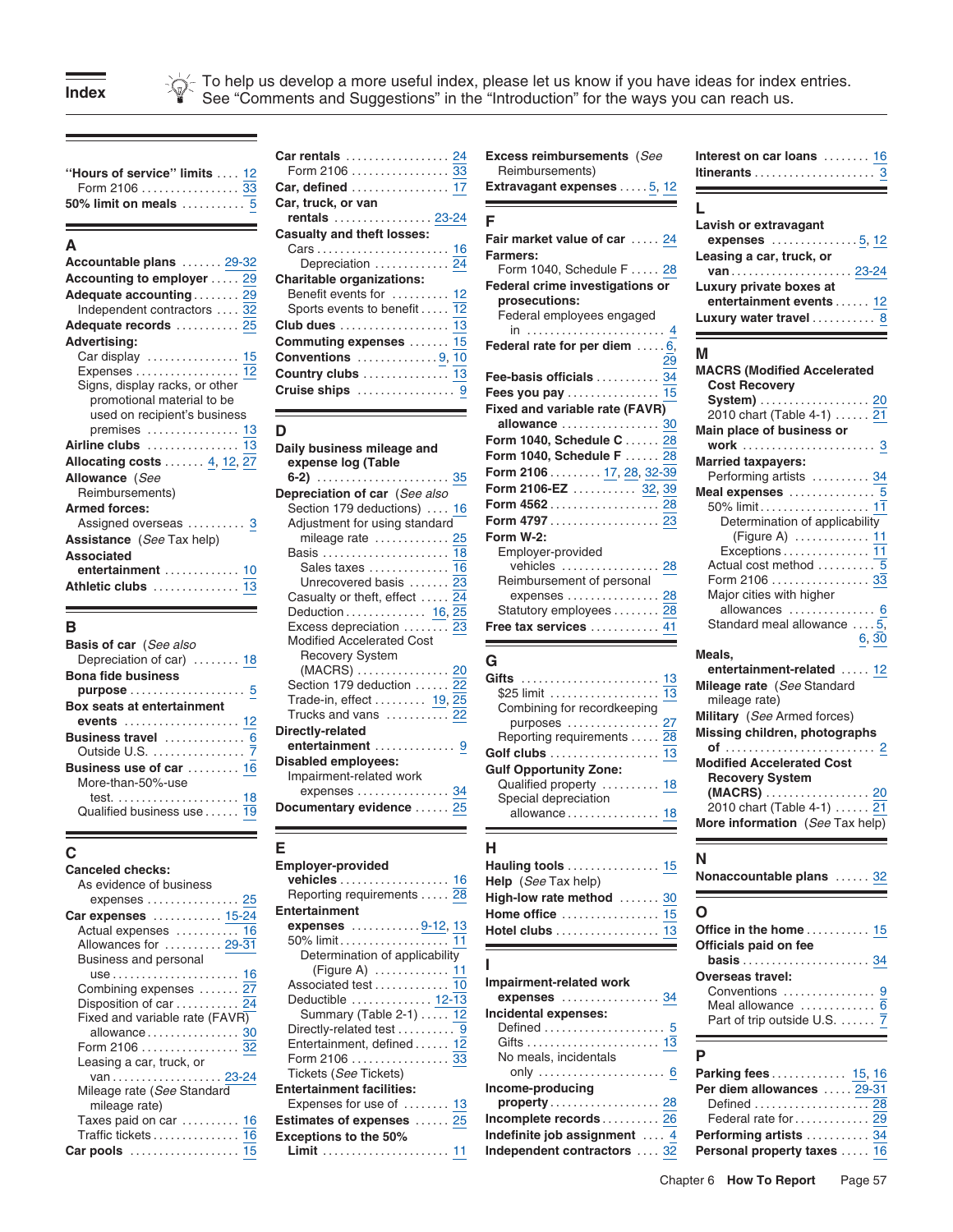| Personal trips                     |
|------------------------------------|
| Outside U.S.                       |
| Placed in service, cars  1         |
| Probationary work period           |
| <b>Proving business</b>            |
| <b>purpose</b> 2                   |
| <b>Public transportation:</b>      |
| Outside of U.S. travel             |
| <b>Publications</b> (See Tax help) |

| Recordkeeping                                                |  |
|--------------------------------------------------------------|--|
| <b>requirements</b> <u>25-27</u>                             |  |
| Adequate records  25                                         |  |
| Daily business mileage and                                   |  |
| expense log (Table                                           |  |
|                                                              |  |
|                                                              |  |
| How to prove expenses (Table                                 |  |
| 5-1)  26                                                     |  |
| Incomplete records  26                                       |  |
| Reimbursed expenses  27                                      |  |
| Sampling to prove                                            |  |
| expenses  27                                                 |  |
| Separating and combining                                     |  |
| expenses  27                                                 |  |
| Three-year period of                                         |  |
| retention 27                                                 |  |
|                                                              |  |
| Weekly travel expense and                                    |  |
| entertainment record (Table                                  |  |
|                                                              |  |
| Reimbursements <u>28-32</u>                                  |  |
| Accountable plans 29                                         |  |
| Excess <u>31, 32</u>                                         |  |
| Form 2106 $\ldots \ldots \ldots \ldots \overline{\ldots}$ 33 |  |
| Nonaccountable plans  32                                     |  |
|                                                              |  |
| Nondeductible expenses $\ldots$ $\frac{29}{22}$              |  |
| Personal expenses  28<br>Recordkeeping  27                   |  |
| Reporting (Table 6-1)  30                                    |  |
| Unclaimed  28                                                |  |
| Reportina                                                    |  |
| requirements  27-39                                          |  |
| Per diem or car<br>allowance 30                              |  |

| Reimbursements  28-32                            |
|--------------------------------------------------|
| <b>Reservists:</b>                               |
| Transportation                                   |
| expenses $\ldots \ldots \ldots \ldots \ldots$ 14 |
| Traveling more than 100 miles                    |
| from home $\ldots \ldots \ldots \ldots 33$       |
| <b>Returning excess</b>                          |
| reimbursements 31                                |
| Rural mail carriers  15                          |

| Section T79 dequation:        |      |
|-------------------------------|------|
| Amended return  18            |      |
| Deduction 17                  |      |
|                               |      |
| Self-employed persons  11     |      |
| Reporting requirements 28     |      |
| Skyboxes  12                  |      |
| <b>Special depreciation</b>   |      |
| allowance  18                 |      |
| Spouse, expenses for  4, 13   |      |
| Standard meal allowance 5,    |      |
|                               | 6,30 |
| Standard mileage rate  2, 15, |      |
|                               | 30   |
| Depreciation adjustment for   |      |
|                               |      |
| Form 2106 33                  |      |
|                               |      |
| Statutory employees  28       |      |
|                               |      |

| Accountable plans $\ldots \ldots \ldots$       | Tables and inquires.                          | $\blacksquare$   alisienis |
|------------------------------------------------|-----------------------------------------------|----------------------------|
| Excess  31, 32                                 | 50% limit determination (Figure               | Transportation             |
|                                                |                                               | expenses                   |
| Nonaccountable plans  32                       | Daily business mileage and                    | Car expenses               |
| Nondeductible expenses  29                     | expense log (Table                            | Deductible (Figure B)      |
| Personal expenses  28                          |                                               | five or more cars          |
| Recordkeeping $\ldots \ldots \ldots \ldots$ 27 | Entertainment expenses,                       | Form 2106                  |
| Reporting (Table $6-1$ ) $\ldots$ 30           | determination of deductibility                | Transportation workers.    |
| Unclaimed  28                                  |                                               |                            |
| Reporting                                      | Maximum depreciation                          | Travel advance (See also   |
| requirements $\ldots \ldots \ldots 27-39$      | deduction for cars                            | Reimbursements)            |
| Per diem or car                                | table $\ldots \ldots \ldots \ldots \ldots 22$ |                            |
|                                                |                                               |                            |

| Personal trips  6<br>Placed in service, cars  18<br>Probationary work period  4<br><b>Proving business</b><br>$purpose \ldots \ldots \ldots \ldots \ldots 26$<br><b>Public transportation:</b><br>Outside of U.S. travel  7<br>Publications (See Tax help) | Reimbursements  28-32<br><b>Reservists:</b><br>Transportation<br>expenses $\dots\dots\dots\dots\dots$ 14<br>Traveling more than 100 miles<br>from home $\dots\dots\dots\dots\dots$ 33<br><b>Returning excess</b><br>reimbursements 31<br>Rural mail carriers  15 | <b>Modified Accelerated Cost</b><br>Recovery System (MACRS)<br>2010 chart (Table 4-1)  21<br>Proving expenses (Table<br>$5-1)$ 26<br>Reporting reimbursements<br>Transportation expenses,<br>determination of deductibility | Travel expenses  3-9<br>Another individual<br>accompanying<br>Away from home  3<br>Deductible  4-9<br>Summary of (Table<br>Defined  3<br>Going home on days off  4 |
|------------------------------------------------------------------------------------------------------------------------------------------------------------------------------------------------------------------------------------------------------------|------------------------------------------------------------------------------------------------------------------------------------------------------------------------------------------------------------------------------------------------------------------|-----------------------------------------------------------------------------------------------------------------------------------------------------------------------------------------------------------------------------|--------------------------------------------------------------------------------------------------------------------------------------------------------------------|
|                                                                                                                                                                                                                                                            |                                                                                                                                                                                                                                                                  | Travel expenses, determination                                                                                                                                                                                              |                                                                                                                                                                    |
|                                                                                                                                                                                                                                                            | Section 179 deduction:                                                                                                                                                                                                                                           | of deductibility (Table                                                                                                                                                                                                     |                                                                                                                                                                    |
| Recordkeeping                                                                                                                                                                                                                                              | Amended return  18                                                                                                                                                                                                                                               | Weekly travel expense and                                                                                                                                                                                                   | Luxury water travel  8                                                                                                                                             |
| requirements 25-27<br>Adequate records  25                                                                                                                                                                                                                 | Deduction 17                                                                                                                                                                                                                                                     | entertainment record (Table                                                                                                                                                                                                 | Travel to family home  3                                                                                                                                           |
| Daily business mileage and                                                                                                                                                                                                                                 |                                                                                                                                                                                                                                                                  |                                                                                                                                                                                                                             | <b>Trucks and vans:</b>                                                                                                                                            |
| expense log (Table                                                                                                                                                                                                                                         | Self-employed persons  11                                                                                                                                                                                                                                        | Tax help  41                                                                                                                                                                                                                | Depreciation  22                                                                                                                                                   |
|                                                                                                                                                                                                                                                            | Reporting requirements  28                                                                                                                                                                                                                                       | Tax home, determination                                                                                                                                                                                                     | Transportation workers  12                                                                                                                                         |
| Destroyed records  27                                                                                                                                                                                                                                      | <b>Skyboxes</b> 12                                                                                                                                                                                                                                               |                                                                                                                                                                                                                             | Transportation workers'                                                                                                                                            |
| How to prove expenses (Table                                                                                                                                                                                                                               | <b>Special depreciation</b>                                                                                                                                                                                                                                      | Taxpayer Advocate  41                                                                                                                                                                                                       | expenses $\dots\dots\dots\dots\dots\dots$ 6                                                                                                                        |
| $5-1)$ 26                                                                                                                                                                                                                                                  | allowance  18                                                                                                                                                                                                                                                    | Temporary job                                                                                                                                                                                                               | TTY/TDD information  41                                                                                                                                            |
| Incomplete records  26                                                                                                                                                                                                                                     | Spouse, expenses for 4, 13                                                                                                                                                                                                                                       | assignments  4                                                                                                                                                                                                              | Two places of work 14                                                                                                                                              |
| Reimbursed expenses  27                                                                                                                                                                                                                                    | Standard meal allowance  5,                                                                                                                                                                                                                                      | Temporary work location  14                                                                                                                                                                                                 |                                                                                                                                                                    |
| Sampling to prove                                                                                                                                                                                                                                          | 6,30                                                                                                                                                                                                                                                             | Tickets  12, 13                                                                                                                                                                                                             | U                                                                                                                                                                  |
| expenses  27                                                                                                                                                                                                                                               | Standard mileage rate  2, 15,                                                                                                                                                                                                                                    | Season or series tickets  27                                                                                                                                                                                                | <b>Unclaimed</b>                                                                                                                                                   |
| Separating and combining<br>expenses  27                                                                                                                                                                                                                   | 30                                                                                                                                                                                                                                                               | Traffic violations  16                                                                                                                                                                                                      | reimbursements 28                                                                                                                                                  |
| Three-year period of                                                                                                                                                                                                                                       | Depreciation adjustment for                                                                                                                                                                                                                                      | Tools:                                                                                                                                                                                                                      | Unions:                                                                                                                                                            |
| retention 27                                                                                                                                                                                                                                               |                                                                                                                                                                                                                                                                  | Hauling tools  15                                                                                                                                                                                                           | Trips from union hall to place of                                                                                                                                  |
| Weekly travel expense and                                                                                                                                                                                                                                  | Form 2106  33                                                                                                                                                                                                                                                    | <b>Trade association</b>                                                                                                                                                                                                    | work 15                                                                                                                                                            |
| entertainment record (Table                                                                                                                                                                                                                                | Statutory employees  28                                                                                                                                                                                                                                          | meetings  12                                                                                                                                                                                                                | Unrecovered basis of car  23                                                                                                                                       |
|                                                                                                                                                                                                                                                            |                                                                                                                                                                                                                                                                  | Trade-in of car  19, 25                                                                                                                                                                                                     |                                                                                                                                                                    |
| Reimbursements  28-32                                                                                                                                                                                                                                      | т                                                                                                                                                                                                                                                                | Traffic tickets  16                                                                                                                                                                                                         | V                                                                                                                                                                  |
| Accountable plans  29                                                                                                                                                                                                                                      | <b>Tables and figures:</b>                                                                                                                                                                                                                                       | Transients 3                                                                                                                                                                                                                | Volunteers  2                                                                                                                                                      |
| Excess  31, 32                                                                                                                                                                                                                                             | 50% limit determination (Figure                                                                                                                                                                                                                                  | <b>Transportation</b>                                                                                                                                                                                                       |                                                                                                                                                                    |
| Form 2106  33                                                                                                                                                                                                                                              |                                                                                                                                                                                                                                                                  | expenses  14-25                                                                                                                                                                                                             |                                                                                                                                                                    |
| Nonaccountable plans  32                                                                                                                                                                                                                                   | Daily business mileage and                                                                                                                                                                                                                                       | Car expenses  15-24                                                                                                                                                                                                         | W                                                                                                                                                                  |
| Nondeductible expenses 29                                                                                                                                                                                                                                  | expense log (Table                                                                                                                                                                                                                                               | Deductible (Figure B)  14                                                                                                                                                                                                   | Weekly travel expense and                                                                                                                                          |
| Personal expenses  28                                                                                                                                                                                                                                      |                                                                                                                                                                                                                                                                  | five or more cars $\dots\dots\dots$ 16                                                                                                                                                                                      | entertainment record (Table                                                                                                                                        |
| Recordkeeping  27                                                                                                                                                                                                                                          | Entertainment expenses,                                                                                                                                                                                                                                          | Form 2106 33                                                                                                                                                                                                                |                                                                                                                                                                    |
| Reporting (Table $6-1$ )  30<br>Unclaimed  28                                                                                                                                                                                                              | determination of deductibility                                                                                                                                                                                                                                   | Transportation workers  6,                                                                                                                                                                                                  |                                                                                                                                                                    |
|                                                                                                                                                                                                                                                            | Maximum depreciation                                                                                                                                                                                                                                             | 12                                                                                                                                                                                                                          |                                                                                                                                                                    |
| Reporting<br>requirements 27-39                                                                                                                                                                                                                            | deduction for cars                                                                                                                                                                                                                                               | Travel advance (See also                                                                                                                                                                                                    |                                                                                                                                                                    |
|                                                                                                                                                                                                                                                            | $\sim$                                                                                                                                                                                                                                                           | Reimbursements)  28, 31                                                                                                                                                                                                     |                                                                                                                                                                    |

| Recovery System (MACRS)                                             | Another individual                           |
|---------------------------------------------------------------------|----------------------------------------------|
| 2010 chart (Table 4-1)  21                                          | accompanying                                 |
| Proving expenses (Table                                             |                                              |
|                                                                     | Away from home $\dots\dots\dots\overline{3}$ |
| Reporting reimbursements                                            | Deductible $4-9$                             |
|                                                                     | Summary of (Table                            |
| Transportation expenses,                                            |                                              |
| determination of deductibility                                      | Defined  3                                   |
|                                                                     | Going home on days off  4                    |
| Travel expenses, determination                                      |                                              |
| of deductibility (Table                                             |                                              |
|                                                                     | Luxury water travel  8                       |
| Weekly travel expense and                                           |                                              |
| entertainment record (Table                                         | Travel to family home  3                     |
|                                                                     | <b>Trucks and vans:</b>                      |
|                                                                     | Depreciation  22                             |
| x home, determination                                               | Transportation workers  12                   |
|                                                                     | Transportation workers'                      |
| xpayer Advocate  41                                                 |                                              |
| mporary job                                                         | TTY/TDD information  41                      |
|                                                                     |                                              |
|                                                                     | Two places of work 14                        |
| assignments  4                                                      |                                              |
| mporary work location  14                                           | U                                            |
| ckets  12, 13                                                       |                                              |
| Season or series tickets  27<br>Traffic violations  16              | <b>Unclaimed</b>                             |
| ols:                                                                | reimbursements 28                            |
|                                                                     | Unions:                                      |
| Hauling tools 15<br>ade association                                 | Trips from union hall to place of            |
|                                                                     | work 15                                      |
| meetings 12                                                         | Unrecovered basis of car  23                 |
| ade-in of car  19, 25                                               |                                              |
| affic tickets  16                                                   | V                                            |
|                                                                     | Volunteers  2                                |
| ansportation                                                        |                                              |
|                                                                     | W                                            |
| expenses  14-25<br>Car expenses  15-24                              | Weekly travel expense and                    |
|                                                                     | entertainment record (Table                  |
| Deductible (Figure B)  14<br>five or more cars  16<br>Form 2106  33 |                                              |
| ansportation workers 6,                                             |                                              |